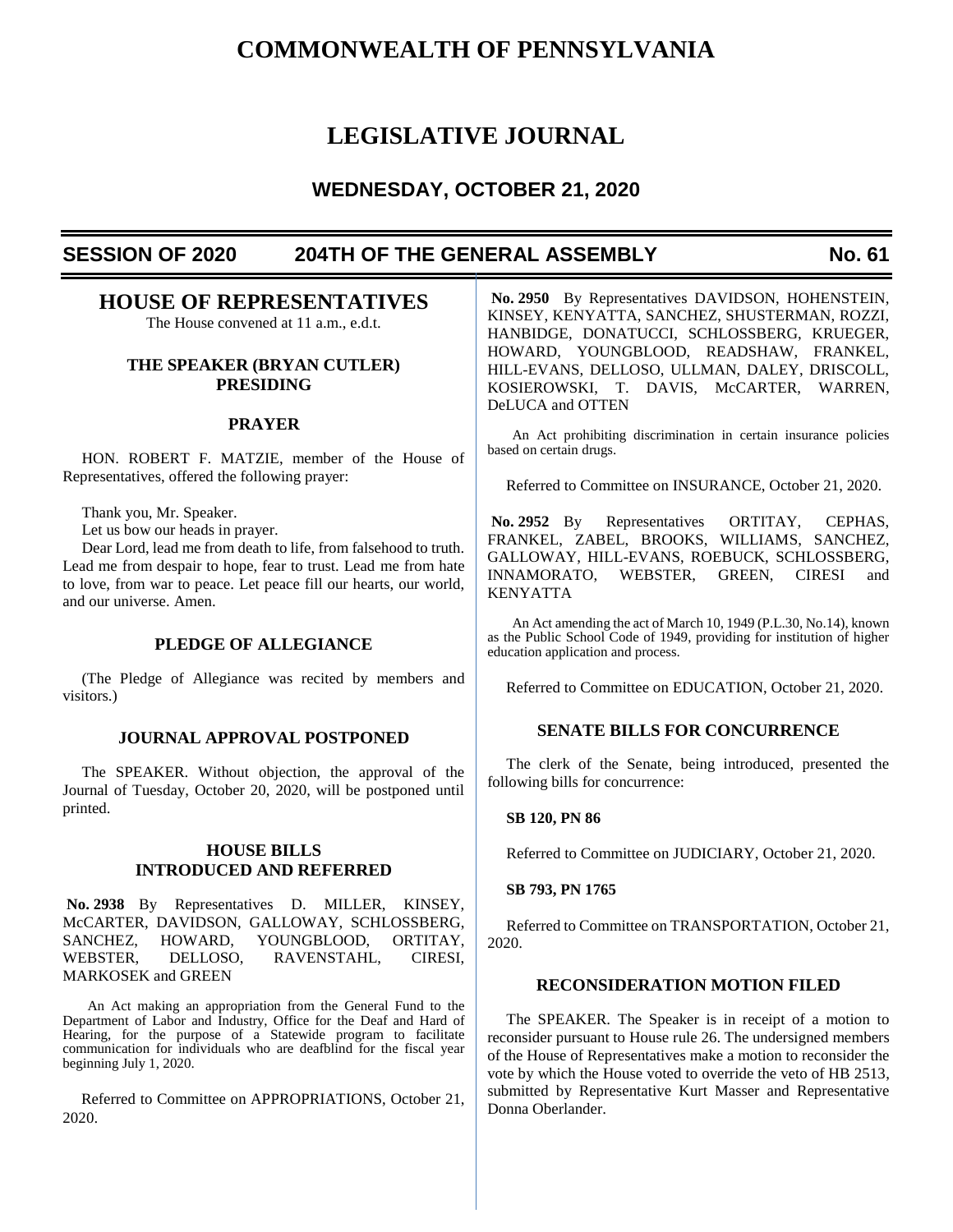## **LEAVES OF ABSENCE**

The SPEAKER. Are there requests for leaves of absence? The Chair recognizes the majority whip, who indicates that there are none.

The Chair recognizes the minority whip, who indicates that there are none.

## **MASTER ROLL CALL**

The SPEAKER. Members will proceed to vote.

The following roll call was recorded:

#### PRESENT–200

| Barrar          | Fitzgerald  | Longietti      | Rigby         |
|-----------------|-------------|----------------|---------------|
| Benninghoff     | Flynn       | Mackenzie      | Roae          |
| Bernstine       | Frankel     | Madden         | Roebuck       |
| <b>Bizzarro</b> | Freeman     | Mako           | Rothman       |
| <b>Boback</b>   | Fritz       | Malagari       | Rowe          |
| Bonner          | Gabler      | Maloney        | Rozzi         |
| Borowicz        | Gainey      | Markosek       | Ryan          |
| Boyle           | Galloway    | Marshall       | Sainato       |
| <b>Bradford</b> | Gaydos      | Masser         | Samuelson     |
| <b>Briggs</b>   | Gillen      | Matzie         | Sanchez       |
| <b>Brooks</b>   | Gillespie   | McCarter       | Sankey        |
| <b>Brown</b>    | Gleim       | McClinton      | Sappey        |
| <b>Bullock</b>  | Goodman     | McNeill        | Saylor        |
| <b>Burgos</b>   | Green       | Mehaffie       | Schemel       |
| <b>Burns</b>    | Gregory     | Mentzer        | Schlossberg   |
| Caltagirone     | Greiner     | Merski         | Schmitt       |
| Carroll         | Grove       | Metcalfe       | Schroeder     |
| Causer          | Hahn        | Metzgar        | Schweyer      |
| Cephas          | Harkins     | Mihalek        | Shusterman    |
| Ciresi          | Harris      | Millard        | Simmons       |
| Comitta         | Heffley     | Miller, B.     | Sims          |
| Conklin         | Helm        | Miller, D.     | Snyder        |
| Cook            | Hennessey   | Mizgorski      | Solomon       |
| $\cos$          | Hershey     | Moul           | Sonney        |
| Cruz            | Hickernell  | Mullery        | <b>Staats</b> |
| Culver          | Hohenstein  | <b>Mullins</b> | Stephens      |
| Daley           | Howard      | Murt           | Struzzi       |
| Davanzo         | Innamorato  | Mustello       | Sturla        |
| Davidson        | Irvin       | Neilson        | Thomas        |
| Davis, A.       | Isaacson    | Nelson         | Tobash        |
| Davis, T.       | James       | O'Mara         | Toepel        |
| Dawkins         | Jones       | O'Neal         | Tomlinson     |
| Day             | Jozwiak     | Oberlander     | Toohil        |
| Deasy           | Kail        | Ortitay        | Topper        |
| DeLissio        | Kaufer      | Otten          | Ullman        |
| Delloso         | Kauffman    | Owlett         | Vitali        |
| Delozier        | Keefer      | Pashinski      | Warner        |
| DeLuca          | Keller      | Peifer         | Warren        |
| Dermody         | Kenyatta    | Petrarca       | Webster       |
| Diamond         | Kim         | Pickett        | Wentling      |
| Donatucci       | Kinsey      | Polinchock     | Wheatley      |
| Dowling         | Kirkland    | Puskaric       | Wheeland      |
| Driscoll        | Klunk       | Pyle           | White         |
| Dunbar          | Knowles     | Quinn          | Williams      |
| Dush            | Kortz       | Rabb           | Youngblood    |
| Ecker           | Kosierowski | Rader          | Zabel         |
| Emrick          | Krueger     | Rapp           | Zimmerman     |
| Everett         | Kulik       | Ravenstahl     |               |
| Farry           | Lawrence    | Readshaw       | Cutler,       |
| Fee             | Lee         | Reese          | Speaker       |
| Fiedler         | Lewis       |                |               |
|                 |             |                |               |

### ADDITIONS–0

NOT VOTING–0

EXCUSED–2

Evans Hanbidge

#### LEAVE CANCELED–1

Hanbidge

The SPEAKER. Two hundred members being present – with the submission of 2 leaves of absence for Representatives Hanbidge and Hill-Evans being recorded on the board – 200 members being present, a quorum is present.

### **GUESTS INTRODUCED**

The SPEAKER. Located in the gallery, the Chair is pleased to welcome representatives from the Gambrinus Company: Eddie Miller, district manager, and Kirk Bristow, regional manager. Welcome. They are guests of Representative Tom Murt.

### **STATEMENT BY MR. MURT**

The SPEAKER. The Chair recognizes the gentleman, Representative Murt, briefly under unanimous consent.

Mr. MURT. Thank you, Mr. Speaker.

Mr. Speaker, long after the wars are over, our veterans need us. We help our veterans by creating and supporting unique programs designed to guide our men and women in uniform back into civilian life, and in the process, strengthen and build families and communities. Mr. Speaker, our Veterans' Administration does not have adequate resources to care for all of our veterans who need assistance, and that is why it is so important for us to recognize benefactors and programs that generously support our veterans in Pennsylvania. Mr. Speaker, one of those programs is the Boot Campaign, and one of those benefactors is the Gambrinus Company, based in San Antonio, Texas.

Fewer than 50 percent of military personnel and veterans who experience the invisible but crippling wounds of war actually receive care. The Gambrinus Company and the Boot Campaign are working to change that. The Boot Campaign's comprehensive health and wellness program supports our veterans who suffer from post-traumatic stress disorder, traumatic brain injury, chronic pain, self-medication, addictions, and even insomnia. The Gambrinus Company and the Boot Campaign work to unite Americans to honor and restore the lives of veterans and military families through individualized, self-improving and life-improving programs.

Mr. Speaker, one of the ways the Gambrinus Company and the Boot Campaign raises money for our veterans is through the sale of a product, Shiner Beer, made by Gambrinus, a family-owned business. Mr. Speaker, Gambrinus is best known for selling and marketing Shiner Beers, all of which are brewed in Shiner, Texas. The brewery is 100 percent family-owned and is a certified craft brewery. Every drop of Shiner Beer is proudly brewed in Shiner, Texas. The Gambrinus Company is proud to partner with its family of distributors to bring its products to the Commonwealth of Pennsylvania, but also to donate money from every single sale to help Pennsylvania's veterans.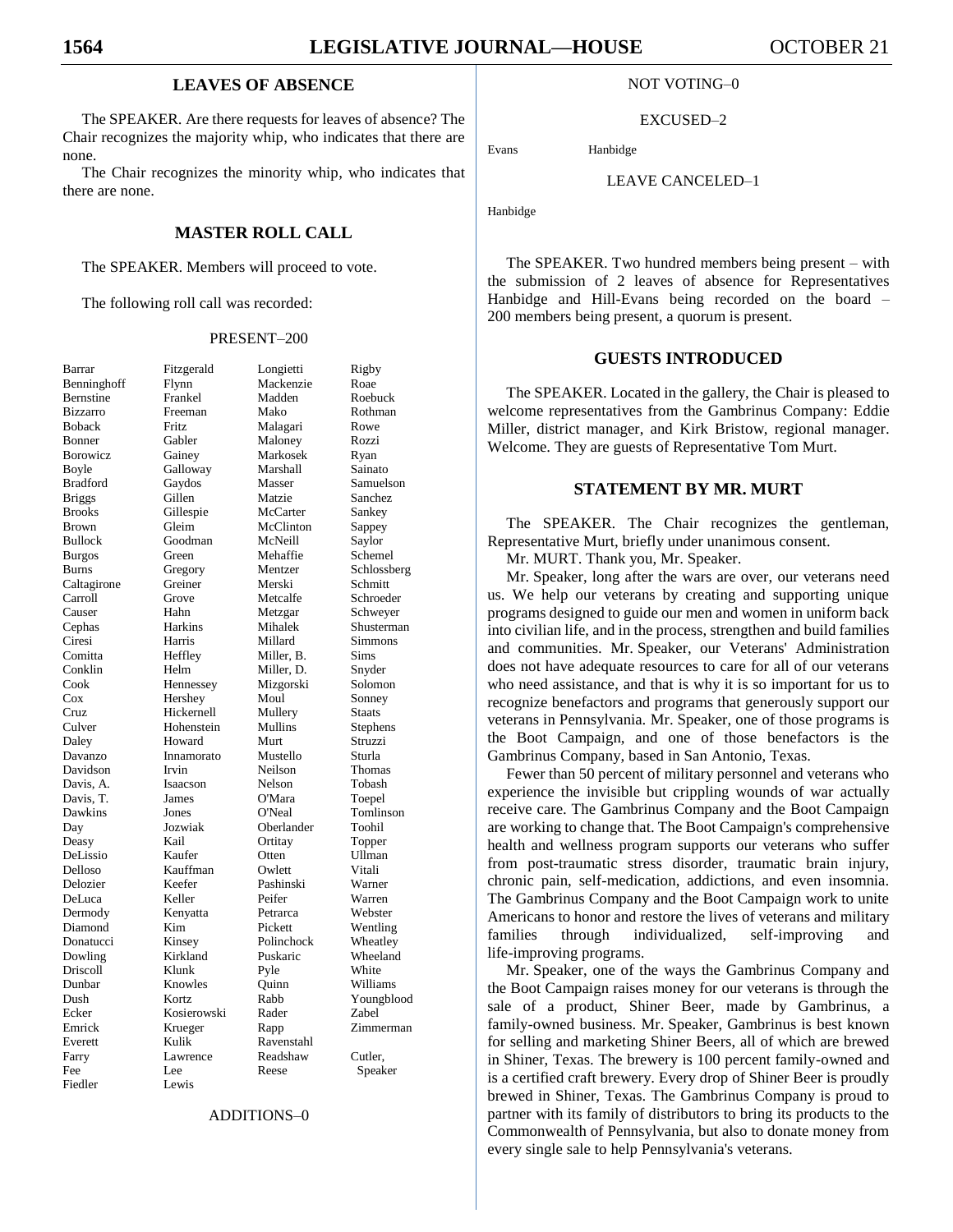Mr. Speaker, the Gambrinus Company's decade-long effort has only been made possible by patriots from our Commonwealth who heard about the mission of helping veterans, believed in it, and took the next step to help spread it amongst their families, friends, and colleagues. The Boot Campaign is accredited and was selected as 1 of 26 national veteran and military service nonprofits that meets the 20 stringent standards of this elite category. The Boot Campaign continues a years-long gold rating from GuideStar, and has been named one of the nation's great nonprofits. In 2019 the ratio of dollars raised to dollars given back directly to the military families was 90 cents on the dollar. That is very impressive.

Mr. Speaker, thank you for introducing Eddie Miller, the district manager for Gambrinus Company, and Kirk Bristow, the regional manager for the Gambrinus Company. Each of these men has done a phenomenal job raising funds for the Boot Campaign and donating it directly to helping veterans in Pennsylvania. We recognize them and the Gambrinus Company for their patriotism, and we thank them for supporting our veterans in the Commonwealth of Pennsylvania.

Thank you, Mr. Speaker.

The SPEAKER. The Chair thanks the gentleman and welcomes the guests again.

#### **CONDOLENCE RESOLUTION**

The SPEAKER. Members, at this time we will be taking up a condolence resolution on the death of a former Democratic staff member. The Sergeants at Arms will please close the doors of the House. Members, please take your seats. Move any conversations off the floor of the House.

The following resolution was read:

#### COMMONWEALTH OF PENNSYLVANIA THE HOUSE OF REPRESENTATIVES

### CONDOLENCE RESOLUTION

WHEREAS, The House of Representatives of Pennsylvania wishes to honor the memory of John Lawrence Fulton, who passed away at the age of fifty-two on July 19, 2020; and

WHEREAS, Born in Vandergrift on October 29, 1967, Mr. Fulton was the son of Ronald R. Fulton and Mary Ann Flynn Knepshield. A 1985 graduate of Kiski Area High School, he earned a bachelor's degree in political science from The Pennsylvania State University in 1990. Employed with the House of Representatives of Pennsylvania Democratic Caucus for thirty years, Mr. Fulton began his career as a Research Analyst in the Legislative Research and Development Office and rose through the ranks to become Executive Director of the House Local Government Committee, a position he held for twenty years. A fan of the Pittsburgh Pirates MLB team, he volunteered his time as a youth baseball coach and enjoyed visiting Walt Disney World with his family; and

WHEREAS, Throughout his life, Mr. Fulton strove to bring joy and happiness to all of his many friends and family members. He will be fondly remembered as a caring and giving person, and his memory will live on in the minds of the numerous people whose lives he has touched; now therefore be it

RESOLVED, That the House of Representatives of the Commonwealth of Pennsylvania proclaim with enduring sorrow the passing of John Lawrence Fulton; and extend heartfelt condolences to his wife of twenty-five years, SueAnn Fajt Fulton; son, Quinn Allen; daughter, Caroline Abby; father, Ronald R. Fulton; mother, Mary Ann

Flynn Knepshield; stepfather, Ron Knepshield; stepmother, Janet Fulton; and many other family members and friends; and be it further

RESOLVED, That a copy of this resolution, sponsored by the Honorable Robert L. Freeman on October 9, 2020, be transmitted to SueAnn Fajt Fulton.

> Robert L. Freeman, Sponsor Bryan Cutler, Speaker of the House ATTEST: David Reddecliff, Chief Clerk of the House

On the question, Will the House adopt the resolution?

The SPEAKER. Those in favor of the resolution will rise and remain standing as a mark of respect. Guests will also please rise.

(Whereupon, the members of the House and all visitors stood in a moment of silence in solemn respect to the memory of John Lawrence Fulton.)

The SPEAKER. The resolution has been unanimously adopted.

#### **REMARKS BY MR. FREEMAN**

The SPEAKER. At this time the Chair recognizes the gentleman, Representative Freeman.

Mr. FREEMAN. Thank you, Mr. Speaker.

I would like to invite the members of the Local Government Committee, who care to, to come up and stand with me and Chairman Moul, both Democrats and Republicans, if they are so inclined, as well as any staff who are present who might want to come forward. We also have my staff in the gallery, whom I will recognize shortly.

Before I give my remarks, I did want to recognize the members of John's family who are present with us here today for this memory of him. His wife – and please stand while I call your names – his wife, SueAnn; his son, Quinn; his daughter, Caroline; his father, Ronald; his sister, Bethanne Fulton; and his brother-in-law and sister-in-law, Drew and Mary Lynn Lynch are all here today, as well as members of my staff who worked closely with John, Brianna Medevich and Kendalle Wilt, who were very good friends of John's and enjoyed working with him. If the House could please give them a warm welcome. Thank you. You may be seated.

Today we honor the memory of John Fulton, a trusted and respected member of the House Democratic Caucus staff. The House citation that you heard  $-$  and will be presented to his immediate family: SueAnn, his wife; Quinn, his son; and Caroline, his daughter – recounts his long and dedicated service to this House, as well as highlighting the many fine qualities of his personality and the interests and devotions of his life.

John passed away tragically and suddenly on July 19 of this year while on vacation with his extended family in Bethany Beach, Delaware. John was the husband of SueAnn Fajt Fulton, with whom he enjoyed a loving marriage for over 25 years, and he was the proud father of his son, Quinn, and daughter, Caroline, both of whom he loved very dearly.

John grew up in the town of Vandergrift in Westmoreland County, going to the local public high school, and went on to graduate from Penn State University with a bachelor's degree in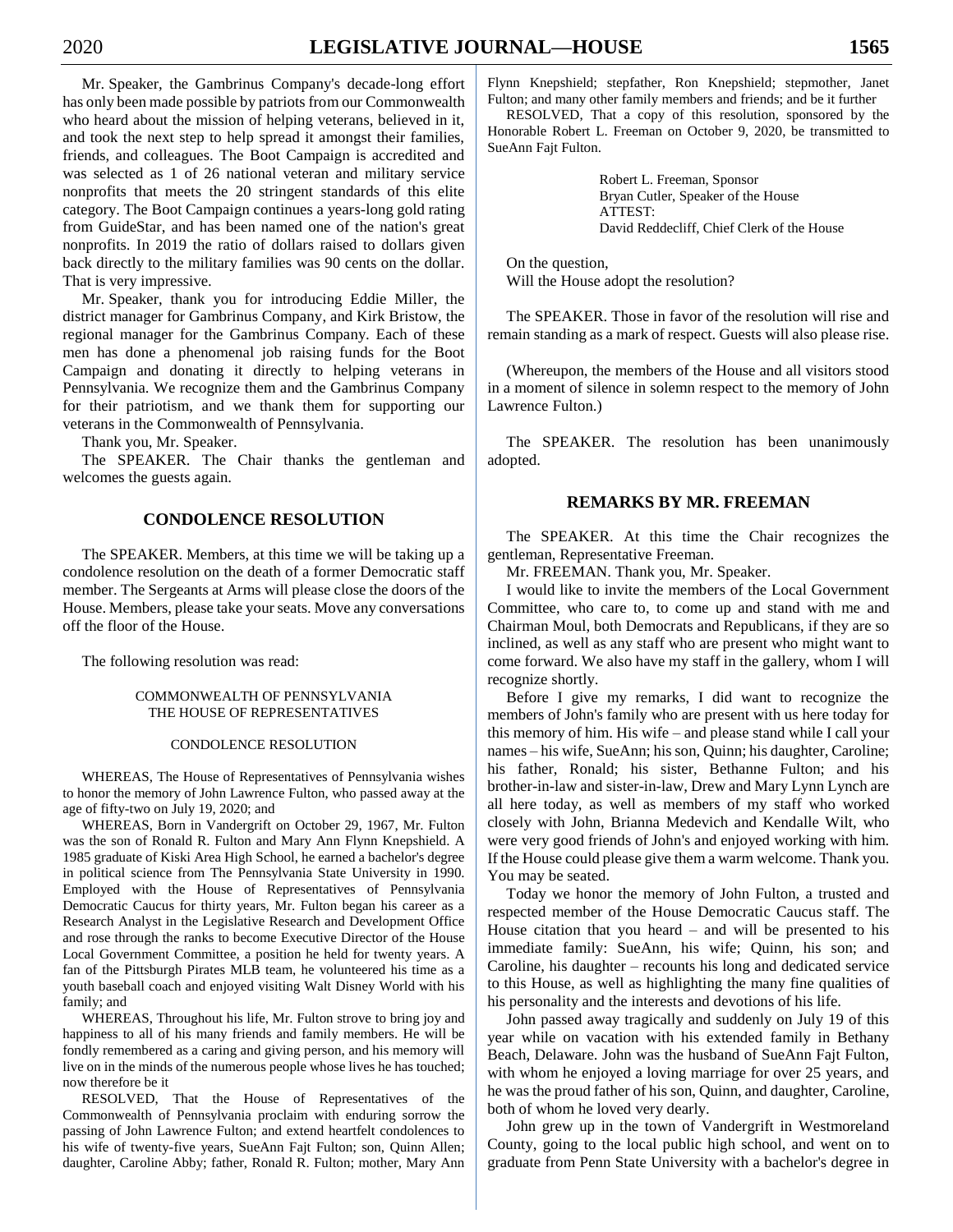political science. His western Pennsylvania roots and experience at Penn State made him a lifelong Pittsburgh Pirates fan and devoted fan of Penn State football. John recently celebrated 30 years working for the House Democratic Caucus, working his way up from research analyst to become executive director of the House Local Government Committee, a position that he held for 20 years, of which the last 13, I had the honor of working closely with him, as the Democratic chair of the committee.

It is not said often enough here in this place how important good staff members like John are to the operation of the institution of the Pennsylvania House of Representatives. They ensure the advancement of public policy and the refinement of legislation, drawing on their many years of service with the House for valuable insights. They hold an institutional knowledge, as John did, which is invaluable at crafting good legislation, understanding the lay of the land of policy considerations, politics, and the personalities of members and stakeholders alike. Without their presence and engagement, we as a legislative body would be less able to pursue our legislative tasks, responsibilities, and goals, and be as effective as we can be.

John was an excellent executive director, a very knowledgeable and skilled member of staff who was extremely talented at drafting legislation and amendments and always had a keen eye for detail. He always made himself available to assist members of the House and staff members with legislation, and was a valuable resource to draw on for all issues pertaining to local government here in the Commonwealth of Pennsylvania. He mastered the subject matter of his area of expertise, which made him absolutely indispensable in fashioning public policy, but it was his approachable nature and affable personality that made him a pleasure to work with. He was also a great mentor to Brianna Medevich, my research assistant for the committee. They had a great working relationship, and along with my legislative assistant, Kendalle Wilt, we all made a very effective team.

For me, John was a trusted adviser and confidant, a knowledgeable staffer, but also a good friend. One of the hallmarks of John's personality was how many good and close friends he had and how much he valued those friendships in which he held close throughout his entire life. The last conversation I had with John was during our last week of voting session in July before he was scheduled to head out to his family vacation in Delaware. We reminisced about what it was like growing up in our respective hometowns of Vandergrift and Easton, and he related to me how much he was looking forward to early retirement now that he achieved 30 years of service with the House. He was looking forward to traveling throughout Europe with SueAnn and seeing places he always wanted to visit, having enjoyed their trip to Italy several years ago.

It is truly unfortunate that he never got the chance to realize his retirement plans as he died too young and too soon. John was a great guy. He will be missed by all those who came to know him, and so we, the members of the Pennsylvania House of Representatives, offer our condolences to his family and friends for their loss. We want you to know that he will always be remembered fondly and with great respect.

Mr. Speaker, I would like to call on my counterpart of the committee, Chairman Dan Moul, for a few comments.

## **REMARKS BY MR. MOUL**

The SPEAKER. The Chair recognizes Representative Moul. Mr. MOUL. Thank you, Mr. Speaker.

Thank you, Mr. Chairman Freeman. I can say without a doubt that when Chairman Freeman spoke of a team, he did not just speak about the Democrat team, he spoke about the whole team, and John was a huge, huge part of that team. He was a guy that whether it is was my executive director or Bob's executive director, I could stop him in the hall and say, "John, what do you think? Give me your idea." And he would answer me the same as anybody else would, no different, it did not matter. We all worked as a team. I will tell you that John was a huge, huge wealth of walking information, and he was always straight up with you. If he did not like something, he would tell you. If he loved an idea, he would push that even harder.

Ma'am, you were very fortunate to have him as long as you did. He will be sorely missed around here. Thank you very much.

The SPEAKER. The Chair thanks both gentlemen for their comments.

Mr. FREEMAN. Thank you for your comments, Dan.

The SPEAKER. Do you wish to continue, Representative Freeman?

Mr. FREEMAN. At this time I would just like to present the citation to John's family, and if the Speaker would agree to some photographs?

The SPEAKER. Absolutely. It would be my honor.

## **REMARKS BY SPEAKER**

The SPEAKER. While you come up to the rostrum and we prepare for that, I would like to share some comments of my own, if that is okay. I had the privilege of also serving on the Local Government Committee my first several terms here, and what both chairmen have alluded to in terms of being a good bipartisan team is absolutely true. There are two committees that I think that every member should serve on in their early years here in the General Assembly – at least one of them – either Local Government or State Government to understand the issues that surround our Commonwealth and the governance of all of our local municipalities, because with all of the classifications and all of the different codes, it is certainly quite an undertaking to understand that. John was an expert, he was a gentleman, and I enjoyed working with him very much.

### **REMARKS BY MINORITY LEADER**

The SPEAKER. Leader Dermody.

Mr. DERMODY. Thank you, Mr. Speaker.

Mr. Speaker, I would just like to echo just a few of the comments from Representative Freeman. I had the opportunity and the pleasure of friendship with John Fulton for over 30 years. We came in together. And he was dedicated, dedicated to this House, and he was deeply committed to the Democratic Caucus and he did such a great job for us. His passing was sudden and tragic, but it also, I think, makes us realize just how important and how dedicated our staff is to help us and make us do a better job. So to Sue and to Quinn and to Caroline, our deepest sympathies. We will miss John. I know you will. He was a great, great staff person, he was a great friend, and he was a great asset for this caucus. Thank you.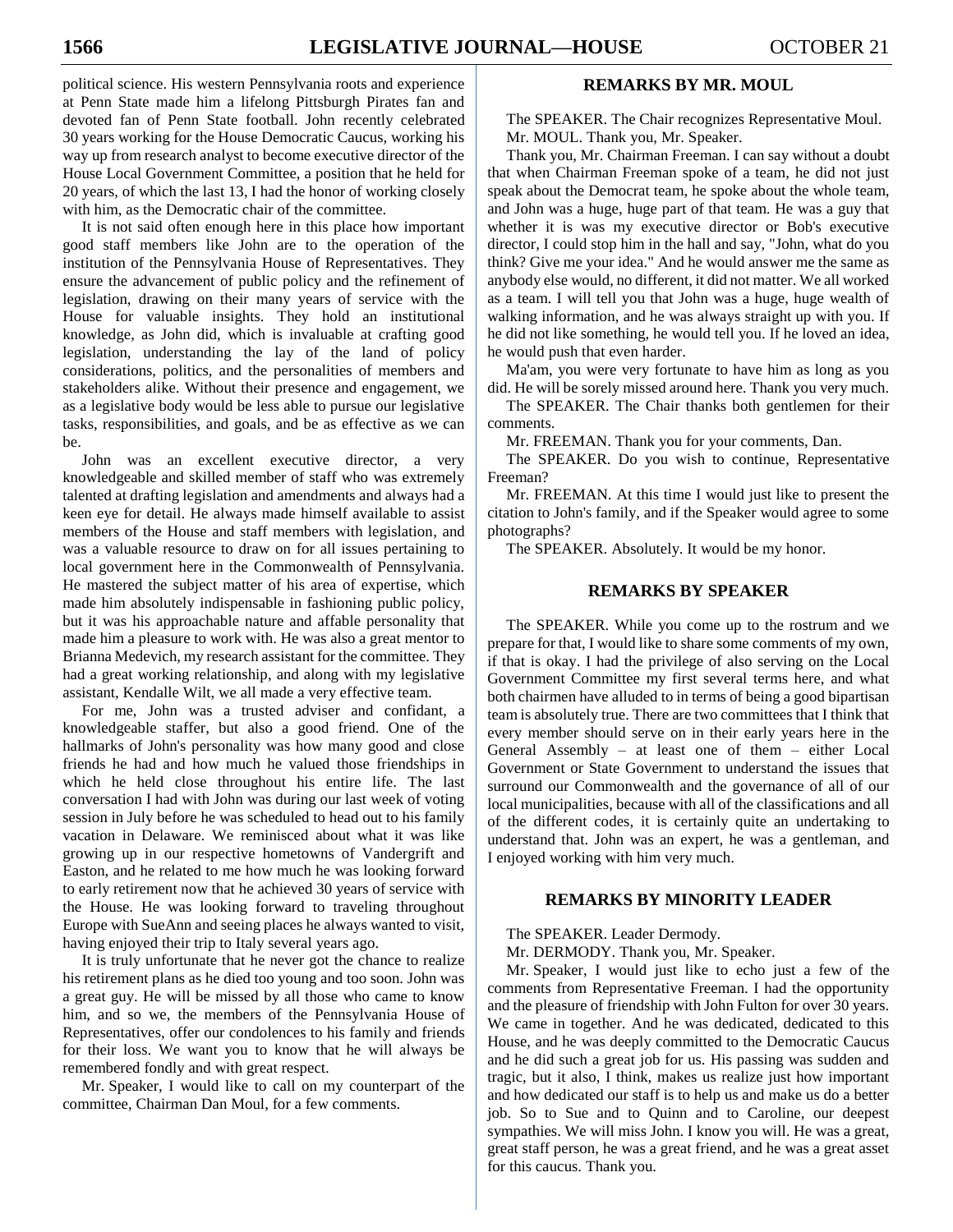The SPEAKER. Mr. Chairman. The House will be briefly at ease.

The House will come to order.

The Sergeants at Arms will please open the doors of the House.

We will ask the members to come back onto the floor because we are about to take up another condolence resolution, unfortunately.

Anyone who wishes to come in, please do so prior to closing the doors.

## **CONDOLENCE RESOLUTION**

The SPEAKER. We are about to take up a condolence resolution on the death of a former member of the House. The Sergeants at Arms will please close the doors of the House. Members will please take your seats and move any conversations off the floor.

The clerk will please read the resolution.

The following resolution was read:

#### COMMONWEALTH OF PENNSYLVANIA THE HOUSE OF REPRESENTATIVES

## CONDOLENCE RESOLUTION

WHEREAS, The House of Representatives of Pennsylvania wishes to honor the memory of Ivan Itkin, Ph.D., a former member of the House of Representatives of Pennsylvania who served the 23rd Legislative District and who passed away at the age of eighty-four on April 5, 2020; and

WHEREAS, Born in New York City, New York, on March 29, 1936, Dr. Itkin earned a bachelor's degree in chemical engineering from the Polytechnic Institute of Brooklyn, a master's degree in nuclear engineering from New York University and a doctoral degree in mathematics from the University of Pittsburgh. He began his career as a nuclear scientist, applied mathematician and reactor physicist at Westinghouse Bettis Atomic Power Laboratory in Pittsburgh before transitioning to public service. A member of the 14th Ward Independent Democratic Club in Pittsburgh's East End in the 1960s, Dr. Itkin was elected to the House of Representatives of Pennsylvania in 1972 and served for twenty-six years, during which time he held the positions of House Majority Leader, Majority and Minority Whip and Chair of the House Democratic Caucus. In 1999, he was appointed by former President Bill Clinton as Director of the Office of Civilian Radioactive Waste Management with the United States Department of Energy. Following his retirement, Dr. Itkin relocated to Fort Lauderdale, Florida, where he was active in his community as a member of the GO-GO Democrats; and

WHEREAS, A man of great character, Dr. Itkin will be remembered fondly by family members, friends and all others who knew him. His spirit and love for life will continue to inspire future generations for many years to come; now therefore be it

RESOLVED, That the House of Representatives of the Commonwealth of Pennsylvania proclaim with enduring sorrow the passing of Ivan Itkin, Ph.D.; and extend heartfelt condolences to his wife, Joyce Hudak Itkin; sons, Marc and Max; daughter, Laurie; and many other family members and friends; and be it further

RESOLVED, That a copy of this resolution, sponsored by the Honorable Dan Frankel on September 23, 2020, be transmitted to Joyce Hudak Itkin.

Dan Frankel, Sponsor Bryan Cutler, Speaker of the House ATTEST: David Reddecliff, Chief Clerk of the House

On the question, Will the House adopt the resolution?

The SPEAKER. Those in favor of the resolution will please rise and remain standing as a mark of respect for the deceased former member. Guests will also please rise.

(Whereupon, the members of the House and all visitors stood in a moment of silence in solemn respect to the memory of the Honorable Ivan Itkin, Ph.D.)

The SPEAKER. The resolution has been unanimously adopted.

## **REMARKS BY MR. FRANKEL**

The SPEAKER. On the resolution, the Chair recognizes the gentleman, Representative Frankel.

Mr. FRANKEL. Thank you, Mr. Speaker.

Mr. Speaker, my colleagues, and to the family and friends of Ivan Itkin: Ivan Itkin passed away on April 5, 2020, in Fort Lauderdale, Florida, a week after celebrating his 84th birthday. He is survived by his wife, Joyce; his sons, Marc and Max; and his daughter, Laurie.

As you heard from the resolution, he had quite the unusual background, for being a legislator. He earned a bachelor's degree in chemical engineering from the Polytechnic Institute of Brooklyn, a master's degree in nuclear engineering from New York University, and a Ph.D. in mathematics from the University of Pittsburgh. I would say that is probably one of the more unique backgrounds in the history of this chamber. He was first elected to represent the 23d District of the Pennsylvania House of Representatives in 1972, and served 13 terms representing the city of Pittsburgh's eastern neighborhoods of Squirrel Hill, Greenfield, Hazelwood, and Point Breeze. He rose in leadership to become majority leader of the Pennsylvania House.

As I look back at the papers, speeches, and numerous contributions of Representative Itkin, I have been struck by how his personal values showed themselves in everything he did. There was never any doubt what he stood for. A through line could be traced backward from each memo, each floor statement, and each piece of legislation to the things that Ivan thought were important in life. And it so happens that they are the values that we are still fighting for today in these challenging times – that of truth, science, and empathy.

When Representative Itkin came to this body in 1972, he brought the curiosity and inquisitiveness of a student ready to dig in to every issue. He was a junior member in the minority party, but he drafted 10 different bills aiming to protect consumers, help schoolkids, fight for disabled people, and protect health care during a budget impasse. Representative Itkin understood that this General Assembly has both the power and responsibility to protect the people of the Commonwealth of Pennsylvania. He believed that most people and most businesses are good, but that it is our responsibility to pass laws to deter and hold accountable those who would harm our fellow citizens.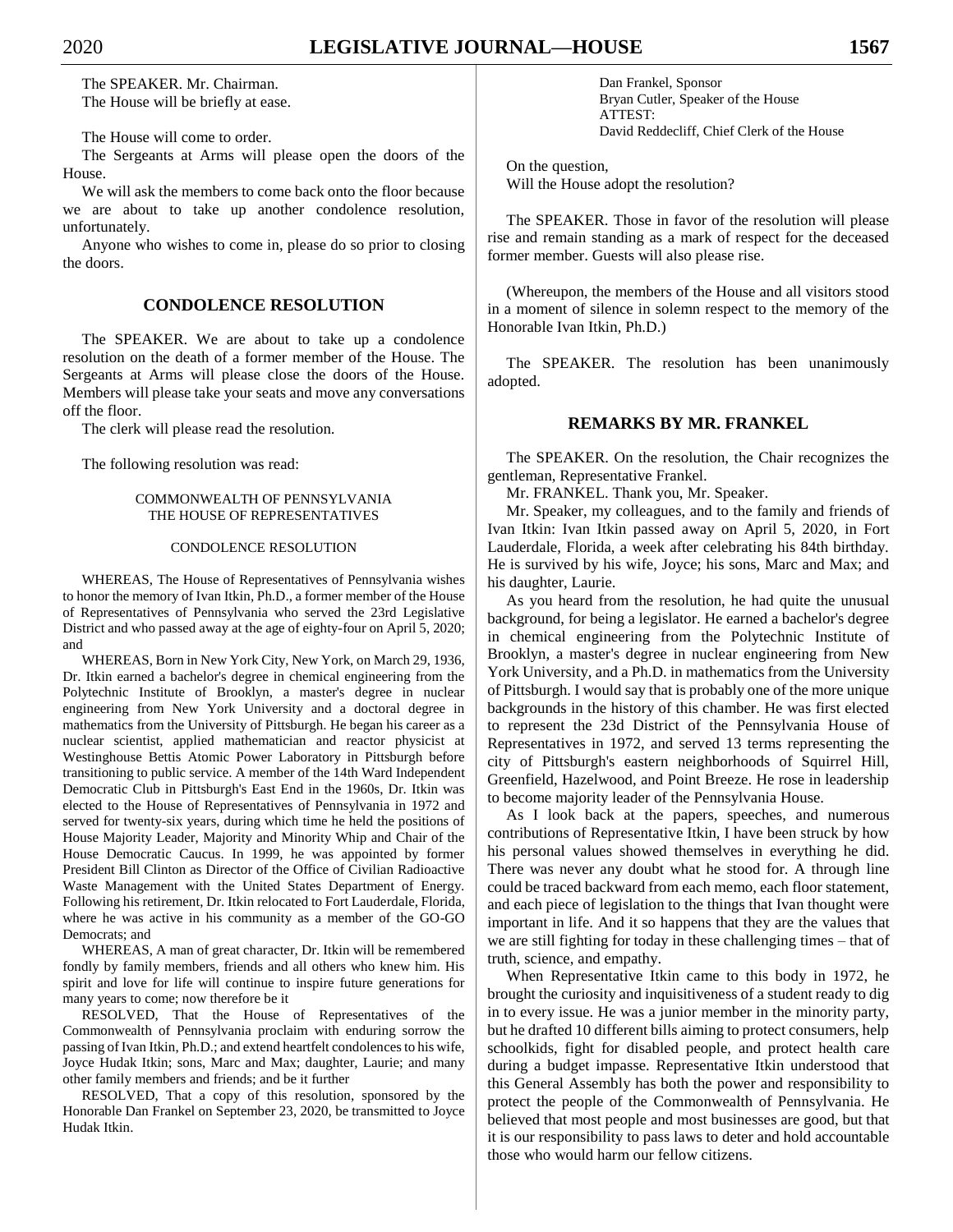So Representative Itkin stood up for consumers who were being ripped off by high credit card rates, senior citizens who were being overcharged, or travelers to and from Pittsburgh facing monopoly-based prices at our government-run airports. He also understood that when hate rears its head up to target people because of their faith, the color of their skin, or the physical or mental challenges they face, this chamber has the responsibility to stand with those Pennsylvanians. When racists and Nazis attacked and threatened synagogues and houses of worship in Pennsylvania in the 1970s and 1980s, Representative Itkin fought to make desecrating a house of worship illegal. He did not stand up just to protect his own faith; he stood up for every faith.

Representative Itkin stood on this floor a few years later and worked to expand and extend these necessary protections when a synagogue just a few blocks away from this chamber was vandalized, when there was a cross burning in Cumberland County across the river, and when houses and churches of people of color were desecrated by racist graffiti. At that time our Human Relations Commission reported that incidents of hate had spiked almost 30 percent.

He later described, in his scientific way, why Pennsylvania needed a law to treat hate crimes differently than other acts of vandalism or violence, and I quote: "Like oxygen to fire," he said, "Visible acts of bigotry feed on each other." It is a quote I think often about, as we continue to fight to expand the Human Relations Act and our hate crimes law to cover the LGBTQ community and people with disabilities. With rising hate crimes in Pennsylvania, Representative Itkin offered an amendment in 1981 to make paramilitary training a crime, saying you cannot teach people to use firearms or explosives for use in civil disorder. Ninety percent of the members of this chamber voted for the Itkin amendment, and that is why this State has a law against paramilitary training. Now as we read and see stories of militia groups that are told to "stand by," Ivan's work continues to make us all safer.

Representative Itkin's family has described the piles of reports and documents and hearing transcripts he would bring home from his work in Harrisburg, and the legal pads he filled with notes. State Representative Bill DeWeese told the Pittsburgh Post-Gazette that he remembered Ivan coming into caucus meetings with 8 inches worth of binders, bills, and amendments. He was always learning and always teaching.

Representative Itkin's scientific background was an asset to the General Assembly during his time here. In one of his first pieces of legislation, he suggested State government marshal the resources of the scientific muscle of Pennsylvania to help our Commonwealth. When the partial meltdown at Three Mile Island Nuclear Generating Station occurred in 1979, Representative Itkin was a steady hand to help guide the State government, participating in the House-created Three Mile Island commission. During the OPEC (Organization of the Petroleum Exporting Countries) crisis, he authored a groundbreaking law to support energy efficiencies in our buildings, and he fought for more efforts to put out the Centralia mine fire.

After retiring from the Pennsylvania Legislature, Representative Itkin was appointed to the head of the Office of Civilian Radioactive Waste Management at the U.S. Department of Energy, or as he called it, he was named "nuclear waste czar."

Representative Itkin relied on science and evidence, but he was not guided by data alone. He was a man of empathy, decency, and kindness. In the late 1960s and early 1970s, there was a change in the way our State, local, and Federal governments treated those with disabilities. In Pennsylvania, there were lawsuits and efforts to give people with disabilities more independence and more opportunities. At that time a person with disabilities could be denied housing, employment, or accommodations by the private sector, or even the government. Representative Itkin described seeing university students with disabilities in Pittsburgh years prior who could not attend their labs because the rooms and buildings were not accessible and were relying on notes from fellow students instead of performing the actual experiments.

In his first session, Representative Itkin, along with other members, spent a day in the Capitol Building using wheelchairs. You can tell in his ensuing speech that he was a little uncomfortable with what he called "a tawdry gimmick," but the scientist in him could not resist the opportunity to try to experience what life is like from a different perspective. Representative Itkin then offered a bill to add disability to the Human Relations Act and to let the private sector and government know that the Commonwealth of Pennsylvania would no longer tolerate discrimination against disabled people. Quote, "We have built a world of steps, curbs, doors, signs and prejudices that hinder handicapped people from their right to a complete life," he said on the House floor. "I want to see such discrimination against capable men and women ended and ended soon." That bill became law in 1974, and it was not matched by the Federal government for 16 years, until the passage of the Americans With Disabilities Act in 1990.

A book about disabilities law in 1983, put out by a White House council under President Reagan, gave Representative Itkin's law high marks. It said the measure was not just a symbolic statement about disabilities, it was a law with teeth that ensured enforcement. Over the 46 years since then, hundreds of thousands, maybe millions of Pennsylvanians who have had physical or mental challenges and their family members were protected because Ivan Itkin had the decency to listen to them and to fight for them.

When Representative Itkin was a member of the legislative leadership of this body, he helped make Pennsylvania one of the first States with a children's health insurance program in the country. That program became a role model for the national CHIP program (Children's Health Insurance Program), enacted under President Clinton. Thanks to Representative Itkin, Pennsylvania was also one of the first States in the nation to allow patients to opt for generic drugs rather than expensive brand-name versions.

And he was brave too. When a popular, well-funded Republican Governor ran for reelection in 1998, Representative Itkin felt that Pennsylvania should have a candidate who stood up for the values he held dear, even if it was a long shot. He ran and lost against Governor Tom Ridge, but he ran a campaign rooted in protecting workers, supporting people who could not work, funding education, and protecting the environment. Whether Pennsylvanians were young or old, lived in an urban or rural environment, if they had physical or mental challenges or not, Representative Itkin – as a member of this House, as a leader of the House Democratic Caucus, and as a candidate for Governor – fought for them.

Mr. Speaker, this chamber and our Commonwealth were the beneficiaries of Ivan Itkin's decision to bring his gifts to Harrisburg and put them to work for the people of Pennsylvania. His memory stands as an example for us in a time when the values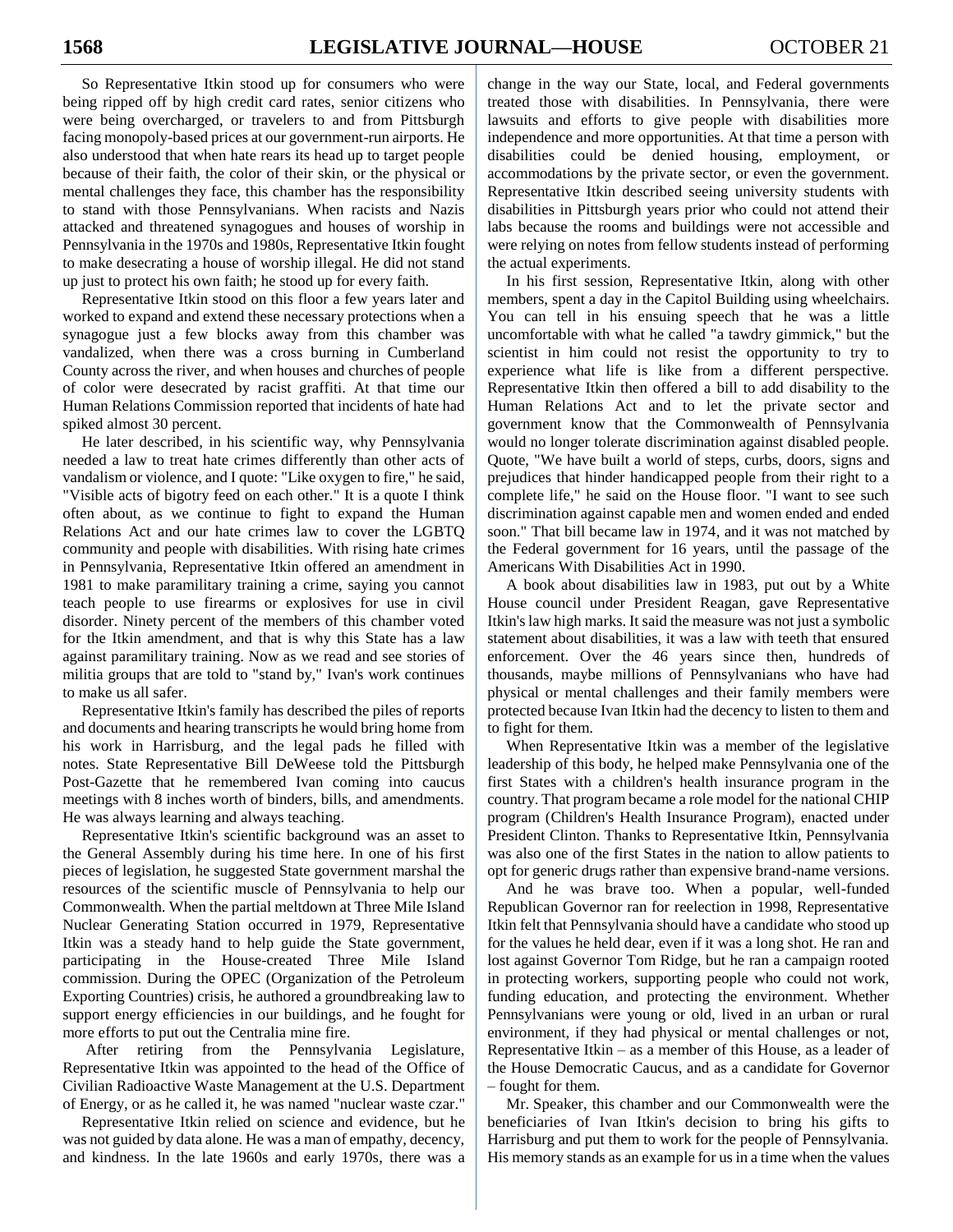# 2020 **LEGISLATIVE JOURNAL—HOUSE 1569**

infused in his every move – truth, science, and empathy – are desperately needed here and everywhere.

Thank you, Mr. Speaker.

The SPEAKER. The Chair thanks the gentleman.

The Sergeants at Arms will please open the doors of the House.

For the information of the members, we will be moving to some resolutions now while we bring some guests in for a farewell speech.

## **CALENDAR**

## **RESOLUTION**

#### Mr. RABB called up **HR 400, PN 2122,** entitled:

A Resolution honoring the life and legacy of Octavius Valentine Catto, civil rights activist, educator, military officer and baseball player.

On the question, Will the House adopt the resolution?

(Members proceeded to vote.)

The SPEAKER. The Chair recognizes the gentlewoman, Representative Oberlander.

Ms. OBERLANDER. Thank you, Mr. Speaker.

The electronic board is accurate.

The SPEAKER. The Chair thanks the lady and recognizes the gentleman, Representative Harris.

Mr. HARRIS. Thank you, Mr. Speaker. The electronic board is accurate.

The following roll call was recorded:

#### YEAS–200

| Barrar          | Fitzgerald     | Longietti  | Rigby         |
|-----------------|----------------|------------|---------------|
| Benninghoff     | Flynn          | Mackenzie  | Roae          |
| Bernstine       | Frankel        | Madden     | Roebuck       |
| <b>Bizzarro</b> | Freeman        | Mako       | Rothman       |
| <b>Boback</b>   | <b>Fritz</b>   | Malagari   | Rowe          |
| Bonner          | Gabler         | Maloney    | Rozzi         |
| <b>Borowicz</b> | Gainey         | Markosek   | Ryan          |
| Boyle           | Galloway       | Marshall   | Sainato       |
| <b>Bradford</b> | Gaydos         | Masser     | Samuelson     |
| <b>Briggs</b>   | Gillen         | Matzie     | Sanchez       |
| <b>Brooks</b>   | Gillespie      | McCarter   | Sankey        |
| <b>Brown</b>    | Gleim          | McClinton  | Sappey        |
| <b>Bullock</b>  | Goodman        | McNeill    | Saylor        |
| <b>Burgos</b>   | Green          | Mehaffie   | Schemel       |
| <b>Burns</b>    | Gregory        | Mentzer    | Schlossberg   |
| Caltagirone     | Greiner        | Merski     | Schmitt       |
| Carroll         | Grove          | Metcalfe   | Schroeder     |
| Causer          | Hahn           | Metzgar    | Schweyer      |
| Cephas          | <b>Harkins</b> | Mihalek    | Shusterman    |
| Ciresi          | Harris         | Millard    | Simmons       |
| Comitta         | Heffley        | Miller. B. | Sims          |
| Conklin         | Helm           | Miller, D. | Snyder        |
| Cook            | Hennessey      | Mizgorski  | Solomon       |
| Cox             | Hershey        | Moul       | Sonney        |
| Cruz            | Hickernell     | Mullery    | <b>Staats</b> |
| Culver          | Hohenstein     | Mullins    | Stephens      |
| Daley           | Howard         | Murt       | Struzzi       |
| Davanzo         | Innamorato     | Mustello   | Sturla        |
| Davidson        | Irvin          | Neilson    | Thomas        |
| Davis, A.       | Isaacson       | Nelson     | Tobash        |
| Davis, T.       | James          | O'Mara     | Toepel        |

| Dawkins         | Jones       | O'Neal     | Tomlinson     |
|-----------------|-------------|------------|---------------|
| Day             | Jozwiak     | Oberlander | Toohil        |
| Deasy           | Kail        | Ortitay    | Topper        |
| DeLissio        | Kaufer      | Otten      | <b>Ullman</b> |
| Delloso         | Kauffman    | Owlett     | Vitali        |
| Delozier        | Keefer      | Pashinski  | Warner        |
| DeLuca          | Keller      | Peifer     | Warren        |
| Dermody         | Kenyatta    | Petrarca   | Webster       |
| Diamond         | Kim.        | Pickett    | Wentling      |
| Donatucci       | Kinsey      | Polinchock | Wheatley      |
| Dowling         | Kirkland    | Puskaric   | Wheeland      |
| <b>Driscoll</b> | Klunk       | Pyle       | White         |
| Dunbar          | Knowles     | Ouinn      | Williams      |
| Dush            | Kortz       | Rabb       | Youngblood    |
| Ecker           | Kosierowski | Rader      | Zabel         |
| Emrick          | Krueger     | Rapp       | Zimmerman     |
| Everett         | Kulik       | Ravenstahl |               |
| Farry           | Lawrence    | Readshaw   | Cutler,       |
| Fee             | Lee.        | Reese      | Speaker       |
| Fiedler         | Lewis       |            |               |

## NAYS–0

## NOT VOTING–0

#### EXCUSED-2

Evans Hanbidge

The majority having voted in the affirmative, the question was determined in the affirmative and the resolution was adopted.

## **FAREWELL ADDRESS BY MR. ROEBUCK**

The SPEAKER. The Chair invites Chairman Roebuck to approach the rostrum for his farewell remarks.

Representative Roebuck is currently serving his 17th term representing the 188th Legislative District. He was first elected in 1985. Jim is the Democratic chair of the Education Committee. He is a board member of the Pennsylvania Higher Education Assistance Agency and a member of the Black History Advisory Committee of the Pennsylvania Historical and Museum Commission. He has also served as a board member of the Pennsylvania Historical and Museum Commission. He served as chairman of the Pennsylvania Legislative Black Caucus and as a member on the Executive Committee of the National Black Caucus of State Legislators. Jim is a Philadelphia native, a graduate of Central High School. He received a B.A. (bachelor of arts) with honors from Virginia Union University, majoring in history; and an M.A. and Ph.D. from the University of Virginia.

Chairman Roebuck, we welcome you to the rostrum. Members, please take your seats. Take any conversations off the floor of the House, as we await Chairman Roebuck's comments.

Mr. ROEBUCK. Good morning. It is indeed an honor to be before you today to deliver my remarks as I conclude my years of service as a member of the House of Representatives, and I just want to say a number of things about how I got here and some of the things I have tried to do, and I thank you for this opportunity.

I might begin by saying I am by birth a Philadelphian. I grew up in West Philadelphia, and much of what I do is shaped by that experience, and shaped also by my membership in my church. I am a member of Mount Olivet Tabernacle Baptist Church, and my pastor, one of my pastors when I first joined was Marshall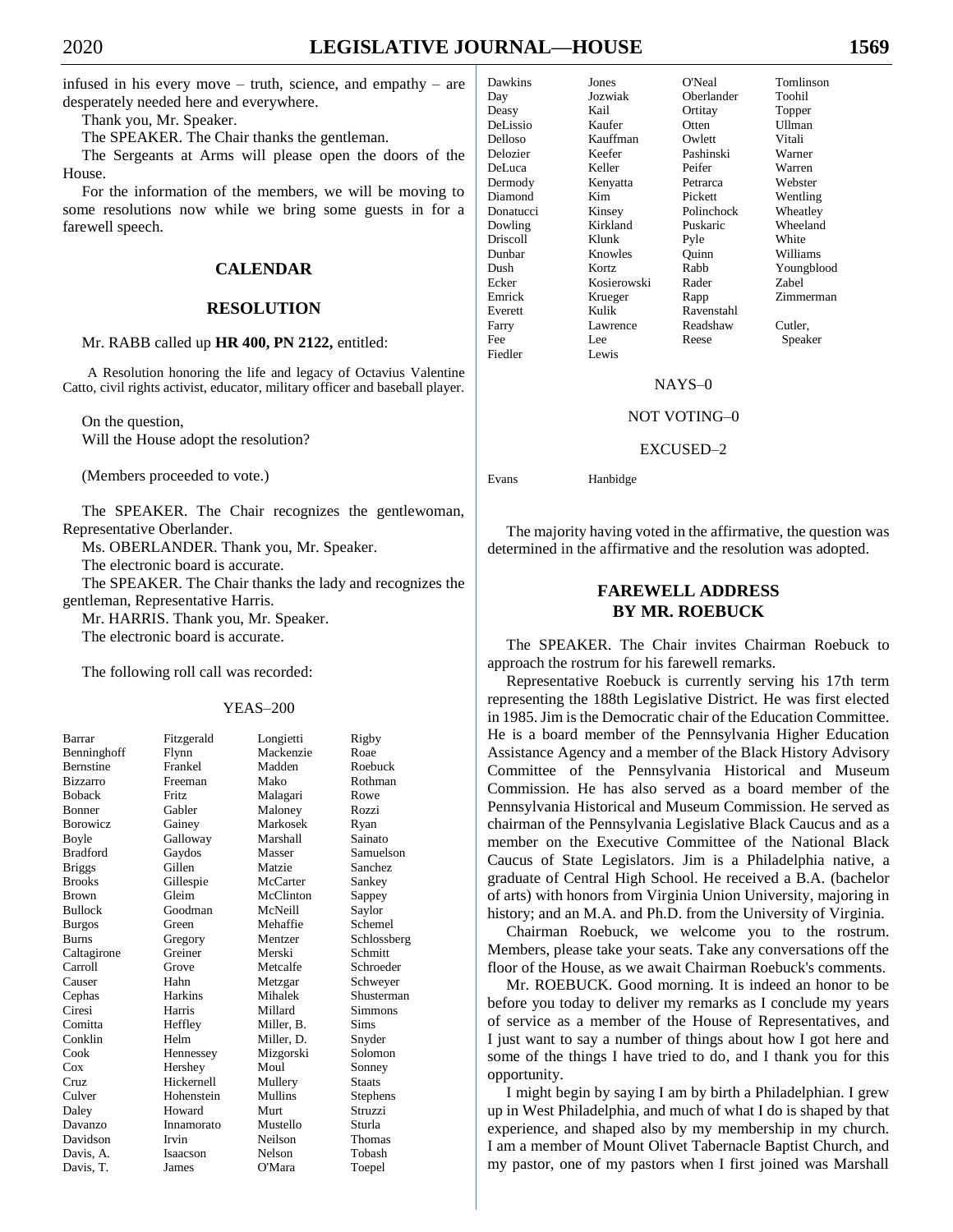Lorenzo Shepard, Jr., who served as a member of this legislative body. He served as a State Representative from Philadelphia from 1934 to 1942, and that, in part, shaped his commitment to public service.

We talk a lot today about race, but race has never been something that is a topic with which I am not familiar, because race was central to my experience growing up in West Philadelphia and central to my membership at Mount Olivet. My pastor took initiatives to attack racial discrimination, to fight for expanding racial opportunities, for breaking down racial barriers, and my church life was so ingrained in me that it has been a part of my life that has also shaped my approach to public service.

Understand that, as I said, my pastor served in this body in the early 1940s. Franklin Roosevelt appointed him as recorder of deeds in Washington, DC, a position he served, and then came back to Philadelphia to serve as the recorder of records in that city, and eventually was part of the reform movement which changed city government. He was elected a city councilman at large in Philadelphia, a position he held until his death. But he always was committed to bringing about social change, to attacking injustice, to trying to expand opportunity for everyone, and that is what has been ingrained in me and what I tried to do when I had the opportunity to assume public service.

I ran for office a number of times before getting elected, but when I did get elected, certainly, I have always been concerned about things that expand opportunities, that protect those who do not have a voice, for doing things that make our society better, and that is measured in a number of different ways. It was what I took with me when I left Philadelphia, having graduated high school and went to college.

And I might note that the way that school was done when I was in school – back in the Dark Ages – was somewhat different than we do now. We had 2 years, double graduations in high school, and so I graduated high school on the 23d of January and started college on the 1st of February. We do not do that too much anymore. And I went to school at Virginia Union in Richmond and walked right into the middle of the civil rights movement in the South. Students at Virginia Union were involved in trying to break down barriers of discrimination in the city of Richmond. Blacks could not go to movie theaters, and so we picketed those theaters. There was no real effort to ensure that Blacks had opportunities for public office, and so we fought to elect them to public office. And so it was a process of bringing about change to make society better, open up opportunities, and make sure that the way that government worked was to reflect the interests of everyone, not just some people. And we were successful in bringing about the election of Blacks to office, we broke down the discrimination in public facilities in Richmond, and I would point out that at Virginia Union when I was there, we were active in creating the first Young Democrats Club on any African-American college in the South. So we did things that brought about positive change, and that is what has been my commitment going forward.

From Virginia Union, I went to the University of Virginia. Here again I found myself at the center of social change. University of Virginia was an unusual place – a State university, like Penn State, but it was a "Gentleman's University." They did not admit women to the undergraduate college. That seemed somewhat unfair and wrong, and students took the initiative to change that, break down that barrier, and move towards admitting women to full membership at the State University of Virginia.

We also expanded the effort to admit African-Americans, which was not a fully accepted process, and through various efforts, that was changed. Students, in fact, when the university said they did not have enough money to do recruiting, voted to tax themselves to give the university the money to recruit Black students. But let me go beyond that to say that the effort created made the university a much better university, and one of the universities today of choice for African-Americans and for women.

The effort to bring about social change, then, was something that continued and went forward, and I would note that when I came, over the time that I have been here, I certainly focused largely upon education, because I am by background a teacher, and indeed I would say that teaching is a thing that I continue to love and what I think of myself as. And in my district, I worked hard to ensure that – first of all, I fought to get the control of the Philadelphia School District back from Harrisburg to the city of Philadelphia. I fought to lower the school age so that Philadelphia, at least, would admit kids at an earlier age and get them through the school process successfully. I fought hard for getting more funding and for doing things to make education stronger.

And I must note that just this week, I was very pleased to learn that one of my principals, Principal Richard Gordon, at the Robeson High School, was chosen as not just the number one principal in the city of Philadelphia, not number one principal in the State of Pennsylvania, but number one principal in the United States. Robeson High School in my district, that principal, number one principal in the United States, as chosen by the National Association of Secondary School Principals. I have worked with him. It is a school in my district. I am proud of that achievement.

I would also note that my commitment here in Harrisburg has been not only to education, but I have fought for LGBT rights. I fought for the environment, for labor rights, for women's rights. I am an advocate for the protection of animals. I am in favor of providing for some restrictions upon the way in which we deal with guns, and certainly, with the increased violence out of the recent period, that is certainly a number one priority. I believe in doing and reforming the criminal justice system, and am particularly focused on unjust incarceration. So all of the things that I have done I think set forth an agenda, goals that I hope have made a difference in the quality of life of the people I represent.

And I leave this chamber knowing that I have not done everything I wanted to do, and I would say one of the things that I would hope that this body will continue to take up is dealing with the problem of unjust incarceration. It boggles my mind to think that you can be imprisoned, and then found to have been innocent and you are released, but there is no guarantee that your record is expunged. That makes no sense to me. And it seems to me that anyone would think that if you have been unjustly treated in that way, that is something that should be a priority to change. And so I look forward to continuing to work, going forward in the community that I have represented, and continue to bring about social change and positive change.

Let me just conclude with a couple of things then. I want to certainly thank the staff, which has been with me now, many of them over the entire period of my service here in Harrisburg. Let me just mention them briefly, beginning with Chris Wakeley, who has been the executive director of the Education Committee. And then my Harrisburg staff: Erin Dixon, Alycia Laureti, and Marlena Miller; and then my Philadelphia staff: Anthony Faulk,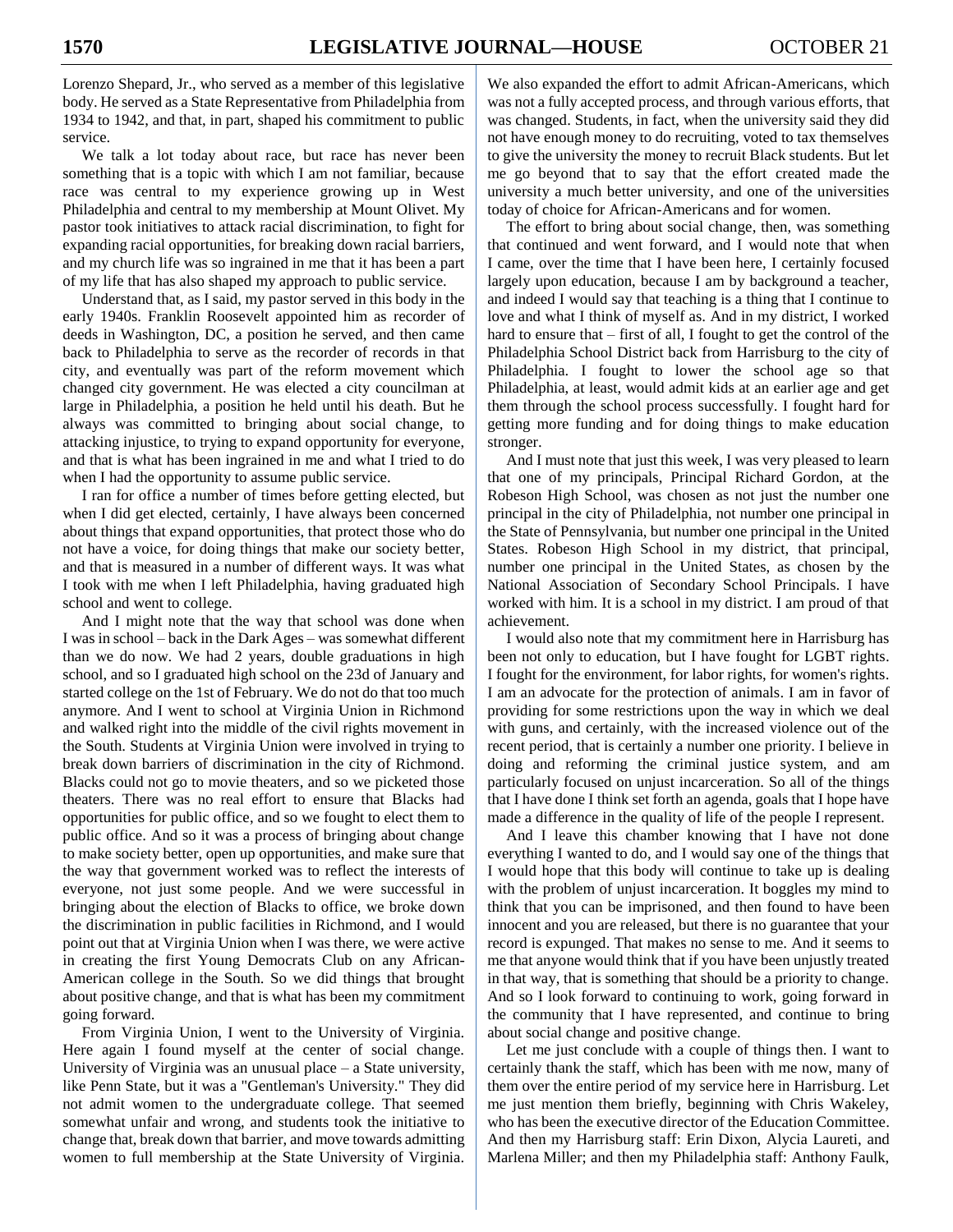Bonnie Squires, Juele Young-Stokes, and Deaven Ross, some of whom are with us today. And I would like that they might stand and be recognized. They do an outstanding job.

And one of the things that I find particularly angering is that in my last campaign, I had an opponent who said, oh, Jim Roebuck does not do anything and his staff does not do anything. That is an unfortunate misrepresentation of reality. Not only does my staff work hard; my staff will work for as long as it is necessary to get a problem solved. My staff will stay here into the night to make sure they get the legislation in order so we can vote on it the next day. They will stay here into the night to ensure that we do those things that we are supposed to do as the Education Committee. So I am very, very proud of them. I think they deserve praise, not criticism, and I thank them for everything that they have done for me, and I know they will continue to serve this legislative body going forward.

I also want then just to conclude with two things. Certainly one of the things you get when you get to the point I am now is you get individuals who write to you and say things about what you have done, and sometimes what you have not done. But I wanted just to share with you a piece of correspondence I received from Matt Wolfe, J. Matt Wolfe, who is a neighbor. Now, Matt Wolfe is a Republican – and yes, we do have Republicans in West Philadelphia – and he is a neighbor, and I just want to share what he says in his letter. He says, "As I have made clear to you, I never voted for you even when you ran unopposed. There were, at least in my mind, good reasons for that. That being said, regardless of political and policy differences that we have, I appreciate the integrity and sincerity that you brought to your role as a state representative.

"I appreciate that even when we disagreed on policy that your position was always well reasoned. I have no problem taking strong stands myself but understand that there is another side to every coin. You never put politics over what you believed to be in the best interest of your constituents. Your advocacy on behalf of our neighborhood should be applauded.

"I understand that this is far from goodbye for Jim Roebuck. While you will no longer have the power to vote in Harrisburg, the relationships developed over a career remain and you can still do much good for your neighbors, our city and our state. I look forward to continuing to work with you. Sincerely, J. Matthew Wolfe."

And then I close with the words of a song, and I admit that I sometimes have great difficulty getting through this song, but I will do my best because it reflects where I am now. And the song is "You'll Never Walk Alone," and it reads as follows:

When you walk through a storm hold your head up high And don't be afraid of the dark. At the end of a storm is a golden sky And the sweet silver song of a lark. Walk on through the wind, Walk on through the rain, Tho' your dreams be tossed and blown. Walk on, walk on with hope in your heart And you'll never walk alone, You'll never walk alone.

I leave you, then, with that sentiment. I should have prefaced this by saying that I will not sing it for you. My wife, who was a music teacher, used to always tell me when we had group singing, "Stand in the back and mouth the words." But I leave you with this sentiment, which I think summarizes very well what I have

tried to do, what I will try to do going forward. I thank you for your friendship, for your encouragement, for even your criticism, and I look forward to continuing to be a good Pennsylvanian, and hopefully, a good model of what a legislator should be, and hopefully, to leave knowing that I have accomplished a lot of what I wanted to do – not everything – but I thank you for all that you have done to allow me to have this opportunity. God bless.

## **COMMEMORATIVE GAVEL PRESENTED**

The SPEAKER. We will invite the chairman's friends and family up to the rostrum for some photographs.

I want to echo the words of your constituent, Mr. Chairman. I had the privilege of briefly serving on the Education Committee early on in my tenure here, and I certainly always appreciated the advocacy and the passion, but more importantly, the desire to find solutions.

So with that, I thank you, and we will present you with a ceremonial gavel, and thank you for your service.

## **RESOLUTIONS**

#### Mr. MURT called up **HR 531, PN 2608,** entitled:

A Resolution designating the month of October 2019 as "Lifesharing Awareness Month" in Pennsylvania.

On the question, Will the House adopt the resolution?

(Members proceeded to vote.)

The SPEAKER. The Chair recognizes the gentlewoman, Representative Oberlander.

Ms. OBERLANDER. Thank you, Mr. Speaker.

The electronic board is accurate.

The SPEAKER. The Chair thanks the lady and recognizes the gentleman, Representative Harris.

Mr. HARRIS. Thank you, Mr. Speaker.

The electronic board is accurate.

The SPEAKER. The Chair thanks the gentleman.

The following roll call was recorded:

#### YEAS–200

| Barrar           | Fitzgerald | Longietti | Rigby       |
|------------------|------------|-----------|-------------|
| Benninghoff      | Flynn      | Mackenzie | Roae        |
| <b>Bernstine</b> | Frankel    | Madden    | Roebuck     |
| <b>Bizzarro</b>  | Freeman    | Mako      | Rothman     |
| <b>Boback</b>    | Fritz.     | Malagari  | Rowe        |
| Bonner           | Gabler     | Maloney   | Rozzi       |
| <b>B</b> orowicz | Gainey     | Markosek  | Ryan        |
| Boyle            | Galloway   | Marshall  | Sainato     |
| <b>Bradford</b>  | Gaydos     | Masser    | Samuelson   |
| <b>Briggs</b>    | Gillen     | Matzie    | Sanchez     |
| <b>Brooks</b>    | Gillespie  | McCarter  | Sankey      |
| <b>Brown</b>     | Gleim      | McClinton | Sappey      |
| <b>Bullock</b>   | Goodman    | McNeill   | Saylor      |
| <b>Burgos</b>    | Green      | Mehaffie  | Schemel     |
| <b>Burns</b>     | Gregory    | Mentzer   | Schlossberg |
| Caltagirone      | Greiner    | Merski    | Schmitt     |
| Carroll          | Grove      | Metcalfe  | Schroeder   |
| Causer           | Hahn       | Metzgar   | Schweyer    |
| Cephas           | Harkins    | Mihalek   | Shusterman  |
| Ciresi           | Harris     | Millard   | Simmons     |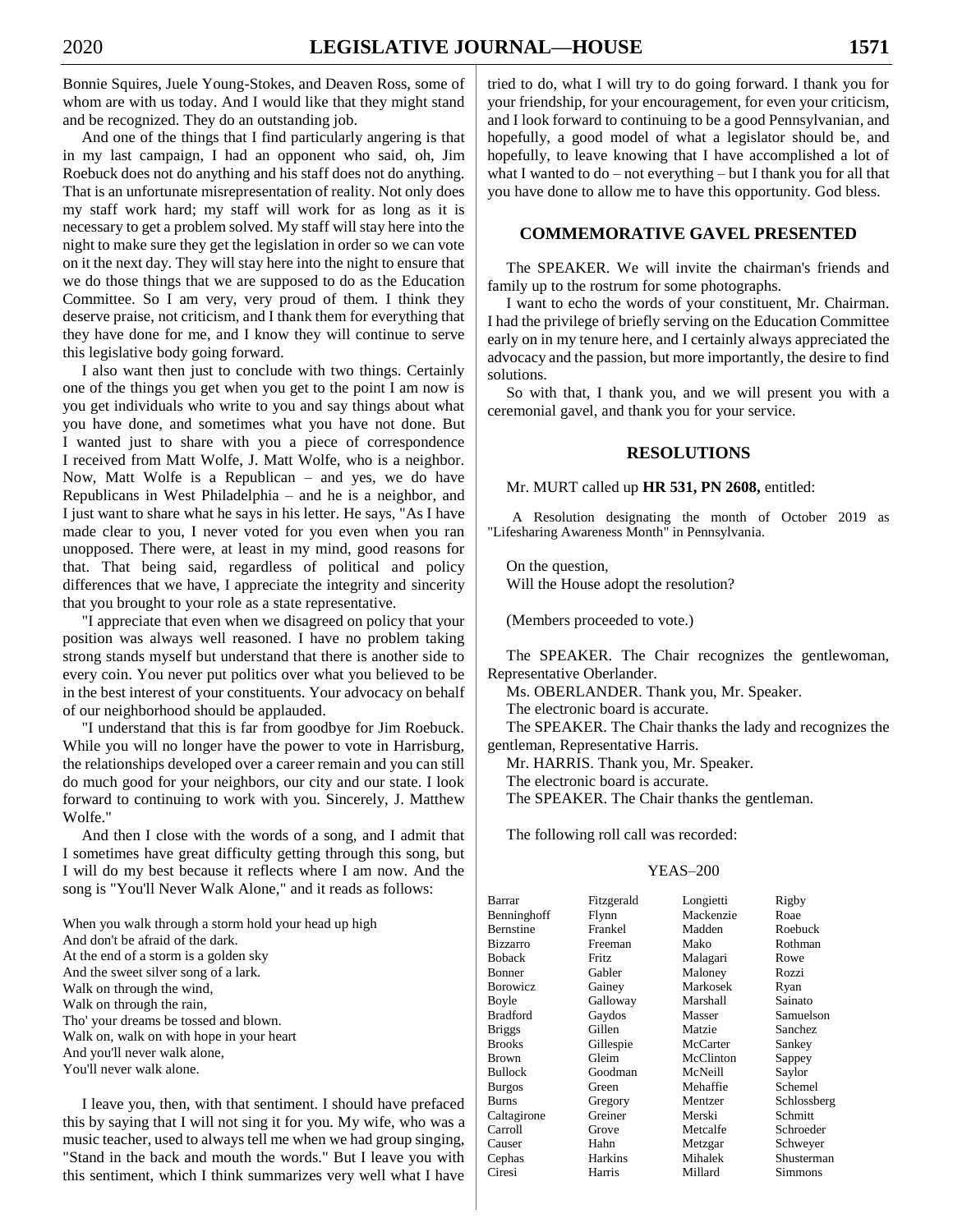# **1572 LEGISLATIVE JOURNAL—HOUSE** OCTOBER 21

Fiedler Lewis

Comitta Heffley Miller, B. Sims Conklin Helm Miller, D. Snyder Cook Hennessey Mizgorski Solomon Cox Hershey Moul Sonney Cruz Hickernell Mullery Staats Culver Hohenstein Mullins Stephens Daley Howard Murt Struzzi Davanzo Innamorato Mustello Sturla Davidson Irvin Neilson Thomas Davis, A. Isaacson Nelson Tobash Davis, T. James O'Mara Toepel Dawkins Jones O'Neal Tomlinson Jozwiak Oberlander<br>Kail Ortitay Deasy Kail Ortitay Topper DeLissio Kaufer Otten Ullman Delloso Kauffman Owlett Vitali Delozier Keefer Pashinski Warner DeLuca Keller Peifer Warren Dermody Kenyatta Petrarca Webster Diamond Kim Pickett Wentling Donatucci Kinsey Polinchock Wheatley<br>
Dowling Kirkland Puskaric Wheeland Dowling Kirkland Puskaric Wheeland Driscoll Klunk Pyle White Dunbar Knowles Quinn Williams Dush Kortz Rabb Youngblood Ecker Kosierowski Rader Zabel Emrick Krueger Rapp Zimmerman<br>Everett Kulik Ravenstahl Ravenstahl Farry Lawrence Readshaw Cutler, Fee Lee Reese Speaker

#### NAYS–0

#### NOT VOTING–0

#### EXCUSED–2

Evans Hanbidge

The majority having voted in the affirmative, the question was determined in the affirmative and the resolution was adopted.

\* \* \*

#### Mr. MURT called up **HR 574, PN 2720,** entitled:

A Resolution recognizing the week of October 7 through 13, 2019, as "Mental Health Awareness Week" in Pennsylvania.

On the question, Will the House adopt the resolution?

(Members proceeded to vote.)

The SPEAKER. The Chair recognizes the gentlewoman, Representative Oberlander.

Ms. OBERLANDER. Thank you, Mr. Speaker.

The electronic board is accurate.

The SPEAKER. The Chair thanks the lady and recognizes the gentleman, Representative Harris.

Mr. HARRIS. Thank you, Mr. Speaker.

The electronic board is accurate.

The SPEAKER. The Chair thanks the gentleman.

The following roll call was recorded:

## YEAS–200

| Barrar              | Fitzgerald         | Longietti              | Rigby               |
|---------------------|--------------------|------------------------|---------------------|
| Benninghoff         | Flynn              | Mackenzie              | Roae                |
| <b>Bernstine</b>    | Frankel            | Madden                 | Roebuck             |
| Bizzarro            | Freeman            | Mako                   | Rothman             |
| <b>Boback</b>       | Fritz              | Malagari               | Rowe                |
| Bonner              | Gabler             | Maloney                | Rozzi               |
| Borowicz            | Gainey             | Markosek               | Ryan                |
| Boyle               | Galloway           | Marshall               | Sainato             |
| <b>Bradford</b>     | Gaydos             | Masser                 | Samuelson           |
| <b>Briggs</b>       | Gillen             | Matzie                 | Sanchez             |
| <b>Brooks</b>       | Gillespie          | McCarter               | Sankey              |
| <b>Brown</b>        | Gleim              | McClinton              | Sappey              |
| <b>Bullock</b>      | Goodman            | McNeill                | Saylor              |
| <b>Burgos</b>       | Green              | Mehaffie               | Schemel             |
| Burns               | Gregory            | Mentzer                | Schlossberg         |
| Caltagirone         | Greiner            | Merski                 | Schmitt             |
| Carroll             | Grove              | Metcalfe               | Schroeder           |
| Causer              | Hahn               | Metzgar                | Schweyer            |
| Cephas              | Harkins            | Mihalek                | Shusterman          |
| Ciresi              | Harris             | Millard                | Simmons             |
| Comitta             | Heffley            | Miller, B.             | Sims                |
| Conklin             | Helm               | Miller, D.             | Snyder              |
| Cook                | Hennessey          | Mizgorski              | Solomon             |
| Cox                 | Hershey            | Moul                   | Sonney              |
| Cruz                | Hickernell         | Mullery                | Staats              |
| Culver              | Hohenstein         | Mullins                | Stephens            |
| Daley               | Howard             | Murt                   | Struzzi             |
| Davanzo             | Innamorato         | Mustello               | Sturla              |
| Davidson            | Irvin              | Neilson                | Thomas              |
| Davis, A.           | Isaacson           | Nelson                 | Tobash              |
| Davis, T.           | James              | O'Mara                 | Toepel              |
| Dawkins             | Jones              | O'Neal                 | Tomlinson           |
| Day                 | Jozwiak            | Oberlander             | Toohil              |
| Deasy               | Kail               | Ortitay                | Topper              |
| DeLissio            | Kaufer             | Otten                  | Ullman              |
| Delloso             | Kauffman           | Owlett                 | Vitali              |
| Delozier            | Keefer             | Pashinski              | Warner              |
| DeLuca              | Keller             | Peifer                 | Warren              |
| Dermody             | Kenyatta           | Petrarca               | Webster             |
| Diamond             | Kim                | Pickett                | Wentling            |
| Donatucci           |                    | Polinchock             | Wheatley            |
|                     | Kinsey<br>Kirkland | Puskaric               | Wheeland            |
| Dowling<br>Driscoll | Klunk              | Pyle                   | White               |
| Dunbar              | Knowles            |                        | Williams            |
| Dush                | Kortz              | Quinn<br>Rabb          |                     |
|                     |                    |                        | Youngblood<br>Zabel |
| Ecker               | Kosierowski        | Rader                  |                     |
| Emrick              | Krueger            | Rapp                   | Zimmerman           |
| Everett             | Kulik              | Ravenstahl<br>Readshaw |                     |
| Farry               | Lawrence           | Reese                  | Cutler,             |
| Fee<br>Fiedler      | I ee               |                        | Speaker             |
|                     | Lewis              |                        |                     |

## NAYS–0

#### NOT VOTING–0

#### EXCUSED–2

Evans Hanbidge

The majority having voted in the affirmative, the question was determined in the affirmative and the resolution was adopted.

\* \* \*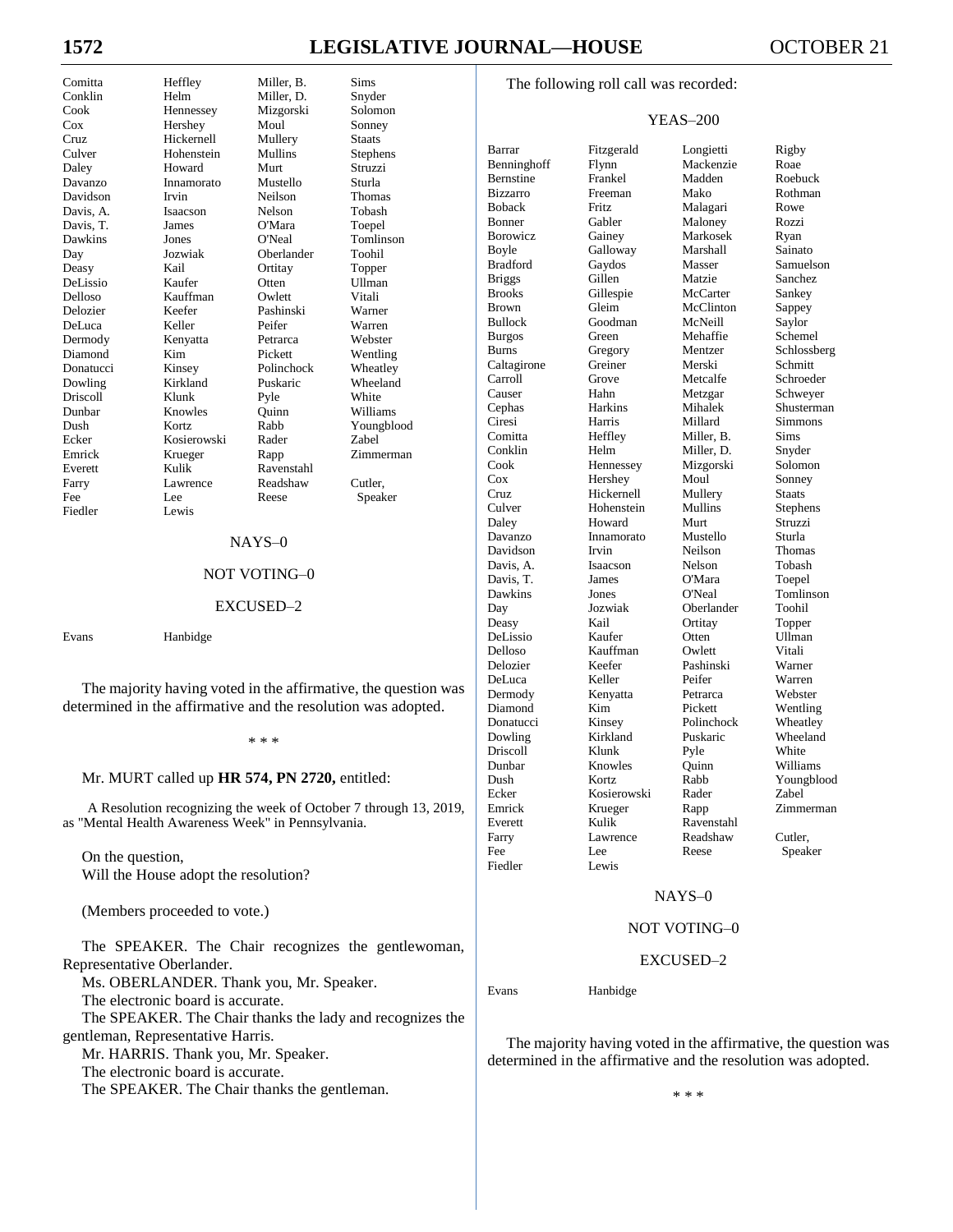### Mr. RABB called up **HR 727, PN 3282,** entitled:

A Resolution commemorating the 150th anniversary of the ratification of the Fifteenth Amendment to the Constitution of the United States.

On the question, Will the House adopt the resolution?

The SPEAKER. On that question, the Chair recognizes the gentleman, Representative Rabb.

Mr. RABB. Thank you, Mr. Speaker.

The 15th Amendment to the U.S. Constitution states: "The right of citizens of the United States to vote shall not be denied or abridged by the United States or by any State on account of race, color, or previous condition of servitude." The right to vote is sacrosanct. But it took great sacrifices, including the loss of life, over generations to establish the diverse electorate we boast of today. One hundred and fifty years later, spanning three centuries of voter intimidation and suppression against African-American men – and much later, Black women – we honor all those heroic souls who fought and fell for the noble cause to secure voting rights for all citizens. It was only through the passage of the 13th, 14th, and 15th Amendments to the United States Constitution that African-Americans would be recognized not only as human beings, but as full United States citizens. Though the passage of the 15th Amendment was still a long way from genuine racial equity, it was a cultural fulcrum newly enshrined in our country's Constitution that would influence the slow progress of our participatory democracy.

This year marks the 150th anniversary of the ratification of the 15th Amendment, and this recognition could not come at a more appropriate, but no less painful, time for us as Americans. In this divided nation, where bigotry and hatred have too often eclipsed liberty and justice for all, we see a rise of voter suppression – be it intimidation of voters at polling places, misinformation via social media, and even through legislation that seeks to shrink and weaken our electorate instead of bolstering it. The vestiges of white supremacy still haunt the cause of suffrage and continue to cause undue suffering within and beyond our Commonwealth's borders. Even its insidious language lingers amongst us today when we use such terms as "grandfathered," coined in the South after Reconstruction, referring to institutional opposition to voting rights for Black men by passing the 15th Amendment's prohibition of the infringement on an eligible adult's right to vote based on race, color, or previous condition of servitude. Thus, clever white supremacist State legislators imposed poll taxes and literacy tests to reduce the likelihood of Black men's ability to cast their ballots. But since so many White men were also illiterate, they added a grandfather clause that prohibited from voting anyone whose lineal ancestor could not vote before 1867, 3 years prior to the passage of the 15th Amendment. And while the poll tax was outlawed nationwide in 1915, it took our State until 1933 – our State – until 1933 to formally ban it within our borders. Our State.

Prior to 1870 only 5 States – Maine, Massachusetts, New Hampshire, Rhode Island, and Vermont – allowed Black men to vote, with Pennsylvania having stripped African-Americans of this essential right as citizens through an amendment to our very Constitution in 1838. Our Commonwealth, 32 years later, Black

men across our Commonwealth could vote, an achievement that excluded women of all races due to the misogyny and patriarchy of that time, delaying gender justice on this issue for another half century.

In April of 1869, one month after Pennsylvania ratified this groundbreaking amendment, my great-great-great-grandfather, Rev. Amos Noe Freeman, helped to organize a public celebration of its ratification in the State of New York after years of conspiring with abolitionists of all races for decades around racial justice, from Portland, Maine, to Philadelphia, Pennsylvania. My ancestor believed at the time, as did many of his generation, that the Black vote was confirmation of our nation's growing commitment to full racial equality. But just 2 years later, in the cradle of liberty, a man by the name of Octavius Catto was gunned down in cold blood by Frank Kelly, a white supremacist who believed that bad things were happening on election day in Philadelphia, where for the first time in generations, Black men were allowed the franchise alongside White men – an idea that still inspires rage and systemic violence against Black, Indigenous, and other people of color today.

Mr. Catto was martyred that day in Philadelphia, and the threat of vigilantism against Black lives remains a century and a half later, especially when it comes to our free and secure access to the ballot box. It transcends partisanship, as 100 percent of the Republican members of this body voted in support of racial justice in 1869; 100 percent. The question we must ask ourselves in this moment is, will we learn from our bloody past and the courage of our collective ancestors who fought for the full humanity of all across our land when it was not so popular to do so, or will we fall to our fears and become complicit in silence as our democracy devolves into fascism, xenophobia, and hate? This is not a question we must ask ourselves as members of one party or another; it is a question we must ask ourselves as citizens and patriots. After all, to paraphrase the old political axiom, there are no permanent friends, no permanent allies, just permanent interests.

That enduring interest is justice for all. There is no better way to honor this historic anniversary than to exercise our right to vote, especially when the risk of not doing so becomes an existential threat to our very democracy and civil society itself. I ask for an affirmative vote for this resolution.

Thank you, Mr. Speaker.

The SPEAKER. The Chair thanks the gentleman.

On the question recurring, Will the House adopt the resolution?

(Members proceeded to vote.)

The SPEAKER. The Chair calls on the Honorable Representative Oberlander.

Ms. OBERLANDER. Thank you, Mr. Speaker.

The electronic board is accurate.

The SPEAKER. The Chair thanks the lady and calls on the gentleman, Representative Harris.

Mr. HARRIS. Thank you, Mr. Speaker.

The electronic board is accurate.

The SPEAKER. The Chair thanks the gentleman.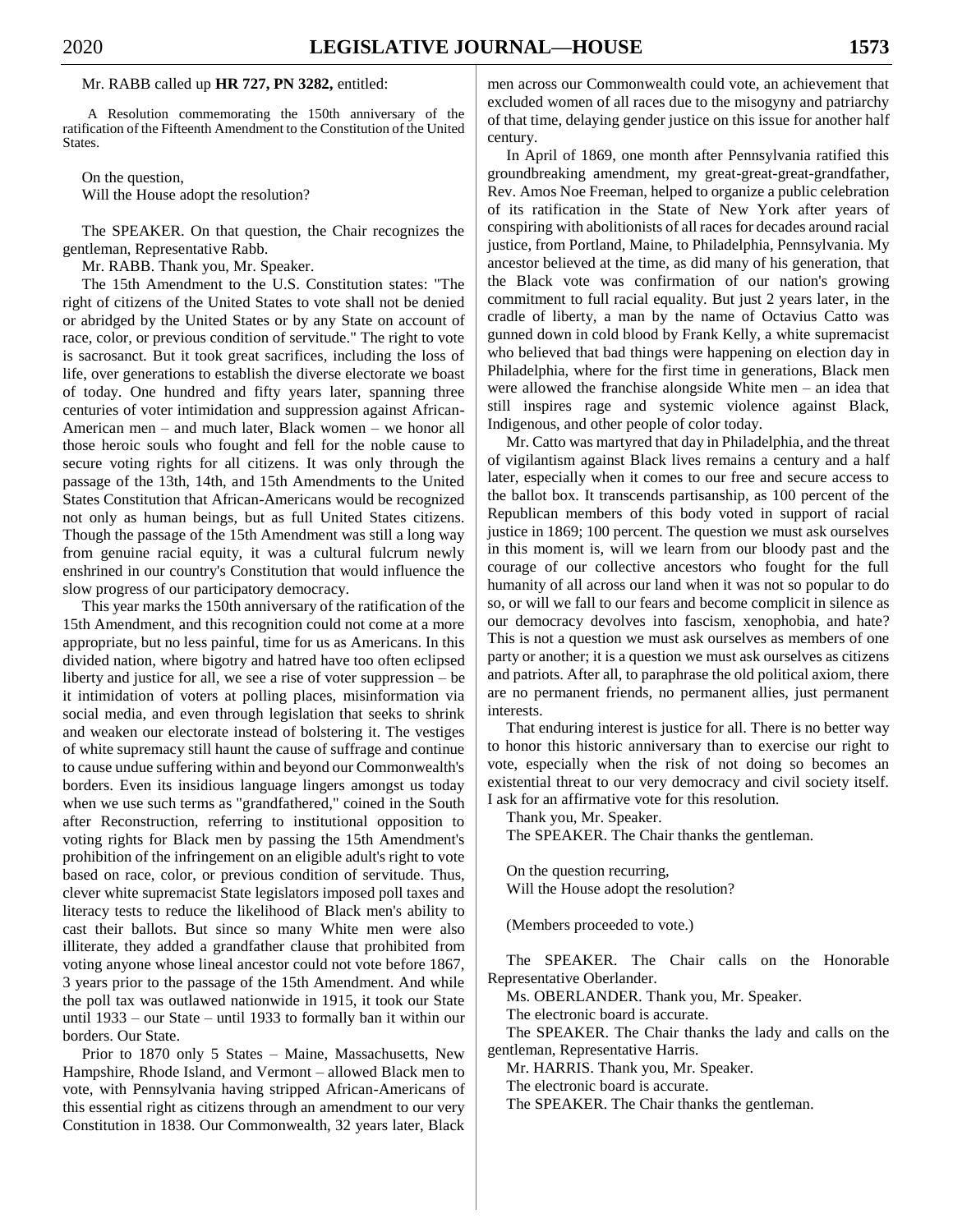The following roll call was recorded:

#### YEAS–200

| Barrar                                                   |
|----------------------------------------------------------|
| Benninghoff                                              |
| Bernstine                                                |
| Bizzarro                                                 |
| <b>Boback</b>                                            |
| Bonner                                                   |
| Borowicz                                                 |
| Boyle                                                    |
| <b>Bradford</b>                                          |
| <b>Briggs</b>                                            |
|                                                          |
| <b>Brooks</b>                                            |
| Brown                                                    |
| <b>Bullock</b>                                           |
| <b>Burgos</b>                                            |
| <b>Burns</b>                                             |
| Caltagirone                                              |
| Carroll                                                  |
| Causer                                                   |
|                                                          |
|                                                          |
|                                                          |
| Caascr<br>Cephas<br>Ciresi<br>Comitta<br>Conklin<br>Cook |
|                                                          |
| Cox                                                      |
| Cruz                                                     |
| Culver                                                   |
| Daley                                                    |
|                                                          |
| Davanzo                                                  |
| Davidson                                                 |
| Davis, A.<br>Davis, T.<br>Dawkins                        |
|                                                          |
|                                                          |
| Day<br>Deasy                                             |
|                                                          |
| DeLissio                                                 |
| Delloso                                                  |
| Delozier                                                 |
| DeLuca                                                   |
| Dermody                                                  |
| Diamond                                                  |
|                                                          |
| Donatucci<br>Dowling<br>Driscoll                         |
|                                                          |
| Dunbar                                                   |
|                                                          |
| Dush                                                     |
| Ecker                                                    |
| Emrick                                                   |
| Everett                                                  |
| Farry                                                    |
| Fee                                                      |
| Fiedler                                                  |
|                                                          |

Fitzgerald Longietti Rigby Flynn Mackenzie Roae Frankel Madden Roebuck Freeman Mako Rothman Fritz Malagari Rowe Gabler Maloney Rozzi Gainey Markosek Ryan<br>Galloway Marshall Saina Galloway Marshall Sainato Gaydos Masser Samuelson Briggs Gillen Matzie Sanchez Gillespie McCarter Sankey Gleim McClinton Sappey Goodman McNeill Saylor Green Mehaffie Schemel Gregory Mentzer Schlossberg Greiner Merski Schmitt Grove Metcalfe Schroeder Hahn Metzgar Schweyer Harkins Mihalek Shusterman Harris Millard Simmons Heffley Miller, B. Sims Helm Miller, D. Snyder Hennessey Mizgorski Solomon Hershey Moul Sonney<br>Hickernell Mullery Staats Hickernell Mullery Staats Hohenstein Mullins Stephens<br>Howard Murt Struzzi Howard Innamorato Mustello Sturla Irvin Neilson Thomas Isaacson Nelson Tobash<br>
James O'Mara Toepel O'Mara Jones O'Neal Tomlinson Day Jozwiak Oberlander Toohil Kail Ortitay Topper<br>
Kaufer Otten Ullman Kauffman Owlett Vitali Delozier Keefer Pashinski Warner DeLuca Keller Peifer Warren Kenyatta Petrarca Webster Kim Pickett Wentling Kinsey Polinchock Wheatley<br>
Kirkland Puskaric Wheeland Driscoll Klunk Pyle White Knowles Ouinn Williams Kortz Rabb Youngblood<br>
Kosierowski Rader Zabel Kosierowski Krueger Rapp Zimmerman Kulik Ravenstahl Lawrence Readshaw Cutler, Fee Lee Reese Speaker Lewis

Otten Ullman Puskaric Wheeland

#### NAYS–0

## NOT VOTING–0

#### EXCUSED–2

Evans Hanbidge

The majority having voted in the affirmative, the question was determined in the affirmative and the resolution was adopted.

#### \* \* \*

## Mr. RABB called up **HR 729, PN 3285,** entitled:

A Resolution honoring the life and achievements of Dr. Noel Ignatiev and expressing condolences on his passing.

On the question, Will the House adopt the resolution?

(Members proceeded to vote.)

The SPEAKER. The Chair recognizes the gentlewoman, Representative Oberlander. Ms. OBERLANDER. Thank you, Mr. Speaker. The electronic board is accurate. The SPEAKER. The Chair thanks the lady and recognizes the gentleman, Representative Harris. Mr. HARRIS. Thank you, Mr. Speaker. The electronic board is accurate. The SPEAKER. The Chair thanks the gentleman.

The following roll call was recorded:

#### YEAS–200

Benninghoff Flynn Mackenzie Roae Bernstine Frankel Madden Roebuck Bizzarro Freeman Mako Rothman Boback Fritz Malagari Rowe Bonner Gabler Maloney Rozzi Borowicz Gainey Markosek Ryan Boyle Galloway Marshall Sainato Bradford Gaydos Masser Samuelson Briggs Gillen Matzie Sanchez Brooks Gillespie McCarter Sankey Brown Gleim McClinton Sappey Bullock Goodman McNeill Saylor Burgos Green Mehaffie Schemel Burns Gregory Mentzer Schlossberg<br>
Caltagirone Greiner Merski Schmitt Caltagirone Carroll Grove Metcalfe Schroeder Causer Hahn Metzgar Schweyer Cephas Harkins Mihalek Shusterman Ciresi Harris Millard Simmons Comitta Heffley Miller, B. Sims Conklin Helm Miller, D. Snyder Cook Hennessey Mizgorski Solomon Cox Hershey Moul Sonney Cruz Hickernell Mullery Staats Culver Hohenstein Mullins Stephens Daley Howard Murt Struzzi Davanzo Innamorato Mustello Sturla Davidson Irvin Neilson Thomas Davis, A. Isaacson Nelson Tobash<br>
Davis T Iames O'Mara Toepel Davis, T. James O'Mara Toepel Dawkins Jones O'Neal Tomlinson Day Jozwiak Oberlander Toohil Deasy Kail Ortitay Topper<br>
DeLissio Kaufer Otten Ullman DeLissio Kaufer Otten Ullman Delloso Kauffman Owlett Vitali Delozier Keefer Pashinski Warner DeLuca Keller Peifer Warren Diamond Kim Pickett Wentling Donatucci Kinsey Polinchock Wheatley Dowling Kirkland Puskaric Wheeland Driscoll Klunk Pyle White Dunbar Knowles Quinn Williams Dush Kortz Rabb Youngblood Ecker Kosierowski Rader Zabel Emrick Krueger Rapp Zimmerman Everett Kulik Ravenstahl Farry Lawrence Readshaw Cutler, Fee Lee Reese Speaker Fiedler Lewis

Barrar Fitzgerald Longietti Rigby Kenyatta Petrarca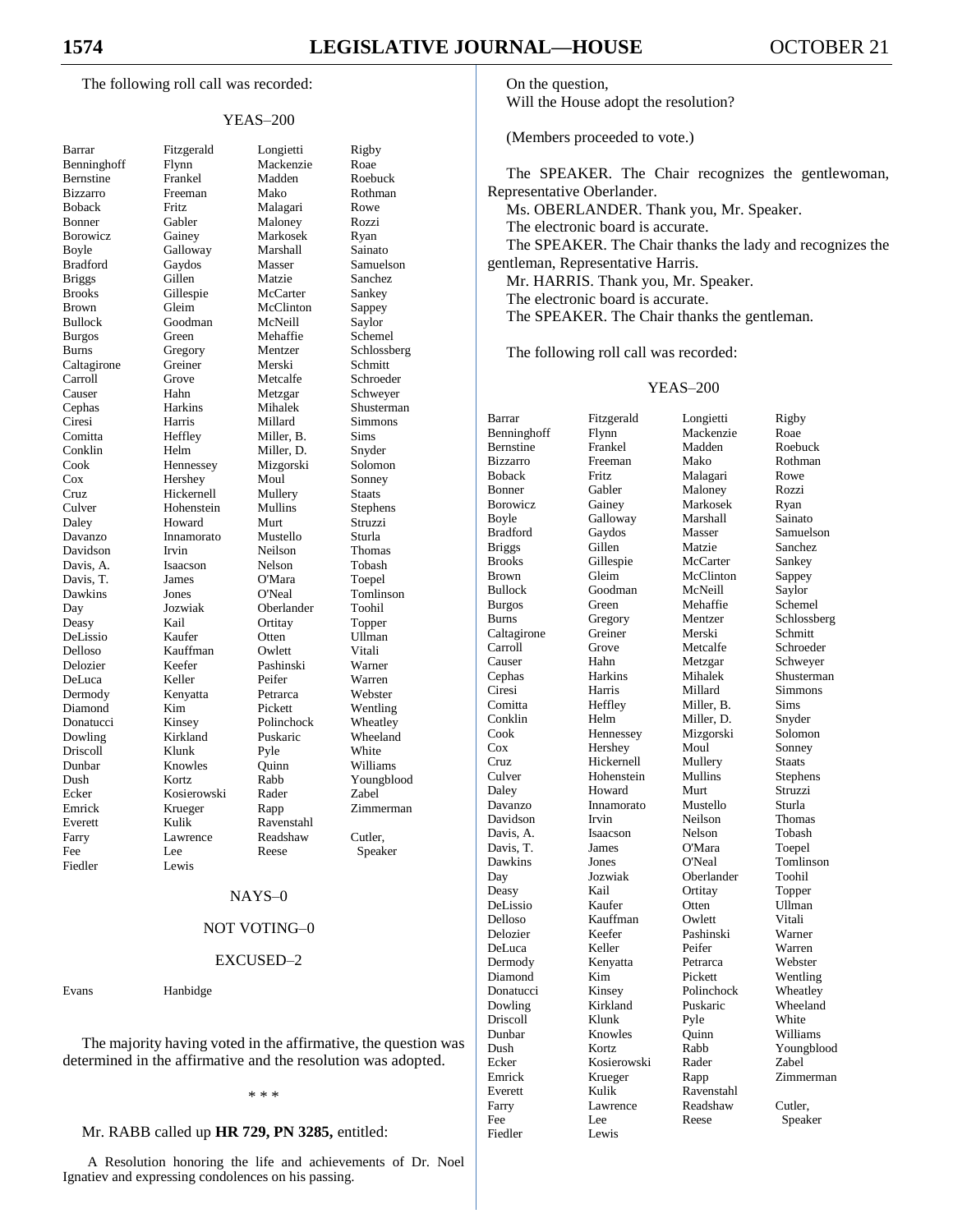#### NAYS–0

NOT VOTING–0

EXCUSED–2

Evans Hanbidge

The majority having voted in the affirmative, the question was determined in the affirmative and the resolution was adopted.

## **REMARKS SUBMITTED FOR THE RECORD**

The SPEAKER. Additionally, the Chair is in receipt of remarks from Representative Hill-Evans to be submitted for the record on HR 912, and they will be submitted to the clerk.

Mrs. EVANS submitted the following remarks for the Legislative Journal:

Thank you, Mr. Speaker.

Every year cigarettes kill 480,000 Americans, and more than 16 million Americans live with a smoking-related disease. Between the increased risks of heart disease, stroke, and various cancers and lung diseases, tobacco use remains the most preventable cause of death in the United States. As a result, these products cost our society more than \$300 billion every year, including more than \$170 billion in direct health-care costs, and more than \$156 billion lost from lack of productivity.

Nationally, the Great American Smokeout started from an event in 1970 that called for one day of no smoking, and the funds used to buy cigarettes would be donated to a local high school scholarship fund in Massachusetts by Arthur Mullaney. From there, events throughout the nation began that included Minnesota and California. Then local communities led smoke-free advocacy efforts, and legislation through local governments started to take hold, placing smoking restrictions in certain public places like the workplace.

Every year, on the third Thursday of November, the American Cancer Society hosts the Great American Smokeout Day, which is used to encourage tobacco users to quit. Quitting this addiction may be a difficult battle, but the benefits are well worth it. Stopping tobacco use lowers your risk for lung cancer and other diseases, including respiratory issues, and also eliminates secondhand smoke exposure to your family and friends. In the wake of the COVID-19 pandemic, we know that respiratory issues can be the difference between life and death for some of our more vulnerable citizens.

On this day, we take time to recognize the health risks posed by these products. This year, this day is celebrated on November 19. It is in this spirit that I ask each of you for your support to recognize that day as "The Great American Smokeout Day" in Pennsylvania.

We need to educate the public about the truly harmful effects tobacco can have on an individual's health and society at large. Encourage your loved ones and friends to quit, and give them your full support. It could be the first step that leads them to a healthier and happier lifestyle.

Thank you.

#### **RESOLUTIONS**

Mrs. EVANS called up **HR 912, PN 3996,** entitled:

A Resolution recognizing November 19, 2020, as "The Great American Smokeout Day" in Pennsylvania.

On the question, Will the House adopt the resolution? (Members proceeded to vote.)

The SPEAKER. The Chair recognizes the gentlewoman, Representative Oberlander. Ms. OBERLANDER. Thank you, Mr. Speaker. The electronic board is accurate. The SPEAKER. The Chair thanks the lady and recognizes the gentleman, Representative Harris. Mr. HARRIS. Thank you, Mr. Speaker. The electronic board is accurate. The SPEAKER. The Chair thanks the gentleman.

The following roll call was recorded:

#### YEAS–200

| Barrar          | Fitzgerald  | Longietti  | Rigby         |
|-----------------|-------------|------------|---------------|
| Benninghoff     | Flynn       | Mackenzie  | Roae          |
| Bernstine       | Frankel     | Madden     | Roebuck       |
| <b>Bizzarro</b> | Freeman     | Mako       | Rothman       |
| Boback          | Fritz.      | Malagari   | Rowe          |
| Bonner          | Gabler      | Maloney    | Rozzi         |
| Borowicz        | Gainey      | Markosek   | Ryan          |
| Boyle           | Galloway    | Marshall   | Sainato       |
| Bradford        | Gaydos      | Masser     | Samuelson     |
| <b>Briggs</b>   | Gillen      | Matzie     | Sanchez       |
| <b>Brooks</b>   | Gillespie   | McCarter   | Sankey        |
| Brown           | Gleim       | McClinton  | Sappey        |
| Bullock         | Goodman     | McNeill    | Saylor        |
| <b>Burgos</b>   | Green       | Mehaffie   | Schemel       |
| Burns           | Gregory     | Mentzer    | Schlossberg   |
| Caltagirone     | Greiner     | Merski     | Schmitt       |
| Carroll         | Grove       | Metcalfe   | Schroeder     |
| Causer          | Hahn        | Metzgar    | Schweyer      |
| Cephas          | Harkins     | Mihalek    | Shusterman    |
| Ciresi          | Harris      | Millard    | Simmons       |
| Comitta         | Heffley     | Miller, B. | Sims          |
| Conklin         | Helm        | Miller, D. | Snyder        |
| Cook            | Hennessey   | Mizgorski  | Solomon       |
| $\cos$          | Hershey     | Moul       | Sonney        |
| Cruz            | Hickernell  | Mullery    | <b>Staats</b> |
| Culver          | Hohenstein  | Mullins    | Stephens      |
| Daley           | Howard      | Murt       | Struzzi       |
| Davanzo         | Innamorato  | Mustello   | Sturla        |
| Davidson        | Irvin       | Neilson    | Thomas        |
| Davis, A.       | Isaacson    | Nelson     | Tobash        |
| Davis, T.       | James       | O'Mara     | Toepel        |
| Dawkins         | Jones       | O'Neal     | Tomlinson     |
| Day             | Jozwiak     | Oberlander | Toohil        |
| Deasy           | Kail        | Ortitay    | Topper        |
| DeLissio        | Kaufer      | Otten      | Ullman        |
| Delloso         | Kauffman    | Owlett     | Vitali        |
| Delozier        | Keefer      | Pashinski  | Warner        |
| DeLuca          | Keller      | Peifer     | Warren        |
| Dermody         | Kenyatta    | Petrarca   | Webster       |
| Diamond         | Kim         | Pickett    | Wentling      |
| Donatucci       | Kinsey      | Polinchock | Wheatley      |
| Dowling         | Kirkland    | Puskaric   | Wheeland      |
| Driscoll        | Klunk       | Pyle       | White         |
| Dunbar          | Knowles     | Ouinn      | Williams      |
| Dush            | Kortz       | Rabb       | Youngblood    |
| Ecker           | Kosierowski | Rader      | Zabel         |
| Emrick          | Krueger     | Rapp       | Zimmerman     |
| Everett         | Kulik       | Ravenstahl |               |
| Farry           | Lawrence    | Readshaw   | Cutler,       |
| Fee             | Lee         | Reese      | Speaker       |
|                 |             |            |               |

### NAYS–0

Fiedler Lewis

#### NOT VOTING–0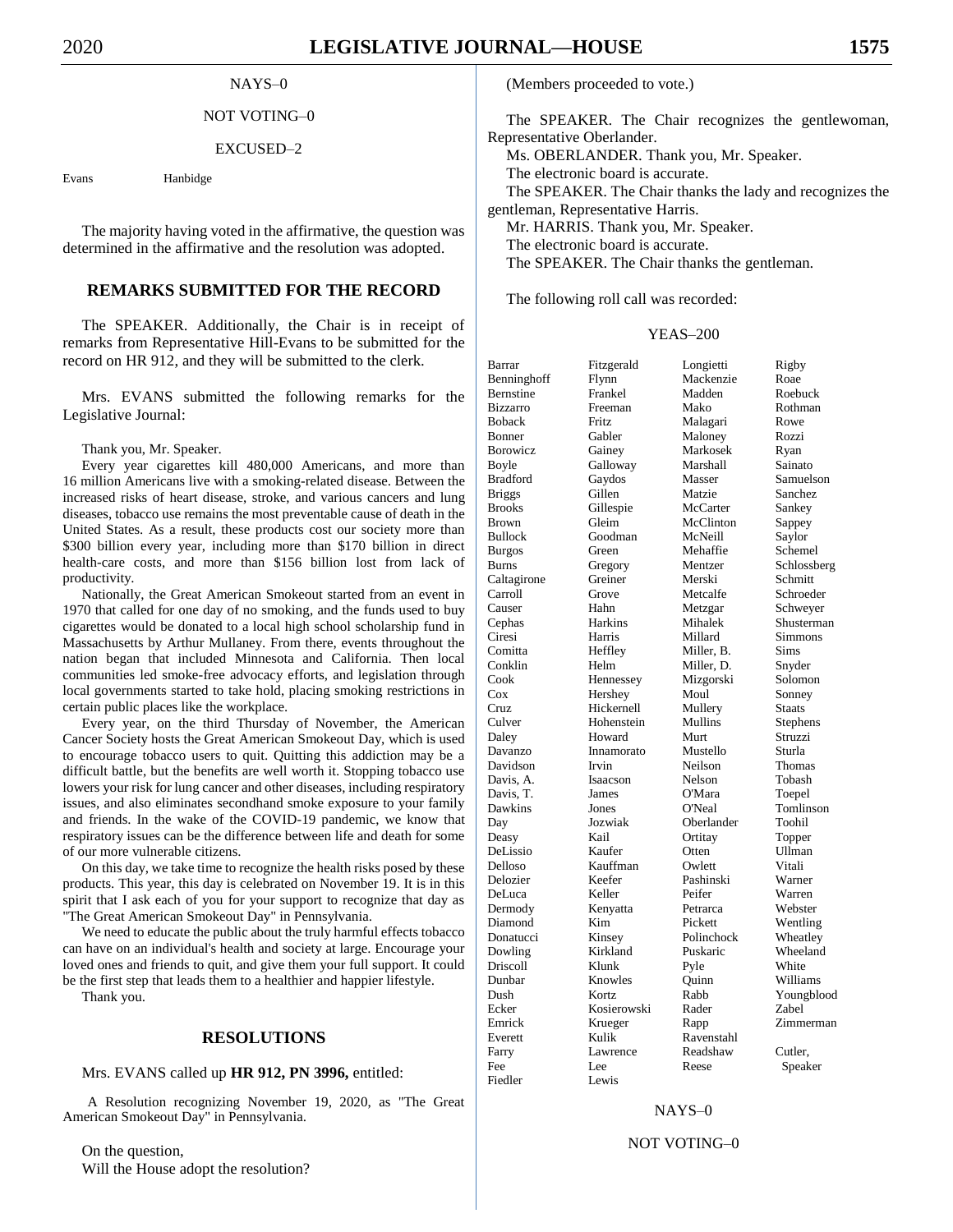# **1576 LEGISLATIVE JOURNAL—HOUSE** OCTOBER 21

#### EXCUSED–2

Evans Hanbidge

The majority having voted in the affirmative, the question was determined in the affirmative and the resolution was adopted.

\* \* \*

## Mr. MURT called up **HR 935, PN 4104,** entitled:

A Resolution designating the month of October 2020 as "Lifesharing Awareness Month" in Pennsylvania.

On the question, Will the House adopt the resolution?

(Members proceeded to vote.)

The SPEAKER. The Chair calls on the gentlewoman, Representative Oberlander.

Ms. OBERLANDER. Thank you, Mr. Speaker.

The electronic board is accurate.

The SPEAKER. The Chair thanks the lady and calls on the gentleman, Representative Harris.

Mr. HARRIS. Thank you, Mr. Speaker. The electronic board is accurate. The SPEAKER. The Chair thanks the gentleman.

The following roll call was recorded:

#### YEAS–200

| Barrar           | Fitzgerald     | Longietti  | Rigby         |
|------------------|----------------|------------|---------------|
| Benninghoff      | Flynn          | Mackenzie  | Roae          |
| <b>Bernstine</b> | Frankel        | Madden     | Roebuck       |
| Bizzarro         | Freeman        | Mako       | Rothman       |
| <b>Boback</b>    | Fritz          | Malagari   | Rowe          |
| Bonner           | Gabler         | Maloney    | Rozzi         |
| Borowicz         | Gainey         | Markosek   | Ryan          |
| Boyle            | Galloway       | Marshall   | Sainato       |
| <b>Bradford</b>  | Gaydos         | Masser     | Samuelson     |
| <b>Briggs</b>    | Gillen         | Matzie     | Sanchez       |
| <b>Brooks</b>    | Gillespie      | McCarter   | Sankev        |
| Brown            | Gleim          | McClinton  | Sappey        |
| <b>Bullock</b>   | Goodman        | McNeill    | Saylor        |
| <b>Burgos</b>    | Green          | Mehaffie   | Schemel       |
| Burns            | Gregory        | Mentzer    | Schlossberg   |
| Caltagirone      | Greiner        | Merski     | Schmitt       |
| Carroll          | Grove          | Metcalfe   | Schroeder     |
| Causer           | Hahn           | Metzgar    | Schweyer      |
| Cephas           | <b>Harkins</b> | Mihalek    | Shusterman    |
| Ciresi           | Harris         | Millard    | Simmons       |
| Comitta          | Heffley        | Miller, B. | Sims          |
| Conklin          | Helm           | Miller, D. | Snyder        |
| Cook             | Hennessey      | Mizgorski  | Solomon       |
| Cox              | Hershey        | Moul       | Sonney        |
| Cruz.            | Hickernell     | Mullery    | <b>Staats</b> |
| Culver           | Hohenstein     | Mullins    | Stephens      |
| Daley            | Howard         | Murt       | Struzzi       |
| Davanzo          | Innamorato     | Mustello   | Sturla        |
| Davidson         | Irvin          | Neilson    | Thomas        |
| Davis, A.        | Isaacson       | Nelson     | Tobash        |
| Davis, T.        | James          | O'Mara     | Toepel        |
| Dawkins          | Jones          | O'Neal     | Tomlinson     |
| Day              | Jozwiak        | Oberlander | Toohil        |
| Deasy            | Kail           | Ortitay    | Topper        |
| DeLissio         | Kaufer         | Otten      | <b>Ullman</b> |

Delloso Kauffman Owlett Vitali

Delozier Keefer Pashinski Warner DeLuca Keller Peifer Warren Dermody Kenyatta Petrarca Webster Diamond Kim Pickett Wentling Donatucci Kinsey Polinchock Wheatley<br>
Dowling Kirkland Puskaric Wheeland Driscoll Klunk Pyle White Dunbar Knowles Quinn Williams Dush Kortz Rabb Youngblood Ecker Kosierowski Rader Zabel Emrick Krueger Rapp Zimmerman Everett Kulik Ravenstahl<br>Farry Lawrence Readshaw Farry Lawrence Readshaw Cutler,<br>Fee Lee Reese Speak Fee Lee Reese Speaker Fiedler Lewis

Kirkland

#### NAYS–0

## NOT VOTING–0

#### EXCUSED–2

Evans Hanbidge

The majority having voted in the affirmative, the question was determined in the affirmative and the resolution was adopted.

\* \* \*

#### Mr. MURT called up **HR 936, PN 4105,** entitled:

A Resolution designating June 12, 2020, as "Behavior Analyst Appreciation Day" in Pennsylvania.

On the question, Will the House adopt the resolution?

(Members proceeded to vote.)

The SPEAKER. On that question, the Chair recognizes the gentlewoman, Representative Oberlander. Ms. OBERLANDER. Thank you, Mr. Speaker. The electronic board is accurate. The SPEAKER. The Chair thanks the lady and recognizes the gentleman, Representative Harris. Mr. HARRIS. Thank you, Mr. Speaker. The electronic board is accurate. The SPEAKER. The Chair thanks the gentleman.

The following roll call was recorded:

#### YEAS–200

| Barrar           | Fitzgerald | Longietti       | Rigby       |
|------------------|------------|-----------------|-------------|
| Benninghoff      | Flynn      | Mackenzie       | Roae        |
| <b>Bernstine</b> | Frankel    | Madden          | Roebuck     |
| <b>Bizzarro</b>  | Freeman    | Mako            | Rothman     |
| <b>Boback</b>    | Fritz      | Malagari        | Rowe        |
| Bonner           | Gabler     | Maloney         | Rozzi       |
| <b>B</b> orowicz | Gainey     | <b>Markosek</b> | Ryan        |
| Boyle            | Galloway   | Marshall        | Sainato     |
| <b>Bradford</b>  | Gaydos     | Masser          | Samuelson   |
| <b>Briggs</b>    | Gillen     | Matzie          | Sanchez     |
| <b>Brooks</b>    | Gillespie  | McCarter        | Sankey      |
| <b>Brown</b>     | Gleim      | McClinton       | Sappey      |
| <b>Bullock</b>   | Goodman    | McNeill         | Saylor      |
| <b>Burgos</b>    | Green      | Mehaffie        | Schemel     |
| Burns            | Gregory    | Mentzer         | Schlossberg |
| Caltagirone      | Greiner    | Merski          | Schmitt     |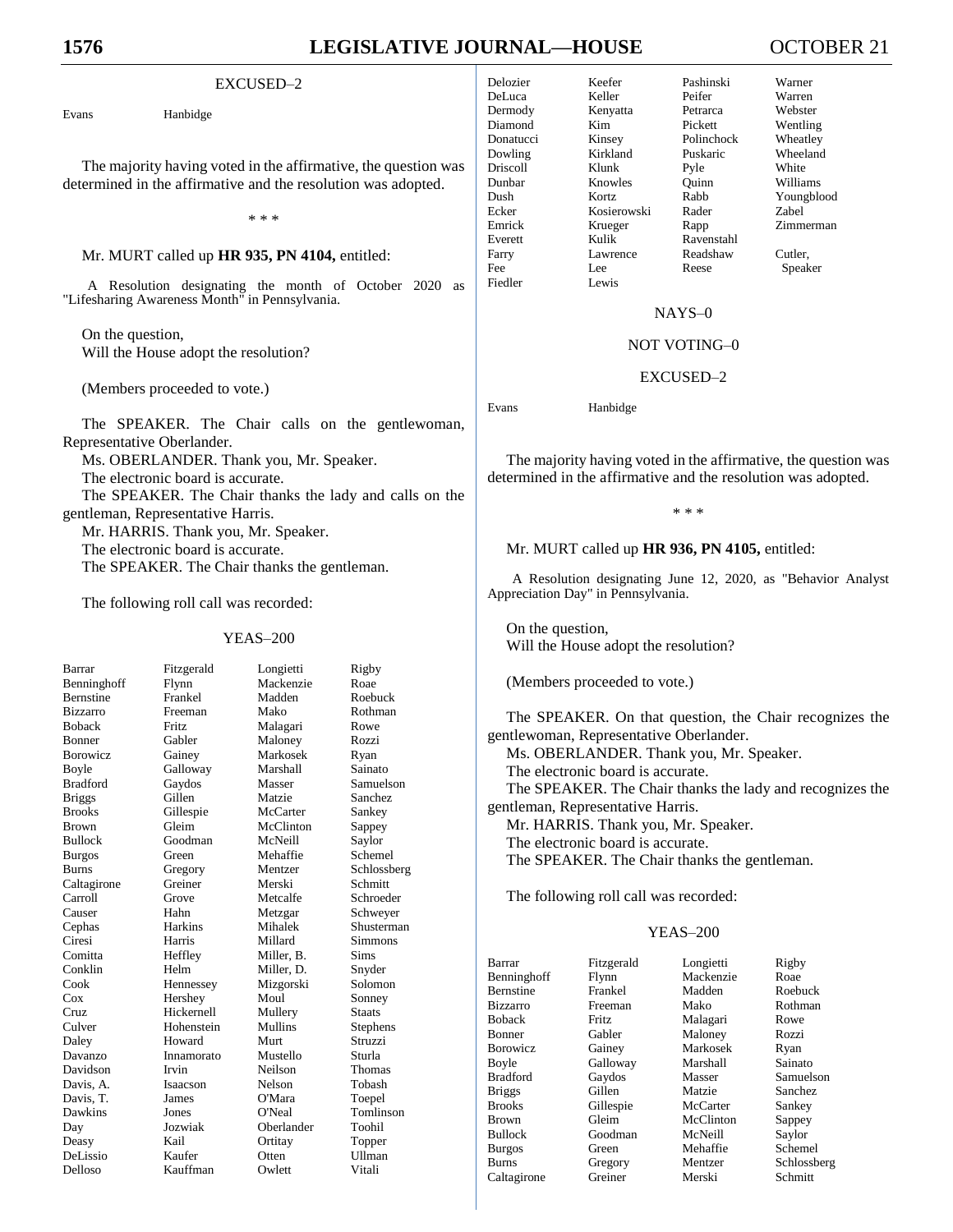# 2020 **LEGISLATIVE JOURNAL—HOUSE 1577**

Davis, A. Isaacson Dunbar Fiedler Lewis

Carroll Grove Metcalfe Schroeder Causer Hahn Metzgar Schweyer Cephas Harkins Mihalek Shusterman Ciresi Harris Millard Simmons Comitta Heffley Miller, B. Sims Helm Miller, D. Cook Hennessey Mizgorski Solomon Cox Hershey Moul Sonney Cruz Hickernell Mullery Staats Culver Hohenstein Mullins Stephens Daley Howard Murt Struzzi Davanzo Innamorato Mustello Sturla Davidson Irvin Neilson Thomas<br>
Davis, A. Isaacson Nelson Tobash Davis, T. James O'Mara Toepel Dawkins Jones O'Neal Tomlinson Day Jozwiak Oberlander Toohil Deasy Kail Ortitay Topper DeLissio Kaufer Otten Ullman Delloso Kauffman Owlett Vitali Delozier Keefer Pashinski Warner DeLuca Keller Peifer Warren Dermody Kenyatta Petrarca Webster Diamond Kim Pickett Wentling Donatucci Kinsey Polinchock Wheatley Dowling Kirkland Puskaric Wheeland Driscoll Klunk Pyle White<br>
Dunbar Knowles Quinn Williams Dush Kortz Rabb Youngblood Ecker Kosierowski Rader Zabel Emrick Krueger Rapp Zimmerman<br>Everett Kulik Ravenstahl Everett Kulik Ravenstahl Farry Lawrence Readshaw Cutler, Fee Lee Reese Speaker

## NAYS–0

#### NOT VOTING–0

#### EXCUSED–2

Evans Hanbidge

The majority having voted in the affirmative, the question was determined in the affirmative and the resolution was adopted.

## **UNCONTESTED CALENDAR**

## **RESOLUTIONS PURSUANT TO RULE 35**

#### Mr. BIZZARRO called up **HR 1003, PN 4370,** entitled:

A Resolution designating the month of October 2020 as "National Dwarfism Awareness Month" in Pennsylvania to raise positive awareness about dwarfism and promote the welfare of people having dwarfism in this Commonwealth.

\* \* \*

## Mr. SIMS called up **HR 1005, PN 4416,** entitled:

A Resolution recognizing December 1, 2020, as "World AIDS Day" in Pennsylvania.

\* \* \*

#### Ms. BOBACK called up **HR 1015, PN 4425,** entitled:

A Resolution recognizing October 5, 2020, as "Blue Shirt Day®; World Day of Bullying PreventionTM" in Pennsylvania in support of those working hard to raise awareness of bullying and prevent its occurrence.

\* \* \*

#### Ms. BOBACK called up **HR 1016, PN 4426,** entitled:

A Resolution recognizing the week of October 18 through 24, 2020, as "National Teen Driver Safety Week" in Pennsylvania.

\* \* \*

#### Mr. LAWRENCE called up **HR 1048, PN 4519,** entitled:

A Resolution recognizing the month of November 2020 as "Carbon Monoxide Awareness Month" in Pennsylvania.

\* \* \*

#### Mr. BONNER called up **HR 1052, PN 4521,** entitled:

A Resolution designating the month of November 2020 as "Pulmonary Hypertension Awareness Month" in Pennsylvania and commending the work of the Pulmonary Hypertension Association.

\* \* \*

#### Mr. MACKENZIE called up **HR 1053, PN 4522,** entitled:

A Resolution recognizing October 29, 2020, as "World Stroke Day" in Pennsylvania.

\* \* \*

#### Ms. YOUNGBLOOD called up **HR 1055, PN 4524,** entitled:

A Resolution recognizing October 10, 2020, as "National Period Day" in Pennsylvania.

\* \* \*

#### Mr. MEHAFFIE called up **HR 1061, PN 4527,** entitled:

A Resolution recognizing the 125th anniversary of the Pennsylvania Game Commission.

\* \* \*

#### Mr. WENTLING called up **HR 1064, PN 4528,** entitled:

A Resolution recognizing the 25th anniversary of the establishment of the Department of Conservation and Natural Resources.

\* \* \*

#### Mr. MALAGARI called up **HR 1066, PN 4531,** entitled:

A Resolution honoring the life of Dr. Frank Erdman Boston as a World War I veteran, military surgeon, community doctor and founder of the Elm Terrace/Abington-Lansdale Hospital and the Volunteer Medical Service Corps' ambulance corps.

\* \* \*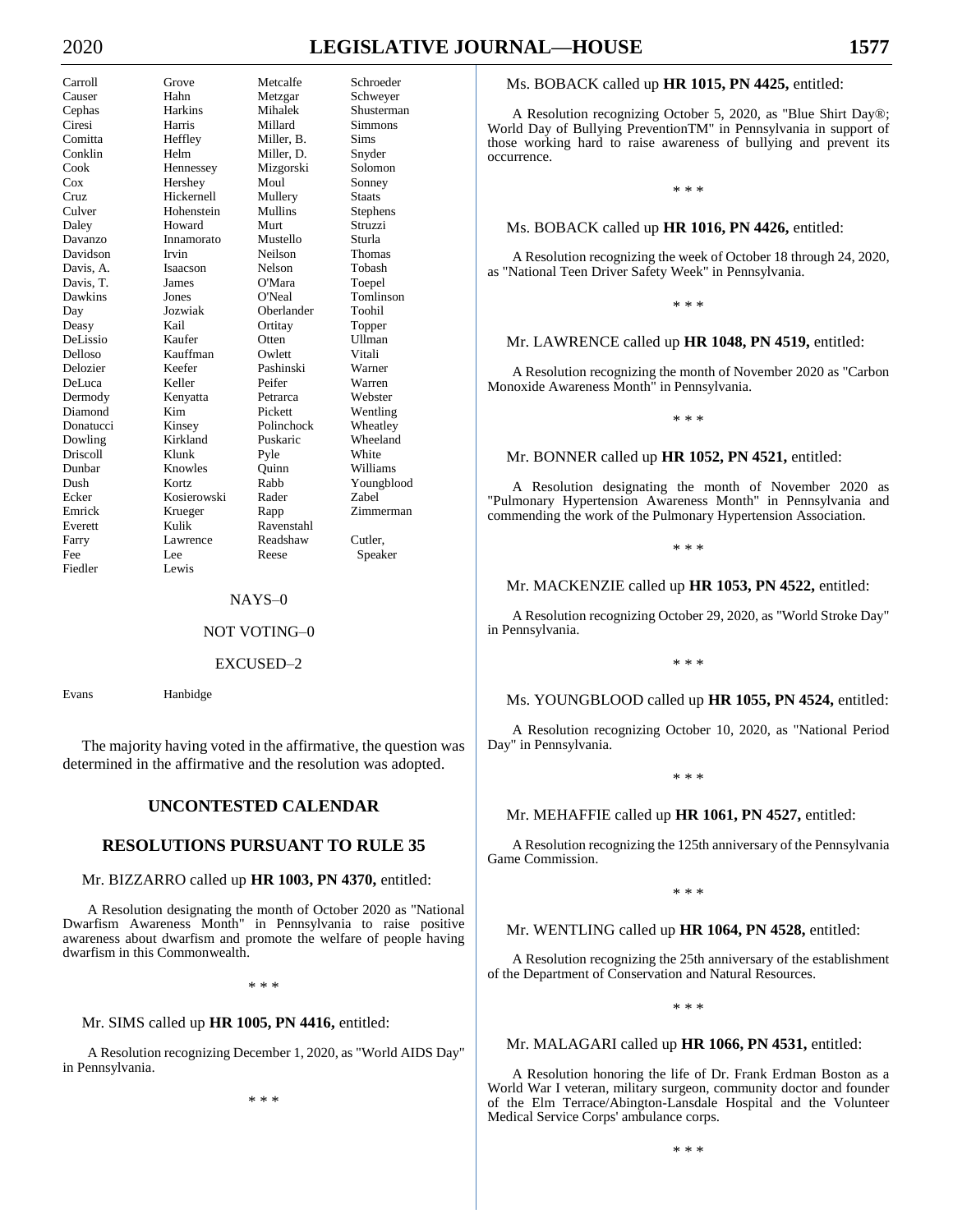# **1578 LEGISLATIVE JOURNAL—HOUSE** OCTOBER 21

#### Mr. EVERETT called up **HR 1068, PN 4533,** entitled:

A Resolution designating the month of November 2020 as "Infant Safe Sleep Month" in Pennsylvania.

\* \* \*

#### Mr. FRITZ called up **HR 1073, PN 4538,** entitled:

A Resolution recognizing October 24, 2020, as "World Polio Day" in Pennsylvania.

\* \* \*

#### Ms. BOBACK called up **HR 1076, PN 4568,** entitled:

A Resolution supporting the observance of "National Women's Small Business Month" to celebrate women entrepreneurs and small business owners and affirming their progress.

\* \* \*

#### Ms. BOBACK called up **HR 1077, PN 4569,** entitled:

A Resolution designating the week of October 18 through 23, 2020, as "National Business Women's Week" in Pennsylvania.

\* \* \*

#### Ms. BOBACK called up **HR 1078, PN 4570,** entitled:

A Resolution recognizing the month of October 2020 as "Italian-American Heritage Month" in Pennsylvania.

On the question, Will the House adopt the resolutions?

(Members proceeded to vote.)

The SPEAKER. The Chair recognizes the gentlewoman, Representative Oberlander.

Ms. OBERLANDER. Thank you, Mr. Speaker.

The electronic board is accurate.

The SPEAKER. The Chair thanks the lady and recognizes the gentleman, Representative Harris.

Mr. HARRIS. Thank you, Mr. Speaker.

The electronic board is accurate.

The SPEAKER. The Chair thanks the gentleman.

The following roll call was recorded:

#### YEAS–200

| Barrar           | Fitzgerald | Longietti | Rigby     |
|------------------|------------|-----------|-----------|
| Benninghoff      | Flynn      | Mackenzie | Roae      |
| <b>Bernstine</b> | Frankel    | Madden    | Roebuck   |
| <b>Bizzarro</b>  | Freeman    | Mako      | Rothman   |
| <b>Boback</b>    | Fritz      | Malagari  | Rowe      |
| <b>Bonner</b>    | Gabler     | Maloney   | Rozzi     |
| <b>Borowicz</b>  | Gainey     | Markosek  | Ryan      |
| Boyle            | Galloway   | Marshall  | Sainato   |
| <b>Bradford</b>  | Gaydos     | Masser    | Samuelson |
| <b>Briggs</b>    | Gillen     | Matzie    | Sanchez   |

| <b>Brooks</b>   | Gillespie   | McCarter      | Sankey      |
|-----------------|-------------|---------------|-------------|
| <b>Brown</b>    | Gleim       | McClinton     | Sappey      |
| <b>Bullock</b>  | Goodman     | McNeill       | Saylor      |
| <b>Burgos</b>   | Green       | Mehaffie      | Schemel     |
| Burns           | Gregory     | Mentzer       | Schlossberg |
| Caltagirone     | Greiner     | Merski        | Schmitt     |
| Carroll         | Grove       | Metcalfe      | Schroeder   |
| Causer          | Hahn        | Metzgar       | Schweyer    |
| Cephas          | Harkins     | Mihalek       | Shusterman  |
| Ciresi          | Harris      | Millard       | Simmons     |
| Comitta         | Heffley     | Miller, B.    | Sims        |
| Conklin         | Helm        | Miller, D.    | Snyder      |
| Cook            | Hennessey   | Mizgorski     | Solomon     |
| Cox             | Hershey     | Moul          | Sonney      |
| Cruz            | Hickernell  | Mullery       | Staats      |
| Culver          | Hohenstein  | Mullins       | Stephens    |
| Daley           | Howard      | Murt          | Struzzi     |
| Davanzo         | Innamorato  | Mustello      | Sturla      |
| Davidson        | Irvin       | Neilson       | Thomas      |
| Davis, A.       | Isaacson    | <b>Nelson</b> | Tobash      |
| Davis, T.       | James       | O'Mara        | Toepel      |
| Dawkins         | Jones       | O'Neal        | Tomlinson   |
| Day             | Jozwiak     | Oberlander    | Toohil      |
| Deasy           | Kail        | Ortitay       | Topper      |
| DeLissio        | Kaufer      | Otten         | Ullman      |
| Delloso         | Kauffman    | Owlett        | Vitali      |
| Delozier        | Keefer      | Pashinski     | Warner      |
| DeLuca          | Keller      | Peifer        | Warren      |
| Dermody         | Kenyatta    | Petrarca      | Webster     |
| Diamond         | Kim.        | Pickett       | Wentling    |
| Donatucci       | Kinsey      | Polinchock    | Wheatley    |
| Dowling         | Kirkland    | Puskaric      | Wheeland    |
| <b>Driscoll</b> | Klunk       | Pyle          | White       |
| Dunbar          | Knowles     | Ouinn         | Williams    |
| Dush            | Kortz       | Rabb          | Youngblood  |
| Ecker           | Kosierowski | Rader         | Zabel       |
| Emrick          | Krueger     | Rapp          | Zimmerman   |
| Everett         | Kulik       | Ravenstahl    |             |
| Farry           | Lawrence    | Readshaw      | Cutler,     |
| Fee             | I ee        | Reese         | Speaker     |
| Fiedler         | Lewis       |               |             |

#### NAYS–0

#### NOT VOTING–0

#### EXCUSED–2

Evans Hanbidge

The majority having voted in the affirmative, the question was determined in the affirmative and the resolutions were adopted.

#### **RULES COMMITTEE MEETING**

The SPEAKER. Moving to committee announcements and caucus announcements.

The Chair recognizes Leader Benninghoff for a Rules Committee announcement.

Mr. BENNINGHOFF. Thank you, Mr. Speaker.

We will meet down in the majority caucus room for a Rules Committee meeting at about quarter till 1, please. Thank you.

The SPEAKER. The Chair thanks the gentleman.

The Rules Committee will meet in the majority caucus room at 12:45 p.m.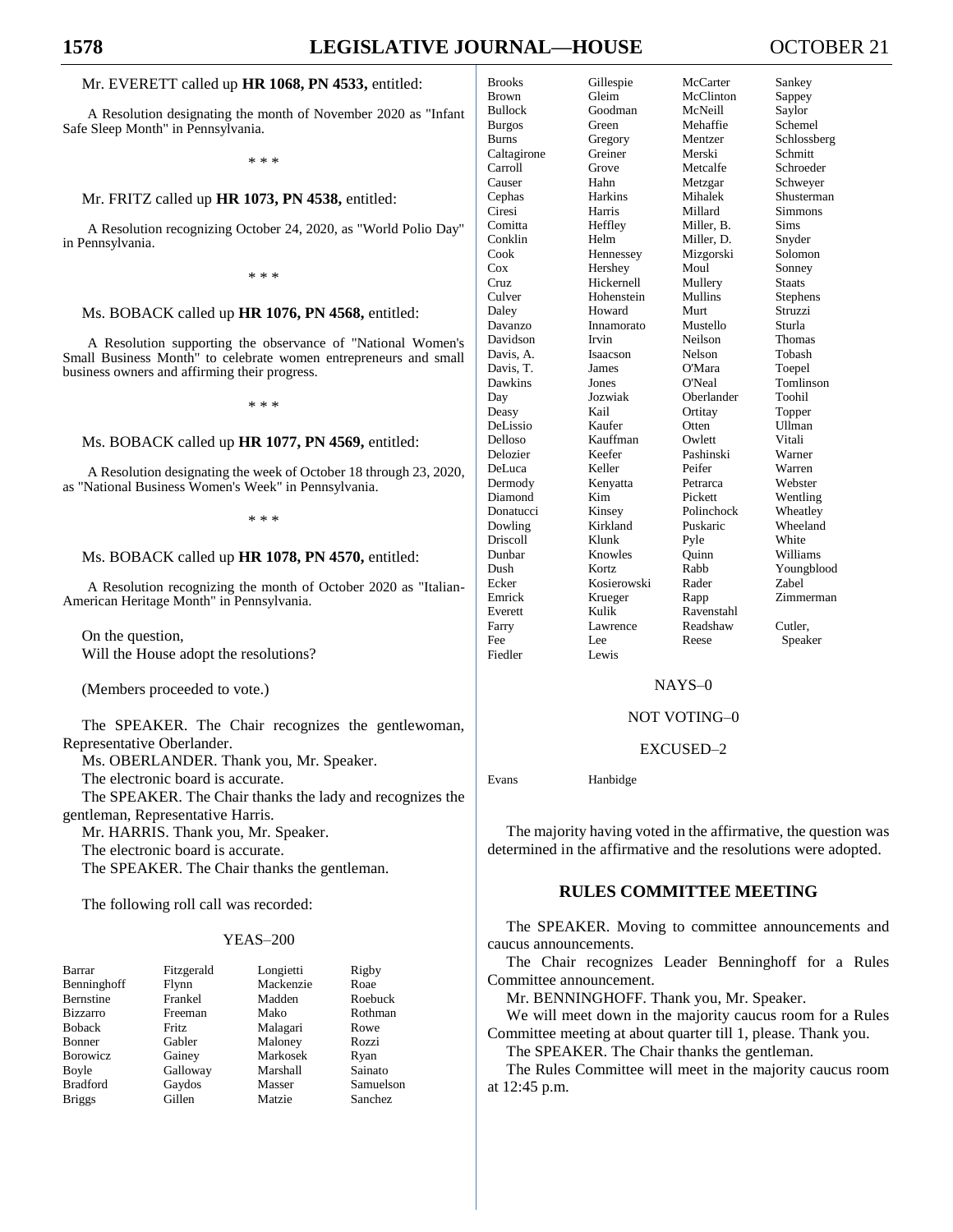## **APPROPRIATIONS COMMITTEE MEETING**

The SPEAKER. The Chair recognizes the gentleman, Representative Saylor.

Mr. SAYLOR. Thank you, Mr. Speaker.

Immediately after the Rules Committee meeting in the majority caucus room, the Appropriations Committee will meet there as well.

Thank you, Mr. Speaker.

The SPEAKER. The Chair thanks the gentleman.

The Appropriations Committee will meet immediately after the Rules Committee meeting in the majority caucus room.

## **REPUBLICAN CAUCUS**

The SPEAKER. The Chair recognizes the gentlewoman, Representative Toepel, for a caucus announcement.

Mrs. TOEPEL. Thank you, Mr. Speaker.

Republicans will caucus virtually at 1:15. We would be prepared to return to the floor at 1:45. Thank you.

The SPEAKER. The Chair thanks the lady.

## **DEMOCRATIC CAUCUS**

The SPEAKER. The Chair recognizes the gentleman, Leader Dermody.

Mr. DERMODY. Thank you, Mr. Speaker.

Mr. Speaker, the Democrats will also caucus at 1 p.m.

The SPEAKER. The Chair thanks the gentleman.

It is the intention at this time to allow the members who had resolutions on the uncontested calendar and other resolutions to speak prior to recessing until 1:45, unless sooner recalled by the Chair.

## **STATEMENT BY MR. MACKENZIE**

The SPEAKER. The Chair recognizes the gentleman, Representative Mackenzie, to speak on HR 1053.

Mr. MACKENZIE. Thank you, Mr. Speaker.

I would like to also thank all of the members for their vote on the uncontested calendar. One of the resolutions there did designate "World Stroke Day" as October 29 in Pennsylvania. Many of us have been impacted by stroke, as we either have family members or acquaintances who suffered a stroke or became a caregiver of someone who became permanently paralyzed as a result of a stroke.

Stroke is the interruption of the blood supply to the brain. Every 40 seconds, someone in the U.S. has a stroke, and getting the right care in the right amount of time could be the difference between life and death. That is why I spearheaded legislation a few years ago to better ensure stroke victims are taken to the appropriate treatment facility for the type of stroke they are experiencing.

Stroke is the fifth leading cause of death and the leading cause of long-term disability in the United States, which is why it is so important to educate the public on the signs of a stroke, which include the drooping of the face, sudden arm weakness, speech difficulty, vision problems, trouble walking, and severe headache which has no known cause.

Thanks to the incredible advancements in medical innovation, it is possible to save more lives of the individuals impacted by stroke today and ensure survivors achieve a full recovery. That is why increasing the awareness and education of strokes is so important with World Stroke Day.

And again I want to thank the members for their affirmative vote, and thank you, Mr. Speaker.

The SPEAKER. The Chair thanks the gentleman.

### **STATEMENTS BY MR. MURT**

The SPEAKER. The Chair recognizes the gentleman, Representative Murt, to speak on HRs 531, 574, 935, and 936. Mr. MURT. Thank you, Mr. Speaker.

Mr. Speaker, I want to thank my colleagues for passing the important resolution about mental health awareness. Mr. Speaker, in doing so, we have sent a critical message about ending the stigma attached to mental health illness.

Living with a mental health condition can mean living in isolation, but when you add feelings of shame that often come from the irrational judgment of others, the seclusion only grows. The reality is, those with mental health issues can face rejection, bullying, and, Mr. Speaker, even discrimination due to the stigma many attach to their illness. This can make their journey to recovery even harder than it already is. The truth is that mental health conditions are a leading cause of disability across the United States, and while most people can be successfully treated, less than half of the adults in the United States who need programs and services and treatment get the help they need. The average delay between the onset of symptoms and intervention is, sadly, 8 to 10 years.

This is why we urge people from across the Commonwealth to commit themselves to fighting the stigma attached to mental health conditions and create hope for those affected by mental illness. Through powerful words and actions, we can break down the barriers that prevent those with a mental health illness from getting help. Together we can encourage acceptance and understanding and advocate for a better Commonwealth and for a better world.

Thank you, Mr. Speaker.

\* \* \*

Mr. MURT. And if I could, I would like to speak about HR 935.

Mr. Speaker, mentoring is the backbone of any productive community, but this is critically important for those with special needs. Mentors fill a number of different roles with one goal in common: to help young people achieve their potential and discover their strengths. Mentors are not meant to replace a parent, a guardian, or a teacher, nor are they disciplinarians or decisionmakers for a child. A mentor reinforces the positive values and cultural heritage that parents and guardians are teaching. A mentor is part of a team of caring adults for many adults with special needs. Mentors educate our children, teach job skills, and share a lifetime of experience with new generations.

In many ways, you can judge a community's quality of life based on the strength of those who give back to others. In that way, the Lifesharing Program is an invaluable resource to our community. The mentors in this program open their hearts and their homes to those with developmental disabilities, and,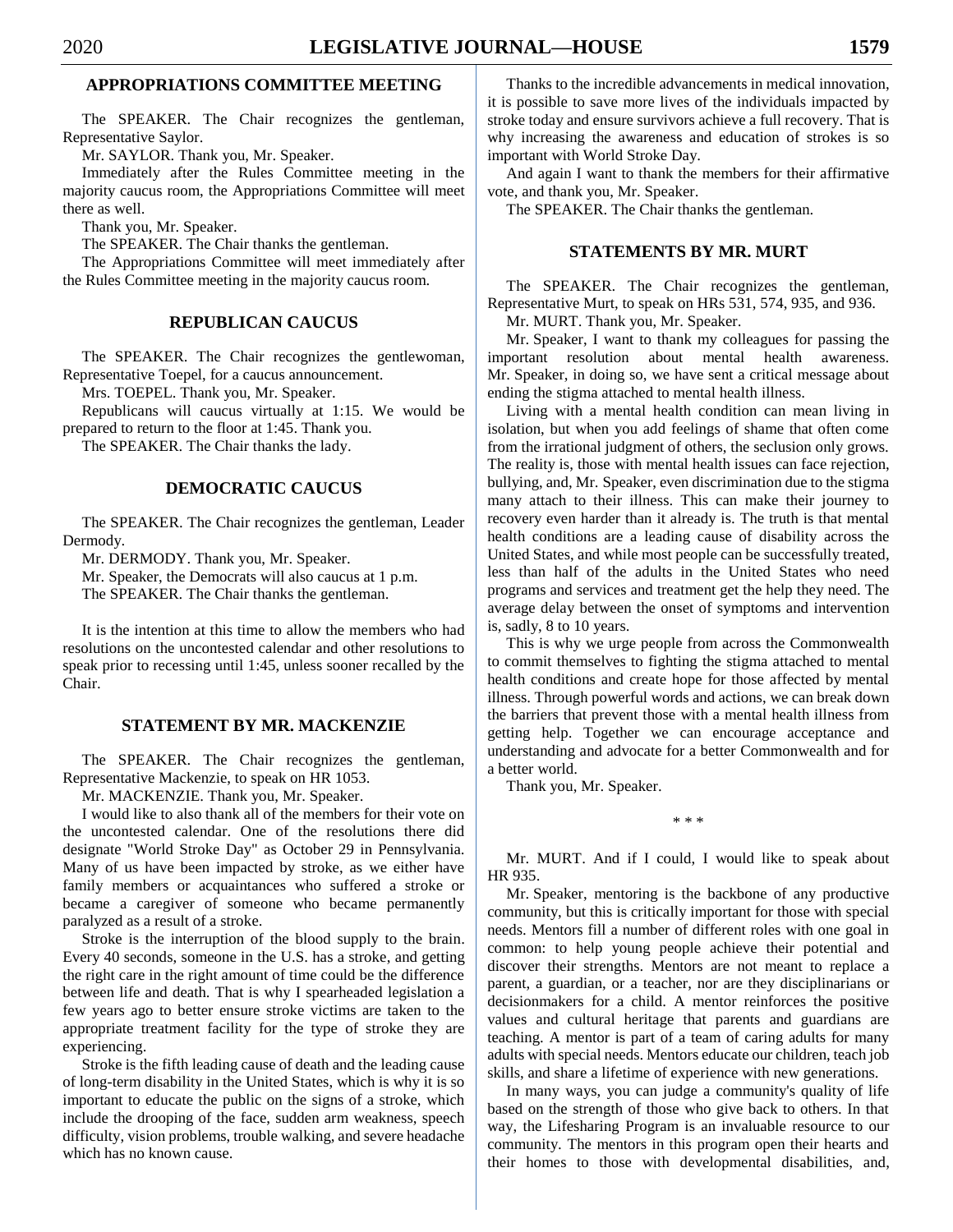Mr. Speaker, when a mentor takes in to their own home and cares for an adult with special needs, they give something that money cannot buy: a helping hand, a home, a family. Through their actions, these mentors show that we all matter and we all deserve to live life to the fullest. And for the person being mentored, Lifesharing offers the opportunity to live in the community of their choice. By sharing their mentor's home, individuals are able to take part in a family life, while still receiving the supports they need. They can socialize, manage household chores, discover new hobbies, and learn new skills to the best of their abilities. Lifesharing helps individuals live fuller, more independent lives in the communities they love.

Mr. Speaker, that is why it is so important that we recognize the achievements of the Lifesharing program and mark October as "Lifesharing Awareness Month."

\* \* \*

Mr. MURT. And if I could, Mr. Speaker, just briefly, I want to make a couple remarks regarding HR 936, "Behavior Analyst Appreciation Day" in the Commonwealth of Pennsylvania.

Many of us in the legislature have committed ourselves to finding better ways to help those with special needs live more fulfilling lives, but we could not do this effectively without the input of behavioral analysts in our Commonwealth. These mental health professionals, who are master's prepared professionals, treat individuals with autism and developmental disabilities, as well as provide behavioral coaching and behavioral psychotherapy. Behavior analysis is widely recognized as the most effective treatment for children with autism, spectrum disorders, and the only treatment shown to lead to significant lasting improvements in the lives of individuals with autism. This is powerful, Mr. Speaker.

I am proud to be in the company of my good friend and colleague, Representative Tom Mehaffie, who has led this effort many, many times with the PennABA, which is headquartered in Hershey.

Mr. Speaker, I will close by saying that these analysts are using cutting-edge techniques to help those with behavioral challenges find fulfillment and an effective level of integration, and by declaring a "Behavior Analyst Appreciation Day" in Pennsylvania, we recognize these professionals and the critical role they play in the diagnosis and treatment of those with developmental disabilities and autism.

Thank you, Mr. Speaker, and thank you, colleagues. The SPEAKER. The Chair thanks the gentleman.

## **STATEMENT BY MR. MEHAFFIE**

The SPEAKER. The Chair recognizes the gentleman, Representative Mehaffie, to speak on HR 1061.

Mr. MEHAFFIE. Thank you, Mr. Speaker, for the opportunity to recognize the 125th anniversary of the Pennsylvania Game Commission. Representative Keith Gillespie and I appreciate the support for HR 1061.

The Game Commission got its start right here in Dauphin County when Representative George Kunkel introduced legislation in 1895 to create the game protection commissioners. That era was a troubling time with deforestation, pollution, and unregulated hunting and trapping. Today's Game Commission

has 700 employees and thousands of volunteers working to conserve the birds, mammals, and habitats of Pennsylvania. The Game Commission plays such a vital role in managing wildlife resources across the State. Much of the work is funded by hunting and furtaker license sales.

I am grateful we are taking the time to honor the contributions of the Pennsylvania Game Commission. It is my hope we have a robust Game Commission for the next 125 years and beyond.

Thank you, Mr. Speaker.

The SPEAKER. The Chair thanks the gentleman.

## **RECESS**

The SPEAKER. This House will be in recess until 1:45, unless sooner recalled by the Speaker.

## **AFTER RECESS**

The time of recess having expired, the House was called to order.

## **BILLS REREPORTED FROM COMMITTEE**

**HB 1342, PN 4576** By Rep. SAYLOR

An Act amending the act of March 10, 1949 (P.L.30, No.14), known as the Public School Code of 1949, in school health services, further providing for health services and providing for vision screening and examinations.

APPROPRIATIONS.

**HB 1964, PN 4580** (Amended) By Rep. SAYLOR

An Act amending Titles 24 (Education) and 71 (State Government) of the Pennsylvania Consolidated Statutes, in administration and miscellaneous provisions, further providing for administrative duties of the Public School Employees' Retirement Board; and, in administration, funds, accounts and general provisions, further providing for administrative duties of the State Employees' Retirement Board.

APPROPRIATIONS.

**SB 395, PN 2111** (Amended) By Rep. SAYLOR

An Act amending the act of March 4, 1970 (P.L.128, No.49), entitled "An act granting to the Governor of the Commonwealth the sole authority for regulating the display of the flag of the United States from any public ground or building and from any ground or building of certain other institutions," further providing for display of flag.

APPROPRIATIONS.

**SB 530, PN 1940** By Rep. SAYLOR

An Act amending the act of March 10, 1949 (P.L.30, No.14), known as the Public School Code of 1949, in pupils and attendance, providing for students convicted or adjudicated delinquent of sexual assault; in safe schools, further providing for safe schools advocate in school districts of the first class; and, in educational tax credits, further providing for school participation in program.

APPROPRIATIONS.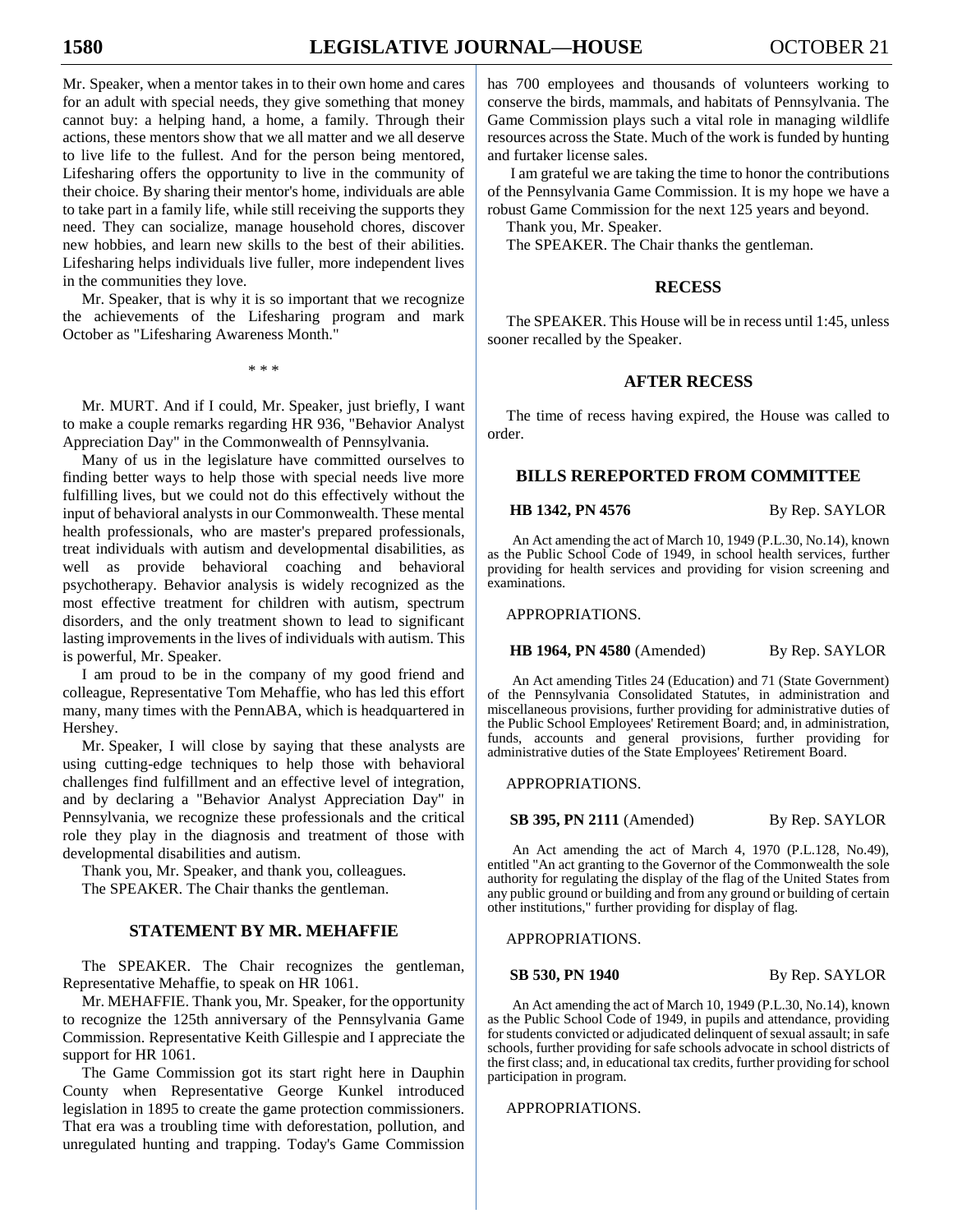**SB 745, PN 2039** By Rep. SAYLOR

An Act amending Title 75 (Vehicles) of the Pennsylvania Consolidated Statutes, in inspection of vehicles, further providing for prohibition on expenditures for emission inspection program.

APPROPRIATIONS.

**SB 976, PN 2023** By Rep. SAYLOR

An Act amending Title 42 (Judiciary and Judicial Procedure) of the Pennsylvania Consolidated Statutes, in jurisdiction of appellate courts, providing for commerce court program; and, in organization and jurisdiction of courts of common pleas, further providing for problemsolving courts and providing for commerce courts.

APPROPRIATIONS.

#### **SB 1110, PN 2107** By Rep. SAYLOR

An Act amending the act of April 23, 1956 (1955 P.L.1510, No.500), known at the Disease Prevention and Control Law of 1955, further providing for definitions, for reports and for confidentiality of reports and records; and providing for confidentiality provisions during disaster emergency.

APPROPRIATIONS.

**SB 1164, PN 2006** By Rep. SAYLOR

An Act amending the act of August 9, 1955 (P.L.323, No.130), known as The County Code, in coroner, further providing for coroner's investigation.

APPROPRIATIONS.

**SB 1195, PN 2041** By Rep. SAYLOR

An Act amending the act of May 17, 1921 (P.L.682, No.284), known as The Insurance Company Law of 1921, in general provisions relating to insurance companies, associations and exchanges, further providing for Reinsurance Credits and providing for credit for reinsurance and reciprocal jurisdictions in Life and Health Insurance Guaranty Association, further providing for purpose, for definitions, for coverage and limitations, for creation of association, for board of directors, for powers and duties of association, for assessments, for plan of operation, for powers and duties of the commissioner, for prevention of insolvencies, for credits for assessments paid, for miscellaneous provisions, for examination of the association and annual report, for immunity, for stay of proceedings and reopening default judgments, for prohibited advertisement or Insurance Guaranty Association Act in insurance sales and for prospective application.

#### APPROPRIATIONS.

**SB 1281, PN 2103** By Rep. SAYLOR

An Act amending Title 75 (Vehicles) of the Pennsylvania Consolidated Statutes, in licensing of drivers, further providing for schedule of convictions and points; in rules of the road in general, further providing for duty of driver in emergency response areas; and, in offenses in general, further providing for the offenses of homicide by vehicle and of aggravated assault by vehicle.

APPROPRIATIONS.

## **BILLS ON CONCURRENCE REPORTED FROM COMMITTEE**

**HB 81, PN 4475** By Rep. BENNINGHOFF

An Act providing for certification of central service technicians; imposing continuing education requirements on central service technicians; providing for duties of health care facilities and the Department of Health; and regulating the practice of surgical technology and surgical technologists.

RULES.

**HB 770, PN 4562** By Rep. BENNINGHOFF

An Act amending the act of September 27, 1961 (P.L.1700, No.699), known as the Pharmacy Act, further providing for definitions; and providing for pharmacy technician and pharmacy technician trainee registration, qualifications and supervision, for pharmacy technician data entry and for laboratory waiver.

RULES.

**HB 1673, PN 4573** By Rep. BENNINGHOFF

An Act amending Title 35 (Health and Safety) of the Pennsylvania Consolidated Statutes, in Commonwealth services, further providing for scope of subchapter, for legislative findings and declaration of purpose, for definitions, for assistance to volunteer fire companies, ambulance service and rescue squads, for Volunteer Companies Loan Fund, for powers and duties of office, for disposition and use of proceeds, for Volunteer Company Loan Sinking Fund and investments, for repayment obligations for principal and interest, for temporary financing authorization, for authorization of contracts, reimbursement procedure and amount and for reimbursement procedure and amount, providing for referendum to expand loan assistance and for annual report and distribution of information, further providing for definitions and for State Fire Commissioner, providing for curriculum and training and further providing for Pennsylvania State Fire Academy, for Pennsylvania Volunteer Loan Assistance Program and for Fire Safety Advisory Committee; in volunteer firefighters, further providing for definitions, for statement of purpose, for funds and for audits and providing for fire relief formula study; in grants to fire companies and emergency medical services companies, further providing for definitions, for establishment, for publication and notice, for award of grants, for consolidation incentive, for establishment, for publication and notice and for award of grants, providing for consolidation incentive, further providing for Fire Company Grant Program, for Emergency Medical Services Company Grant Program, for additional funding, for allocation of appropriated funds, for expiration of authority and for special provisions and providing for annual reports; in incentives for municipal volunteers of fire companies and nonprofit emergency medical services agencies, further providing for definitions, for program authorization, for real property tax credit and for rejection and appeal; and making editorial changes.

RULES.

**HB 1961, PN 4478** By Rep. BENNINGHOFF

An Act amending Title 71 (State Government) of the Pennsylvania Consolidated Statutes, in State Employees' Defined Contribution Plan, further providing for individual investment accounts, for participant contributions, for employer defined contributions, for vesting, for powers and duties of board, for investments based on participant's investment allocation choices and for expenses; in administration, funds, accounts and general provisions, further providing for administrative duties of the board and for taxation, attachment and assignment of funds; and making a related repeal.

RULES.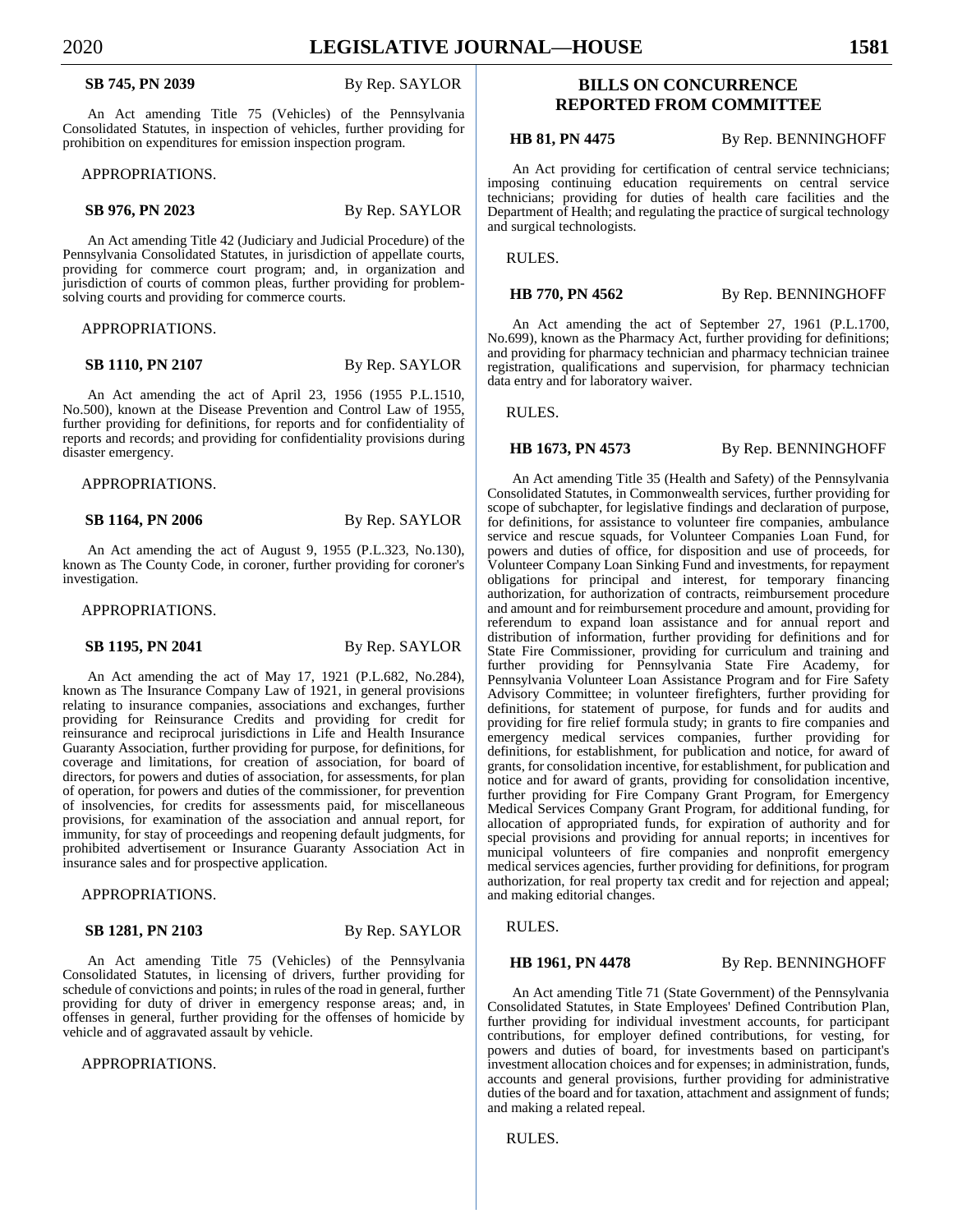# **HB 2370, PN 4061** By Rep. BENNINGHOFF

An Act amending Title 57 (Notaries Public) of the Pennsylvania Consolidated Statutes, in Revised Uniform Law on Notarial Acts, further providing for authority to perform notarial act, providing for notarial act performed for remotely located individual and further providing for notification regarding performance of notarial act on electronic record and selection of technology.

#### RULES.

## **BILL SIGNED BY SPEAKER**

Bill numbered and entitled as follows having been prepared for presentation to the Governor, and the same being correct, the title was publicly read as follows:

#### **SB 273, PN 224**

An Act amending the act of May 21, 2013 (P.L.32, No.10), known as the Community-Based Health Care Act, in health care assistance, further providing for Community-Based Health Care Program.

Whereupon, the Speaker, in the presence of the House, signed the same.

## **FAREWELL ADDRESS BY MS. DONATUCCI**

The SPEAKER. At this time we will be moving to another farewell speech, and the Chair will invite Representative Maria Donatucci to please come forward.

Representative Donatucci is serving her 5th term as the Representative for 185th Legislative District. She succeeded her late husband, Robert, in a special election held in 2011. She currently serves on the Appropriations Committee, Labor and Industry Committee, Liquor Control, Rules, and the Transportation Committees. She was a 13-year employee of the Philadelphia Bureau of Administrative Adjudication, and has also served as a board member for the American Swedish Historical Museum, the Lions Club, the Friends of Girard Park, and the Girard Farms Community Club. She and her husband have two children, Thomas and Dierdre.

Representative Donatucci, we welcome you for your farewell remarks.

The House will please come to order. Members, please take your seats and move any conversations to the rear of the House and off the floor.

Ms. DONATUCCI. So good morning – good afternoon; we are afternoon now.

Thank you to my colleagues, friends, and family for being here today, and special thanks, Mr. Speaker, for giving me this opportunity to give what is known as your farewell address.

Honestly, I never anticipated giving this address in 2020, but like they say, we plan, God unplans, and life goes on. As I stand here, it seems like yesterday that I was sworn in in this very well of this House, but time has a way of flying when you are having fun – not in the sense of party fun, but in the sense of truly enjoying what you do. I can honestly say I have loved doing this.

I am sure most of you know how I ended up running, but for those who do not, I will really briefly give you an account. My late husband, Bob, was a State Rep for 30 years, and in 2010 he had won his 16th, term only to die suddenly a week to the day

later from complications of sleep apnea. That night my children and I were on the phone with 911 taking every step to keep him alive – something I had done 3 months earlier. It did not work that night.

It is ironic that my husband would always say to me, "If anything ever happens, before my body's cold, the wolves will be at the door and the vultures circling." Once the news was out, it took 2 hours. My brother-in-law received call after call: "What's gonna happen to the seat?" He started asking my family and friends if they thought I would do it. They said, "Probably, but not today." We had the conversation that day.

Long story short, a week later I received phone calls from his peers in Harrisburg, especially the women, and then came the call from Leader Dermody. They reinforced the decision I had made. Three weeks later I accepted the nomination, quit my job, and campaigned December and January. I had a special election on a wintry February 1 that started out with an ice and snow storm. I did receive 94 percent of the vote and was sworn in on February 15, and here I am. I kept Bob's phone number, his parking space, and when I was moved to the back row, I sat in his seat.

Between my brother-in-law, Ron; my husband, Bob; and four redistrictings, we held this seat for 44 years, and I can proudly stand here today and say that during that time, there has never been a scandal, an investigation, a grand jury, an indictment, or an ethics violation – not to mention the hundreds of millions of dollars that were brought to the 185th, along with probably a billion constituent services. Just saying. I am allowed to exaggerate a little bit.

Of course, I was a totally different legislator than Bob. He was the quiet guy who got things done quietly. Not me, on the other hand; I am verbal, I am loud, and I am all over the place. The big joke back home was that I was at the podium more times in 30 days than Bob was in 30 years. But hey, introverts marry extroverts.

I now want to take a moment to talk about this institution that I highly respect and am so honored to have been a part of, the House of Representatives in the General Assembly. I think these bodies are needed at all levels of government. The question is, are we necessary? Think about this: If we could rely on all mankind to do the right thing, to choose good over evil, or to choose right over wrong, guess what? They would not need us. But life is not that way, and somebody has to put rhyme or reason into daily life that would probably be full of chaos and mayhem. Those somebodies are us. We make laws, we put regulations in place, and find funding sources to protect and better the lives of the people of Pennsylvania. That is what we do. Are we perfect? Of course not, and that is why we have checks and balances, amendments, and new legislation. Add to that constituent services and you have the whole package to be of great assistance to everyone in our districts.

Even though I will not be here, please continue to fight the fight for what is right. Protect the vulnerable. Bring about equality for all in every aspect. Continue reforms. Have protections in place for everybody in this Commonwealth. Respect all the people. Do not make it one-sided – sometimes we lose sight of that. It is not easy. We may not always like the roads we have to take to get there, but if it takes us to where we want to go, it will have been worth the ride. In other words, sometimes we have to try different avenues to get things done.

I want to do a shout-out to all of you who are transitioning from freshmen into seasoned legislators. I must commend you, because you all hit the ground running. Pennsylvania is in good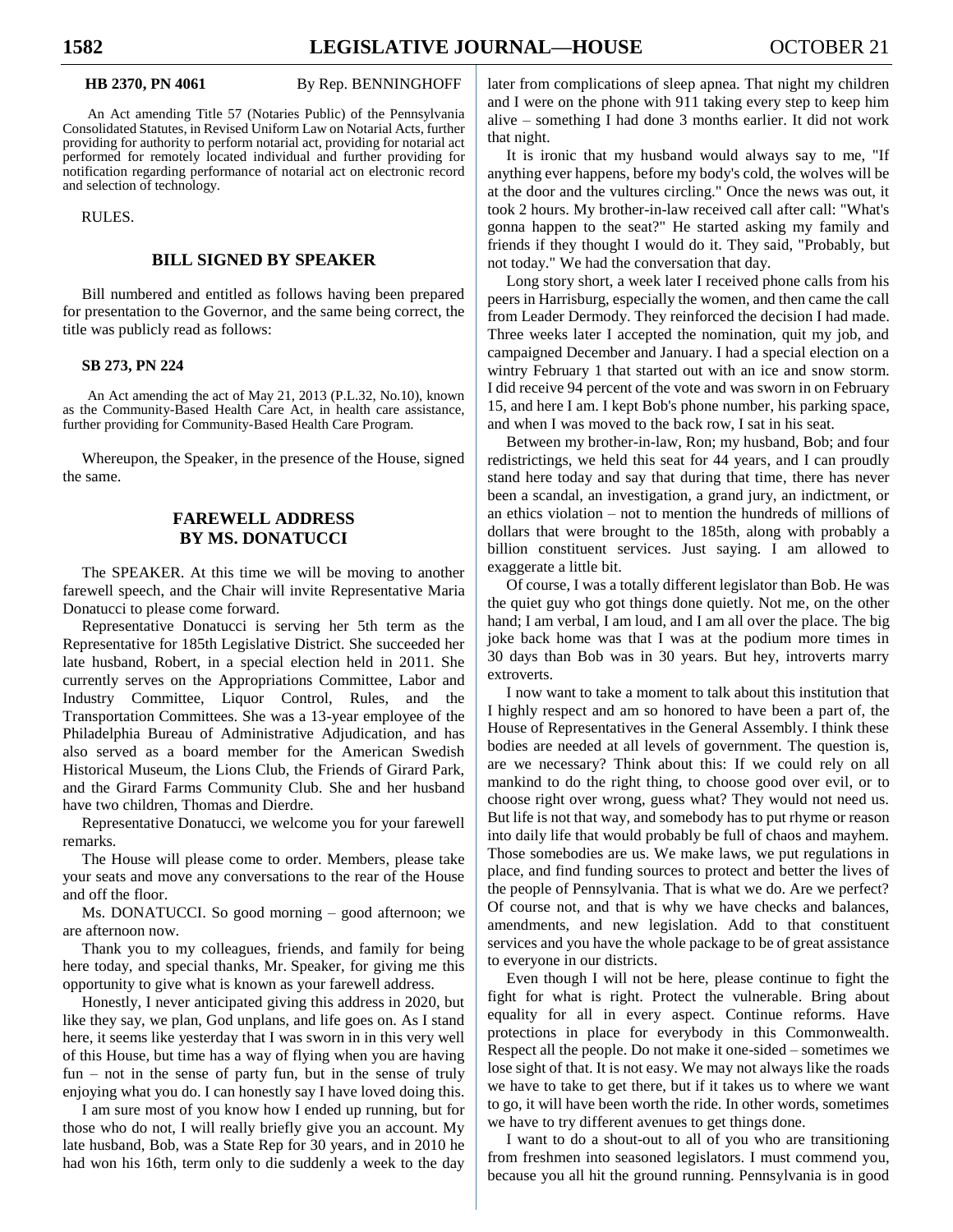hands. For me, personally, please continue the fight for equal pay for equal work. It is a no-brainer. Raise the wage. Paid sick leave – we are in the middle of a pandemic and people have been sick. As the State opens up, people will still get sick from COVID and other illnesses and have health issues. They need to be protected. And in the long run, their protections will protect us. And let us take the stigma away from mental health issues and help people.

I also want to acknowledge history that was made during the time I have been here. Rep. Brian Sims was elected as the first openly gay man in this House, to be followed shortly after by Rep. Malcolm Kenyatta. We all have a mutual admiration for one another. And applause for the amount of women elected to this body. Reps. Davidson and Boback, thank you for bringing women together on issues.

I am getting off the soapbox because it is time to talk about members, my friends, and especially, my family. But I must give a huge shout-out to Jason Dawkins and Philly del. I had the honor of chairing that delegation and I can only say to all of you: keep the momentum going and continue to hit those buttons that are good for our municipality and county. Margo Davidson and southeast delegation – I am a member of both – oh my God, you are so big. Keep it growing and keep on trekking.

Now, let us start with relationships. The first congratulations I received when newly elected was a State Representative note card with "congratulations" written across it from some State Rep named Tina Davis. Of course, when I came here, I looked her up. We hit it off and she is my girlfriend, my very good friend. Tina has called me up just about every week and has been there during this transition. Thank you, Tina.

Now, with Tina came Rep. Margo Davidson. We know that none of us looks alike, but when I walked into a hearing, they announced that we are being joined by Rep. Tina Davis. Tina would be greeted with, we have been joined by Margo Davidson. Margo would get, Rep. Maria Donatucci. You get the drift. My biggest joke was that one night I was going to dance on a table and say, "Hi. I'm Margo Davidson." It was just a fleeting thought – maybe. People eventually stopped mixing up the three D's, but we became quite the trio, to the point that then Speaker Sam Smith nicknamed us "the Three Musketeers." And like the Three Musketeers, we have had a multitude of antics and escapades, but they will remain our memories.

I have developed some good friendships along the way; in particular, Rosita, Carol, Izzie, Maureen, the two Pams, and Jeanne, who has been where I have been. Thanks for being there, ladies. We have had some deep conversations through the years. And my young girlfriend, Jen O'Mara. People call her mini-me and I am so flattered by that. You are amazing. By the way, Lynda Culver, Rosemary Brown, and Marcia Hahn, yes, my suntans are still being sprayed. It enhances the warmth of the sun. And when this is all done, I will share some new self-tanners with you.

I also have my buddies. Pete Schweyer – young guy from Allentown, old gal from South Philly. Do not ask me how that friendship blossomed, but I guess stranger things have happened. Of course, Pete's Martini Mondays may have been the start of this. Just saying. Ryan Bizzarro – from the get-go he referred to me as his "House" wife. It stuck. Thanks, House husband. Joe Ciresi – it is a showbiz/Italian thing that started this connection; film credits cemented it. You are one of the funniest people I know, and thank you for the laughter. And get those film credits, Joe. Mike Driscoll, my right-hand man on the House floor, sits

next to me. He is my friend, my buddy – deep discussions, matter-of-fact conversations, and tough votes. Crown Manhattans. Who said that? And he has the nicest dad in the world.

Now, let us move on to the people we love to hate, but deep down inside, we kind of really love them – maybe. Does anybody here know anybody as annoying as Eddie Neilson? I mean come on, be honest. The man can make you crazy. Eddie, sometimes you have to just calm down and shhh. In the same breath I am going to say he is really a sweetheart, but he is always giving out something with his name on it. I open a jar – Eddie Neilson. I have a cup of coffee – Eddie Neilson. Even a darn shot glass – Eddie Neilson. He is making sure we never forget him. You know I love you, Ed. Marty Flynn – ugh, talk about a real pain. He never stops with the antics. He just never stops. His boxing name should have been "the Disrupter." I am still trying to figure out how such a beautiful child came from him. Aria is definitely your salvation, and I cannot wait until she is 16. And then, of course, there is Angel Cruz. The man has driven me crazy for years now. He has said and done things in that back row that have doubled me over to the point of tears. He says something, and while I am laughing, I actually have to say to him, "I hate you." He is always trying to make me laugh at inappropriate times. I consider him the back row's class clown. Okay, Leanne Krueger, I love you to death. I have had discussion upon discussion with you because we were on a lot of committees together, but you gotta let go of government and politics for at least 4 hours a day. Please talk about what is on TV or what a pain Eddie Neilson is – anything. But the woman is totally devoted, and I have the utmost respect for you, Leanne, and I am teasing you.

Then there are those of you who are just so darn nice that we gotta love you. Bob Merski, do you ever raise your voice or get angry? Whip Benninghoff, do you have a malicious bone in your body? I do not think so. Joanna McClinton, you are always laughy and easygoing. Stay that way. Karen Boback, you are so sweet, and you remind me of "I Dream of Jeannie." She does. She looks like Barbara Eden. Robert Freeman, I always considered you like the song "You Didn't Have To Be So Nice" I would have liked you anyway, and then you gaveled me in caucus. Twice. Not nice, but you are.

I want to thank Chairman Rob Matzie for always greeting me by singing – should I do it? – when Marie, when Marie. And thank you to Chairmen Eddie Pashinski, Tony DeLuca, and Tim Hennessey for always singing to me your renditions of "Maria" from "West Side Story." Gentlemen, it has been music to my ears, and I will always cherish the memory. And a shout-out to Steve Kinsey, who has always greeted me with "Donatucci!" I love it, Steve. Thank you. And, Chairman Caltagirone, kudos for always brushing the snow off my car on the plaza.

Now, let us take a look at leadership. Frank Dermody, thank you for overlooking all those days I stormed into your office, especially when I was chair of Philly del. I mean, I was notorious. I would go running in, past his staff, "Is he in there? I need to see him. I have to hear. He's got to listen." Now, Frank, everybody is looking at each other saying, "Donatucci would never do that." I did it. And thank you for all you have done for me. I appreciate it, from that first phone call on. Thank you. Whip Jordan Harris, we have bucked horns many times through the years. How scary is it that we now agree more often than not? Will wonders ever cease to amaze me? Neal Goodman, he has got to be sick of me.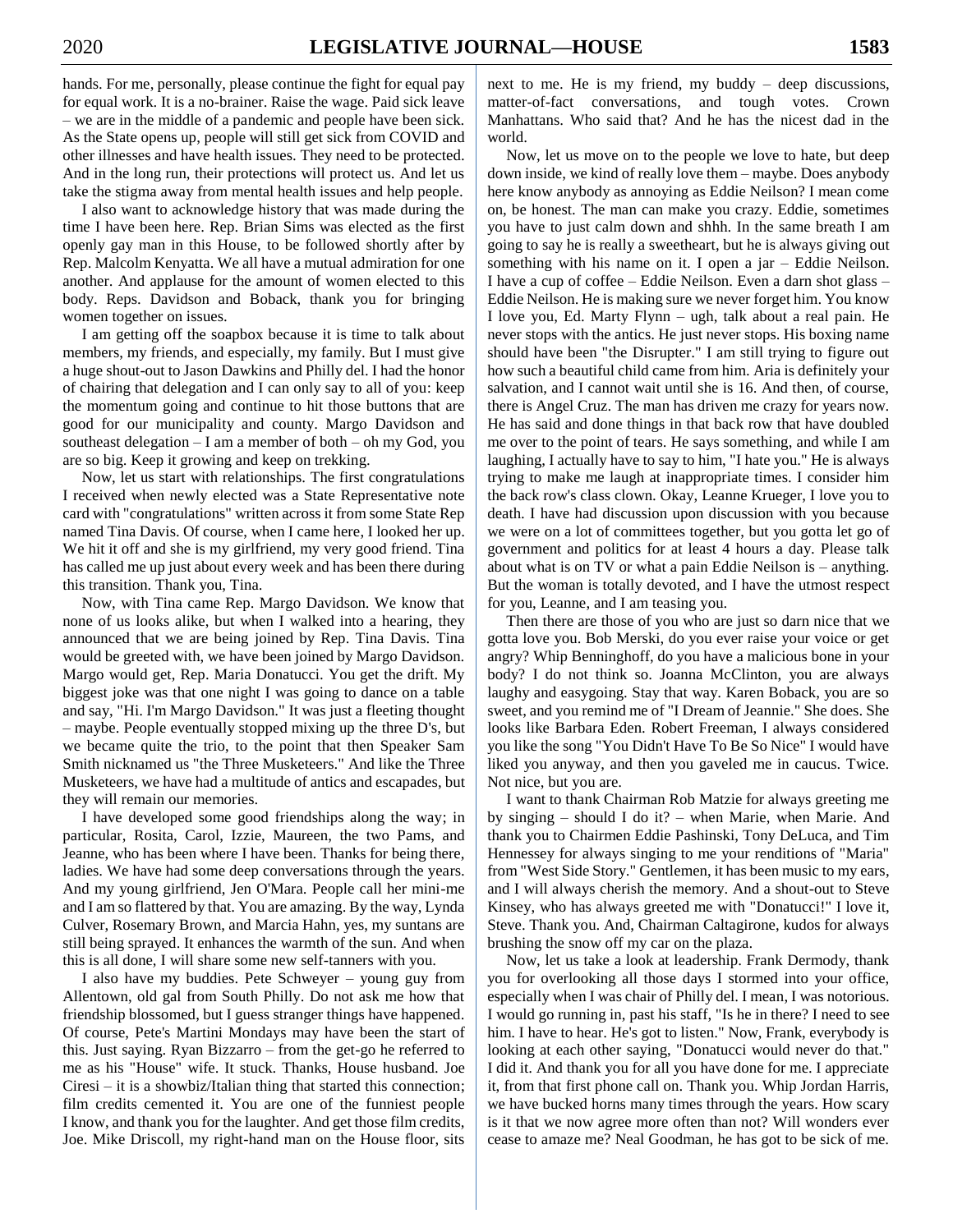Neal, I cannot live with these sofas, I want mine moved. And a bathroom with a shower, because there is a lot of room in here. Neal, I need a credenza that locks. And a bathroom with a shower, since this office has so much extra space. Every e-mail, every phone call: Neal, I need this; Neal, I need that – and a bathroom with a shower, since this office is humongous. Now, did I really think I would get a shower? No. I did think I would get a bathroom because I kept putting it into his head, but it never happened. But you know what? If he was here, he would probably admit that he wanted to give me that bathroom. And we are not coming back, so he can admit it. Caucus Chair Joanna McClinton, I have already addressed your happy self, but good job. You have kept the crazies in line. Matt Bradford, I love being on Appropriations, and I love even more bugging you, begging you, and demanding for everything and anything I could get for my district and Philadelphia. You have been a good chairman and a good friend. And all I can say is, thank God for fiscal codes. Mike Sturla, thank you for all the hearings on the issues that are near and dear to me. You help us bring the issues to the public.

And I want to thank Chief Clerk for always having a member's pin available for me, because I am always losing mine or breaking them. So thank you.

Now, I want to talk about my staff, and I want you to bear with me a little bit because Bob did not get to thank them and I want to thank them. But I will start with being blessed with the three best legislative assistants in existence. I consider myself organized chaos. If you can figure that out, imagine what they have had to do to keep me under control and organized. It is no easy task.

I started with Marilyn Entes. She actually worked for Speaker McCall, so imagine that wealth of knowledge and experience that fell into my lap as a freshman and the lessons she taught me. When Marilyn retired, in came John Dietrick. John is so organized that I am sure his picture is next to that word in the dictionary. He would actually work during vacation until I told him, "Stop. If I need you, I'll call you." But thank you, John, for your order and clarity and for teaching me the word "delegate." When John moved on, I had to interview for yet another L.A. Lindsey Sansoni was a breath of fresh air with so much knowledge and skills. My gut told me she was the right choice, but there was one problem: it was her second day on the job, and I was scared to death that she was young and inexperienced and I was so spoiled by my previous assistants who knew the ins and outs of everything that goes on in the Capitol. Sometimes you just have to go with your gut. I am glad I did. Lindsey is an amazing young woman, and within a month, you would have thought she was here for years. And she is a breath of fresh air. She brought new methods, new suggestions, and everything worked. And she is an organization guru. She is also a research geek. She can get to the bottom of everything. And she will be looking to interview in the not-so-distant future – I am just saying.

I have three district offices because the 185th District is like three districts in one. You start in South Philly, you cross three bridges and you go to Southwest, and then you cross the county lines into Delco. There is an airport. There is the Navy Yard. There was a refinery. And we have the Eagles. And they are not making me the happiest of campers right now, but who is talking. But I love my team, so. But they are in the district. So when I took office, I kept the staff. I knew them for years. I trusted them. They already knew how it all worked. They were hard workers. And I did not want anybody to lose their job. You have to remember, Bob was a chairman, and I was very convincing.

Due to COVID, my staffers are not here today, but I want to speak their accolades. I want to publicly state that my entire staff became UC (unemployment compensation) experts. Lindsey actually wrote a UC and PAU (Pandemic Unemployment Assistance) handbook that was posted on the Web site. My staffers are always working. Even when they are at weddings and personal events, they are constantly approached by constituents. And guess what? On Monday mornings, they all come in with little books and pieces of paper with all the problems.

My chief of staff, Frank Argenzio, has been there for 20 years. Imagine how many meetings he has been to, along with ceremonies, ribbon cuttings, banquets, etc. – not to mention the panic calls when I am running late and I need that last-minute ride. He was Bob's closest friend, and he said that when I took office, I became his second wife.

Now, Lillian Caparco, she was there since 1990, and she has taught herself most of what she knows. So here it is in 2020 and she has a Rolodex that is this big. I mean this Rolodex has every number and contact imaginable. The talk around town is, if there was ever a break in to our office, it would be for that Rolodex because it is this big. I had to hire the Secret Service to protect it. When there is a constituent issue with streets, she looks into that Rolodex. The dumping problem with tires, she looks in the Rolodex. Social Security problems, the Rolodex. A constituent had a problem in New Jersey. Guess what? Lillian solved it. And guess where that number was? In the Rolodex that is this big. She is like those nightly news programs that solve the problems for people. That is what she does. She even got an elderly constituent a refrigerator. I did not ask any questions.

Then there is Michele Branella. She is another one who gets things done at all costs to keep constituents happy. No project is ever too big. She has organized most of the events in South and Southwest. Plus, she is in charge of the pictures for the SEPTA (Southeastern Pennsylvania Transportation Authority) cards for the senior citizens. All our offices offer that service, but in South Philly, we get a lot of requests, and that is because there is a bus depot across the street from the DO (district office) and the bus drivers tell all the senior citizens that they can go right across the street to get their pictures taken. Do you think Michele is turning away senior nonconstituents? I do not think so.

Joe Valenti, I do not know how the seniors are going to handle their trash violations when you are gone. We might have to explain it to them step by step after COVID, because the seniors love Joe. Before COVID, Joe would go to their homes and pick up their paperwork and then deliver it back.

When we were able to reopen our Southwest office, Rosalyn Cooper was a lifesaver. I knew her for years. She knew the constituency for years. Thank you for coming to our rescue. Thank you for learning the process so fast. Thank you for getting so much done. I am sorry it ended so soon.

Then there is Delco. I have a whole staff in Delco because Delco is different than Philadelphia. There are all different regs, all different regulations and I had to learn it all. So there is Beatrice Poe. Diane Miller, who took the place of former commissioner, Lee Taliaferro, but she actually was a volunteer in the office. And I swear that Bea and Diane and Lee know everybody in Delco. I depended on these staffers to teach me how to get things done out there and to introduce me to everybody I needed to know, and they did.

You know, when you are in two counties, you always have double the events, because you can have a union meeting in Philly and then they have a union meeting in Delco. You have a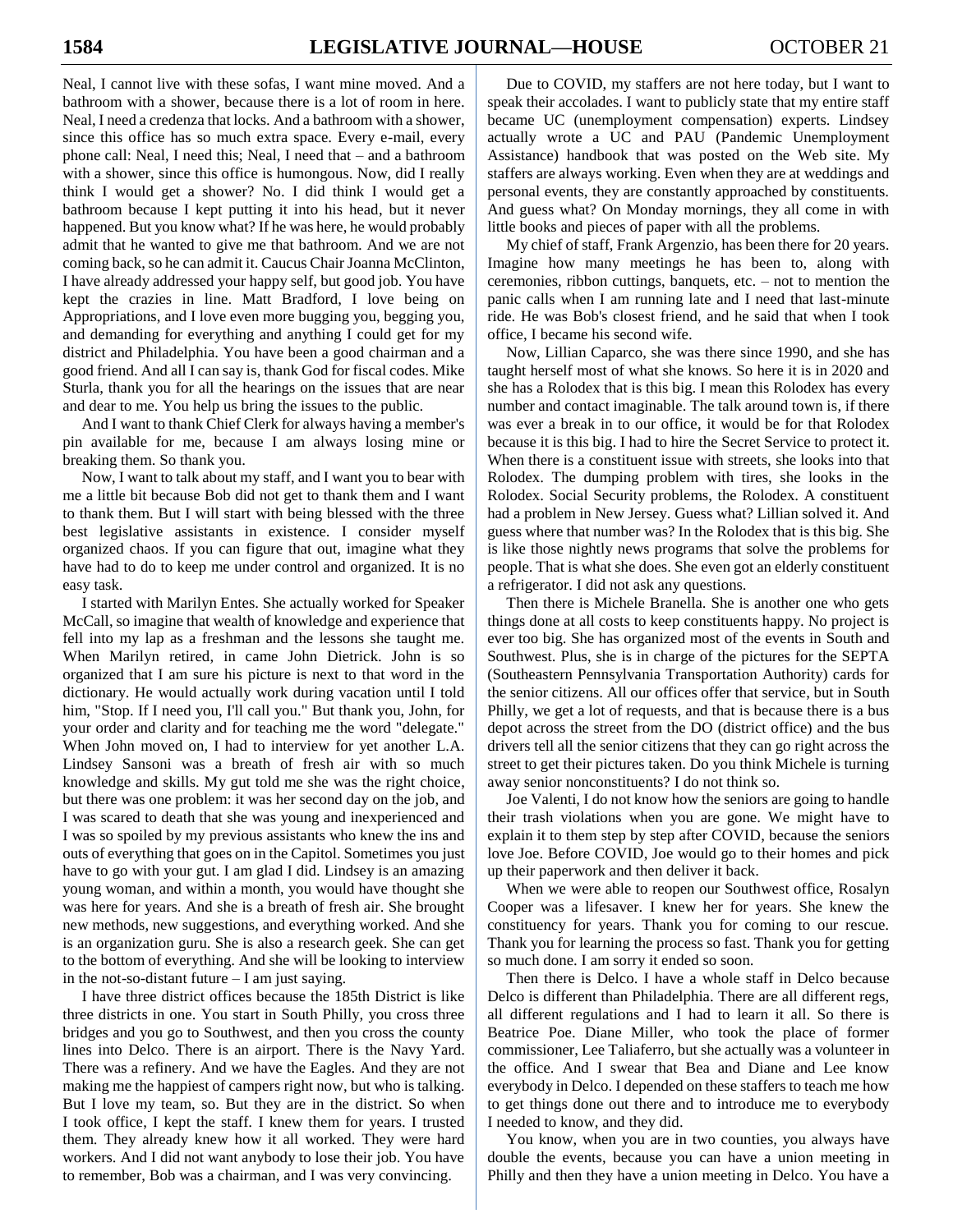Get Out the Vote in Philly and you have a Get Out the Vote in Delco. So it is just one after another. And I could have never done this without all my staff, and I want to thank them all today for making me look so good.

Now, Ryan McIlmoyle. We became so close that I ended up renting his second floor instead of living in a hotel. I met Ryan when I was a freshman and wanted to do a Policy hearing. He was assigned to me and asked, "What do you want to do it on?" I knew darn well what I was doing it on. I had a refinery in my district, and there had been explosions across the country, and I was taking on Sunoco and the use of hydrochloric acid that could wipe out a whole area if the vapors became airborne. It was such an amazing hearing and the fur flew everywhere. We became quite the team. And Chairman Sturla had him work with me on all my hearings, including saving a refinery, at one point; equal pay for equal work; paid sick leave; education; the list goes on and on. Then I was elected chair of Philly del and I asked Chairman Sturla if I could steal Ryan as my executive director. Needless to say, Ryan, you worked with me and there was no hurdle too high, no river too wide. You were one of the best decisions I made during my tenure here. Boy, can he put things together and get the ball rolling. The amazing thing was that a young man from Lancaster County learned all the ins and outs of what goes on in Philadelphia and developed relationships in City Hall and all the various agencies. He did such a good job that he is still the E.D. for Philly. And he is a good friend. Oh, and his boxer, Otto, loves me, and he stays with me when I am in Harrisburg – so dear.

Last but definitely not least, I want to introduce you to my two best achievements, my children, Thomas F. and Dierdre M. Stand up, take a bow. Talk about living in a fishbowl. They have lived their entire lives until now under the watch of the public eye. Do not think it is not true. I can still hear my husband's stern voice: "You know, if you get in trouble with your friends, they will get a slap on the wrist. You'll be a headline and a news story." And remember, their dad was an elected State official, their uncle was an elected city official, and their mother adjudicated parking tickets in the city of Philadelphia. When you got booted or towed, guess who you had to come visit? Talk about constant pressure and anxiety.

Thomas is a political animal, a history whiz. He knows the laws, he knows the codes, and everything else worth knowing. Other people go to Google, I go to Thomas. My daughter asked me one day, "How does he know all this stuff and is it true?" My reply was, "If it comes out of your brother's mouth, it's true and it's fact-checked." He wrote my first piece of legislation. He always makes suggestions, and he plays the devil's advocate. They call him the mayor of South Philly in that part of my district. And he even works pro bono talking to all the constituents, especially senior citizens who tell me that he listens to everything they have to say. They say, "He's so respectable, since he was a little boy." Most of them think he works for me. He does not tell them he does not. They load him with their problems and he gets them solved.

Now, Tom started working the polls when he was 5 years old – and, Clancy, I have known you for 36 years. I am going to ask you to nudge our Speaker to give me a little bit of leeway between that fine line between government and politics. Oh, and by the way, Clancy always had the coolest cars. I have known you a long time, Clancy.

So Bob's general election opponent comes in and Tom hands him the literature – remember, he is 5 years old – and I mouthed to him, "That's Daddy's opponent," to which he rolled his eyes, shook his head, and just tossed the literature into the air. It was truly a precious moment. It was also the birth of a true politician. From that point on, he knocked on doors and he continuously worked the polls, accompanying his dad to the Capitol all the time. He became an elected committeeman. He sits on boards of the community group and a museum. And this is a cute story. When he was 12 years old, Bob Brady was running for Congress, and near the end of the day, Tom started giving out bullet ballots, and Brady walked in and announced, "The kid's cutting his father for me."

Tom has been my support, my legislative encyclopedia, and a wonderful and caring son. Although he plays in real estate, I know that government and politics are second nature to him. He did graduate Temple with a degree in political science and history. And I am so proud of him, and I expect exciting things in his future.

Dierdre, on the other hand, is not the political animal like me and her brother. However, she has saved the day on numerous occasions when we would get that frantic election eve or election morning call: "There isn't a full board." "That's okay. Dierdre will be there at 6:30." And then I would have to say, "Dierdre, can you do Mommy a favor? I need you at the polls at 6:30 in the morning," because that is what moms do and that is what kids do.

Dierdre has been the most affected by all of this. So after 16 hours of a horrible labor with my son that ended up in a C-section, the second time around, the doctors were like, "You need to schedule a C-section because it's not going to be a normal birth." So during my last ob-gyn (obstetrician-gynecologist) exam prior to my daughter's birth, the doctor is flipping through the calendar, and he looks at me and says, "Oh my. We have this scheduled for the day before election day. Don't you want to be home for election day?" Now, the voice in my head starts screaming. "What? Are you crazy?" But the voice that came out of my mouth said, "Of course I want to be home for election day. Isn't it a no-brainer?" And just like that, Dierdre's birthday was pushed back from November 7 to November 4. It is a true story. And that morning of November 8, when we left the hospital with our bouncing baby girl, the first place we stopped was to see her soon-to-be godmother, Aunt Maria. And where was she? We stopped at the polls. You cannot write this stuff.

Dierdre is artistic and creative in nature. She is a graphic designer for the DRPA (Delaware River Port Authority). And during this pandemic, Dierdre received her master's degree from La Salle, but her graduation was canceled and we never really celebrated. So I want to do that today. Dierdre, congratulations on your master's degree in fundraising and nonprofits. Dierdre also graduated from Temple University in communications.

Like her brother, Dierdre has given me strong support and love during these 10 years. We have all relied on each other's strengths. They are both my right arm. I am definitely the proud mom. I love both of you so much. You two are definitely the best things in my life, and thank you for being there.

So in closing – finally – this is not goodbye. I see this as an ending of one chapter in the book of my life. Okay, real fast, "The Book of My Life," song by Sting  $- I$  am sure everybody was waiting to see how I would get him in here. Many a days I stood in this well saying, "Psst, Mike; psst, Frank, I have second-row seats at the Tower Theater. I have to drive the Schuylkill. Are we getting out of here?" So it is true.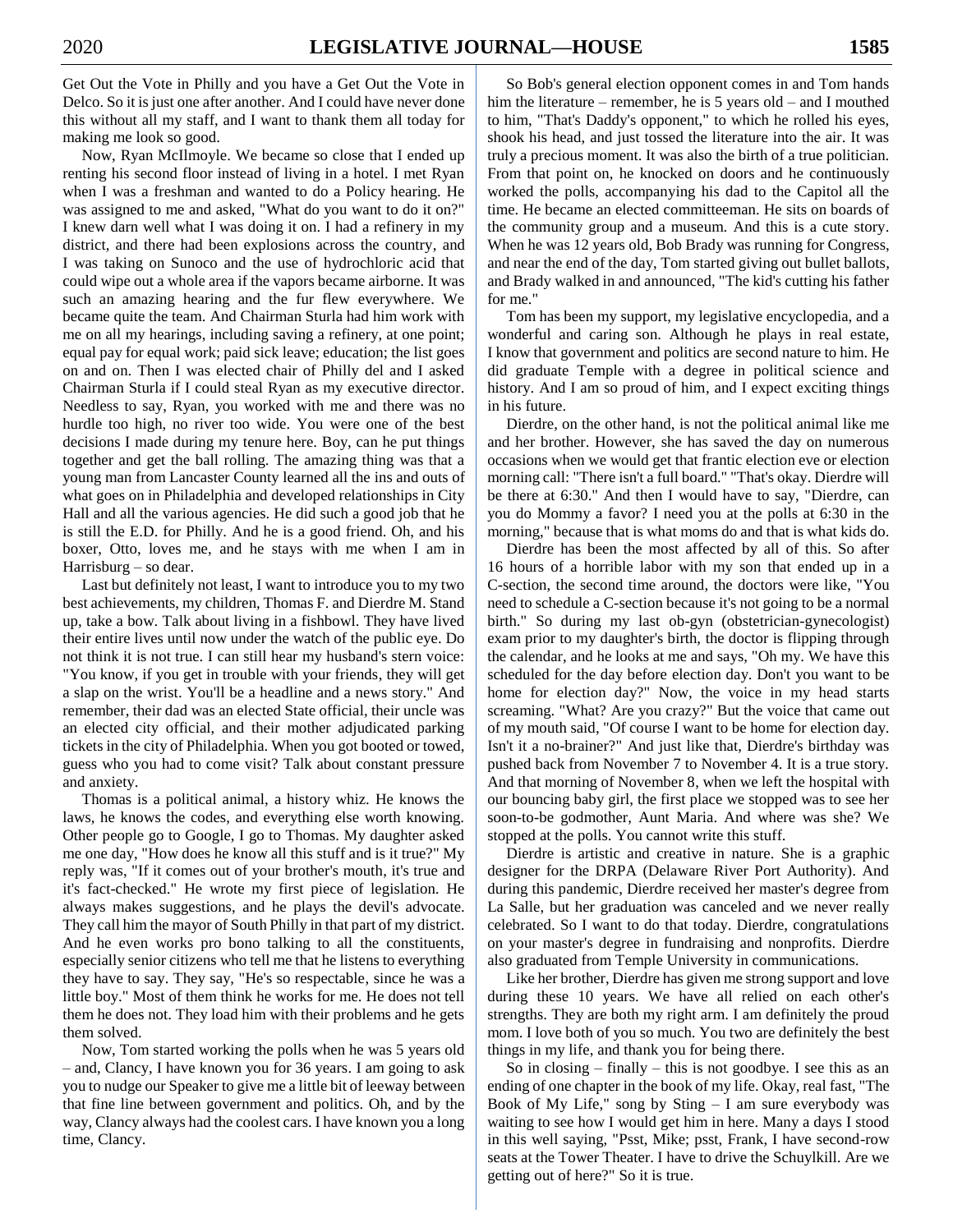So by the time the ink dries on this chapter over the next month and a half, I will be jotting down an outline for the new chapter. You have not seen the last of me. I have been honored working with all of you. Do not be strangers.

And before I leave this podium, I want you to indulge me in this quick exercise. This side of the room, look that way; this side of the room, look that way. Give a hello, give a smile, and think of this word: "compromise." It makes it a lot easier.

And, Mr. Speaker, may I make one last announcement as a member of this House? When all of this is finished, there will be an immediate meeting of the Crown Caucus.

Thank you, Mr. Speaker.

## **COMMEMORATIVE GAVEL PRESENTED**

The SPEAKER. We will invite friends and family to come to the rostrum for the presentation of the ceremonial gavel and some quick photographs.

The Chair thanks the lady and wishes Representative Donatucci well. It has been a privilege and an honor to serve both with her and the former Representative Donatucci, her late husband.

## **REMARKS BY SPEAKER**

The SPEAKER. The Chair invites Representative Neilson to the rostrum to offer some remarks on behalf of Representative Rosita Youngblood.

Representative Youngblood is serving her 13th term in the 198th Legislative District. She was elected to the House in 1994. In 2015 she was elected by her peers to be the caucus secretary. Rosita is a graduate from Overbrook High School. She earned a B.A. in human services from Antioch University. Following her studies, she worked as a management improvement supervisor for the Philadelphia Housing Authority. She was employed as a special assistant for Philadelphia City Council President Joseph E. Coleman. She also worked as a credit administrator for Bank Leumi le-Israel USA in Philadelphia. She served as ward leader of the 13th Ward Democratic Executive Committee for 34 years. She was the treasurer for the Delaware Valley Chapter of the National Association of Housing and Redevelopment Officials and was a member of youth leaders of Philadelphia. Representative Youngblood was the deputy chair of Women in Politics for the Commonwealth of Pennsylvania, and served as the first vice chairwoman for the Philadelphia Democratic Party and Philadelphia County Democratic Executive Committee for 8 years. Representative Youngblood was elected president of the National Foundation for Women Legislators in 2008. She was the first African-American elected to this position. She has three children – sons, James and Stephen; and daughter, Senait.

## **REMARKS BY MR. NEILSON**

The SPEAKER. Unfortunately, Representative Youngblood could not be with us this afternoon, so she has asked Representative Neilson to offer some short remarks both here in person and for the record.

I ask the members to please take your seats. Representative Neilson, you are in order.

Mr. NEILSON. Thank you, Mr. Speaker.

And before I get started, I want to make sure I pull out my Neilson hand sanitizer. We are in a pandemic.

It gives me great honor and it is a privilege to say a few words for a retiring member of this body today, Representative Rosita C. Youngblood – a friend, a mentor, who at times gave me more advice than I ever asked for. Due to COVID-19, as the Speaker indicated, she is unable to join us today personally. I told that to a couple of our colleagues yesterday. They called her up to see if she was okay. She is okay. She is just not taking any chances because she is at risk. Now, she did yell at me for those members calling. And she wanted to make certain that the Speaker gave me her gavel and not to leave here without it. And I am going to pose for pictures with you if I may, too, Mr. Speaker.

She was first elected in 1994 to serve the 198th Legislative District, and she has always been a strong voice for her community ever since. Rosita always stood up for what she believed to be the right thing for her district, the Commonwealth, and the people of Philadelphia. By doing so, at times, she has been at odds with some of the leadership. Many of us heard the stories. They are true. Rosita always took a stance and took people over politics.

Now, she was the first in many ways. For instance, she was the first to lose her district office for the same reason, that leadership thing, eye to eye, for not going along with leadership and standing up to them and standing up for the people of her community. Rosita was forced to move her district office to her car for a very long period of time, yet that did not even slow her down; she did not hesitate, she just kept pushing forward. In 2015 she became the first Black woman to hold a position in the history of the Pennsylvania House when she was elected to serve as the Democratic caucus secretary, which she still holds today. She has carved her place in history that will forever be heard in the House and the halls of this House.

Mr. Speaker, I respectfully ask that the members, that we all give her the proper send-off that she deserves. And I will submit, respectfully, her comments for the record.

The SPEAKER. The Chair thanks the gentleman.

## **COMMEMORATIVE GAVEL PRESENTED**

The SPEAKER. We do have her gavel to deliver to her. But, Representative Youngblood, I want to wish you well. It has been an honor and a privilege to serve with you. And I know the next chapter of your life will hopefully not be quite as exciting as some of the issues that Representative Neilson outlined, but I know that you will be equally successful. Congratulations and enjoy your time.

Representative Neilson, you do not need to keep that one – I think you have already got one – but I appreciate your handcarrying that to Representative Youngblood for us.

## **FAREWELL ADDRESS SUBMITTED FOR THE RECORD**

Mr. NEILSON (on behalf of Ms. YOUNGBLOOD) submitted the following farewell address for the Legislative Journal:

Mr. Speaker, I am truly humbled. As I reflect on my legislative career as a Pennsylvania State Representative, I know I have been blessed beyond measure. I have had the unbelievable opportunity to represent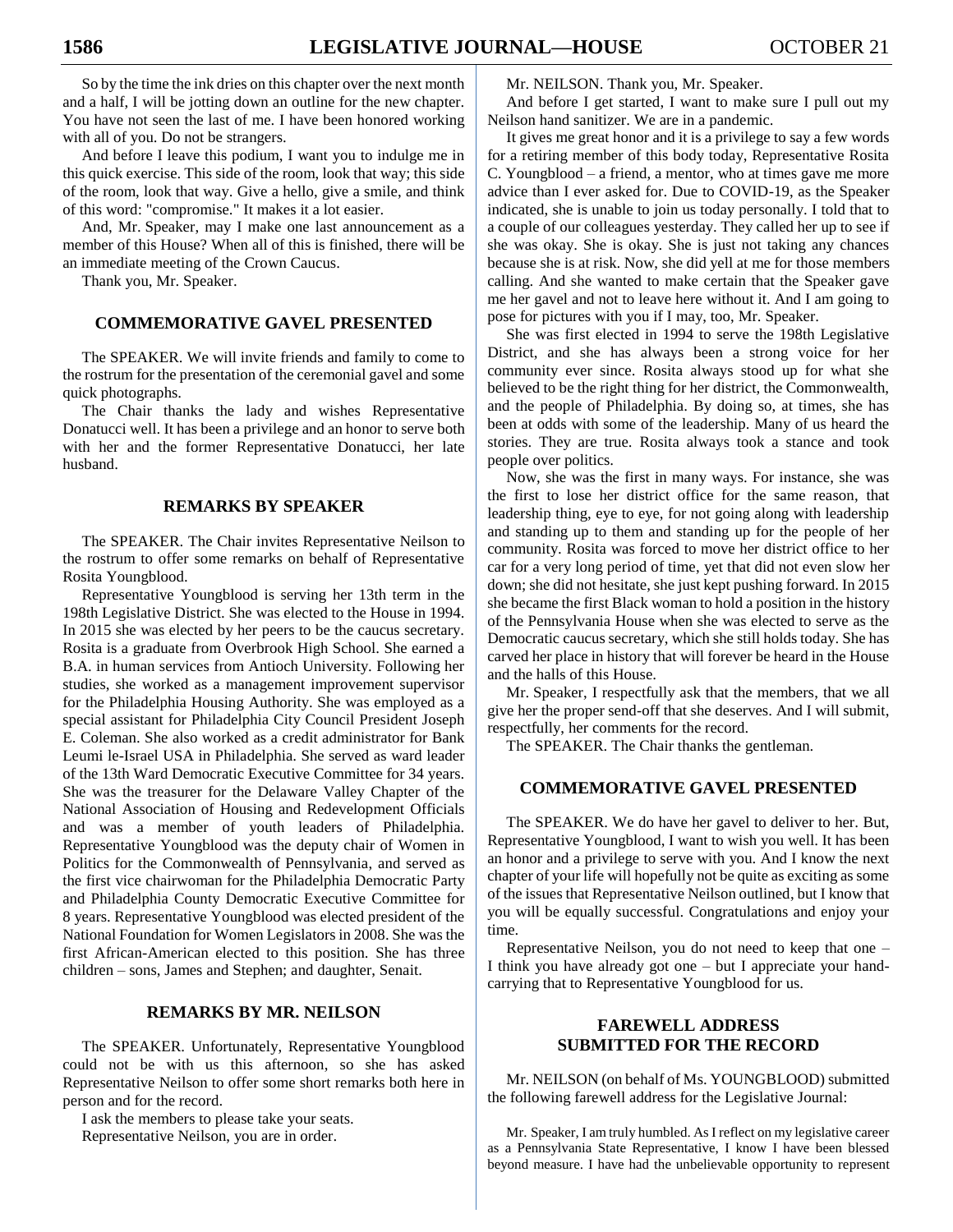the people of the 198th Legislative District for 26 years. In 1994 I won a special election to fill the House seat left vacant by my predecessor, the former Speaker of the House, Robert O'Donnell, who resigned to run for Governor. I am forever grateful to Speaker O'Donnell for his support and that those individuals who cast the first votes in my favor. I had no idea then that my first election victory would turn into the career that I am reflecting on 26 years later.

I have been involved in Philadelphia and Pennsylvania politics most of my life. As a block captain, a ward leader for the 13th ward, and a leader of the Democratic Executive Committee for 34 years, I was given the opportunity to truly know my neighbors. I worked hard to understand their needs and to help and guide them when I could. I also served as a special assistant to the president of Philadelphia City Council. This experience taught me the inner workings of a very complex city. More importantly, it prepared me for what was to come.

As a State Representative, I sponsored and cosponsored hundreds of legislative proposals on important issues such as protecting women and girls from domestic violence, anti-counterfeiting, employment protection for pregnant and sick employees, and equal pay for equal work. I worked to create the Kinship Care Program, update the Newborn Protection Act, and promote diaper need awareness. I was excited to be named chairwoman of the Gaming Oversight Committee in 2011, and was a leading proponent of keeping the remining category 2 license in Philadelphia. I worked tirelessly to ensure that Pennsylvania's gaming industry remained successful through proper oversight and in the generation of tax revenue and job creation for the Commonwealth.

In 2015 I was honored to be selected by my colleagues to serve as the House Democratic caucus secretary. As the first African-American female to hold a leadership post in the Pennsylvania General Assembly's history, I am humbled to have led the way for my peers.

During my tenure, I have experienced what it was like to be part of the majority and the minority party. I understand what it is like to be on the outside looking in, and I have worked diligently to have a seat at the table for my constituents in the 198th Legislative District. I have aspired to be a voice for them and have never hesitated to do what was necessary if it meant doing what was best for my constituents and the people of Pennsylvania.

To my colleagues – thank you for your friendships. We have all been afforded the opportunity to be a part of this great institution. This profession has its challenges, but the support provided by my friends on both sides of the aisle has been unwavering. I am grateful to have known you and been a part of this prestigious body.

To my staff – past and present, both in Philadelphia and Harrisburg and both Democrat and Republican – you are some of the best in the business. Thank you for your dedication and your hard work to help me better assist and serve the residents of the 198th Legislative District.

To my family – you have consistently put up with my chaotic schedule, and yet you have been unfailingly supportive. I am immeasurably blessed to have my children, grandchildren, and great-grandchildren in my life. I am very excited to spend more time with them, and I am thankful to have the opportunity to watch them grow and thrive.

Finally, to my constituency – I truly appreciate you, and I hope that I served you with dignity, integrity, and dedication. Above all else, this has been my goal since day one – to justly serve and make you proud. I will forever be indebted to you for affording me the opportunity to be your State Representative.

As I said previously, I am truly blessed. So to both my Republican and Democratic colleagues, the staff, and my constituents in the 198th Legislative District, and to the people of this great Commonwealth, I bow my head in thanks and raise it with respect and a fond farewell. My only ask in parting is for you to love your neighbor as you love yourself; if you do, you are doing well.

Thank you, Mr. Speaker.

## **CALENDAR CONTINUED**

## **BILLS ON SECOND CONSIDERATION**

The House proceeded to second consideration of **HB 2684, PN 4540,** entitled:

An Act amending the act of December 19, 1990 (P.L.1234, No.204), known as the Family Caregiver Support Act, further providing for title of act, for intent, for definitions, for primary caregiver support program, for reimbursements, for entitlement not created and for enforcement.

On the question,

Will the House agree to the bill on second consideration? Bill was agreed to.

\* \* \*

The House proceeded to second consideration of **SB 1268, PN 1905,** entitled:

An Act amending the act of June 9, 1997 (P.L.169, No.14), known as the Nurse Aide Resident Abuse Prevention Training Act, providing for findings; further providing for definitions; providing for certification of COVID-19 temporary nurse aides; and making an editorial change.

On the question, Will the House agree to the bill on second consideration? Bill was agreed to.

\* \* \*

The House proceeded to second consideration of **SB 1193, PN 2025,** entitled:

An Act amending Title 44 (Law and Justice) of the Pennsylvania Consolidated Statutes, in other officers, codifying provisions relating to sheriffs and deputy sheriffs; further providing for sheriff training requirement and for Sheriff and Deputy Sheriff Education and Training Account; and making editorial changes and a related repeal.

On the question,

Will the House agree to the bill on second consideration? Bill was agreed to.

\* \* \*

The House proceeded to second consideration of **SB 1309, PN 1930,** entitled:

An Act authorizing the Department of Transportation, with the approval of the Governor, to grant and convey to High Properties, LP, a certain tract of unimproved land situate in Manheim Township, Lancaster County.

On the question,

Will the House agree to the bill on second consideration? Bill was agreed to.

\* \* \*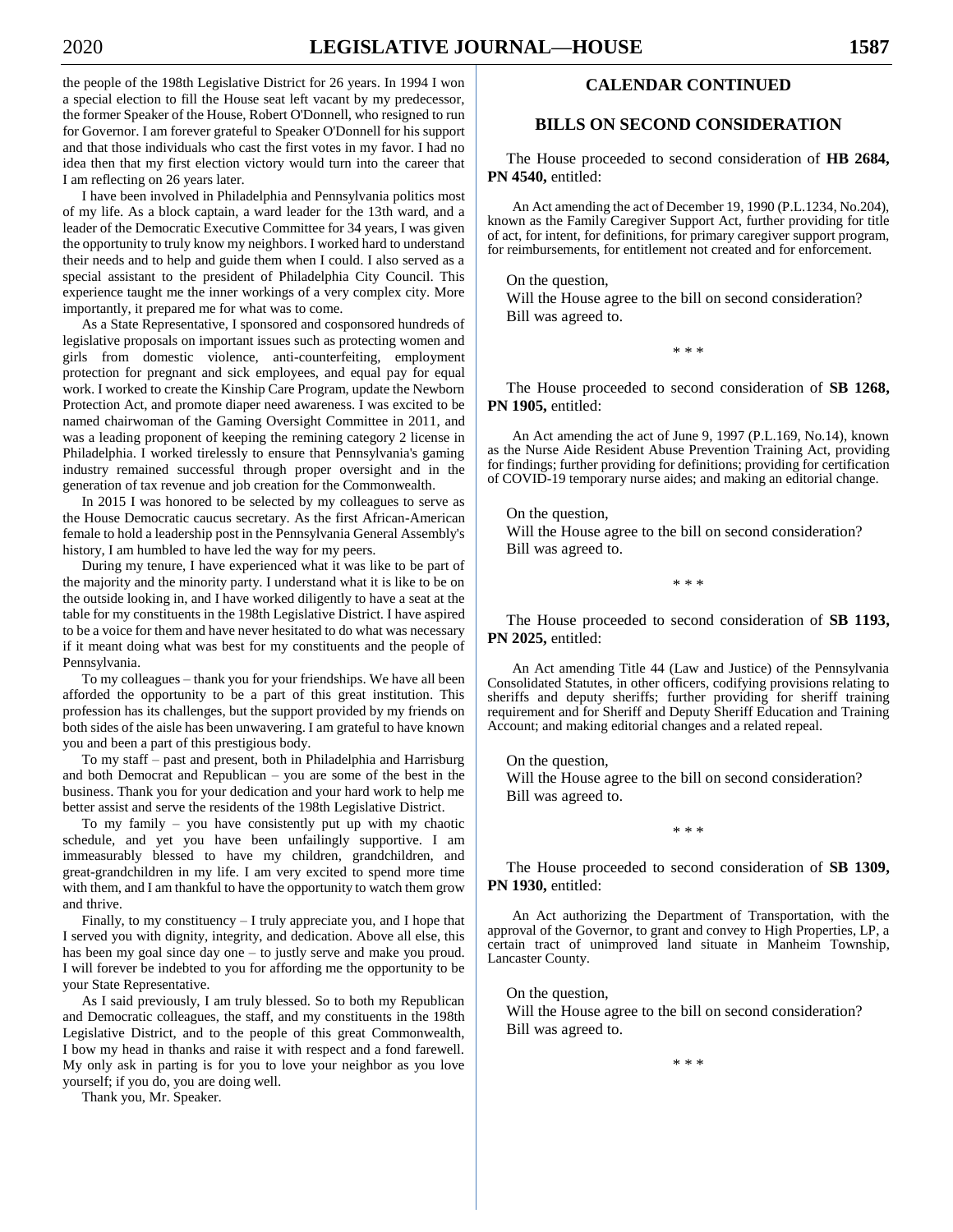The House proceeded to second consideration of **SB 835, PN 1800,** entitled:

An Act providing for funding of high-speed broadband service infrastructure deployment in unserved areas of this Commonwealth and for powers and duties of the Commonwealth Financing Authority; establishing the Unserved High-speed Broadband Funding Program Account; making an appropriation; and making a related repeal.

On the question,

Will the House agree to the bill on second consideration?

#### Mr. **CAUSER** offered the following amendment No. **A07732:**

Amend Bill, page 1, line 12, by striking out "Pilot" Amend Bill, page 2, lines 23 through 26, by striking out "Any wireline or fixed" in line 23 and all of lines 24 through 26 and inserting Wireless, wireline or fixed wireless technology having the

capacity to transmit data from or to the Internet at:

(1) minimum speeds of at least 25 megabits per second downstream and three megabits per second upstream; or (2) minimum speeds adopted by the Federal Communications Commission, whichever is greater. Amend Bill, page 3, lines 2 through 5, by striking out "where high-speed broadband service" in line 2, all of lines 3 and 4 and "grant application" in line 5 and inserting that is not unserved Amend Bill, page 3, line 6, by striking out "Pilot"

Amend Bill, page 3, line 12, by inserting after "to"

wireline or fixed wireless

Amend Bill, page 3, line 17, by striking out "Pilot"

Amend Bill, page 10, lines 28 through 30; page 11, lines 1

through 4; by striking out all of lines 28 through 30 on page 10, all of lines 1 through 3 and " $\left(\frac{c}{c}\right)$  (F)" in line 4 on page 11 and inserting

(e)

On the question, Will the House agree to the amendment?

The SPEAKER. On that question, the Chair recognizes the gentleman, Representative Causer.

Mr. CAUSER. Thank you, Mr. Speaker.

Mr. Speaker, this amendment allows for wireless broadband solutions to be considered by the CFA (Commonwealth Financing Authority). It also amends the technical or clarifies technical details in the bill dealing with the "overbuild" definition to ensure that cell phone coverage alone does not stop a new project from being built. It also makes technical corrections such as dropping the word "pilot." And this bill will then mirror HB 2348 that this chamber had previously passed.

I ask for support for the amendment.

The SPEAKER. The Chair thanks the gentleman.

The Chair recognizes the gentleman, Representative Matzie, on the amendment.

Mr. MATZIE. Thank you, Mr. Speaker.

This is an agreed-to amendment and I support it and thank the gentleman for putting the language in there to the remove the word "pilot" and the technical changes. Thank you.

The SPEAKER. The Chair thanks the gentleman.

On the question recurring, Will the House agree to the amendment?

(Members proceeded to vote.)

The SPEAKER. On that question, the Chair recognizes the gentlewoman, Representative Oberlander.

Ms. OBERLANDER. Thank you, Mr. Speaker.

The electronic board is accurate.

The SPEAKER. The Chair thanks the lady and recognizes the gentleman, Representative Harris.

Mr. HARRIS. Thank you, Mr. Speaker.

The electronic board is accurate.

The SPEAKER. The Chair thanks the gentleman.

The following roll call was recorded:

#### YEAS–200

| Barrar          | Fitzgerald  | Longietti  | Rigby            |
|-----------------|-------------|------------|------------------|
| Benninghoff     | Flynn       | Mackenzie  | Roae             |
| Bernstine       | Frankel     | Madden     | Roebuck          |
| <b>Bizzarro</b> | Freeman     | Mako       | Rothman          |
| <b>Boback</b>   | Fritz       | Malagari   | Rowe             |
| Bonner          | Gabler      | Maloney    | Rozzi            |
| <b>Borowicz</b> | Gainey      | Markosek   | Ryan             |
| Boyle           | Galloway    | Marshall   | Sainato          |
| <b>Bradford</b> | Gaydos      | Masser     | Samuelson        |
| <b>Briggs</b>   | Gillen      | Matzie     | Sanchez          |
| <b>Brooks</b>   | Gillespie   | McCarter   | Sankey           |
| <b>Brown</b>    | Gleim       | McClinton  | Sappey           |
| <b>Bullock</b>  | Goodman     | McNeill    | Saylor           |
| <b>Burgos</b>   | Green       | Mehaffie   | Schemel          |
| <b>Burns</b>    | Gregory     | Mentzer    | Schlossberg      |
| Caltagirone     | Greiner     | Merski     | Schmitt          |
| Carroll         | Grove       | Metcalfe   | Schroeder        |
| Causer          | Hahn        | Metzgar    | Schweyer         |
| Cephas          | Harkins     | Mihalek    | Shusterman       |
| Ciresi          | Harris      | Millard    | Simmons          |
| Comitta         | Heffley     | Miller, B. | Sims             |
| Conklin         | Helm        | Miller, D. | Snyder           |
| Cook            | Hennessey   | Mizgorski  | Solomon          |
| $\cos$          | Hershey     | Moul       | Sonney           |
| Cruz            | Hickernell  | Mullery    | Staats           |
| Culver          | Hohenstein  | Mullins    | Stephens         |
| Daley           | Howard      | Murt       | Struzzi          |
| Davanzo         | Innamorato  | Mustello   | Sturla           |
| Davidson        | Irvin       | Neilson    | Thomas           |
| Davis, A.       | Isaacson    | Nelson     | Tobash           |
| Davis, T.       | James       | O'Mara     | Toepel           |
| Dawkins         | Jones       | O'Neal     | Tomlinson        |
|                 | Jozwiak     | Oberlander | Toohil           |
| Day<br>Deasy    | Kail        | Ortitay    |                  |
| DeLissio        | Kaufer      | Otten      | Topper<br>Ullman |
| Delloso         | Kauffman    | Owlett     | Vitali           |
|                 | Keefer      | Pashinski  |                  |
| Delozier        |             | Peifer     | Warner           |
| DeLuca          | Keller      |            | Warren           |
| Dermody         | Kenyatta    | Petrarca   | Webster          |
| Diamond         | Kim         | Pickett    | Wentling         |
| Donatucci       | Kinsey      | Polinchock | Wheatley         |
| Dowling         | Kirkland    | Puskaric   | Wheeland         |
| Driscoll        | Klunk       | Pyle       | White            |
| Dunbar          | Knowles     | Quinn      | Williams         |
| Dush            | Kortz       | Rabb       | Youngblood       |
| Ecker           | Kosierowski | Rader      | Zabel            |
| Emrick          | Krueger     | Rapp       | Zimmerman        |
| Everett         | Kulik       | Ravenstahl |                  |
| Farry           | Lawrence    | Readshaw   | Cutler,          |
| Fee             | Lee         | Reese      | Speaker          |
| Fiedler         | Lewis       |            |                  |

## NAYS–0

#### NOT VOTING–0

## EXCUSED–2

Evans Hanbidge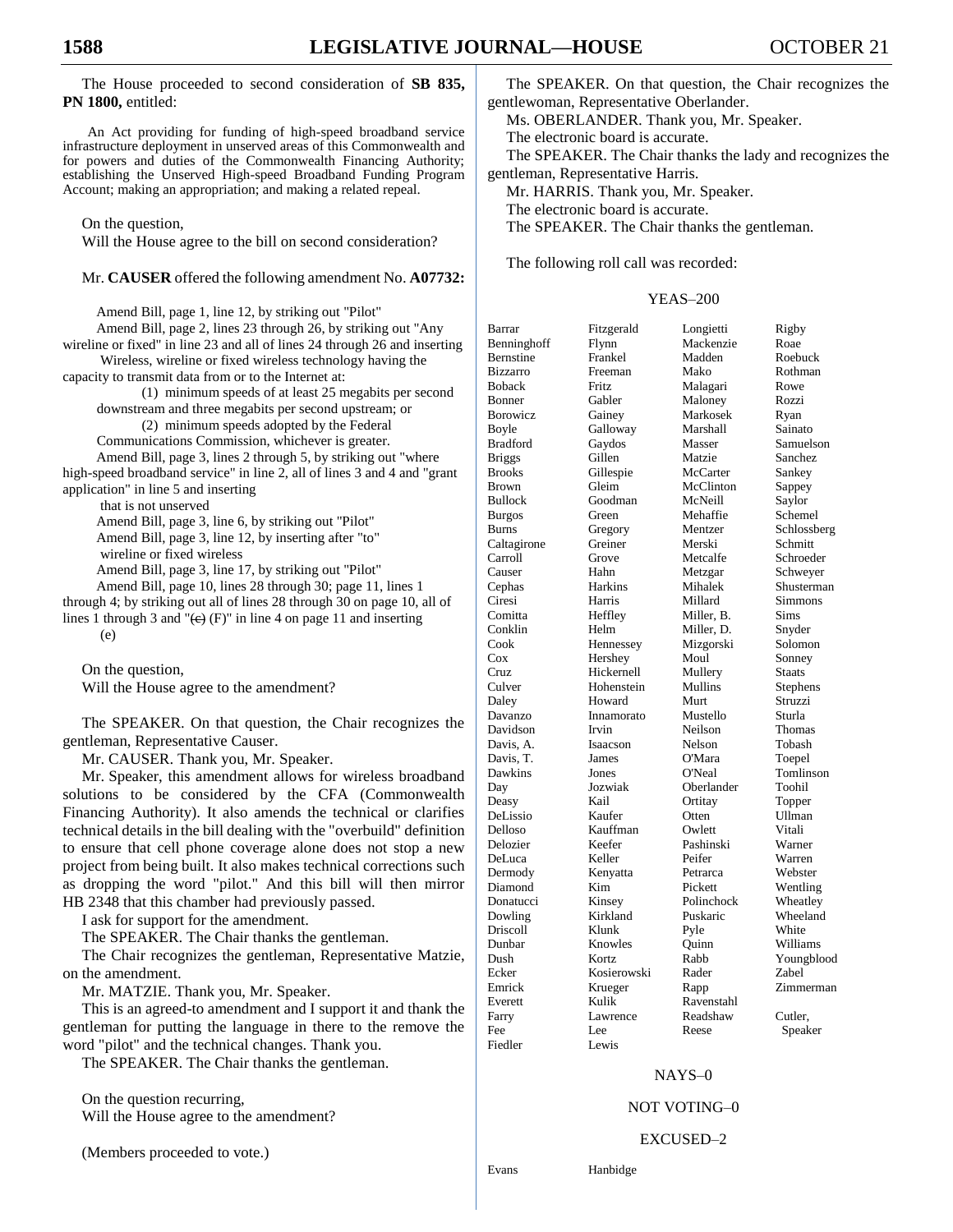The majority having voted in the affirmative, the question was determined in the affirmative and the amendment was agreed to.

On the question,

Will the House agree to the bill on second consideration as amended?

The SPEAKER. It is the Chair's understanding that the gentleman withdraws amendment No. 7698. The Chair thanks the gentleman.

On the question recurring,

Will the House agree to the bill on second consideration as amended?

Bill as amended was agreed to.

The SPEAKER. The bill as amended will be reprinted.

## **LEAVE OF ABSENCE CANCELED**

The SPEAKER. The Chair recognizes the presence of Representative Hanbidge on the House floor. She will be added to the master roll.

## **SUPPLEMENTAL CALENDAR A**

## **BILLS ON THIRD CONSIDERATION**

The House proceeded to third consideration of **HB 1342, PN 4576,** entitled:

An Act amending the act of March 10, 1949 (P.L.30, No.14), known as the Public School Code of 1949, in school health services, further providing for health services and providing for vision screening and examinations.

On the question, Will the House agree to the bill on third consideration? Bill was agreed to.

(Bill analysis was read.)

The SPEAKER. This bill has been considered on three different days and agreed to and is now on final passage.

The question is, shall the bill pass finally?

Agreeable to the provisions of the Constitution, the yeas and nays will now be taken.

(Members proceeded to vote.)

The SPEAKER. The Chair recognizes the gentlewoman, Representative Oberlander.

Ms. OBERLANDER. Thank you, Mr. Speaker.

The electronic board is accurate.

The SPEAKER. The Chair thanks the lady and recognizes the gentleman, Representative Harris.

Mr. HARRIS. Thank you, Mr. Speaker.

The electronic board is accurate.

The SPEAKER. The Chair thanks the gentleman.

The following roll call was recorded:

## YEAS–201

| Barrar            | Fitzgerald       | Lewis              | Rigby          |
|-------------------|------------------|--------------------|----------------|
| Benninghoff       | Flynn            | Longietti          | Roae           |
| Bernstine         | Frankel          | Mackenzie          | Roebuck        |
| Bizzarro          | Freeman          | Madden             | Rothman        |
| <b>Boback</b>     | Fritz            | Mako               | Rowe           |
| Bonner            | Gabler           | Malagari           | Rozzi          |
| Borowicz          | Gainey           | Maloney            | Ryan           |
| Boyle             | Galloway         | Markosek           | Sainato        |
| <b>Bradford</b>   | Gaydos           | Marshall           | Samuelson      |
| <b>Briggs</b>     | Gillen           | Masser             | Sanchez        |
| <b>Brooks</b>     | Gillespie        | Matzie             | Sankey         |
| <b>Brown</b>      | Gleim            | McCarter           | Sappey         |
| <b>Bullock</b>    | Goodman          | McClinton          | Saylor         |
| <b>Burgos</b>     | Green            | McNeill            | Schemel        |
| Burns             | Gregory          | Mehaffie           | Schlossberg    |
| Caltagirone       | Greiner          | Mentzer            | Schmitt        |
| Carroll           | Grove            | Merski             | Schroeder      |
| Causer            | Hahn             | Metcalfe           | Schweyer       |
| Cephas            | Hanbidge         | Metzgar            | Shusterman     |
| Ciresi            | Harkins          | Mihalek            | <b>Simmons</b> |
| Comitta           | Harris           | Millard            | Sims           |
| Conklin           | Heffley          | Miller, B.         | Snyder         |
| Cook              | Helm             | Miller, D.         | Solomon        |
| $\cos$            | Hennessey        | Mizgorski          | Sonney         |
| Cruz              | Hershey          | Moul               | Staats         |
| Culver            | Hickernell       | Mullery            | Stephens       |
| Daley             | Hohenstein       | Mullins            | Struzzi        |
| Davanzo           | Howard           | Murt               | Sturla         |
| Davidson          | Innamorato       | Mustello           | Thomas         |
| Davis, A.         | Irvin            | Neilson            | Tobash         |
| Davis, T.         | Isaacson         | Nelson             | Toepel         |
| Dawkins           | James            | O'Mara             | Tomlinson      |
| Day               | Jones            | O'Neal             | Toohil         |
| Deasy             | Jozwiak          | Oberlander         | Topper         |
| DeLissio          | Kail             | Ortitay            | <b>Ullman</b>  |
| Delloso           | Kaufer           | Otten              | Vitali         |
| Delozier          | Kauffman         | Owlett             | Warner         |
| DeLuca            | Keefer           | Pashinski          | Warren         |
| Dermody           | Keller           | Peifer             | Webster        |
| Diamond           | Kenyatta         | Petrarca           | Wentling       |
| Donatucci         | Kim              | Pickett            | Wheatley       |
| Dowling           | Kinsey           | Polinchock         | Wheeland       |
| Driscoll          | Kirkland         | Puskaric           | White          |
| Dunbar            | Klunk            | Pyle               | Williams       |
| Dush              | Knowles          | Quinn              | Youngblood     |
| Ecker             | Kortz            | Rabb               | Zabel          |
|                   |                  |                    | Zimmerman      |
| Emrick<br>Everett | Kosierowski      | Rader              |                |
| Farry             | Krueger<br>Kulik | Rapp<br>Ravenstahl | Cutler,        |
| Fee               | Lawrence         | Readshaw           |                |
| Fiedler           | Lee              | Reese              | Speaker        |
|                   |                  |                    |                |
|                   |                  |                    |                |

### NAYS–0

#### NOT VOTING–0

#### EXCUSED–1

Evans

The majority required by the Constitution having voted in the affirmative, the question was determined in the affirmative and the bill passed finally.

Ordered, That the clerk present the same to the Senate for concurrence.

\* \* \*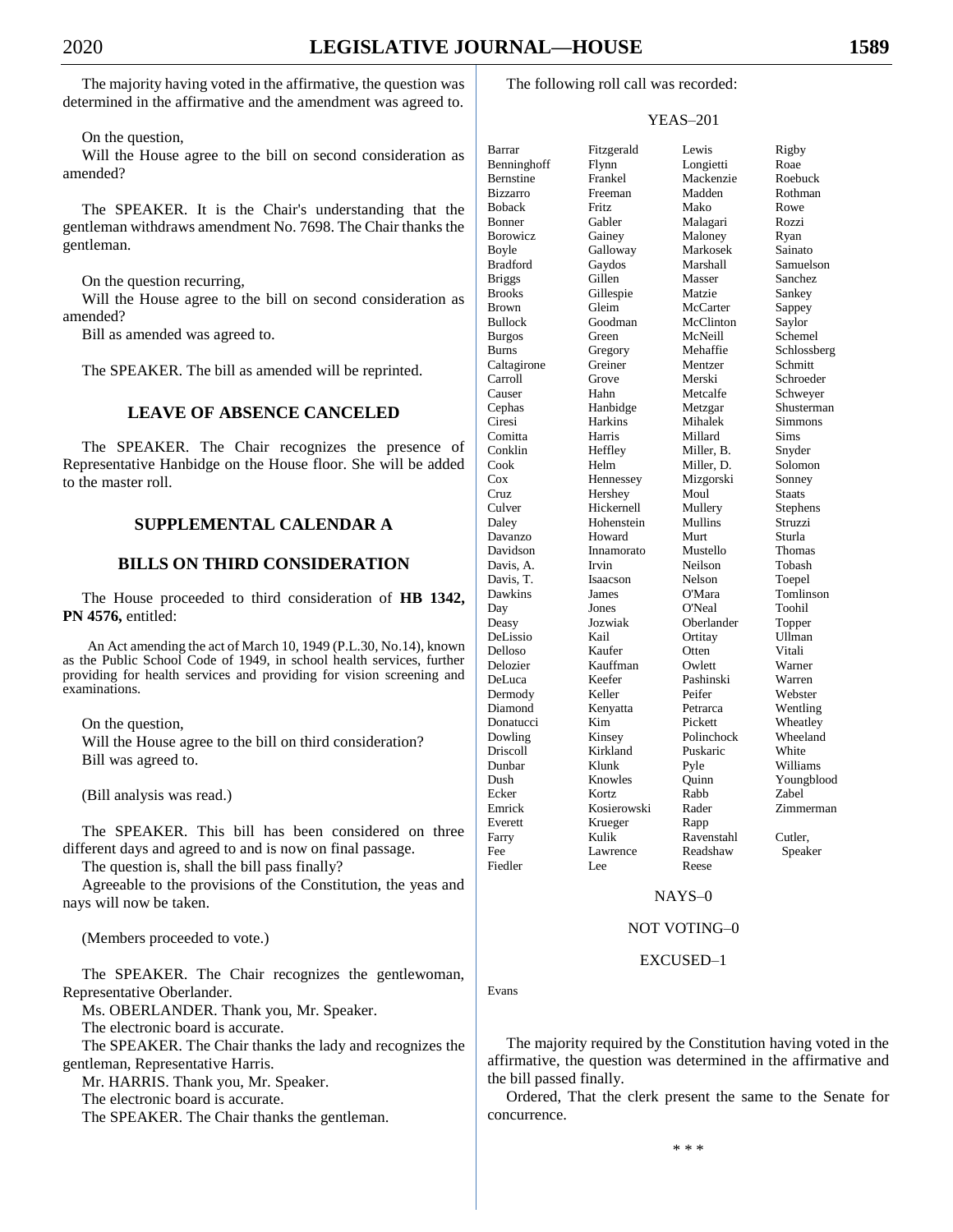# **1590 LEGISLATIVE JOURNAL—HOUSE** OCTOBER 21

The House proceeded to third consideration of **SB 530, PN 1940,** entitled:

An Act amending the act of March 10, 1949 (P.L.30, No.14), known as the Public School Code of 1949, in pupils and attendance, providing for students convicted or adjudicated delinquent of sexual assault; in safe schools, further providing for safe schools advocate in school districts of the first class; and, in educational tax credits, further providing for school participation in program.

On the question,

Will the House agree to the bill on third consideration? Bill was agreed to.

(Bill analysis was read.)

The SPEAKER. This bill has been considered on three different days and agreed to and is now on final passage.

The question is, shall the bill pass finally?

Agreeable to the provisions of the Constitution, the yeas and nays will now be taken.

(Members proceeded to vote.)

The SPEAKER. The Chair recognizes the gentlewoman, Representative Oberlander.

Ms. OBERLANDER. Thank you, Mr. Speaker.

The electronic board is accurate.

The SPEAKER. The Chair thanks the lady and recognizes the gentleman, Representative Harris.

Mr. HARRIS. Thank you, Mr. Speaker.

The electronic board is accurate.

The SPEAKER. The Chair thanks the gentleman.

The following roll call was recorded:

## YEAS–201

| Barrar        | Fitzgerald     | Lewis      | Rigby         |
|---------------|----------------|------------|---------------|
| Benninghoff   | Flynn          | Longietti  | Roae          |
| Bernstine     | Frankel        | Mackenzie  | Roebuck       |
| Bizzarro      | Freeman        | Madden     | Rothman       |
| Boback        | Fritz.         | Mako       | Rowe          |
| Bonner        | Gabler         | Malagari   | Rozzi         |
| Borowicz      | Gainey         | Maloney    | Ryan          |
| Boyle         | Galloway       | Markosek   | Sainato       |
| Bradford      | Gaydos         | Marshall   | Samuelson     |
| <b>Briggs</b> | Gillen         | Masser     | Sanchez       |
| Brooks        | Gillespie      | Matzie     | Sankey        |
| <b>Brown</b>  | Gleim          | McCarter   | Sappey        |
| Bullock       | Goodman        | McClinton  | Saylor        |
| Burgos        | Green          | McNeill    | Schemel       |
| Burns         | Gregory        | Mehaffie   | Schlossberg   |
| Caltagirone   | Greiner        | Mentzer    | Schmitt       |
| Carroll       | Grove          | Merski     | Schroeder     |
| Causer        | Hahn           | Metcalfe   | Schweyer      |
| Cephas        | Hanbidge       | Metzgar    | Shusterman    |
| Ciresi        | <b>Harkins</b> | Mihalek    | Simmons       |
| Comitta       | Harris         | Millard    | Sims          |
| Conklin       | Heffley        | Miller, B. | Snyder        |
| Cook          | Helm           | Miller, D. | Solomon       |
| Cox           | Hennessey      | Mizgorski  | Sonney        |
| Cruz          | Hershey        | Moul       | <b>Staats</b> |
| Culver        | Hickernell     | Mullery    | Stephens      |
| Daley         | Hohenstein     | Mullins    | Struzzi       |
| Davanzo       | Howard         | Murt       | Sturla        |
| Davidson      | Innamorato     | Mustello   | Thomas        |
| Davis, A.     | Irvin          | Neilson    | Tobash        |
| Davis, T.     | Isaacson       | Nelson     | Toepel        |

| Dawkins   | James       | O'Mara     | Tomlinson  |
|-----------|-------------|------------|------------|
| Day       | Jones       | O'Neal     | Toohil     |
| Deasy     | Jozwiak     | Oberlander | Topper     |
| DeLissio  | Kail        | Ortitay    | Ullman     |
| Delloso   | Kaufer      | Otten      | Vitali     |
| Delozier  | Kauffman    | Owlett     | Warner     |
| DeLuca    | Keefer      | Pashinski  | Warren     |
| Dermody   | Keller      | Peifer     | Webster    |
| Diamond   | Kenyatta    | Petrarca   | Wentling   |
| Donatucci | Kim         | Pickett    | Wheatley   |
| Dowling   | Kinsey      | Polinchock | Wheeland   |
| Driscoll  | Kirkland    | Puskaric   | White      |
| Dunbar    | Klunk       | Pyle       | Williams   |
| Dush      | Knowles     | Ouinn      | Youngblood |
| Ecker     | Kortz       | Rabb       | Zabel      |
| Emrick    | Kosierowski | Rader      | Zimmerman  |
| Everett   | Krueger     | Rapp       |            |
| Farry     | Kulik       | Ravenstahl | Cutler,    |
| Fee       | Lawrence    | Readshaw   | Speaker    |
| Fiedler   | Lee         | Reese      |            |
|           |             |            |            |

## NAYS–0

## NOT VOTING–0

#### EXCUSED–1

Evans

The majority required by the Constitution having voted in the affirmative, the question was determined in the affirmative and the bill passed finally.

Ordered, That the clerk return the same to the Senate with the information that the House has passed the same without amendment.

\* \* \*

The House proceeded to third consideration of **SB 1110, PN 2107,** entitled:

An Act amending the act of April 23, 1956 (1955 P.L.1510, No.500), known at the Disease Prevention and Control Law of 1955, further providing for definitions, for reports and for confidentiality of reports and records; and providing for confidentiality provisions during disaster emergency.

On the question, Will the House agree to the bill on third consideration? Bill was agreed to.

(Bill analysis was read.)

The SPEAKER. This bill has been considered on three different days and agreed to and is now on final passage.

The question is, shall the bill pass finally?

On that question, the Chair recognizes the gentlewoman, Representative DeLissio.

Ms. DeLISSIO. Thank you, Mr. Speaker.

Mr. Speaker, I will be an affirmative vote for this bill for a variety of reasons; however, if we were using universal precautions, this bill would be totally not necessary and we would not need to put private personal information of our citizens at risk. There is no guarantee the way citizens move around from location to location that any first responders will indeed be confident that they are being advised that somebody is a positive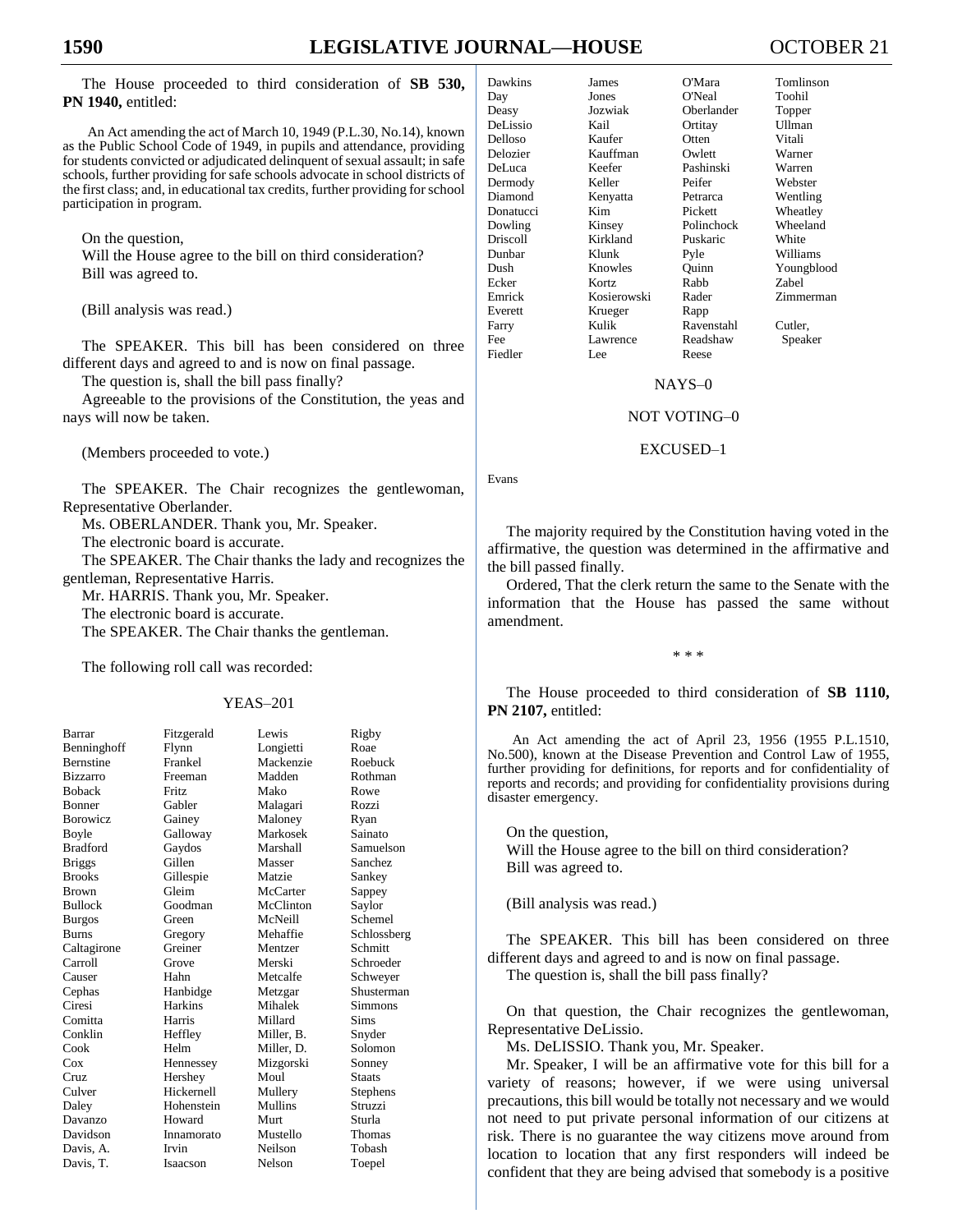COVID test case at a particular location. Universal precautions should be the answer and it should be the standard. Thank you. The SPEAKER. The Chair thanks the lady.

On the question recurring,

Shall the bill pass finally?

The SPEAKER. Agreeable to the provisions of the Constitution, the yeas and nays will now be taken.

(Members proceeded to vote.)

The SPEAKER. On that question, the Chair recognizes the gentlewoman, Representative Oberlander.

Ms. OBERLANDER. Thank you, Mr. Speaker.

The electronic board is accurate.

The SPEAKER. The Chair thanks the lady and recognizes the gentleman, Representative Harris.

Mr. HARRIS. Thank you, Mr. Speaker.

The electronic board is accurate.

The SPEAKER. The Chair thanks the gentleman.

The following roll call was recorded:

#### YEAS–201

| Barrar           | Fitzgerald | Lewis      | Rigby         |
|------------------|------------|------------|---------------|
| Benninghoff      | Flynn      | Longietti  | Roae          |
| <b>Bernstine</b> | Frankel    | Mackenzie  | Roebuck       |
| <b>Bizzarro</b>  | Freeman    | Madden     | Rothman       |
| <b>Boback</b>    | Fritz      | Mako       | Rowe          |
| Bonner           | Gabler     | Malagari   | Rozzi         |
| <b>Borowicz</b>  | Gainey     | Maloney    | Ryan          |
| Boyle            | Galloway   | Markosek   | Sainato       |
| <b>Bradford</b>  | Gaydos     | Marshall   | Samuelson     |
| <b>Briggs</b>    | Gillen     | Masser     | Sanchez       |
| <b>Brooks</b>    | Gillespie  | Matzie     | Sankey        |
| <b>Brown</b>     | Gleim      | McCarter   | Sappey        |
| <b>Bullock</b>   | Goodman    | McClinton  | Saylor        |
| <b>Burgos</b>    | Green      | McNeill    | Schemel       |
| Burns            | Gregory    | Mehaffie   | Schlossberg   |
| Caltagirone      | Greiner    | Mentzer    | Schmitt       |
| Carroll          | Grove      | Merski     | Schroeder     |
| Causer           | Hahn       | Metcalfe   | Schweyer      |
| Cephas           | Hanbidge   | Metzgar    | Shusterman    |
| Ciresi           | Harkins    | Mihalek    | Simmons       |
| Comitta          | Harris     | Millard    | Sims          |
| Conklin          | Heffley    | Miller, B. | Snyder        |
| Cook             | Helm       |            | Solomon       |
|                  |            | Miller, D. |               |
| $\cos$<br>Cruz   | Hennessey  | Mizgorski  | Sonney        |
|                  | Hershey    | Moul       | <b>Staats</b> |
| Culver           | Hickernell | Mullery    | Stephens      |
| Daley            | Hohenstein | Mullins    | Struzzi       |
| Davanzo          | Howard     | Murt       | Sturla        |
| Davidson         | Innamorato | Mustello   | Thomas        |
| Davis, A.        | Irvin      | Neilson    | Tobash        |
| Davis. T.        | Isaacson   | Nelson     | Toepel        |
| Dawkins          | James      | O'Mara     | Tomlinson     |
| Day              | Jones      | O'Neal     | Toohil        |
| Deasy            | Jozwiak    | Oberlander | Topper        |
| DeLissio         | Kail       | Ortitay    | <b>Ullman</b> |
| Delloso          | Kaufer     | Otten      | Vitali        |
| Delozier         | Kauffman   | Owlett     | Warner        |
| DeLuca           | Keefer     | Pashinski  | Warren        |
| Dermody          | Keller     | Peifer     | Webster       |
| Diamond          | Kenyatta   | Petrarca   | Wentling      |
| Donatucci        | Kim        | Pickett    | Wheatley      |
| Dowling          | Kinsey     | Polinchock | Wheeland      |
| Driscoll         | Kirkland   | Puskaric   | White         |
| Dunbar           | Klunk      | Pyle       | Williams      |
| Dush             | Knowles    | Ouinn      | Youngblood    |
| Ecker            | Kortz      | Rabb       | Zabel         |
|                  |            |            |               |
|                  |            |            |               |

Emrick Kosierowski Rader Zimmerman Everett Krueger Rapp

Fiedler Lee Reese

Farry Kulik Ravenstahl Cutler, Fee Lawrence Readshaw Speaker

NAYS–0

#### NOT VOTING–0

#### EXCUSED–1

Evans

The majority required by the Constitution having voted in the affirmative, the question was determined in the affirmative and the bill passed finally.

Ordered, That the clerk return the same to the Senate with the information that the House has passed the same with amendment in which the concurrence of the Senate is requested.

\* \* \*

The House proceeded to third consideration of **SB 1195, PN 2041,** entitled:

An Act amending the act of May 17, 1921 (P.L.682, No.284), known as The Insurance Company Law of 1921, in general provisions relating to insurance companies, associations and exchanges, further providing for Reinsurance Credits and providing for credit for reinsurance and reciprocal jurisdictions; in Life and Health Insurance Guaranty Association, further providing for purpose, for definitions, for coverage and limitations, for creation of association, for board of directors, for powers and duties of association, for assessments, for plan of operation, for powers and duties of the commissioner, for prevention of insolvencies, for credits for assessments paid, for miscellaneous provisions, for examination of the association and annual report, for immunity, for stay of proceedings and reopening default judgments, for prohibited advertisement or Insurance Guaranty Association Act in insurance sales and for prospective application.

On the question, Will the House agree to the bill on third consideration? Bill was agreed to.

(Bill analysis was read.)

The SPEAKER. This bill has been considered on three different days and agreed to and is now on final passage.

The question is, shall the bill pass finally?

Agreeable to the provisions of the Constitution, the yeas and nays will now be taken.

(Members proceeded to vote.)

The SPEAKER. The Chair recognizes the gentlewoman, Representative Oberlander.

Ms. OBERLANDER. Thank you, Mr. Speaker.

The electronic board is accurate.

The SPEAKER. The Chair thanks the lady and recognizes the gentleman, Representative Harris.

Mr. HARRIS. Thank you, Mr. Speaker.

The electronic board is accurate.

The SPEAKER. The Chair thanks the gentleman.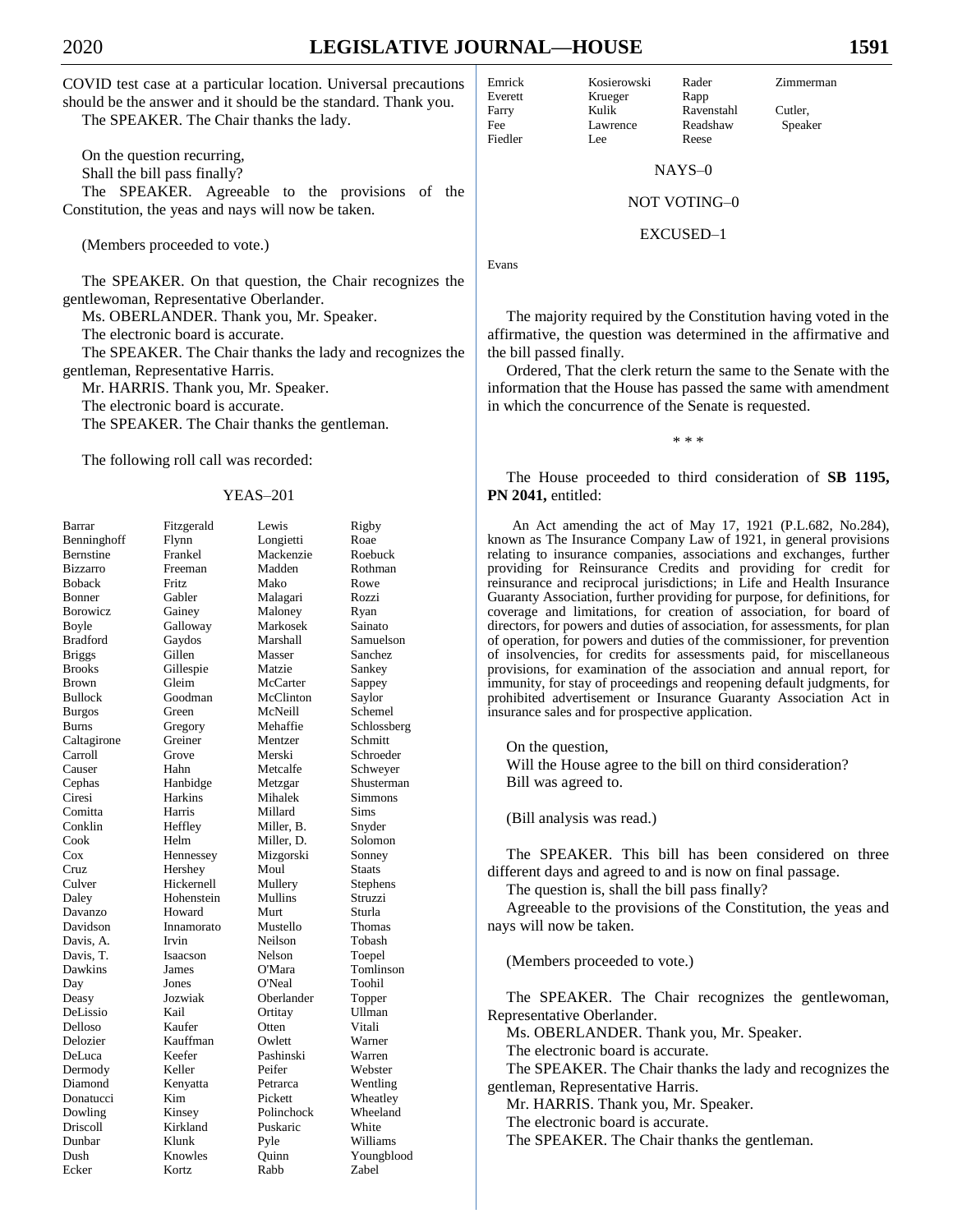The following roll call was recorded:

#### YEAS–201

| Barrar                                |
|---------------------------------------|
| Benninghoff                           |
| Bernstine                             |
| Bizzarro                              |
| Boback                                |
| Bonner                                |
| Borowicz                              |
| Boyle                                 |
| <b>Bradford</b>                       |
| <b>Briggs</b>                         |
| <b>Brooks</b>                         |
| Brown                                 |
|                                       |
| Bullock                               |
| <b>Burgos</b>                         |
| <b>Burns</b>                          |
| Caltagirone                           |
| Carroll                               |
|                                       |
|                                       |
| Causer<br>Cephas<br>Ciresi<br>Comitta |
|                                       |
| Conklin                               |
| Cook                                  |
| $\cos$                                |
| Cruz                                  |
| Culver                                |
| Daley                                 |
| Davanzo                               |
| Davidson                              |
| Davis, A.                             |
| Davis, T.                             |
| Dawkins                               |
| Day                                   |
| Deasy                                 |
| DeLissio                              |
| Delloso                               |
| Delozier                              |
| DeLuca                                |
|                                       |
| Dermody                               |
| Diamond                               |
| Donatucci                             |
| Dowling                               |
| Driscoll                              |
| Dunbar                                |
| Dush                                  |
| Ecker                                 |
| Emrick                                |
| Everett                               |
| Farry                                 |
| Fee                                   |
| Fiedler                               |
|                                       |

Fitzgerald Lewis Rigby Flynn Longietti Roae Frankel Mackenzie Roebuck Freeman Madden Rothman Boback Fritz Mako Rowe Gabler Malagari Rozzi Gainey Maloney Ryan Galloway Markosek Sainato<br>Gaydos Marshall Samuel Gillen Masser Sanchez Gillespie Matzie Sankey Gleim McCarter Sappey Goodman McClinton Saylor Green McNeill Schemel Gregory Mehaffie Schlossberg Greiner Mentzer Schmitt Grove Merski Schroeder Hahn Metcalfe Schweyer Hanbidge Metzgar Shusterman Harkins Mihalek Simmons Harris Millard Sims Heffley Miller, B. Snyder Helm Miller, D. Solomon Hennessey Mizgorski Sonney Hershey Moul Staats Hickernell Mullery Stephens<br>
Hohenstein Mullins Struzzi Hohenstein Howard Murt Sturla Innamorato Mustello Thomas Irvin Neilson Tobash<br>
Isaacson Nelson Toepel Isaacson James O'Mara Tomlinson Jones O'Neal Toohil Jozwiak Oberlander Topper Kail Ortitay Ullman Delloso Kaufer Otten Vitali Kauffman Owlett Warner Keefer Pashinski Warren<br>
Reller Peifer Webster Dermody Keller Peifer Webster Kenyatta Petrarca Wentling Kim Pickett Wheatley Kinsey Polinchock Wheeland Kirkland Puskaric White Klunk Pyle Williams Knowles Quinn Youngblood<br>
Rabb Zabel<br>
Rabb Zabel Ecker Kortz Rabb Zabel Kosierowski Rader Zimmerman Krueger Rapp Kulik Ravenstahl Cutler, Lawrence Readshaw Speaker Lee Reese

Samuelson

### NAYS–0

## NOT VOTING–0

#### EXCUSED–1

Evans

The majority required by the Constitution having voted in the affirmative, the question was determined in the affirmative and the bill passed finally.

Ordered, That the clerk return the same to the Senate with the information that the House has passed the same with amendment in which the concurrence of the Senate is requested.

\* \* \*

The House proceeded to third consideration of **SB 976, PN 2023,** entitled:

An Act amending Title 42 (Judiciary and Judicial Procedure) of the Pennsylvania Consolidated Statutes, in jurisdiction of appellate courts, providing for commerce court program; and, in organization and jurisdiction of courts of common pleas, further providing for problemsolving courts and providing for commerce courts.

On the question, Will the House agree to the bill on third consideration? Bill was agreed to.

(Bill analysis was read.)

The SPEAKER. This bill has been considered on three different days and agreed to and is now on final passage.

The question is, shall the bill pass finally?

Agreeable to the provisions of the Constitution, the yeas and nays will now be taken.

(Members proceeded to vote.)

The SPEAKER. The Chair recognizes the gentlewoman, Representative Oberlander.

Ms. OBERLANDER. Thank you, Mr. Speaker.

The electronic board is accurate.

The SPEAKER. The Chair thanks the lady and recognizes the gentleman, Representative Harris.

Mr. HARRIS. Thank you, Mr. Speaker. The electronic board is accurate.

The SPEAKER. The Chair thanks the gentleman.

The following roll call was recorded:

#### YEAS–201

| Barrar           | Fitzgerald     | Lewis      | Rigby       |
|------------------|----------------|------------|-------------|
| Benninghoff      | Flynn          | Longietti  | Roae        |
| <b>Bernstine</b> | Frankel        | Mackenzie  | Roebuck     |
| <b>Bizzarro</b>  | Freeman        | Madden     | Rothman     |
| <b>Boback</b>    | Fritz.         | Mako       | Rowe        |
| Bonner           | Gabler         | Malagari   | Rozzi       |
| <b>Borowicz</b>  | Gainey         | Maloney    | Ryan        |
| Boyle            | Galloway       | Markosek   | Sainato     |
| <b>Bradford</b>  | Gaydos         | Marshall   | Samuelson   |
| <b>Briggs</b>    | Gillen         | Masser     | Sanchez     |
| <b>Brooks</b>    | Gillespie      | Matzie     | Sankey      |
| <b>Brown</b>     | Gleim          | McCarter   | Sappey      |
| <b>Bullock</b>   | Goodman        | McClinton  | Saylor      |
| <b>Burgos</b>    | Green          | McNeill    | Schemel     |
| <b>Burns</b>     | Gregory        | Mehaffie   | Schlossberg |
| Caltagirone      | Greiner        | Mentzer    | Schmitt     |
| Carroll          | Grove          | Merski     | Schroeder   |
| Causer           | Hahn           | Metcalfe   | Schweyer    |
| Cephas           | Hanbidge       | Metzgar    | Shusterman  |
| Ciresi           | <b>Harkins</b> | Mihalek    | Simmons     |
| Comitta          | Harris         | Millard    | Sims        |
| Conklin          | Heffley        | Miller, B. | Snyder      |
| Cook             | Helm           | Miller, D. | Solomon     |
| Cox              | Hennessey      | Mizgorski  | Sonney      |
| Cruz             | Hershey        | Moul       | Staats      |
| Culver           | Hickernell     | Mullery    | Stephens    |
| Daley            | Hohenstein     | Mullins    | Struzzi     |
| Davanzo          | Howard         | Murt       | Sturla      |
| Davidson         | Innamorato     | Mustello   | Thomas      |
| Davis, A.        | Irvin          | Neilson    | Tobash      |
| Davis, T.        | Isaacson       | Nelson     | Toepel      |
| Dawkins          | James          | O'Mara     | Tomlinson   |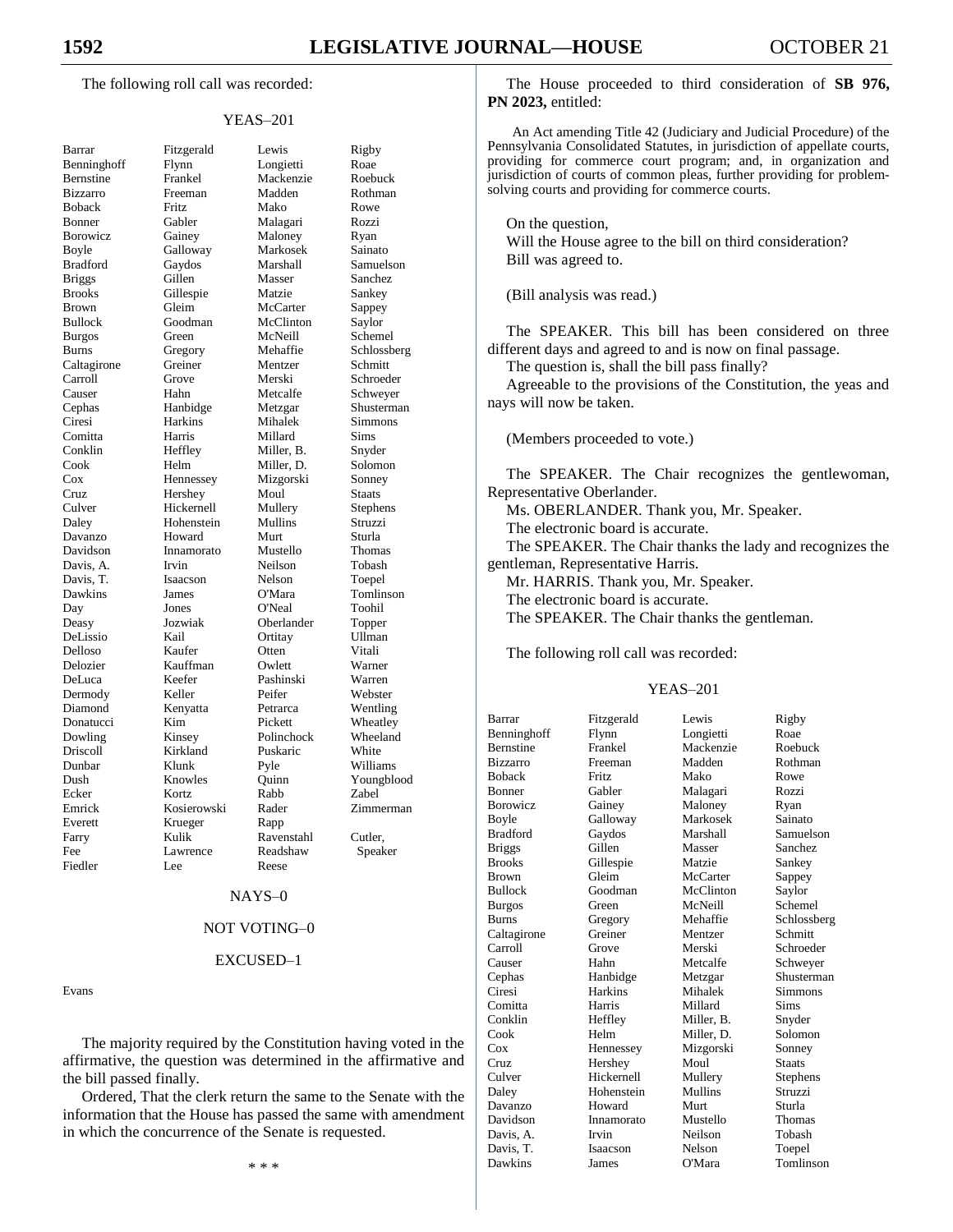# 2020 **LEGISLATIVE JOURNAL—HOUSE 1593**

| Day       | Jones       | O'Neal     | Toohil     |
|-----------|-------------|------------|------------|
| Deasy     | Jozwiak     | Oberlander | Topper     |
| DeLissio  | Kail        | Ortitay    | Ullman     |
| Delloso   | Kaufer      | Otten      | Vitali     |
| Delozier  | Kauffman    | Owlett     | Warner     |
| DeLuca    | Keefer      | Pashinski  | Warren     |
| Dermody   | Keller      | Peifer     | Webster    |
| Diamond   | Kenyatta    | Petrarca   | Wentling   |
| Donatucci | Kim         | Pickett    | Wheatley   |
| Dowling   | Kinsey      | Polinchock | Wheeland   |
| Driscoll  | Kirkland    | Puskaric   | White      |
| Dunbar    | Klunk       | Pyle       | Williams   |
| Dush      | Knowles     | Ouinn      | Youngblood |
| Ecker     | Kortz       | Rabb       | Zabel      |
| Emrick    | Kosierowski | Rader      | Zimmerman  |
| Everett   | Krueger     | Rapp       |            |
| Farry     | Kulik       | Ravenstahl | Cutler,    |
| Fee       | Lawrence    | Readshaw   | Speaker    |
| Fiedler   | Lee         | Reese      |            |

#### NAYS–0

#### NOT VOTING–0

#### EXCUSED–1

Evans

The majority required by the Constitution having voted in the affirmative, the question was determined in the affirmative and the bill passed finally.

Ordered, That the clerk return the same to the Senate with the information that the House has passed the same with amendment in which the concurrence of the Senate is requested.

\* \* \*

The House proceeded to third consideration of **SB 1164, PN 2006,** entitled:

An Act amending the act of August 9, 1955 (P.L.323, No.130), known as The County Code, in coroner, further providing for coroner's investigation.

On the question, Will the House agree to the bill on third consideration? Bill was agreed to.

(Bill analysis was read.)

The SPEAKER. This bill has been considered on three different days and agreed to and is now on final passage.

The question is, shall the bill pass finally?

On that question, the Chair recognizes the gentleman, Representative Frankel.

Mr. FRANKEL. Thank you, Mr. Speaker.

SB 1164 represents the latest evolution in the majority party's relentless COVID denialism. The seriousness of this deadly pandemic, including the data on Pennsylvanians who have lost their lives to it, is interfering with Republican efforts to demonize the Governor and those of us working to keep the public safe. Unfortunately, the evidence, including COVID case counts and death tallies, just does not support their messaging.

So the bill before us today would take the task of recording those statistics away from doctors and give it to elected officials. The rhetoric coming from the Federal administration urges people to doubt most of our trusted experts and scientists. And now this bill would do the same for State medical information, the people who have died from COVID, by politicizing death. The bill would have coroners, not doctors and medical professionals, decide if a death should be considered a COVID-19 death.

While some coroners are medical experts, in most counties coroners are not doctors. Your typical coroner is a funeral director with no medical training, except for a 1-week certification course. They are good at their job, which is dealing with mysterious or suspicious deaths, but their job is not diagnosing illnesses.

It is particularly chilling after reading the cosponsorship memo, which questions our health professionals and states that deaths are inappropriately being certified as COVID-19, and when a recent news article quoted the Blair County Coroner saying that the State's death tally is too high. Are we really going to let death counts become another political football? Is nothing sacred?

The Governor and the Department of Health are sharing data about COVID in an unprecedented, transparent way. They are letting the public know about daily counts, hospitalizations, and deaths. And so the strategy seems to be to make it more difficult for them to get the information. This bill is dangerous and, frankly, disappointing. In addition to corrupting the information public officials need to make policy decisions, it will slow the process of releasing bodies and providing documentation to loved ones. It will also open up all death records for the entire State to any coroner, violating Federal privacy standards.

I ask my colleagues to vote against this bill to show our unified support for experts and science. We can agree today as a legislative body that we will each make out cases on policy but that we will leave the data alone. Pennsylvanians have the right to information that is not filtered through politicians.

Thank you, Mr. Speaker.

The SPEAKER. The Chair thanks the gentleman.

For what purpose does the majority leader rise?

Mr. BENNINGHOFF. I would like to rise as a former coroner and a member of this House, not necessarily as majority leader.

The SPEAKER. Understood. The gentleman is in order and may proceed.

Mr. BENNINGHOFF. Thank you.

While we are all entitled to our opinion, I would first correct that this is not an attempt to undermine and/or not appreciate the severity of COVID. Our caucus takes that very, very, very seriously.

Second of all, as a former county coroner, I would encourage people to read what the County Code says, and the County Code specifically enumerates what cases fall under the jurisdiction of the county coroner's office. I have had this same discussion with our Secretary of Health. And any infectious disease is to be reported to a coroner's office upon the diagnosis or determination of death. That is done as a safety measure for each and every one of us. That is done because there were many counties at one time who had no departments of health and the county coroner's office – was that elected? yes – but they were the impartial and objective entity that could do the investigations and also are charged to determine cause and manner of death. It has been that way for hundreds of years and continues to be as well today.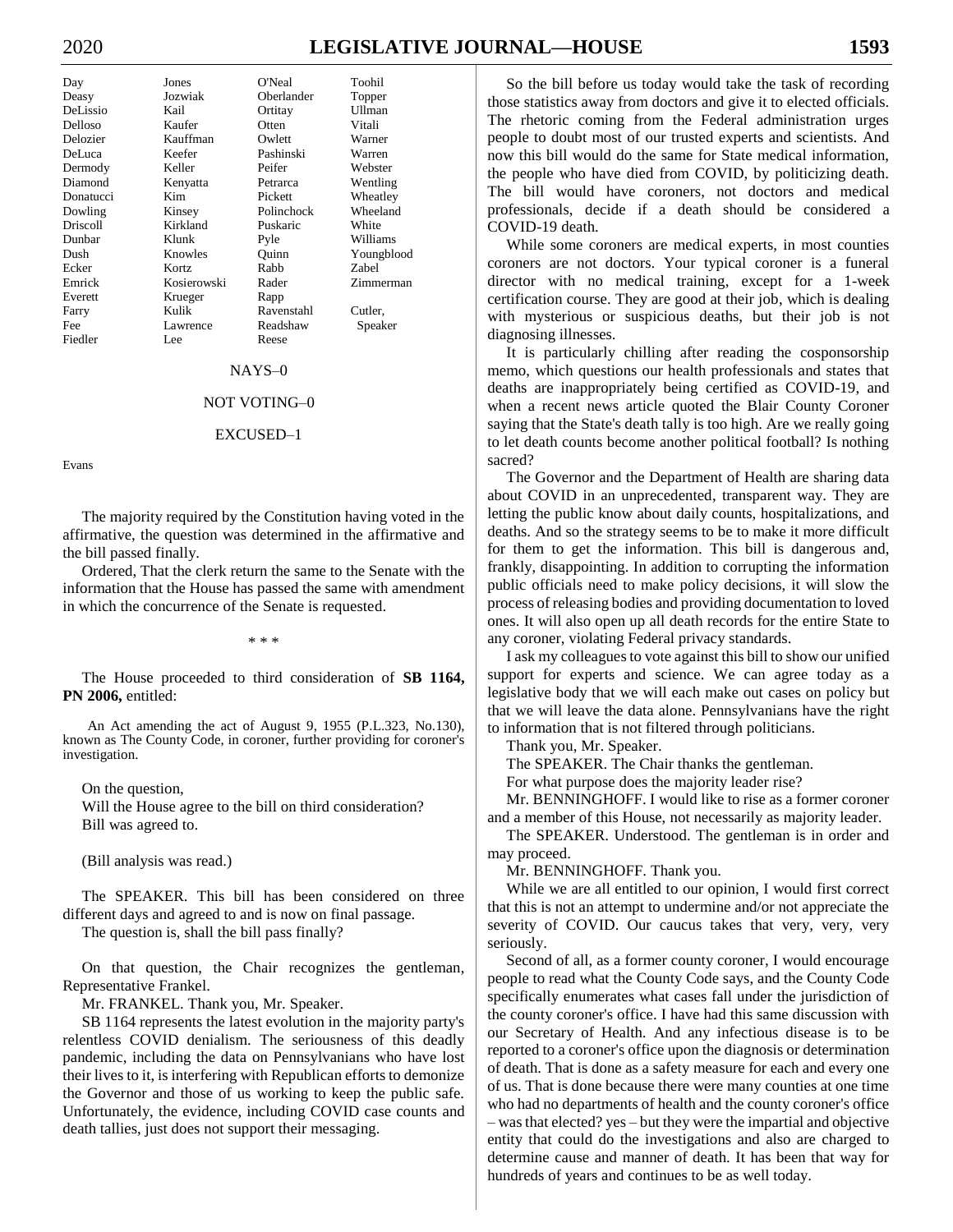The gentleman, while he may have meant well, is incorrect and we need to follow the County Code and coroners who are duly elected, many of which are physicians. The author of this bill is a very well-educated nurse serving our State. And I would ask the members to support this bill because we do not want to not have this information accurate. And the coroners, by County Code and statute drafted by our predecessors, should be allowed to do their jobs objectively and impartially, and to not do that, one could question whether the Department of Health is actually playing politics.

I would ask for the support of SB 1164 as submitted.

Thank you, Mr. Speaker.

The SPEAKER. The Chair thanks the gentleman and recognizes the gentleman, Representative Freeman.

Mr. FREEMAN. Thank you, Mr. Speaker.

Mr. Speaker, I rise to oppose SB 1164. While I recognize there are many good coroners across this Commonwealth, some of whom have a medical degree, the vast majority of coroners are not trained as physicians. Under SB 1164, it would require all suspected deaths resulting from disease constituting a health disaster emergency, such as COVID-19, to be referred to county coroners. That is an expansion beyond their current scope of jurisdiction.

There are concerns with this bill that have been raised by the Department of Health, and I just want to highlight them briefly. Under this bill, it would release individually identifiable health information to the coroner that does not necessarily serve a public health purpose, information which is private and which the CDC (Centers for Disease Control and Prevention) also recognizes is in conflict with their guidelines. It would allow coroners to have electronic access to death records outside of their jurisdiction. Currently the Electronic Death Registration System cannot be manipulated to make sure that a coroner would only get those cases confined to their county. Any coroner, under this bill, would be able to look at all kinds of cases of death throughout the Commonwealth, which is beyond their jurisdiction as a county coroner.

And it is felt, too, that the current bill is really not necessary. If a coroner is trying to get electronic death certificate information pertaining to those cases happening in their county, they can do so through the application to protect data process, which is provided for under the Department of Health. There is no cost to the coroner for that. They can get it for those cases occurring within their county. Under this legislation, the coroner would decide what data to access. It would supersede the role of the Department of Health to be able to oversee and to maintain proper procedures for application to that death certificate information.

And one of the most concerning aspects of this legislation is that it could result in conflicting death certificates. Typically, medical professionals, doctors, are the ones who make the case as to how the person died, what they died from, and that goes on the death certificate. Coroners, again, typically do not intervene in such matters. The coroners typically deal with a host of other important issues, which they do follow through on and I commend their service for it. Coroners deal with sudden deaths, not a cause by readily recognized diseases. Coroners deal with deaths occurring under suspicious circumstances; with a death resulting from violence, such as murder or trauma. Overdose deaths are under the jurisdiction of a coroner. Deaths not readily explained are under the jurisdiction of a coroner. Unexplained infant deaths are in the jurisdiction of a coroner. Unidentified

bodies and suicides are also in the jurisdiction of a coroner. That is where their jurisdiction lies. But when it comes to medical cases, what the cause of death was is in the hands of the medical professional who observes what the cause of death was. This expands far beyond that, and it raises serious questions as to whether there would be conflicts in the reporting of the cause of death, which could delay the burial of a loved one for many, many days and make it very difficult for that family to have closure on the death of a loved one.

I do not see this legislation as being necessary. The Department of Health has raised the red flags as to how this expands beyond the role of a coroner. And I think we would be better served to leave the current jurisdictions where they lie – those areas that coroners look into, those that the medical professionals look into and make a case on. We do not need to blur those lines.

So I would urge a "no" vote, to be cautious and to stand with the Department of Health with their reservations about how this would impair the current process of determining death and in keeping those records in the Electronic Death Registration System where they are meant to be private, to stay private, rather than to be accessed so readily. I urge a "no" vote.

The SPEAKER. The Chair thanks the gentleman and recognizes the gentleman, Representative Seth Grove.

Mr. GROVE. Thank you, Mr. Speaker.

I just happened to be updating today's data on COVID cases, and I think there is some data that would probably inform us on this. Yesterday the Department of Health reported that there are 8,533 total fatalities in the Commonwealth; today they reported 8,562 fatalities. That is an increase of 29. If you look at their datasheet a little further, the only way to see the change in long-term care is you track it every single day. So yesterday they reported 5,614 fatalities in long-term care; today they reported 5,666 fatalities. That is an increase of 52. Let me repeat that. There was an increase of 29 total fatalities reported today but an increase of 52 in long-term care. How does that happen? How does long-term care, which is embedded in total fatalities, increase more than total fatalities? I do not know. Having checks and balances on data is a good thing. Having individuals who care about local families and local communities to make sure death certificates are correct is a good thing, Mr. Speaker.

And this is just one glaring aspect. If you take the total versus long-term care, you get the general population – everybody else, everybody that is not in long-term care – if you subtract it out, they had negative 21 fatalities today to make up for the increase in long-term care. Again, how does that happen? That data is buried in press releases and not accurately reported because you do not have a total unless you track day-to-day.

Mr. Speaker, this is why we need more oversight, this is why we need more transparency into the data. That is why we should be passing SB 1164 as a bipartisan effort, every single one of us, to ensure we have that accountability to make sure the data is accurate as it is reported, when it is reported.

There have been several cases of reports coming out to the point of cases, we have dumping of case data from months before that show higher caseloads than what actually are occurring that day. You cannot get informed decisions and build accurate trend lines with that lack of actual real-life reporting, Mr. Speaker. So this is a step advancing what we have learned from the pandemic, that we do have data issues in the Department of Health. Getting it corrected now will benefit us dealing with this and any future pandemic coming through, Mr. Speaker.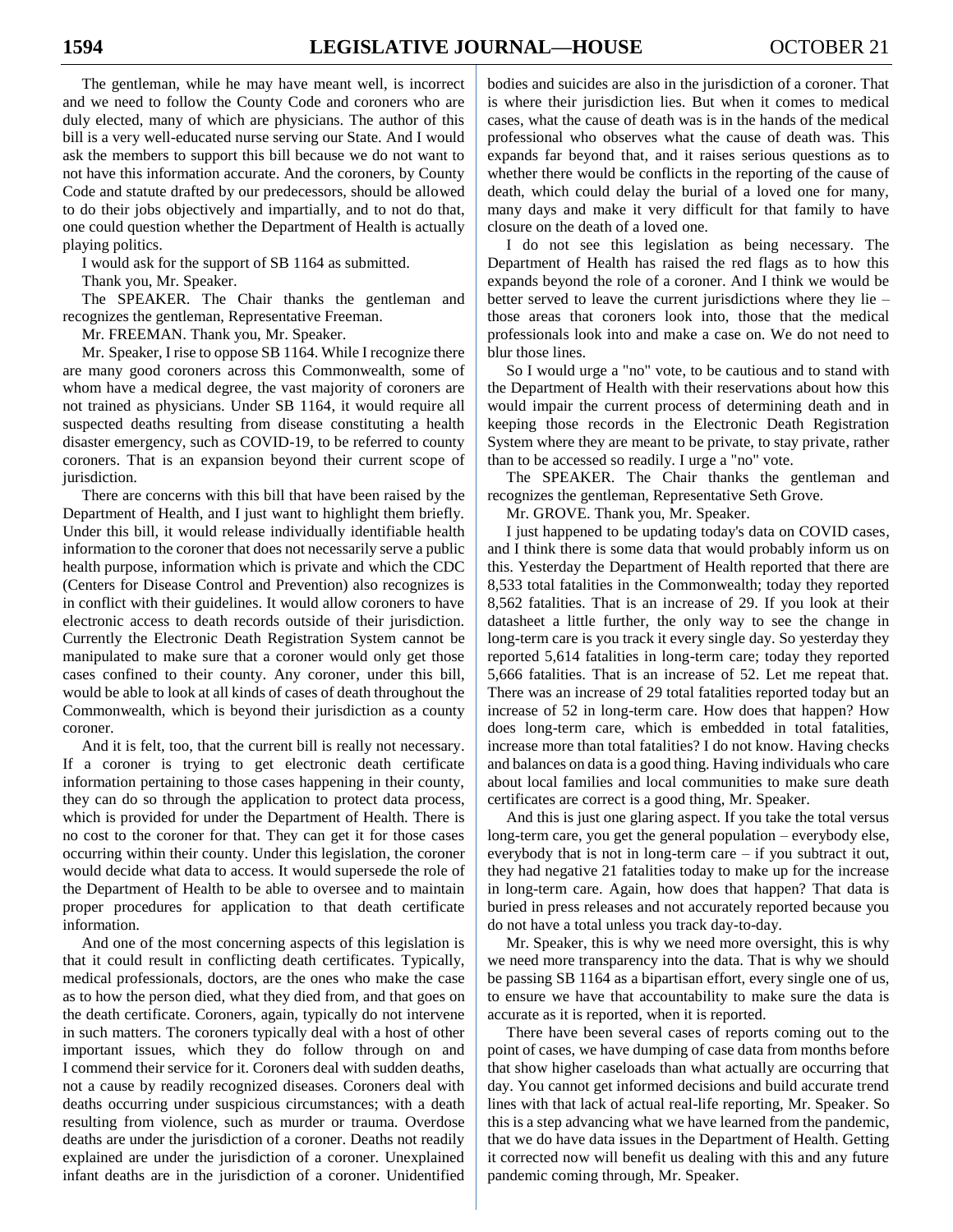So I would urge unanimous support for this to ensure that we have the checks and balances within the data collection, data reporting in the Commonwealth.

Thank you, Mr. Speaker.

The SPEAKER. The Chair thanks the gentleman.

Seeing no one else seeking recognition, we will turn to the leaders.

The Chair recognizes the gentleman, Leader Benninghoff.

Mr. BENNINGHOFF. Thank you, Mr. Speaker.

Very briefly, it was incorrectly said that coroners do not deal with medical cases. Actually, they do. While the word "sudden" may ultimately become a death that was diagnosed from a medical event, many car accidents occur and one of the responsibilities of a coroner is to determine if there is any precipitating factor prior to the crash. And I had many a cases in which the driver actually suffered a medical event prior to the accident and the injuries would substantiate that subsequently. You might wonder why that is significant. Well, obviously, we want to be accurate because that is not an accidental death. Even though an accident might have occurred, the cause of death actually precipitated that momentarily before that. We see that in other types of deaths as well, which I will not get into the details of.

There is a significant reason why the coroner's office is over 600 years old. It serves a very objective, impartial role, even if it has to have oversight of medical facilities and our Department of Health. I worked at a hospital prior to getting elected, but I deliberately resigned from that job because I felt there were going to be times, whether it is preoperative, in an ER (emergency room), or some in-house setting where a death may have occurred and I had to maintain my objectivity by not being employed by two people. And I think it is only important that you and I as citizens and as representatives of those citizens that we provide and continue to provide that objective and oversight and let the coroners do the job that they are allowed to do and is in the County Code all the way back to 1955, and where it talks about the Disease Prevention and Control Act, that deaths known or suspected to be due to contagious diseases and constituting a public health emergency or pandemic, these are in their jurisdictions, and the last caveat, and any other deaths.

Coroners do certify death certificates. They certify death certificates in medical cases or natural causes, suicides, homicides, undetermined, and a whole array of other cases. We should not be weakening their powers. We should be allowing them to provide the information to make that determination of cause of death for the betterment of our communities. And I would ask for a "yes" vote on SB 1164.

Thank you, Mr. Speaker.

The SPEAKER. The Chair thanks the gentleman.

On the question recurring,

Shall the bill pass finally?

The SPEAKER. Agreeable to the provisions of the Constitution, the yeas and nays will now be taken.

(Members proceeded to vote.)

The SPEAKER. The Chair recognizes the gentlewoman, Representative Oberlander.

Ms. OBERLANDER. Thank you, Mr. Speaker. The electronic board is accurate.

The SPEAKER. The Chair thanks the lady and recognizes the gentleman, Representative Harris.

Mr. HARRIS. Thank you, Mr. Speaker.

The electronic board is accurate.

The SPEAKER. The Chair thanks the gentleman.

The following roll call was recorded:

## YEAS–132

| Barrar        | Gregory     | Masser     | Roae          |
|---------------|-------------|------------|---------------|
| Benninghoff   | Greiner     | Matzie     | Rothman       |
| Bernstine     | Grove       | Mehaffie   | Rowe          |
| Boback        | Hahn        | Mentzer    | Rozzi         |
| Bonner        | Harkins     | Metcalfe   | Ryan          |
| Borowicz      | Heffley     | Metzgar    | Sainato       |
| <b>Brooks</b> | Helm        | Mihalek    | Sankey        |
| Brown         | Hennessey   | Millard    | Sappey        |
| Burns         | Hershey     | Miller, B. | Saylor        |
| Carroll       | Hickernell  | Mizgorski  | Schemel       |
| Causer        | Howard      | Moul       | Schmitt       |
| Comitta       | Irvin       | Mullery    | Schroeder     |
| Conklin       | James       | Mullins    | Shusterman    |
| Cook          | Jones       | Murt       | Simmons       |
| Cox           | Jozwiak     | Mustello   | Snyder        |
| Culver        | Kail        | Nelson     | Sonney        |
| Davanzo       | Kaufer      | O'Mara     | <b>Staats</b> |
| Day           | Kauffman    | O'Neal     | Stephens      |
| Delozier      | Keefer      | Oberlander | Struzzi       |
| Diamond       | Keller      | Ortitay    | Thomas        |
| Dowling       | Klunk       | Otten      | Tobash        |
| Dunbar        | Knowles     | Owlett     | Toepel        |
| Dush          | Kortz       | Peifer     | Tomlinson     |
| Ecker         | Kosierowski | Pickett    | Toohil        |
| Emrick        | Krueger     | Polinchock | Topper        |
| Everett       | Kulik       | Puskaric   | Warner        |
| Farry         | Lawrence    | Pyle       | Wentling      |
| Fee           | Lewis       | Ouinn      | Wheeland      |
| Fritz         | Longietti   | Rader      | White         |
| Gabler        | Mackenzie   | Rapp       | Zimmerman     |
| Gaydos        | Mako        | Readshaw   |               |
| Gillen        | Maloney     | Reese      | Cutler,       |
| Gillespie     | Markosek    | Rigby      | Speaker       |
| Gleim         | Marshall    |            |               |
|               |             | NAYS-69    |               |
| Bizzarro      | DeLuca      | Isaacson   | Ravenstahl    |
| Boyle         | Dermody     | Kenyatta   | Roebuck       |
| Bradford      | Donatucci   | Kim        | Samuelson     |
| <b>Briggs</b> | Driscoll    | Kinsey     | Sanchez       |
| Bullock       | Fiedler     | Kirkland   | Schlossberg   |
| Burgos        | Fitzgerald  | Lee        | Schweyer      |
| Caltagirone   | Flynn       | Madden     | Sims          |
| Cephas        | Frankel     | Malagari   | Solomon       |
| Ciresi        | Freeman     | McCarter   | Sturla        |
| Cruz          | Gainey      | McClinton  | Ullman        |

Daley Galloway McNeill Vitali Goodman Davis, A. Green Miller, D. Webster Davis, T. Hanbidge Neilson Wheatley Dawkins Harris Pashinski Williams Deasy Hohenstein Petrarca Youngblood DeLissio Innamorato Rabb Zabel

## NOT VOTING–0

## EXCUSED–1

Evans

Delloso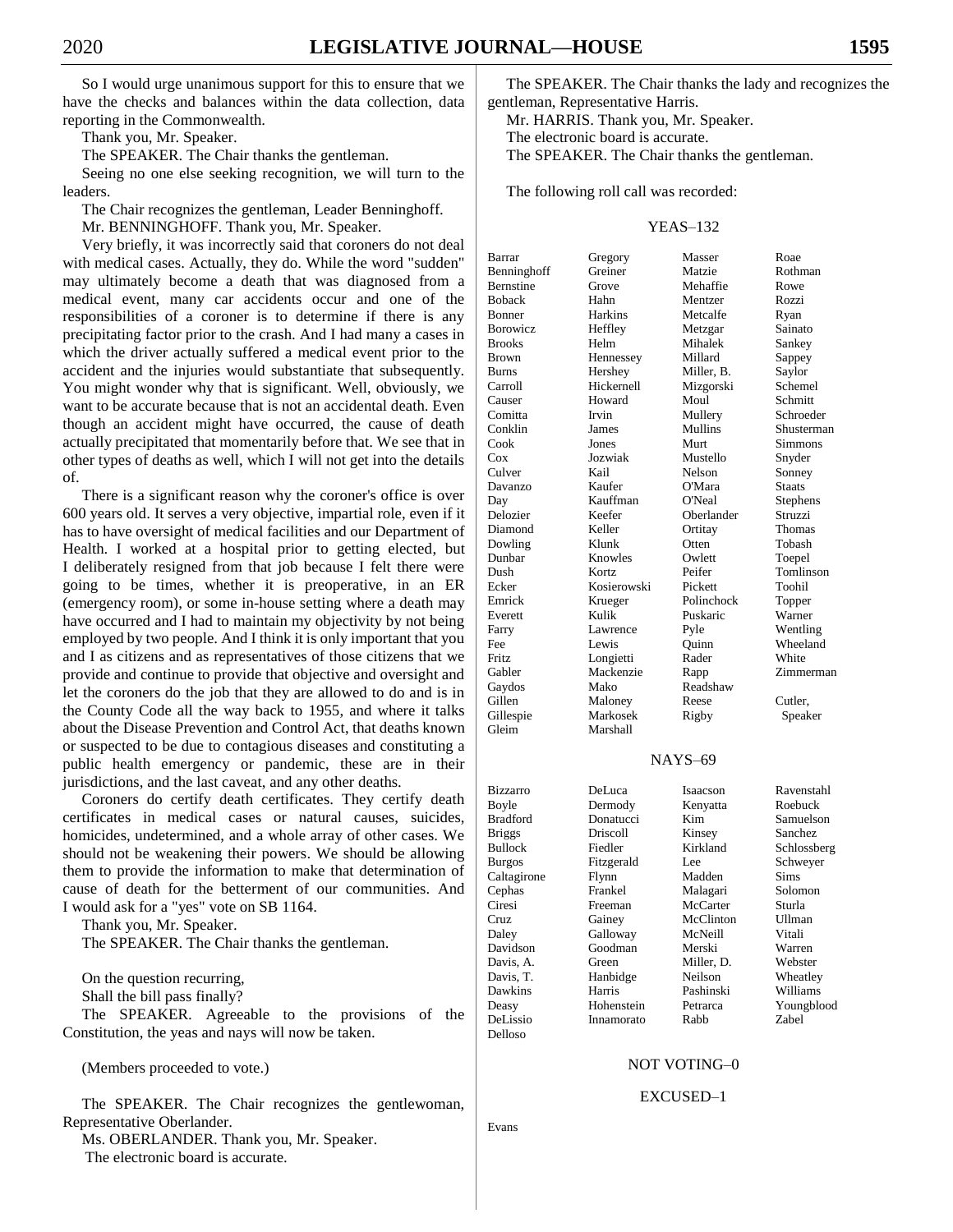The majority required by the Constitution having voted in the affirmative, the question was determined in the affirmative and the bill passed finally.

Ordered, That the clerk return the same to the Senate with the information that the House has passed the same without amendment.

\* \* \*

The House proceeded to third consideration of **SB 745, PN 2039**, entitled:

An Act amending Title 75 (Vehicles) of the Pennsylvania Consolidated Statutes, in inspection of vehicles, further providing for prohibition on expenditures for emission inspection program.

On the question,

Will the House agree to the bill on third consideration? Bill was agreed to.

(Bill analysis was read.)

The SPEAKER. This bill has been considered on three different days and agreed to and is now on final passage.

The question is, shall the bill pass finally?

On that question, the Chair recognizes the gentleman, Representative Carroll.

Mr. CARROLL. Thank you, Mr. Speaker.

Mr. Speaker, today we have before us an auto emissions bill, and the regimen for auto emissions testing in this Commonwealth, Mr. Speaker, was a complex and nuanced effort over many years to get to a place where our citizens and the auto mechanics and PennDOT have a full grasp of the auto emissions program that we have that is different from region to region. The northern-tiered counties of this Commonwealth simply do a visual examination to make sure a catalytic converter is on the vehicle. Some other regions, like mine, do an examination of the gas cap to make sure it works, and then in the urban centers of our State, there is a more aggressive auto emission tailpipe test.

So, Mr. Speaker, SB 745 seeks to carve out some relief that is probably worthy for a very small segment of vehicles that are trucks that weigh between 8,500 and 9,000 pounds. There are about 25,000 of those vehicles in this State, and the argument that is being advanced by the proponents of this bill is accurate. It is becoming more and more challenging to get those vehicles tested. But, Mr. Speaker, the risk that we take to provide the relief for those 25,000 vehicles is tangible. The EPA (Environmental Protection Agency) in 2018, during the current administration's reign, has notified this Commonwealth that if our State implementation plan were to be opened to provide the relief sought by SB 745, the current plan that we have in place for the others – for all 67 counties – would be subjected to media change.

The EPA will insist that if you live in the counties of Blair, Cambria, Centre, Erie, Lackawanna, Luzerne, Lycoming, or Mercer, if you live in any of those counties, your citizens will be subjected to a more aggressive auto emissions program and it will cost more.

Further, Mr. Speaker, for everyone in the Commonwealth, no matter what county you live in, the 5,000-mile exemption that exists – if you drive less than 5,000 miles, you do not have to be subjected to an auto emissions test – that exemption goes away.

And, Mr. Speaker, we have an exemption in this Commonwealth for people to limit the amount of money that they have to spend to repair their cars, currently capped at \$150. That cap will rise to \$1,000.

So, Mr. Speaker, the worthy effort to solve the problem of a very small subset of vehicles in a certain area of the State comes with the cost to the entire Commonwealth that will be measured in thousands of dollars. And this will not just be an impact on our citizens and vehicle owners, it will affect garages and mechanics across the State that will have to spend thousands of dollars on additional equipment that they do not have in order to provide the new test that will be required.

So, Mr. Speaker, again, I understand the reason and the rationale for 745, but it comes with real costs. And, Mr. Speaker, I would offer— I was a staffer back in the days when the auto emissions program was created and it came with many fits and starts. The program that we have now is understood by our citizenry, the mechanics across the State have the equipment that they need, and our system works pretty well. Advancement of this bill puts all of that at risk.

And for those reasons, Mr. Speaker, I ask for a "no" vote.

The SPEAKER. The Chair thanks the gentleman and recognizes the gentleman, Representative Lawrence.

Mr. LAWRENCE. Thank you, Mr. Speaker.

Mr. Speaker, at the outset, I appreciate the comments of the Democratic chair of the Transportation Committee and I put forward to the members that this is very similar to legislation that passed the House last year by a vote of 187 to 4.

Mr. Speaker, the bill in front of the House deals with a very narrow group of vehicles, about, as was mentioned, 25,000 vehicles across the Commonwealth, some of which are brand-new vehicles. The issue at hand is, these vehicles, due to a loophole in the emissions testing regulations, are required to use a 30-year-old, outdated, obsolete emissions testing system that is increasingly impossible to find. This is a serious issue for, admittedly, a very small subset of individuals.

The bill before the House fixes this loophole and requires these vehicles – it does not say that they do not have to get emissions testing. It simply says that they have to use the same emissions testing regime that is used for every other vehicle on the road. The technical term for it is OBD II (On-Board Diagnostics II), which simply requires a mechanic to plug in a device to the car's computer, which I would imagine most folks are very familiar with, and I am sure some of my colleagues on the floor remember the test that was implemented in southeastern Pennsylvania 30 years ago that required your vehicle to drive onto a dynamometer. It was a large piece of equipment. This is the test that we are asking these brand-new vehicles to use, and frankly, those machines just are increasingly unavailable, they are not replaceable, the technology does not exist anymore, it is difficult to get parts when the machines break, mechanics are getting rid of them.

One of my colleagues on the other side of the aisle shared with me there are very few of these machines left in the city of the first class. So with that in mind, I would ask for an affirmative vote on this bill. It is something that is going to address a very important issue for a very small subset of folks.

I just would mention one other thing. My colleague, the Democratic chair of the Transportation Committee, spoke at length about the State's implementation plan. Mr. Speaker, that plan has been opened up many times over the years, as recently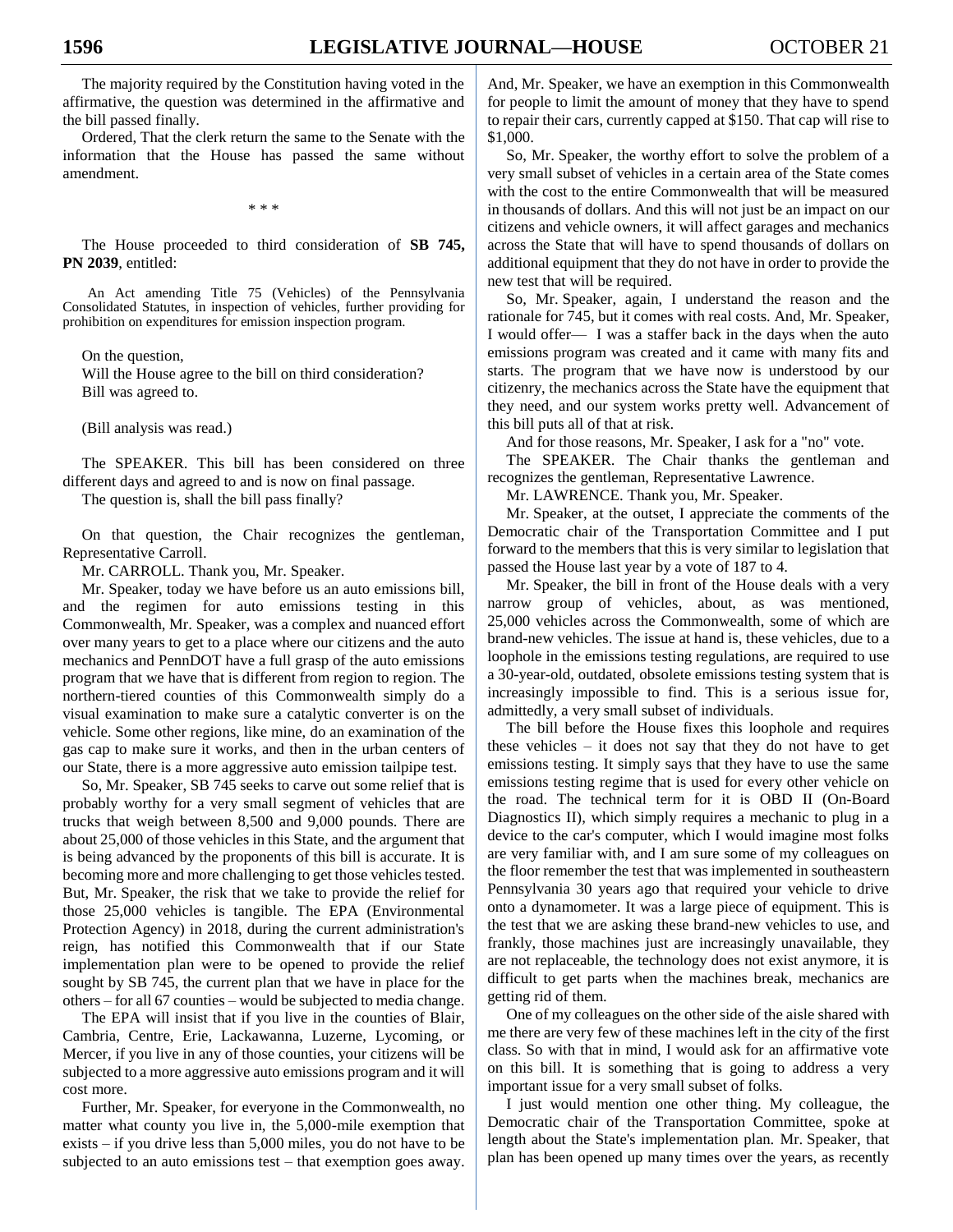# 2020 **LEGISLATIVE JOURNAL—HOUSE 1597**

as a couple years ago. We have not seen the draconian actions that have been suggested here on the floor.

Again, this bill is narrowly tailored, and I would ask for an affirmative vote.

Thank you, Mr. Speaker.

The SPEAKER. The Chair thanks the gentleman.

The Chair recognizes the gentleman, Representative Carroll, for the second time.

Mr. CARROLL. Thank you, Mr. Speaker.

Mr. Speaker, the gentleman from Chester mentioned that the State implementation plan has been opened recently, but it has not been opened recently. In fact, it has not been opened in years with respect to the auto emissions program.

Mr. Speaker, this is a bill that increases fees. You will not find it on any of the lines in this very short, three- or four-page-bill, but, Mr. Speaker, we are about to vote on whether we want to impose additional fees on the people who own vehicles in this State and do we want to impose additional fees on the mechanics and the garages that will have to buy this additional equipment. So as you press your button, consider it a fee vote because that is what this bill is in so many words. We will increase fees on vehicle owners, mechanics, and garages across this State. I ask for a "no" vote.

The SPEAKER. The Chair thanks the gentleman.

On the question recurring,

Shall the bill pass finally?

The SPEAKER. Agreeable to the provisions of the Constitution, the yeas and nays will now be taken.

(Members proceeded to vote.)

The SPEAKER. On that question, the Chair recognizes the gentlewoman, Representative Oberlander.

Ms. OBERLANDER. Thank you, Mr. Speaker.

The electronic board is accurate.

The SPEAKER. The Chair thanks the lady and recognizes the gentleman, Representative Harris.

Mr. HARRIS. Thank you, Mr. Speaker.

The electronic board is accurate.

The SPEAKER. The Chair thanks the gentleman.

The following roll call was recorded:

#### YEAS–96

| Barrar           | Gillen     | Mako       | Rapp            |
|------------------|------------|------------|-----------------|
| Benninghoff      | Gillespie  | Maloney    | Reese           |
| <b>Bernstine</b> | Gleim      | Marshall   | Rothman         |
| <b>Boback</b>    | Gregory    | Masser     | Rowe            |
| Bonner           | Greiner    | Mehaffie   | Ryan            |
| <b>Borowicz</b>  | Grove      | Mentzer    | Sankey          |
| <b>Brooks</b>    | Hahn       | Metcalfe   | Saylor          |
| Causer           | Heffley    | Metzgar    | Schemel         |
| Cook             | Helm       | Mihalek    | Simmons         |
| $\cos$           | Hennessey  | Miller, B. | Sonney          |
| Culver           | Hershey    | Mizgorski  | <b>Stephens</b> |
| Davanzo          | Hickernell | Moul       | Struzzi         |
| Day              | Irvin      | Murt       | Tobash          |
| Delozier         | James      | Mustello   | Toepel          |
| Diamond          | Jones      | O'Neal     | Toohil          |
| Dowling          | Jozwiak    | Oberlander | Topper          |
| Dunbar           | Kail       | Ortitay    | Warner          |
| Dush             | Kauffman   | Owlett     | Wentling        |
| Ecker            | Keefer     | Peifer     | Wheeland        |
| Emrick           | Keller     | Pickett    | White           |

| Everett      | Klunk     | Polinchock | Zimmerman |
|--------------|-----------|------------|-----------|
| Fee          | Knowles   | Puskaric   |           |
| <b>Fritz</b> | Lawrence  | Pyle       | Cutler,   |
| Gabler       | Lewis     | Ouinn      | Speaker   |
| Gaydos       | Mackenzie |            |           |
|              |           |            |           |

## NAYS–105

| <b>Bizzarro</b> | Farry       | Lee        | Roebuck       |
|-----------------|-------------|------------|---------------|
| Boyle           | Fiedler     | Longietti  | Rozzi         |
| <b>Bradford</b> | Fitzgerald  | Madden     | Sainato       |
| Briggs          | Flynn       | Malagari   | Samuelson     |
| <b>Brown</b>    | Frankel     | Markosek   | Sanchez       |
| <b>Bullock</b>  | Freeman     | Matzie     | Sappey        |
| <b>Burgos</b>   | Gainey      | McCarter   | Schlossberg   |
| <b>Burns</b>    | Galloway    | McClinton  | Schmitt       |
| Caltagirone     | Goodman     | McNeill    | Schroeder     |
| Carroll         | Green       | Merski     | Schweyer      |
| Cephas          | Hanbidge    | Millard    | Shusterman    |
| Ciresi          | Harkins     | Miller, D. | Sims          |
| Comitta         | Harris      | Mullery    | Snyder        |
| Conklin         | Hohenstein  | Mullins    | Solomon       |
| Cruz            | Howard      | Neilson    | <b>Staats</b> |
| Daley           | Innamorato  | Nelson     | Sturla        |
| Davidson        | Isaacson    | O'Mara     | Thomas        |
| Davis, A.       | Kaufer      | Otten      | Tomlinson     |
| Davis, T.       | Kenyatta    | Pashinski  | <b>Ullman</b> |
| Dawkins         | Kim         | Petrarca   | Vitali        |
| Deasy           | Kinsey      | Rabb       | Warren        |
| DeLissio        | Kirkland    | Rader      | Webster       |
| Delloso         | Kortz       | Ravenstahl | Wheatley      |
| DeLuca          | Kosierowski | Readshaw   | Williams      |
| Dermody         | Krueger     | Rigby      | Youngblood    |
| Donatucci       | Kulik       | Roae       | Zabel         |

#### NOT VOTING–0

#### EXCUSED–1

Evans

Driscoll

Less than the majority required by the Constitution having voted in the affirmative, the question was determined in the negative and the bill fell.

\* \* \*

The House proceeded to third consideration of **SB 395, PN 2111**, entitled:

An Act amending the act of March 4, 1970 (P.L.128, No.49), entitled "An act granting to the Governor of the Commonwealth the sole authority for regulating the display of the flag of the United States from any public ground or building and from any ground or building of certain other institutions," further providing for display of flag.

On the question, Will the House agree to the bill on third consideration? Bill was agreed to.

(Bill analysis was read.)

The SPEAKER. This bill has been considered on three different days and agreed to and is now on final passage.

The question is, shall the bill pass finally?

Agreeable to the provisions of the Constitution, the yeas and nays will now be taken.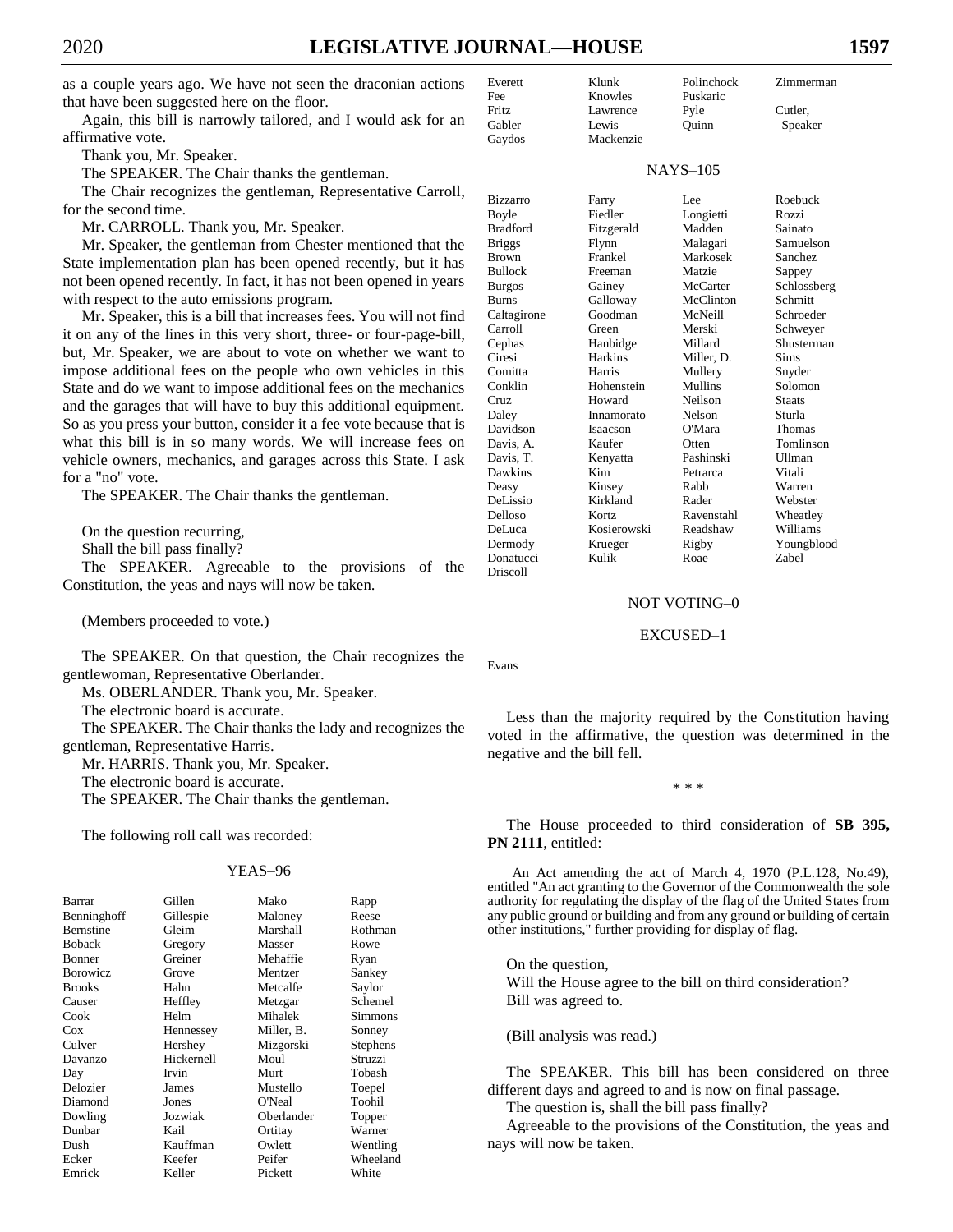(Members proceeded to vote.)

The SPEAKER. The Chair recognizes the gentlewoman, Representative Oberlander. Ms. OBERLANDER. Thank you, Mr. Speaker. The electronic board is accurate.

The SPEAKER. The Chair thanks the lady and recognizes the gentleman, Representative Harris.

Mr. HARRIS. Thank you, Mr. Speaker.

The electronic board is accurate.

The SPEAKER. The Chair thanks the gentleman.

The following roll call was recorded:

### YEAS–201

| Barrar            | ł                        |
|-------------------|--------------------------|
| Benninghoff       | I                        |
| Bernstine         | I                        |
| Bizzarro          | I                        |
| Boback            | I                        |
| Bonner            | $\overline{\phantom{a}}$ |
| Borowicz          | $\overline{\phantom{a}}$ |
| Boyle             | $\overline{\phantom{a}}$ |
| Bradford          | $\overline{\phantom{a}}$ |
|                   | $\overline{\mathbf{C}}$  |
| Briggs            |                          |
| <b>Brooks</b>     | $\overline{\phantom{a}}$ |
| Brown             | $\overline{\phantom{a}}$ |
| Bullock           | $\mathbf$                |
| Burgos            | $\mathbf$                |
| Burns             | $\overline{\mathbf{C}}$  |
| Caltagirone       | $\overline{\mathbf{C}}$  |
|                   | (                        |
| Carroll<br>Causer | I                        |
| Cephas            | I                        |
| Ciresi            | I                        |
| Comitta           | I                        |
| Conklin           | I                        |
| Cook              | I                        |
| Cox               | I                        |
| Cruz              | I                        |
|                   | I                        |
| Culver            |                          |
| Daley             | I                        |
| Davanzo           | I                        |
| Davidson          | I                        |
| Davis, A.         | I                        |
| Davis, T.         | I                        |
| Dawkins           | J                        |
| Day               | J                        |
| Deasy             | J                        |
| DeLissio          | I                        |
| Delloso           | I                        |
| Delozier          | I                        |
| DeLuca            | I                        |
| Dermody           | I                        |
| Diamond           | I                        |
| Donatucci         | I                        |
| Dowling           | I                        |
| Driscoll          | I                        |
| Dunbar            | I                        |
| Dush              | I                        |
| Ecker             | I                        |
|                   |                          |
| Emrick            | I                        |
| Everett           | I                        |
| Farry             | I                        |
| Fee               | I                        |
| Fiedler           | I                        |
|                   |                          |

Fitzgerald Lewis Rigby Flynn Longietti Roae Frankel Mackenzie Roebuck Freeman Madden Rothman Boback Fritz Mako Rowe Gabler Malagari Rozzi Gainey Maloney Ryan Galloway Markosek Sainato Gaydos Marshall Samuelson Briggs Gillen Masser Sanchez Gillespie Matzie Sankey<br>Gleim McCarter Sappey McCarter Sappey Goodman McClinton Saylor Green McNeill Schemel Gregory Mehaffie Schlossberg<br>Greiner Mentzer Schmitt Mentzer Grove Merski Schroeder Hahn Metcalfe Schweyer Hanbidge Metzgar Shusterman Harkins Mihalek Simmons Harris Millard Sims Heffley Miller, B. Snyder Cook Helm Miller, D. Solomon Hennessey Mizgorski Sonney Hershey Moul Staats Hickernell Mullery Stephens Hohenstein Mullins Struzzi Howard Murt Sturla Innamorato Mustello Thomas Davis, A. Irvin Neilson Tobash Davis, T. Isaacson Nelson Toepel James O'Mara Tomlinson Day Jones O'Neal Toohil **Jozwiak** Oberlander Topper DeLissio Kail Ortitay Ullman Delloso Kaufer Otten Vitali Delozier Kauffman Owlett Warner Keefer Pashinski Warren Dermody Keller Peifer Webster Kenyatta Petrarca Wentling Kim Pickett Wheatley Dowling Kinsey Polinchock Wheeland Puskaric Klunk Pyle Williams Dush Knowles Quinn Youngblood Ecker Kortz Rabb Zabel Kosierowski Rader Zimmerman Krueger Rapp<br>Kulik Raver Ravenstahl Cutler, Lawrence Readshaw Speaker Lee Reese

#### NAYS–0

#### NOT VOTING–0

## EXCUSED–1

Evans

The majority required by the Constitution having voted in the affirmative, the question was determined in the affirmative and the bill passed finally.

Ordered, That the clerk return the same to the Senate with the information that the House has passed the same with amendment in which the concurrence of the Senate is requested.

\* \* \*

The House proceeded to third consideration of **SB 1281, PN 2103,** entitled:

An Act amending Title 75 (Vehicles) of the Pennsylvania Consolidated Statutes, in licensing of drivers, further providing for schedule of convictions and points; in rules of the road in general, further providing for duty of driver in emergency response areas; and, in offenses in general, further providing for the offenses of homicide by vehicle and of aggravated assault by vehicle.

On the question, Will the House agree to the bill on third consideration? Bill was agreed to.

(Bill analysis was read.)

The SPEAKER. This bill has been considered on three different days and agreed to and is now on final passage.

The question is, shall the bill pass finally?

Agreeable to the provisions of the Constitution, the yeas and nays will now be taken.

(Members proceeded to vote.)

The SPEAKER. The Chair calls on the gentlewoman, Representative Oberlander.

Ms. OBERLANDER. Thank you, Mr. Speaker.

The electronic board is accurate.

The SPEAKER. The Chair thanks the lady and calls on the gentleman, Representative Harris.

Mr. HARRIS. Thank you, Mr. Speaker.

The electronic board is accurate.

The SPEAKER. The Chair thanks the gentleman.

The following roll call was recorded:

## YEAS–201

| Barrar           | Fitzgerald | Lewis     | Rigby          |
|------------------|------------|-----------|----------------|
| Benninghoff      | Flynn      | Longietti | Roae           |
| <b>Bernstine</b> | Frankel    | Mackenzie | Roebuck        |
| Bizzarro         | Freeman    | Madden    | Rothman        |
| <b>Boback</b>    | Fritz      | Mako      | Rowe           |
| Bonner           | Gabler     | Malagari  | Rozzi          |
| <b>Borowicz</b>  | Gainey     | Maloney   | Ryan           |
| Boyle            | Galloway   | Markosek  | Sainato        |
| <b>Bradford</b>  | Gaydos     | Marshall  | Samuelson      |
| <b>Briggs</b>    | Gillen     | Masser    | <b>Sanchez</b> |
| <b>Brooks</b>    | Gillespie  | Matzie    | Sankey         |
| Brown            | Gleim      | McCarter  | Sappey         |
| Bullock          | Goodman    | McClinton | Saylor         |
| <b>Burgos</b>    | Green      | McNeill   | Schemel        |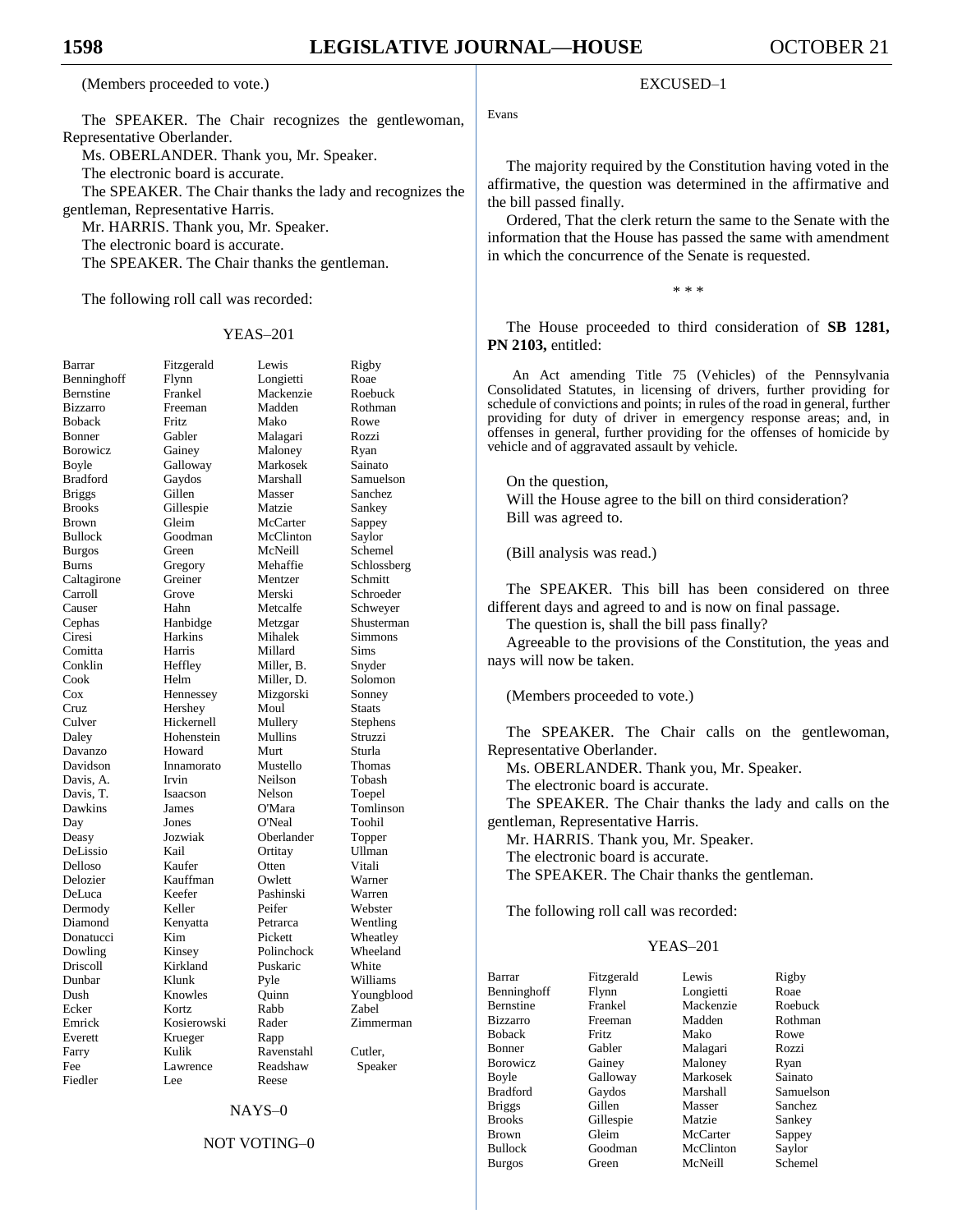# 2020 **LEGISLATIVE JOURNAL—HOUSE 1599**

Daley Hohenstein Fiedler Lee Reese

Burns Gregory Mehaffie Schlossberg Caltagirone Greiner Mentzer Schmitt Carroll Grove Merski Schroeder Causer Hahn Metcalfe Schweyer Cephas Hanbidge Metzgar Shusterman Ciresi Harkins Mihalek Simmons Comitta Harris Millard Sims Conklin Heffley Miller, B. Snyder Cook Helm Miller, D. Solomon Cox Hennessey Mizgorski Sonney Cruz Hershey Moul Staats Culver Hickernell Mullery Stephens Davanzo Howard Murt Sturla Davidson Innamorato Mustello Thomas Davis, A. Irvin Neilson Tobash Davis, T. Isaacson Nelson Toepel Dawkins James O'Mara Tomlinson Day Jones O'Neal Toohil Deasy Jozwiak Oberlander Topper DeLissio Kail Ortitay Ullman Delloso Kaufer Otten Vitali Delozier Kauffman Owlett Warner DeLuca Keefer Pashinski Warren Dermody Keller Peifer Webster Diamond Kenyatta Petrarca Wentling Donatucci Kim Pickett Wheatley<br>
Dowling Kinsey Polinchock Wheeland Polinchock Driscoll Kirkland Puskaric White Dunbar Klunk Pyle Williams Dush Knowles Quinn Youngblood Ecker Kortz Rabb Zabel Emrick Kosierowski Rader Zimmerman Everett Krueger Rapp Farry Kulik Ravenstahl Cutler, Fee Lawrence Readshaw Speaker

#### NAYS–0

## NOT VOTING–0

#### EXCUSED–1

Evans

The majority required by the Constitution having voted in the affirmative, the question was determined in the affirmative and the bill passed finally.

Ordered, That the clerk return the same to the Senate with the information that the House has passed the same with amendment in which the concurrence of the Senate is requested.

## **SB 1076 RECONSIDERED**

The SPEAKER. If I could please have the members' attention, the Chair is in receipt of a motion to reconsider. Pursuant to House rule 26, the undersigned members of the House of Representatives make a motion to reconsider the vote by which SB 1076 passed finally, submitted by Representative Barrar and Representative Lee James. We will put that motion on the board for consideration.

On the question, Will the House agree to the motion?

The SPEAKER. The Chair recognizes the majority leader to speak on the motion.

Mr. BENNINGHOFF. Thank you, Mr. Speaker. I just ask the members to support the chairman on his reconsideration motion, please. The SPEAKER. The Chair thanks the gentleman. The Chair recognizes Leader Dermody. Mr. DERMODY. Yeah; I would urge the members to support the motion to reconsider. The SPEAKER. The Chair thanks the gentleman. On the question recurring, Will the House agree to the motion? (Members proceeded to vote.) The SPEAKER. The Chair recognizes the gentlewoman, Representative Oberlander. Ms. OBERLANDER. Thank you, Mr. Speaker.

The electronic board is accurate. The SPEAKER. The Chair thanks the lady and recognizes the

gentleman, Representative Harris.

Mr. HARRIS. Thank you, Mr. Speaker.

The electronic board is accurate.

The SPEAKER. The Chair thanks the gentleman.

The following roll call was recorded:

#### YEAS–201

| Fitzgerald<br>Lewis<br>Rigby<br>Barrar                            |  |
|-------------------------------------------------------------------|--|
|                                                                   |  |
| Benninghoff<br>Flynn<br>Longietti<br>Roae<br>Frankel<br>Mackenzie |  |
| <b>Bernstine</b><br>Roebuck                                       |  |
| Madden<br><b>Bizzarro</b><br>Freeman<br>Rothman                   |  |
| <b>Boback</b><br>Fritz.<br>Mako<br>Rowe                           |  |
| Gabler<br>Rozzi<br>Bonner<br>Malagari                             |  |
| Borowicz<br>Maloney<br>Gainey<br>Ryan                             |  |
| Galloway<br>Markosek<br>Sainato<br>Boyle                          |  |
| <b>Bradford</b><br>Gaydos<br>Marshall<br>Samuelson                |  |
| <b>Briggs</b><br>Gillen<br>Sanchez<br>Masser                      |  |
| <b>Brooks</b><br>Gillespie<br>Matzie<br>Sankey                    |  |
| Gleim<br>McCarter<br><b>Brown</b><br>Sappey                       |  |
| McClinton<br>Bullock<br>Goodman<br>Saylor                         |  |
| McNeill<br>Schemel<br>Green<br><b>Burgos</b>                      |  |
| Mehaffie<br>Schlossberg<br>Burns<br>Gregory                       |  |
| Greiner<br>Caltagirone<br>Mentzer<br>Schmitt                      |  |
| Carroll<br>Grove<br>Merski<br>Schroeder                           |  |
| Causer<br>Metcalfe<br>Hahn<br>Schweyer                            |  |
| Cephas<br>Hanbidge<br>Metzgar<br>Shusterman                       |  |
| Ciresi<br>Harkins<br>Mihalek<br>Simmons                           |  |
| Sims<br>Comitta<br>Harris<br>Millard                              |  |
| Conklin<br>Heffley<br>Miller. B.<br>Snyder                        |  |
| Cook<br>Helm<br>Miller, D.<br>Solomon                             |  |
| $\cos$<br>Mizgorski<br>Sonney<br>Hennessey                        |  |
| Moul<br>Cruz<br>Hershey<br>Staats                                 |  |
| Hickernell<br>Culver<br>Mullery<br>Stephens                       |  |
| Struzzi<br>Hohenstein<br>Mullins<br>Daley                         |  |
| Sturla<br>Murt<br>Davanzo<br>Howard                               |  |
| Davidson<br>Mustello<br>Thomas<br>Innamorato                      |  |
| Neilson<br>Davis, A.<br>Irvin<br>Tobash                           |  |
| <b>Nelson</b><br>Davis, T.<br>Toepel<br>Isaacson                  |  |
| O'Mara<br>Tomlinson<br>Dawkins<br>James                           |  |
| O'Neal<br>Toohil<br>Day<br>Jones                                  |  |
| Jozwiak<br>Oberlander<br>Deasy<br>Topper                          |  |
| DeLissio<br>Kail<br>Ullman<br>Ortitay                             |  |
| Delloso<br>Kaufer<br>Vitali<br>Otten                              |  |
| Kauffman<br>Owlett<br>Warner<br>Delozier                          |  |
| DeLuca<br>Keefer<br>Pashinski<br>Warren                           |  |
| Keller<br>Peifer<br>Webster<br>Dermody                            |  |
| Diamond<br>Petrarca<br>Wentling<br>Kenyatta                       |  |
| Wheatley<br>Kim<br>Pickett<br>Donatucci                           |  |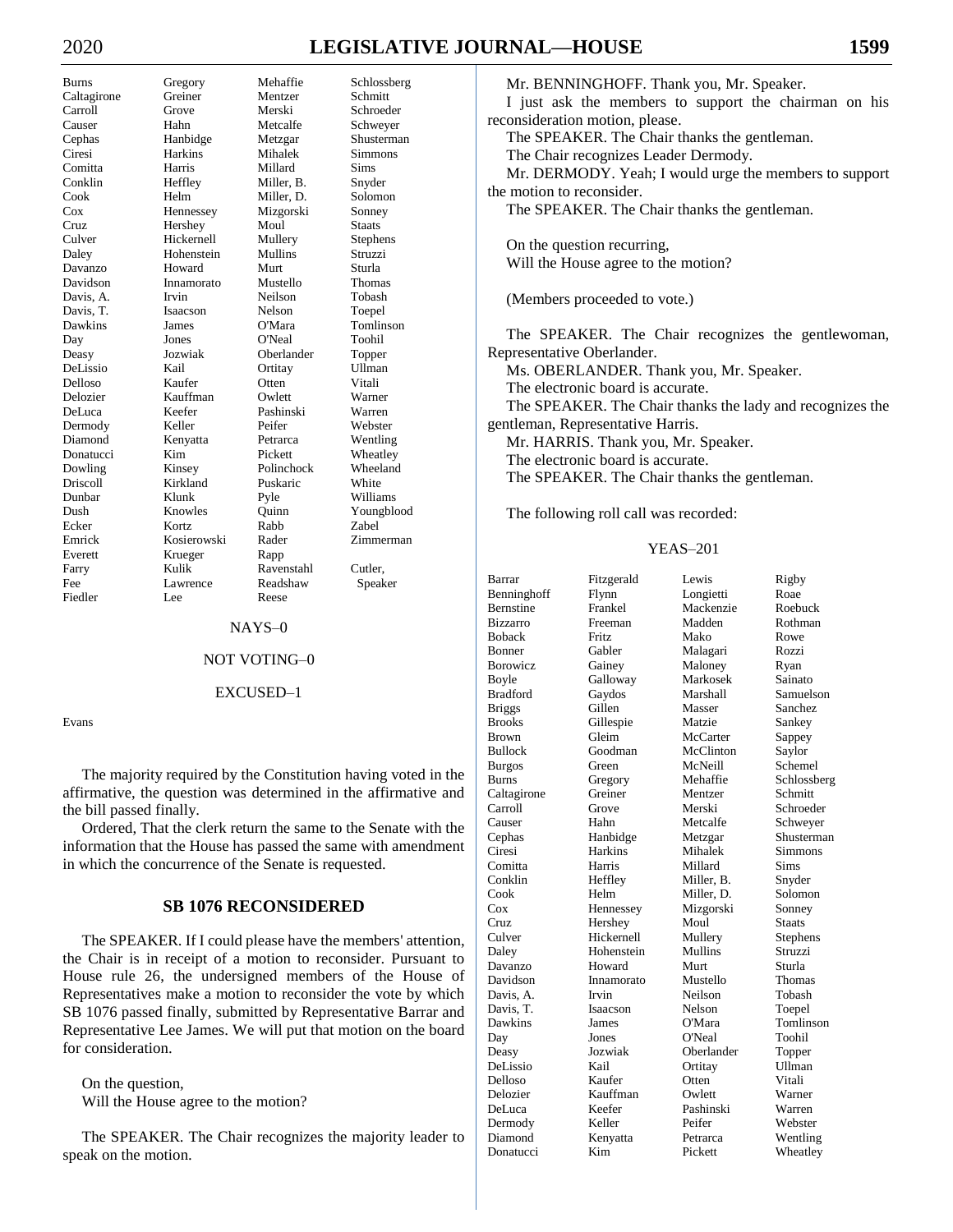# **1600 LEGISLATIVE JOURNAL—HOUSE** OCTOBER 21

Fiedler Lee Reese

Dowling Kinsey Polinchock Wheeland<br>
Driscoll Kirkland Puskaric White Driscoll Kirkland Puskaric Dunbar Klunk Pyle Williams Ecker Kortz Rabb Zabel Everett Krueger Rapp Farry Kulik Ravenstahl Cutler,

Dush Knowles Quinn Youngblood Emrick Kosierowski Rader Zimmerman Fee Lawrence Readshaw Speaker

NAYS–0

## NOT VOTING–0

## EXCUSED–1

Evans

The majority having voted in the affirmative, the question was determined in the affirmative and the motion was agreed to.

On the question recurring, Shall the bill pass finally?

## DECISION OF CHAIR RESCINDED

The SPEAKER. Without objection, the Speaker now rescinds the announcement that the bill is on final passage.

On the question recurring,

Will the House agree to the bill on third consideration?

## **RULES SUSPENDED**

The SPEAKER. The Chair recognizes the gentleman, Representative Barrar, to suspend the rules for the immediate consideration of amendment 7791.

The clerk read the following amendment No. **A07791**:

Amend Bill, page 1, lines 6 through 11, by striking out all of said lines and inserting

Section 1. Section 7319 of Title 51 of the Pennsylvania Consolidated Statutes is reenacted and amended to read: § 7319. Military family relief assistance.

(a) Establishment of fund.–In order to carry out the purposes of section 315.8 of the act of March 4, 1971 (P.L.6, No.2), known as the Tax Reform Code of 1971, there is hereby established in the State Treasury a restricted revenue account within the General Fund which shall be known as the Military Family Relief Assistance Fund.

(b) Administration of program.–

(1) The department shall administer and staff the program established in paragraph (2) and shall accept voluntary contributions from persons for the fund. The department may consult with any governmental or nongovernmental organization as is necessary to complete the requirements under this section but shall not enter into an agreement or contract with any such organization for the staffing functions of the program.

(2) The Military Family Relief Assistance Program is established. Contributions received for the fund shall be distributed by the department under the program to eligible service members and eligible relatives of eligible service members. Applicants must demonstrate to the department that they have a direct and immediate financial need as a result of circumstances beyond the control of and not as a result of

misconduct by the service member. The applicant shall demonstrate that the financial need is caused by one or more of the following:

> (i) A sudden or unexpected loss of income, real or personal property, assets or support directly related to the military service of, or exigent circumstances affecting, the service member.

> (ii) The death or critical illness of a parent, spouse, sibling or child resulting in an immediate need for travel, lodging or subsistence for which the applicant lacks financial resources.

> (iii) The wounding of the service member in the line of duty sustained as a result of combat or attack resulting in an immediate need for funds for travel, lodging, subsistence or other activities directly related to the casualty for which the applicant lacks financial resources. No more than two eligible relatives of an eligible service member may receive assistance under this subparagraph.

> (iv) A natural or manmade disaster or other exigent circumstances resulting in deprivation of food, shelter or other necessities of life for which the applicant lacks financial resources.

> (v) Emergency need for child care of dependent children for which the applicant lacks financial resources.

> (vi) Other immediate and necessitous cause determined in the guidelines established for the program that exceeds the financial resources of the applicant where failure to provide emergency assistance will substantially operate to the detriment of the service member or his or her dependents.

(3) In order to qualify for assistance under this program, applicants may be required under the guidelines of this program to seek relief from other available sources prior to applying for this program.

(4) An applicant may appeal a decision of the department to the Adjutant General. The Adjutant General shall have the authority to make a final determination concerning any appeal.

(c) Guidelines.–The department shall, in consultation with the chairman and minority chairman of the Appropriations Committee of the Senate, the chairman and minority chairman of the Appropriations Committee of the House of Representatives, the chairman and minority chairman of the Veterans Affairs and Emergency Preparedness Committee of the Senate and the chairman and minority chairman of the Veterans Affairs and Emergency Preparedness Committee of the House of Representatives, develop guidelines necessary to administer the provisions of this section. The guidelines established under this subsection shall do all of the following:

(1) Set forth eligibility for relief under this program and determine the amount of relief to be paid based on the need demonstrated by the applicant and the amount of money in the fund at the time of application.

(2) Set forth the maximum amount of relief and the maximum number of applicants per event or episode.

(3) Set forth any other information necessary for the administration and enforcement of the program.

(4) The guidelines established pursuant to this section shall be published in the Pennsylvania Bulletin but shall not be subject to review pursuant to section 205 of the act of July 31, 1968 (P.L.769, No.240), referred to as the Commonwealth Documents Law, sections 204(b) and 301(10) of the act of October 15, 1980 (P.L.950, No.164), known as the Commonwealth Attorneys Act, or the act of June 25, 1982 (P.L.633, No.181), known as the Regulatory Review Act.

(d) Moneys received.–All moneys received from the voluntary contribution system established in section 315.8 of the Tax Reform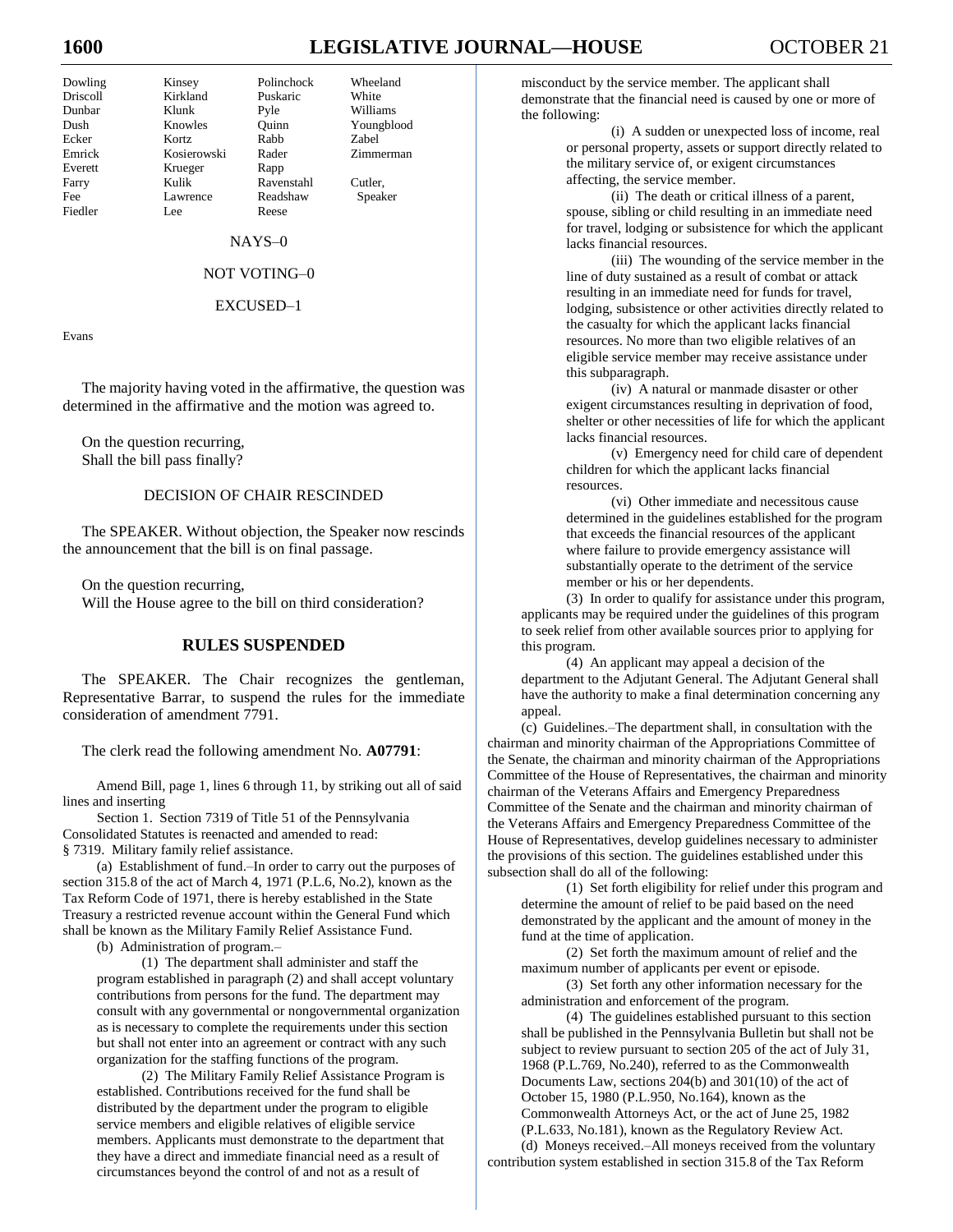Code of 1971 shall be deposited in the fund.

(e) Other voluntary contributions.–In addition to the voluntary contribution system established in section 315.8 of the Tax Reform Code of 1971, the Commonwealth is also authorized to accept other voluntary contributions and electronic donations to the fund. All other voluntary contributions and electronic donations shall be deposited into the fund. In addition, the department shall ensure that applications to receive assistance from this fund can be obtained electronically. All agencies of State, county and municipal government within this Commonwealth may include a brief description of the Military Family Relief Assistance Program, the electronic and mailing address to make donations to this fund and the electronic and mailing address to request assistance from this program in their publications, mailings and communications.

(f) Future appropriations.–The General Assembly may appropriate funds for transfer to the fund for the purposes of this section.

(g) Use of fund money.–The moneys contained in the fund are hereby appropriated on a continuing basis to the Department of Military and Veterans Affairs for the exclusive use of carrying out the purposes of this section.

[(h) Expiration.–This section shall expire June 30, 2020.]

(i) Reporting.–Beginning on or before July 30, 2006, and every year thereafter for the length of the program, the department shall submit a report to the chairman and minority chairman of the Appropriations Committee of the Senate, the chairman and minority chairman of the Appropriations Committee of the House of Representatives, the chairman and minority chairman of the Veterans Affairs and Emergency Preparedness Committee of the Senate and the chairman and minority chairman of the Veterans Affairs and Emergency Preparedness Committee of the House of Representatives detailing the program's guidelines, the number of applicants, the total amount of money raised and distributed and the type of applicant need. The report shall also set forth any participation by a governmental or nongovernmental organization utilized in the furtherance of the program.

(j) Definitions.–As used in this section, the following words and phrases shall have the meanings given to them in this subsection:

"Eligible relative of an eligible service member." The dependent spouse or dependent child of the eligible service member or, in the case of applicants for financial assistance to visit a hospitalized service member, the service member's spouse, parent, sibling or child. An eligible relative must be a resident of Pennsylvania at the time of application for assistance.

"Eligible service member."

(1) Any of the following:

(i) A member of the armed forces of the United States or its reserve components, including the Pennsylvania National Guard, who is serving on active duty other than active duty for training for a period of 30 or more consecutive days.

(ii) A member of the Pennsylvania National Guard serving on State active duty for a period of 30 or more consecutive days.

(iii) A member in good standing of any reserve component of the armed forces of the United States, including the Pennsylvania National Guard, for a period of three years after release from a tour of active duty, other than active duty for training, or release from a tour of State active duty of 30 or more consecutive days' duration when the need for assistance is directly related to the circumstances under subsection (b)(2).

(iv) A former member of the armed forces of the United States or its reserve components, including the Pennsylvania National Guard, for a period of four years after discharge if:

(A) The member was discharged for medical reasons arising out of the member's

military service.

(B) The medical disability that resulted in the member's discharge was incurred in the line of duty and was not the result of misconduct.

(C) The medical condition giving rise to the discharge did not exist prior to the member entering military service.

(D) The medical disability was incurred while the member was serving on active duty, other than active duty for training, or State active duty for a period of 30 or more consecutive days.

(E) The former member received an honorable discharge for medical reasons.

(F) The need for assistance is directly related to the former member's military service, to exigent circumstances beyond the eligible member's control or the disability incurred in the line of duty of the military service.

(2) An eligible service member must be a resident of Pennsylvania at the time of the application for assistance.

"Exigent circumstances." Emergency or extraordinary situations or conditions resulting in an eligible service member being unable to provide the necessities of living for the member or the member's dependents due to factors beyond the member's control. The term includes, but is not limited to, natural or manmade disasters, loss of home, loss of employment, disability or serious illness or injury.

"Resident of Pennsylvania." Either of the following: (1) An individual who is domiciled in this

Commonwealth. The individual must either physically reside in Pennsylvania or be absent from the State pursuant to military orders. An individual's spouse or dependent who is domiciled in this Commonwealth but who is stationed in another state or country shall qualify under the program as a resident of Pennsylvania so long as the person does not become domiciled in another state.

(2) An individual who qualifies under the definition of "resident individual" in section 301(p) of the Tax Reform Code of 1971.

The SPEAKER. The Chair recognizes the gentleman on the motion to suspend.

Mr. BARRAR. Thank you, Mr. Speaker.

Mr. Speaker, yesterday the House passed SB 1076 unanimously to eliminate the sunset date for the Military Family Relief Assistance Fund. The Legislative Reference Bureau had discovered that it was necessary to amend the bill in order to carry forward the current substantive provisions of the law and prevent their expiration.

Okay. I would like to make a motion to suspend the rules and ask the members to support it, please.

On the question, Will the House agree to the motion?

The SPEAKER. The Chair thanks the gentleman and recognizes Leader Benninghoff on the motion.

Mr. BENNINGHOFF. Thank you, Mr. Speaker.

I would ask the members to support the Veterans Affairs chairman on the suspension of the rules.

The SPEAKER. The Chair thanks the gentleman and recognizes Leader Dermody.

Mr. DERMODY. Thank you, Mr. Speaker.

Mr. Speaker, I would also urge the members to support the motion to suspend the rules.

The SPEAKER. The Chair thanks the gentleman.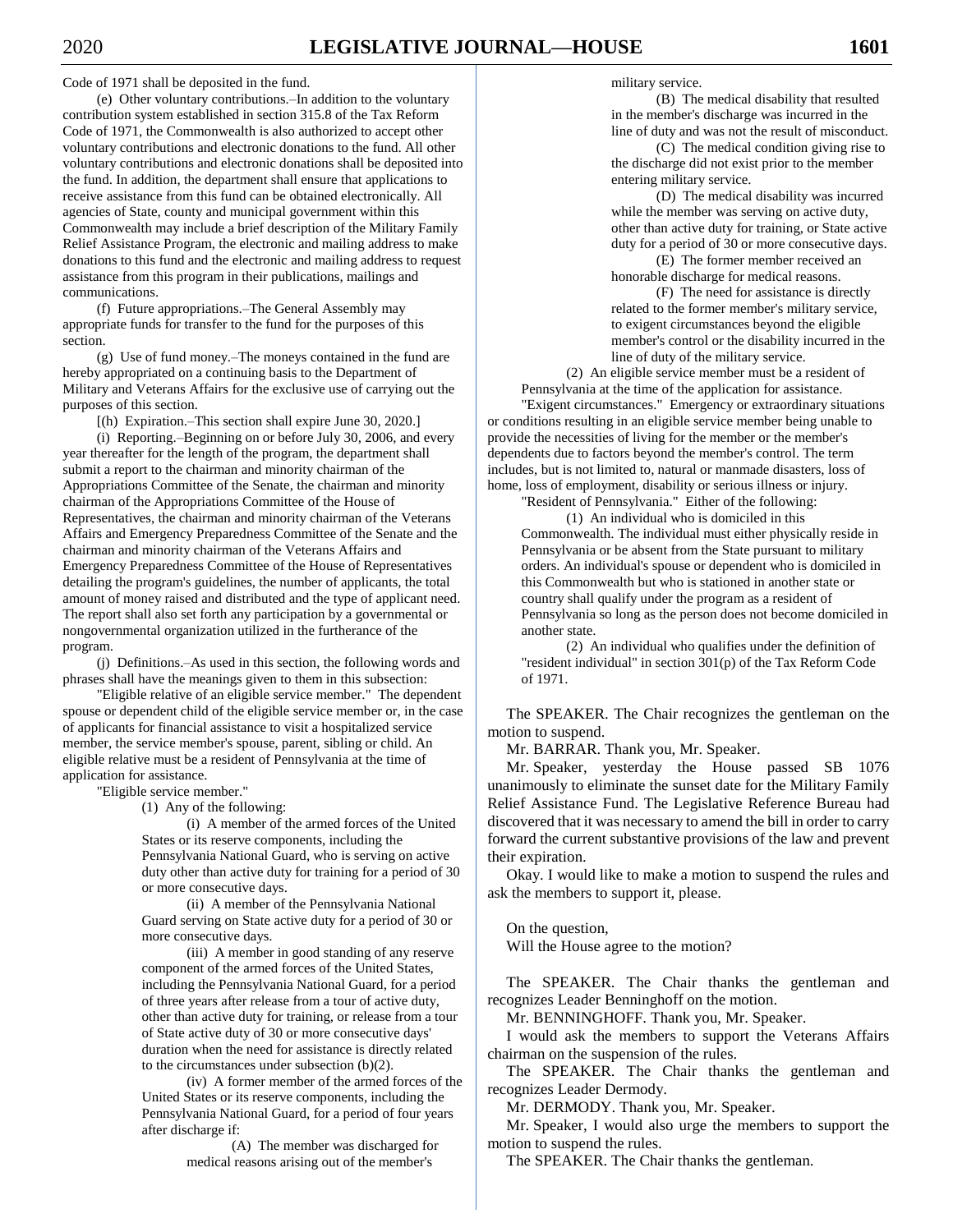On the question recurring, Will the House agree to the motion?

(Members proceeded to vote.)

The SPEAKER. The Chair recognizes the gentlewoman, Representative Oberlander. Ms. OBERLANDER. Thank you, Mr. Speaker. The electronic board is accurate. The SPEAKER. The Chair thanks the lady and recognizes the gentleman, Representative Harris. Mr. HARRIS. Thank you, Mr. Speaker.

The electronic board is accurate. The SPEAKER. The Chair thanks the gentleman.

The following roll call was recorded:

#### YEAS–199

| Barrar                                                                |
|-----------------------------------------------------------------------|
| Benninghoff                                                           |
| Bernstine                                                             |
| Bizzarro                                                              |
| Boback                                                                |
| Bonner                                                                |
| Borowicz                                                              |
| Boyle                                                                 |
| <b>Bradford</b>                                                       |
| <b>Briggs</b>                                                         |
| <b>Brooks</b>                                                         |
| Brown                                                                 |
| Bullock                                                               |
| <b>Burgos</b>                                                         |
| <b>Burns</b>                                                          |
| Caltagirone                                                           |
|                                                                       |
|                                                                       |
|                                                                       |
|                                                                       |
| Canaga<br>Carroll<br>Causer<br>Cephas<br>Ciresi<br>Comitta<br>Conklin |
|                                                                       |
| Cook                                                                  |
| Cox                                                                   |
| Cruz                                                                  |
|                                                                       |
|                                                                       |
| Culver                                                                |
| Daley                                                                 |
| Davanzo                                                               |
| Davis, A.                                                             |
| Davis, T.                                                             |
| Dawkins                                                               |
| Day                                                                   |
| Deasy                                                                 |
| DeLissio                                                              |
| Delloso                                                               |
| Delozier<br>DeLuca                                                    |
| Dermody                                                               |
| Diamond                                                               |
| Donatucci                                                             |
| Dowling                                                               |
|                                                                       |
| Driscoll                                                              |
| Dunbar<br>Dush                                                        |
|                                                                       |
| Ecker<br>Emrick                                                       |
| Everett                                                               |
|                                                                       |
| Farry<br>Fee                                                          |
| Fiedler<br>Fitzgerald                                                 |

Barrar Flynn Lewis Rigby Frankel Longietti Roae Freeman Mackenzie Roebuck Bizzarro Fritz Madden Rothman Boback Gabler Mako Rowe Gainey Malagari Rozzi Galloway Maloney Ryan Gaydos Markosek Sainato Gillen Marshall Samuelson Gillespie Masser Sanchez Gleim Matzie Sankey<br>Goodman McCarter Sappey Goodman McCarter Sappey Green McClinton Saylor Gregory McNeill Schemel Greiner Mehaffie Schlossberg<br>Grove Mentzer Schmitt Hahn Merski Schroeder Hanbidge Metcalfe Schweyer Harkins Metzgar Shusterman<br>
Harris Mihalek Simmons Ciresi Harris Mihalek Simmons Heffley Millard Sims Helm Miller, B. Snyder Hennessey Miller, D. Solomon Hershey Mizgorski Sonney Hickernell Moul Staats Hohenstein Mullins Stephens Daley Howard Murt Struzzi Innamorato Mustello Sturla Davis, A. Irvin Neilson Thomas Isaacson Nelson Tobash<br>
Iames O'Mara Toenel Dawkins James O'Mara Toepel Jones O'Neal Tomlinson Jozwiak Oberlander Toohil Kail Ortitay Topper<br>
Kaufer Otten Ullman Delloso Kaufer Otten Ullman Kauffman Owlett Vitali Keefer Pashinski Warner<br>
Reller Peifer Warren Peifer Warren<br>Petrarca Webster Kenyatta Kim Pickett Wentling Kinsey Polinchock Wheatley Kirkland Puskaric Wheeland Dunbar Klunk Pyle White Knowles Quinn Williams Kortz Rabb Youngblood Kosierowski Rader Zabel Krueger Rapp Zimmerman Kulik Ravenstahl Lawrence Readshaw Cutler, Lee Reese Speaker

Schmitt

NAYS–2

Davidson Mullery

NOT VOTING–0

EXCUSED–1

Evans

A majority of the members required by the rules having voted in the affirmative, the question was determined in the affirmative and the motion was agreed to.

On the question recurring, Will the House agree to the bill on third consideration?

Mr. **BARRAR** offered the following amendment No. **A07791**:

Amend Bill, page 1, lines 6 through 11, by striking out all of said lines and inserting

Section 1. Section 7319 of Title 51 of the Pennsylvania Consolidated Statutes is reenacted and amended to read: § 7319. Military family relief assistance.

(a) Establishment of fund.–In order to carry out the purposes of section 315.8 of the act of March 4, 1971 (P.L.6, No.2), known as the Tax Reform Code of 1971, there is hereby established in the State Treasury a restricted revenue account within the General Fund which shall be known as the Military Family Relief Assistance Fund.

(b) Administration of program.–

(1) The department shall administer and staff the program established in paragraph (2) and shall accept voluntary contributions from persons for the fund. The department may consult with any governmental or nongovernmental organization as is necessary to complete the requirements under this section but shall not enter into an agreement or contract with any such organization for the staffing functions of the program.

(2) The Military Family Relief Assistance Program is established. Contributions received for the fund shall be distributed by the department under the program to eligible service members and eligible relatives of eligible service members. Applicants must demonstrate to the department that they have a direct and immediate financial need as a result of circumstances beyond the control of and not as a result of misconduct by the service member. The applicant shall demonstrate that the financial need is caused by one or more of the following:

(i) A sudden or unexpected loss of income, real or personal property, assets or support directly related to the military service of, or exigent circumstances affecting, the service member.

(ii) The death or critical illness of a parent, spouse, sibling or child resulting in an immediate need for travel, lodging or subsistence for which the applicant lacks financial resources.

(iii) The wounding of the service member in the line of duty sustained as a result of combat or attack resulting in an immediate need for funds for travel, lodging, subsistence or other activities directly related to the casualty for which the applicant lacks financial resources. No more than two eligible relatives of an eligible service member may receive assistance under this subparagraph.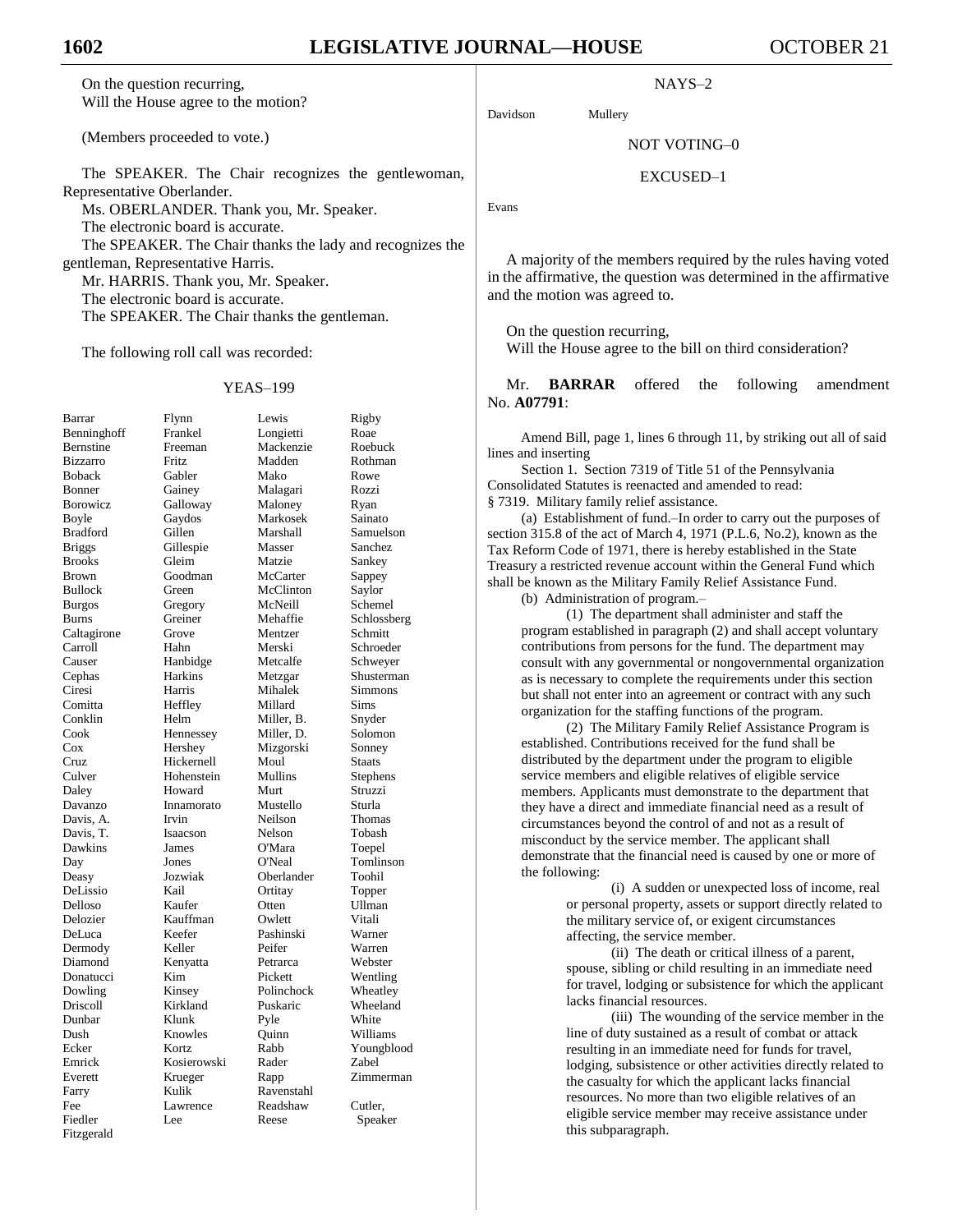(iv) A natural or manmade disaster or other exigent circumstances resulting in deprivation of food, shelter or other necessities of life for which the applicant lacks financial resources.

(v) Emergency need for child care of dependent children for which the applicant lacks financial resources.

(vi) Other immediate and necessitous cause determined in the guidelines established for the program that exceeds the financial resources of the applicant where failure to provide emergency assistance will substantially operate to the detriment of the service member or his or her dependents.

(3) In order to qualify for assistance under this program, applicants may be required under the guidelines of this program to seek relief from other available sources prior to applying for this program.

(4) An applicant may appeal a decision of the department to the Adjutant General. The Adjutant General shall have the authority to make a final determination concerning any appeal.

(c) Guidelines.–The department shall, in consultation with the chairman and minority chairman of the Appropriations Committee of the Senate, the chairman and minority chairman of the Appropriations Committee of the House of Representatives, the chairman and minority chairman of the Veterans Affairs and Emergency Preparedness Committee of the Senate and the chairman and minority chairman of the Veterans Affairs and Emergency Preparedness Committee of the House of Representatives, develop guidelines necessary to administer the provisions of this section. The guidelines established under this subsection shall do all of the following:

(1) Set forth eligibility for relief under this program and determine the amount of relief to be paid based on the need demonstrated by the applicant and the amount of money in the fund at the time of application.

(2) Set forth the maximum amount of relief and the maximum number of applicants per event or episode.

(3) Set forth any other information necessary for the administration and enforcement of the program.

(4) The guidelines established pursuant to this section shall be published in the Pennsylvania Bulletin but shall not be subject to review pursuant to section 205 of the act of July 31, 1968 (P.L.769, No.240), referred to as the Commonwealth Documents Law, sections 204(b) and 301(10) of the act of October 15, 1980 (P.L.950, No.164), known as the Commonwealth Attorneys Act, or the act of June 25, 1982 (P.L.633, No.181), known as the Regulatory Review Act.

(d) Moneys received.–All moneys received from the voluntary contribution system established in section 315.8 of the Tax Reform Code of 1971 shall be deposited in the fund.

(e) Other voluntary contributions.–In addition to the voluntary contribution system established in section 315.8 of the Tax Reform Code of 1971, the Commonwealth is also authorized to accept other voluntary contributions and electronic donations to the fund. All other voluntary contributions and electronic donations shall be deposited into the fund. In addition, the department shall ensure that applications to receive assistance from this fund can be obtained electronically. All agencies of State, county and municipal government within this Commonwealth may include a brief description of the Military Family Relief Assistance Program, the electronic and mailing address to make donations to this fund and the electronic and mailing address to request assistance from this program in their publications, mailings and communications.

(f) Future appropriations.–The General Assembly may appropriate funds for transfer to the fund for the purposes of this section.

(g) Use of fund money.–The moneys contained in the fund are hereby appropriated on a continuing basis to the Department of

Military and Veterans Affairs for the exclusive use of carrying out the purposes of this section.

[(h) Expiration.–This section shall expire June 30, 2020.] (i) Reporting.–Beginning on or before July 30, 2006, and every year thereafter for the length of the program, the department shall submit a report to the chairman and minority chairman of the Appropriations Committee of the Senate, the chairman and minority chairman of the Appropriations Committee of the House of Representatives, the chairman and minority chairman of the Veterans Affairs and Emergency Preparedness Committee of the Senate and the chairman and minority chairman of the Veterans Affairs and Emergency Preparedness Committee of the House of Representatives detailing the program's guidelines, the number of applicants, the total amount of money raised and distributed and the type of applicant need. The report shall also set forth any participation by a governmental or nongovernmental organization utilized in the furtherance of the program.

(j) Definitions.–As used in this section, the following words and phrases shall have the meanings given to them in this subsection:

"Eligible relative of an eligible service member." The dependent spouse or dependent child of the eligible service member or, in the case of applicants for financial assistance to visit a hospitalized service member, the service member's spouse, parent, sibling or child. An eligible relative must be a resident of Pennsylvania at the time of application for assistance.

"Eligible service member."

(1) Any of the following:

(i) A member of the armed forces of the United States or its reserve components, including the Pennsylvania National Guard, who is serving on active duty other than active duty for training for a period of 30 or more consecutive days.

(ii) A member of the Pennsylvania National Guard serving on State active duty for a period of 30 or more consecutive days.

(iii) A member in good standing of any reserve component of the armed forces of the United States, including the Pennsylvania National Guard, for a period of three years after release from a tour of active duty, other than active duty for training, or release from a tour of State active duty of 30 or more consecutive days' duration when the need for assistance is directly related to the circumstances under subsection (b)(2).

(iv) A former member of the armed forces of the United States or its reserve components, including the Pennsylvania National Guard, for a period of four years after discharge if:

> (A) The member was discharged for medical reasons arising out of the member's military service.

(B) The medical disability that resulted in the member's discharge was incurred in the line of duty and was not the result of misconduct.

(C) The medical condition giving rise to the discharge did not exist prior to the member entering military service.

(D) The medical disability was incurred while the member was serving on active duty, other than active duty for training, or State active duty for a period of 30 or more consecutive days.

(E) The former member received an honorable discharge for medical reasons.

(F) The need for assistance is directly related to the former member's military service, to exigent circumstances beyond the eligible member's control or the disability incurred in the line of duty of the military service.

(2) An eligible service member must be a resident of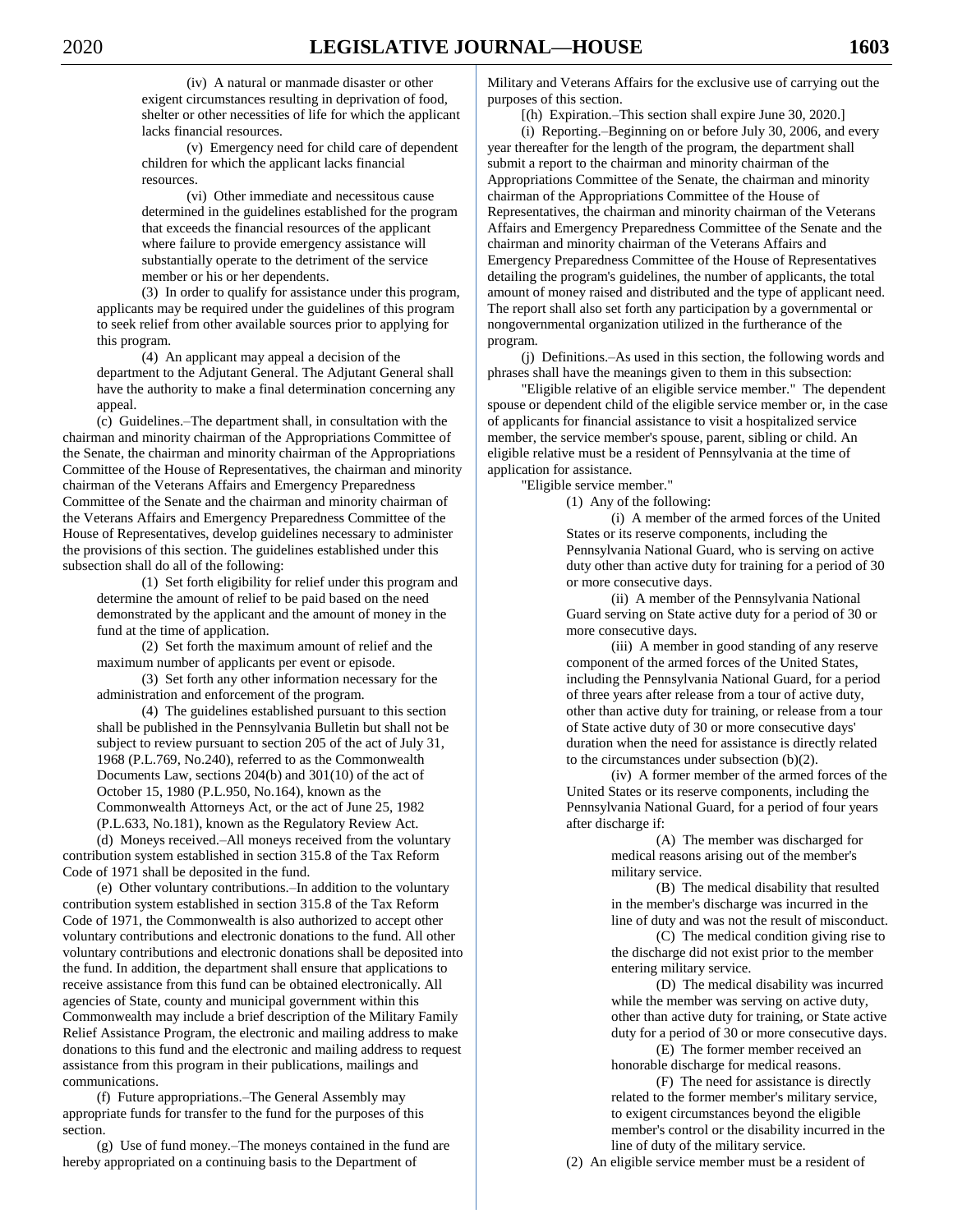Pennsylvania at the time of the application for assistance. "Exigent circumstances." Emergency or extraordinary situations or conditions resulting in an eligible service member being unable to provide the necessities of living for the member or the member's dependents due to factors beyond the member's control. The term includes, but is not limited to, natural or manmade disasters, loss of home, loss of employment, disability or serious illness or injury.

"Resident of Pennsylvania." Either of the following:

(1) An individual who is domiciled in this Commonwealth. The individual must either physically reside in Pennsylvania or be absent from the State pursuant to military orders. An individual's spouse or dependent who is domiciled in this Commonwealth but who is stationed in another state or country shall qualify under the program as a resident of Pennsylvania so long as the person does not become domiciled in another state.

(2) An individual who qualifies under the definition of "resident individual" in section 301(p) of the Tax Reform Code of 1971.

On the question,

Will the House agree to the amendment?

The SPEAKER. On that question, the Chair recognizes the gentleman, Representative Barrar.

Mr. BARRAR. Thank you, Mr. Speaker.

Mr. Speaker, this is a technical amendment to address a timing issue in the removal of the sunset date of the Military Family Relief Assistance Program that was established by law. Because the sunset date under Title 51, Military Affairs, relating to the program dealt with the section of law but not with the program itself, the amendment therefore is necessary to reinsert the section in Title 51 of the Military Affairs Code, and I ask the members for an affirmative vote.

Thank you, Mr. Speaker. The SPEAKER. The Chair thanks the gentleman.

On the question recurring, Will the House agree to the amendment?

(Members proceeded to vote.)

The SPEAKER. On that question, the Chair recognizes the gentlewoman, Representative Oberlander.

Ms. OBERLANDER. Thank you, Mr. Speaker. The electronic board is accurate. The SPEAKER. The Chair thanks the lady and recognizes the gentleman, Representative Harris. Mr. HARRIS. Thank you, Mr. Speaker.

The electronic board is accurate.

The SPEAKER. The Chair thanks the gentleman.

The following roll call was recorded:

#### YEAS–201

| Barrar          | Fitzgerald | Lewis     | Rigby |
|-----------------|------------|-----------|-------|
| Benninghoff     | Flynn      | Longietti | Roae  |
| Bernstine       | Frankel    | Mackenzie | Roebu |
| <b>Bizzarro</b> | Freeman    | Madden    | Rothn |
| <b>Boback</b>   | Fritz      | Mako      | Rowe  |
| Bonner          | Gabler     | Malagari  | Rozzi |
| <b>Borowicz</b> | Gainey     | Maloney   | Ryan  |

Longietti Roae Mackenzie Roebuck<br>Madden Rothman Malagari Rozzi Maloney Ryan

Rothman

| Boyle           | Galloway    | Markosek   | Sainato     |
|-----------------|-------------|------------|-------------|
| <b>Bradford</b> | Gaydos      | Marshall   | Samuelson   |
| <b>Briggs</b>   | Gillen      | Masser     | Sanchez     |
| <b>Brooks</b>   | Gillespie   | Matzie     | Sankey      |
| <b>Brown</b>    | Gleim       | McCarter   | Sappey      |
| <b>Bullock</b>  | Goodman     | McClinton  | Saylor      |
| <b>Burgos</b>   | Green       | McNeill    | Schemel     |
| Burns           | Gregory     | Mehaffie   | Schlossberg |
| Caltagirone     | Greiner     | Mentzer    | Schmitt     |
| Carroll         | Grove       | Merski     | Schroeder   |
| Causer          | Hahn        | Metcalfe   | Schweyer    |
| Cephas          | Hanbidge    | Metzgar    | Shusterman  |
| Ciresi          | Harkins     | Mihalek    | Simmons     |
| Comitta         | Harris      | Millard    | Sims        |
| Conklin         | Hefflev     | Miller, B. | Snyder      |
| Cook            | Helm        | Miller, D. | Solomon     |
| $\cos$          | Hennessey   | Mizgorski  | Sonney      |
| Cruz            | Hershey     | Moul       | Staats      |
| Culver          | Hickernell  | Mullery    | Stephens    |
| Daley           | Hohenstein  | Mullins    | Struzzi     |
| Davanzo         | Howard      | Murt       | Sturla      |
| Davidson        | Innamorato  | Mustello   | Thomas      |
| Davis. A.       | Irvin       | Neilson    | Tobash      |
| Davis, T.       | Isaacson    | Nelson     | Toepel      |
| Dawkins         | James       | O'Mara     | Tomlinson   |
| Day             | Jones       | O'Neal     | Toohil      |
| Deasy           | Jozwiak     | Oberlander | Topper      |
| DeLissio        | Kail        | Ortitay    | Ullman      |
| Delloso         | Kaufer      | Otten      | Vitali      |
| Delozier        | Kauffman    | Owlett     | Warner      |
| DeLuca          | Keefer      | Pashinski  | Warren      |
| Dermody         | Keller      | Peifer     | Webster     |
| Diamond         | Kenyatta    | Petrarca   | Wentling    |
| Donatucci       | Kim         | Pickett    | Wheatley    |
| Dowling         | Kinsey      | Polinchock | Wheeland    |
| Driscoll        | Kirkland    | Puskaric   | White       |
| Dunbar          | Klunk       | Pyle       | Williams    |
| Dush            | Knowles     | Ouinn      | Youngblood  |
| Ecker           | Kortz       | Rabb       | Zabel       |
| Emrick          | Kosierowski | Rader      | Zimmerman   |
| Everett         | Krueger     | Rapp       |             |
| Farry           | Kulik       | Ravenstahl | Cutler,     |
| Fee             | Lawrence    | Readshaw   | Speaker     |
| Fiedler         | Lee         | Reese      |             |
|                 |             |            |             |

#### NAYS–0

#### NOT VOTING–0

#### EXCUSED–1

Evans

The majority having voted in the affirmative, the question was determined in the affirmative and the amendment was agreed to.

On the question,

Will the House agree to the bill on third consideration as amended?

Bill as amended was agreed to.

The SPEAKER. We will be temporarily at ease while we wait for a new printer's number.

We are in receipt of the printer's number. For the information of the members, it is SB 1076, PN 2113, on supplemental C House calendar, page 1.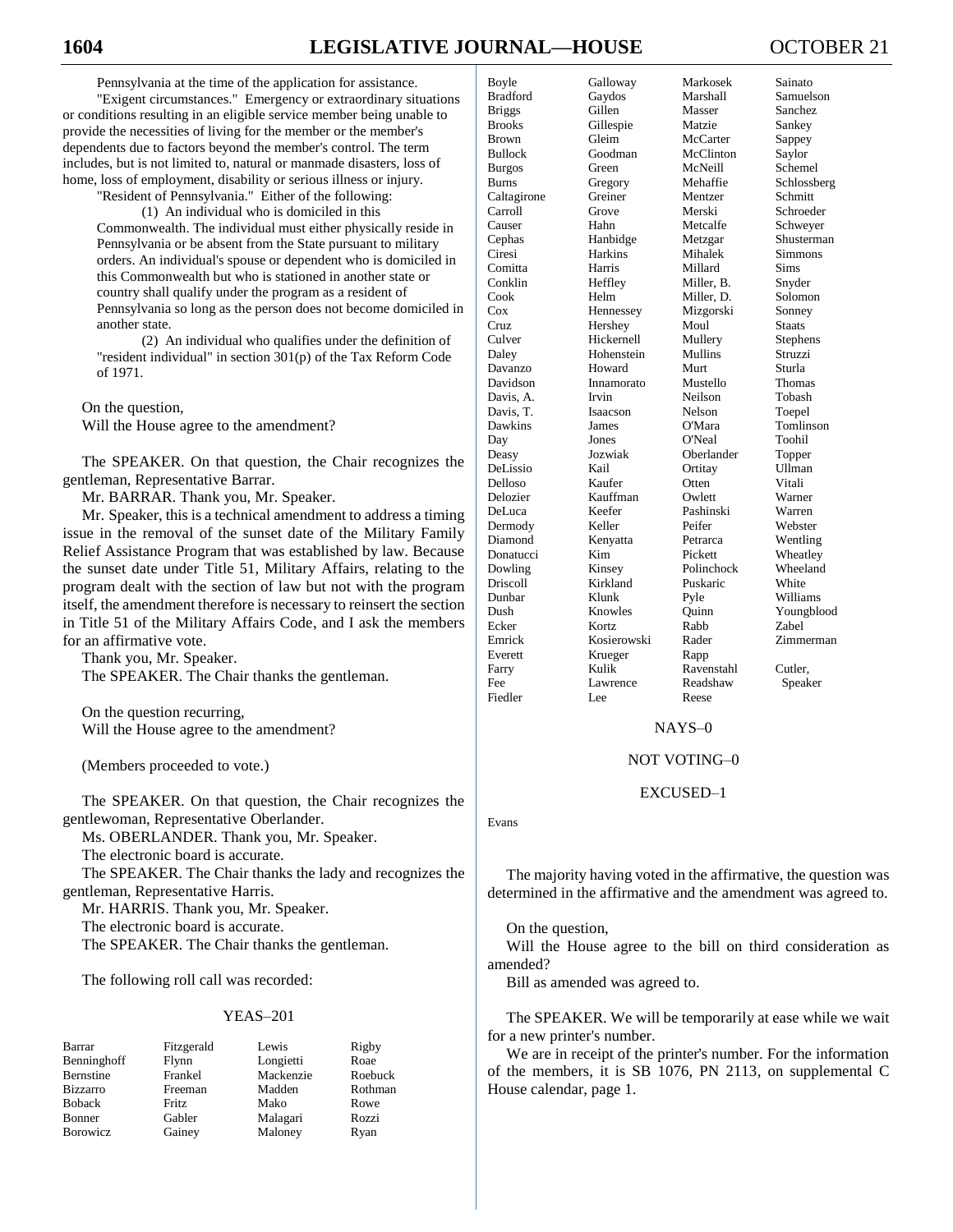## **SUPPLEMENTAL CALENDAR C**

## **BILL ON FINAL PASSAGE**

The House proceeded to consideration on final passage of **SB 1076, PN 2113**, entitled:

An Act amending Title 51 (Military Affairs) of the Pennsylvania Consolidated Statutes, in military leave of absence, further providing for military family relief assistance.

The SPEAKER. This bill has been considered on three different days and agreed to and is now on final passage. The question is, shall the bill pass finally?

(Bill analysis was read.)

The SPEAKER. Agreeable to the provisions of the Constitution, the yeas and nays will now be taken.

(Members proceeded to vote.)

The SPEAKER. On that question, the Chair recognizes the gentlewoman, Representative Oberlander.

Ms. OBERLANDER. Thank you, Mr. Speaker.

The electronic board is accurate.

The SPEAKER. The Chair thanks the lady and recognizes the gentleman, Representative Harris.

Mr. HARRIS. Thank you, Mr. Speaker.

The electronic board is accurate.

The SPEAKER. The Chair thanks the gentleman.

The following roll call was recorded:

#### YEAS–201

| Barrar           | Fitzgerald   | Lewis      | Rigby       |
|------------------|--------------|------------|-------------|
| Benninghoff      | Flynn        | Longietti  | Roae        |
| <b>Bernstine</b> | Frankel      | Mackenzie  | Roebuck     |
| <b>Bizzarro</b>  | Freeman      | Madden     | Rothman     |
| <b>Boback</b>    | <b>Fritz</b> | Mako       | Rowe        |
| Bonner           | Gabler       | Malagari   | Rozzi       |
| <b>Borowicz</b>  | Gainey       | Maloney    | Ryan        |
| Boyle            | Galloway     | Markosek   | Sainato     |
| <b>Bradford</b>  | Gaydos       | Marshall   | Samuelson   |
| <b>Briggs</b>    | Gillen       | Masser     | Sanchez     |
| <b>Brooks</b>    | Gillespie    | Matzie     | Sankey      |
| <b>Brown</b>     | Gleim        | McCarter   | Sappey      |
| <b>Bullock</b>   | Goodman      | McClinton  | Saylor      |
| <b>Burgos</b>    | Green        | McNeill    | Schemel     |
| <b>Burns</b>     | Gregory      | Mehaffie   | Schlossberg |
| Caltagirone      | Greiner      | Mentzer    | Schmitt     |
| Carroll          | Grove        | Merski     | Schroeder   |
| Causer           | Hahn         | Metcalfe   | Schwever    |
| Cephas           | Hanbidge     | Metzgar    | Shusterman  |
| Ciresi           | Harkins      | Mihalek    | Simmons     |
| Comitta          | Harris       | Millard    | Sims        |
| Conklin          | Heffley      | Miller, B. | Snyder      |
| Cook             | Helm         | Miller, D. | Solomon     |
| $\cos$           | Hennessey    | Mizgorski  | Sonney      |
| Cruz             | Hershey      | Moul       | Staats      |
| Culver           | Hickernell   | Mullery    | Stephens    |
| Daley            | Hohenstein   | Mullins    | Struzzi     |
| Davanzo          | Howard       | Murt       | Sturla      |
| Davidson         | Innamorato   | Mustello   | Thomas      |
| Davis, A.        | Irvin        | Neilson    | Tobash      |
| Davis, T.        | Isaacson     | Nelson     | Toepel      |

| Dawkins         | James       | O'Mara     | Tomlinson     |
|-----------------|-------------|------------|---------------|
| Day             | Jones       | O'Neal     | Toohil        |
| Deasy           | Jozwiak     | Oberlander | Topper        |
| DeLissio        | Kail        | Ortitay    | <b>Ullman</b> |
| Delloso         | Kaufer      | Otten      | Vitali        |
| Delozier        | Kauffman    | Owlett     | Warner        |
| DeLuca          | Keefer      | Pashinski  | Warren        |
| Dermody         | Keller      | Peifer     | Webster       |
| Diamond         | Kenyatta    | Petrarca   | Wentling      |
| Donatucci       | Kim.        | Pickett    | Wheatley      |
| Dowling         | Kinsey      | Polinchock | Wheeland      |
| <b>Driscoll</b> | Kirkland    | Puskaric   | White         |
| Dunbar          | Klunk       | Pyle       | Williams      |
| Dush            | Knowles     | Ouinn      | Youngblood    |
| Ecker           | Kortz       | Rabb       | Zabel         |
| Emrick          | Kosierowski | Rader      | Zimmerman     |
| Everett         | Krueger     | Rapp       |               |
| Farry           | Kulik       | Ravenstahl | Cutler,       |
| Fee             | Lawrence    | Readshaw   | Speaker       |
| Fiedler         | I ee        | Reese      |               |
|                 |             |            |               |

## NAYS–0

## NOT VOTING–0

#### EXCUSED–1

Evans

The majority required by the Constitution having voted in the affirmative, the question was determined in the affirmative and the bill passed finally.

Ordered, That the clerk return the same to the Senate with the information that the House has passed the same with amendment in which the concurrence of the Senate is requested.

## **SUPPLEMENTAL CALENDAR B**

## **BILLS ON CONCURRENCE IN SENATE AMENDMENTS**

The House proceeded to consideration of concurrence in Senate amendments to **HB 81, PN 4475,** entitled:

An Act providing for certification of central service technicians; imposing continuing education requirements on central service technicians; providing for duties of health care facilities and the Department of Health; and regulating the practice of surgical technology and surgical technologists.

On the question,

Will the House concur in Senate amendments?

The SPEAKER. The Chair recognizes the gentleman, Representative Kauffman.

Mr. KAUFFMAN. Thank you, Mr. Speaker.

Senate amendments alter the definition of "surgical technology" to clarify that it only includes perioperative tasks. It streamlined the use of the term "health care facilities" as defined by this act rather than using the terms "hospitals and ambulatory surgical facilities." Finally, it clarified the act "shall not apply to a health care facility owned…by the Federal Government…."

Thank you, Mr. Speaker.

The SPEAKER. The Chair thanks the gentleman.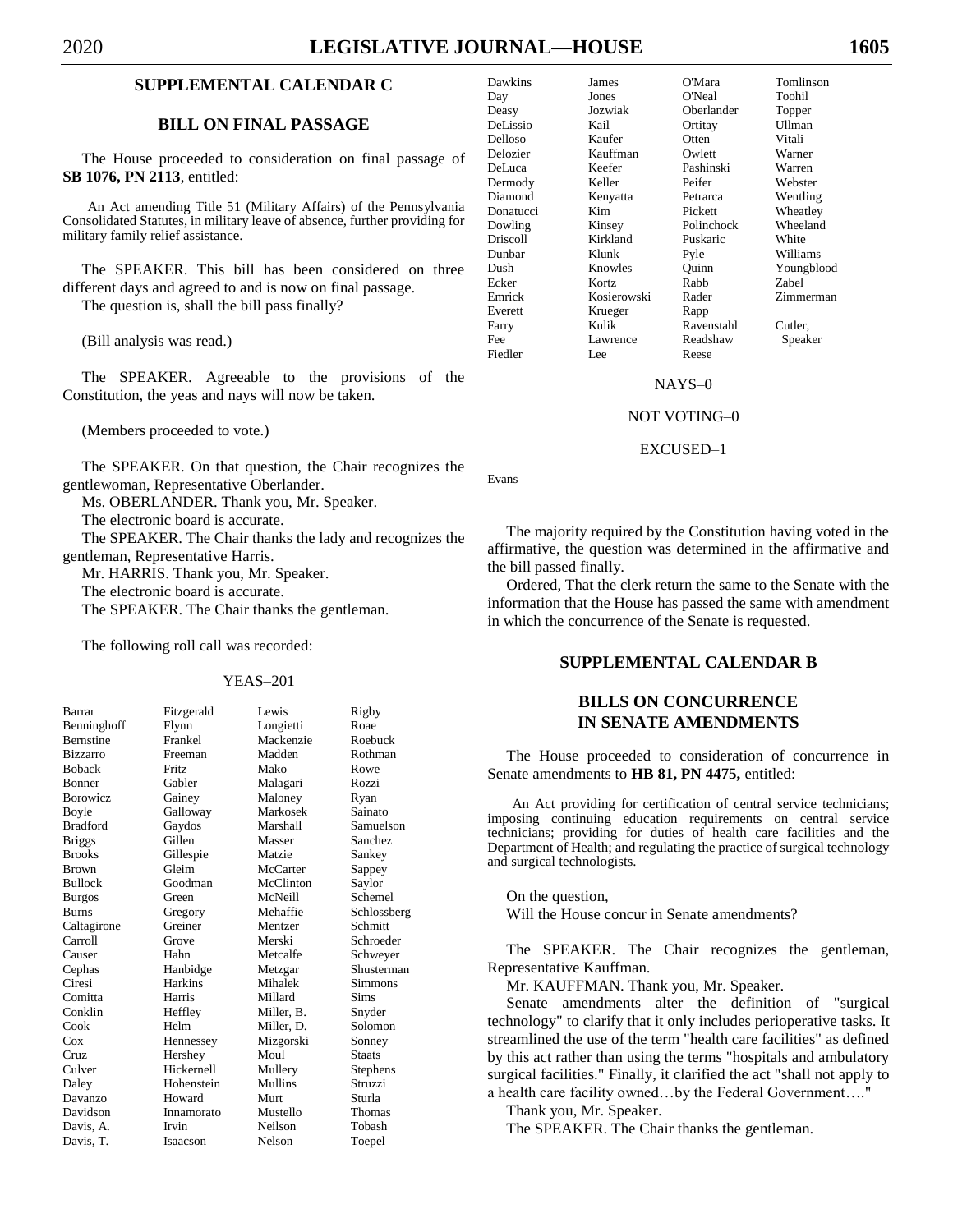On the question recurring, Will the House concur in Senate amendments? The SPEAKER. Agreeable to the provisions of the Constitution, the yeas and nays will now be taken.

(Members proceeded to vote.)

The SPEAKER. The Chair recognizes the gentlewoman, Representative Oberlander. Ms. OBERLANDER. Thank you, Mr. Speaker. The electronic board is accurate.

The SPEAKER. The Chair thanks the lady and recognizes the gentleman, Representative Harris.

Mr. HARRIS. Thank you, Mr. Speaker. The electronic board is accurate. The SPEAKER. The Chair thanks the gentleman.

The following roll call was recorded:

#### YEAS–201

| Barrar             | Fitzgerald      | Lewis           | Rigby               |
|--------------------|-----------------|-----------------|---------------------|
| Benninghoff        | Flynn           | Longietti       | Roae                |
| Bernstine          | Frankel         | Mackenzie       | Roebuck             |
| Bizzarro           | Freeman         | Madden          | Rothman             |
| Boback             | <b>Fritz</b>    | Mako            | Rowe                |
| Bonner             | Gabler          | Malagari        | Rozzi               |
| Borowicz           | Gainey          | Maloney         | Ryan                |
| Boyle              | Galloway        | Markosek        | Sainato             |
| Bradford           | Gaydos          | Marshall        | Samuelson           |
| <b>Briggs</b>      | Gillen          | Masser          | Sanchez             |
| Brooks             | Gillespie       | Matzie          | Sankey              |
| Brown              | Gleim           | McCarter        | Sappey              |
| Bullock            | Goodman         | McClinton       | Saylor              |
| <b>Burgos</b>      | Green           | McNeill         | Schemel             |
| Burns              | Gregory         | Mehaffie        | Schlossberg         |
| Caltagirone        | Greiner         | Mentzer         | Schmitt             |
| Carroll            | Grove           | Merski          | Schroeder           |
| Causer             | Hahn            | Metcalfe        | Schweyer            |
| Cephas             | Hanbidge        | Metzgar         | Shusterman          |
| Ciresi             | Harkins         | Mihalek         | Simmons             |
| Comitta            | Harris          | Millard         | Sims                |
| Conklin            | Heffley         | Miller, B.      | Snyder              |
| Cook               | Helm            | Miller, D.      | Solomon             |
| Cox                | Hennessey       | Mizgorski       | Sonney              |
| Cruz               | Hershey         | Moul            | <b>Staats</b>       |
| Culver             | Hickernell      | Mullery         | Stephens            |
| Daley              | Hohenstein      | Mullins         | Struzzi             |
| Davanzo            | Howard          | Murt            | Sturla              |
| Davidson           | Innamorato      | Mustello        | Thomas              |
| Davis, A.          | Irvin           | Neilson         | Tobash              |
| Davis, T.          |                 | Nelson          |                     |
| Dawkins            | Isaacson        | O'Mara          | Toepel<br>Tomlinson |
|                    | James<br>Jones  | O'Neal          |                     |
| Day                |                 |                 | Toohil              |
| Deasy<br>DeLissio  | Jozwiak<br>Kail | Oberlander      | Topper              |
|                    | Kaufer          | Ortitay         | Ullman<br>Vitali    |
| Delloso            | Kauffman        | Otten<br>Owlett |                     |
| Delozier           | Keefer          | Pashinski       | Warner              |
| DeLuca             | Keller          | Peifer          | Warren              |
| Dermody<br>Diamond |                 |                 | Webster             |
|                    | Kenyatta<br>Kim | Petrarca        | Wentling            |
| Donatucci          |                 | Pickett         | Wheatley            |
| Dowling            | Kinsey          | Polinchock      | Wheeland            |
| Driscoll           | Kirkland        | Puskaric        | White               |
| Dunbar             | Klunk           | Pyle            | Williams            |
| Dush               | Knowles         | Quinn           | Youngblood          |
| Ecker              | Kortz           | Rabb            | Zabel               |
| Emrick             | Kosierowski     | Rader           | Zimmerman           |
| Everett            | Krueger         | Rapp            |                     |
| Farry              | Kulik           | Ravenstahl      | Cutler,             |
| Fee                | Lawrence        | Readshaw        | Speaker             |
| Fiedler            | Lee             | Reese           |                     |

#### Evans

The majority required by the Constitution having voted in the affirmative, the question was determined in the affirmative and the amendments were concurred in.

NAYS–0

NOT VOTING–0

EXCUSED–1

Ordered, That the clerk inform the Senate accordingly.

\* \* \*

The House proceeded to consideration of concurrence in Senate amendments to **HB 1673, PN 4573,** entitled:

An Act amending Title 35 (Health and Safety) of the Pennsylvania Consolidated Statutes, in Commonwealth services, further providing for scope of subchapter, for legislative findings and declaration of purpose, for definitions, for assistance to volunteer fire companies, ambulance service and rescue squads, for Volunteer Companies Loan Fund, for powers and duties of office, for disposition and use of proceeds, for Volunteer Company Loan Sinking Fund and investments, for repayment obligations for principal and interest, for temporary financing authorization, for authorization of contracts, reimbursement procedure and amount and for reimbursement procedure and amount, providing for referendum to expand loan assistance and for annual report and distribution of information, further providing for definitions and for State Fire Commissioner, providing for curriculum and training and further providing for Pennsylvania State Fire Academy, for Pennsylvania Volunteer Loan Assistance Program and for Fire Safety Advisory Committee; in volunteer firefighters, further providing for definitions, for statement of purpose, for funds and for audits and providing for fire relief formula study; in grants to fire companies and emergency medical services companies, further providing for definitions, for establishment, for publication and notice, for award of grants, for consolidation incentive, for establishment, for publication and notice and for award of grants, providing for consolidation incentive, further providing for Fire Company Grant Program, for Emergency Medical Services Company Grant Program, for additional funding, for allocation of appropriated funds, for expiration of authority and for special provisions and providing for annual reports; in incentives for municipal volunteers of fire companies and nonprofit emergency medical services agencies, further providing for definitions, for program authorization, for real property tax credit and for rejection and appeal; and making editorial changes.

On the question, Will the House concur in Senate amendments?

The SPEAKER. Moved by the gentleman, Representative Barrar, that the House concur in the amendments inserted by the Senate.

The Chair now recognizes Representative Barrar for a brief description of Senate amendments.

Mr. BARRAR. Thank you, Mr. Speaker.

Mr. Speaker, the Senate amended the bill by inserting numerous SR 6 Commission recommendations that were addressed in several other, numerous other pieces of legislation that have already passed this chamber during this session.

For time purposes, since the legislative session is quickly coming to an end, the four Veterans Affairs and Emergency Preparedness chairmen have worked with our leadership on this omnibus SR 6 bill. I would ask the members for an affirmative vote so we can assist our fire and EMS services (emergency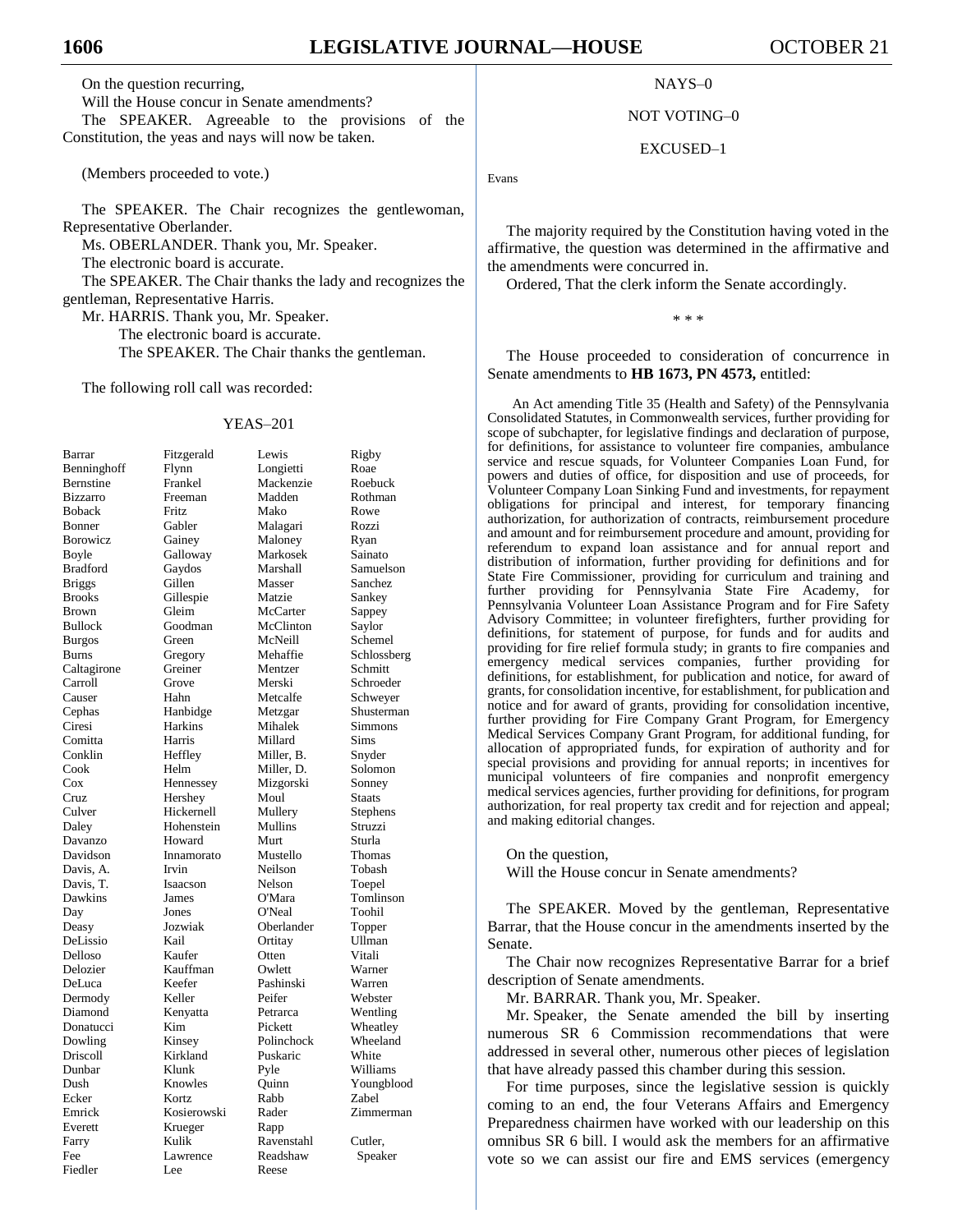medical services) with the many challenges that they face in regarding to funding, recruitment, and retention; equipment and apparatus needs; and the general health of our emergency responder systems and the safety of the public at large.

Thank you, Mr. Speaker.

The SPEAKER. The Chair thanks the gentleman and calls on the gentleman, Representative Sainato.

Mr. SAINATO. Thank you, Mr. Speaker.

I, too, want to urge everyone to support this. This is such an important piece of legislation. We have been working on this for 4 years, and this bill today encompasses many individual pieces of legislation that we had individually and many of those pieces of legislation passed the House. My bill that would extend the grant program is in here, so it is so important for our fire companies and to keep that program going. We have had some of our other members with their legislation that is in this as well, and this is something, I think, we did this working together.

And as we approach toward the end of this session, Mr. Speaker, I do want to echo some words about the work done on the Veterans Affairs and Emergency Preparedness Committee. Our committee has done things the way it should be done, thanks to the leadership of Chairman Barrar and myself working together, and I want to especially commend Chairman Barrar for his efforts for 10 years. Our committee set an example that I would hope other committees would follow, and when two chairmen work together and their staffs work together, good things can happen.

This piece of legislation you see today, Mr. Speaker, is an example of that – 4 years of hard work with the SR 6 Commission and all the things that happened. And I would like to also throw a shout-out to former Senator Randy Vulakovich and his leadership on this and our other chairmen that worked on this because there were many changeovers in the Senate, both on the Democrat and Republican sides, but in the House we have been very steady for 10 years.

Chairman Barrar, I want to thank you for everything you have done for our veterans, for our emergency responders, and public safety. Your tenure in the legislature will be missed as our committee will be moving on, but the legacy you left us is there, and I want to thank you for your friendship, thank you for everything you have done, because I think when we look back in history, the time that you and I spent together on that committee will look good, because you know what? There was never any partisanship, it was all what was in the best interest of the people of the Commonwealth of Pennsylvania, and because of your leadership I really would like to thank you for everything you have done. You are a good friend, a good legislator, and you are going to be missed here in Harrisburg. I wish you the very best in your retirement, and you deserve it for everything you did. Let us get this thing over the finish line. Let us end this thing the right way.

Thank you, Mr. Speaker.

The SPEAKER. The Chair thanks the gentleman and recognizes the gentleman, Representative Sturla.

Mr. STURLA. Thank you, Mr. Speaker.

Mr. Speaker, I rise in support of this legislation. While I believe that it falls short in at least one area, I do believe that there is a lot of good in this bill and it should be passed.

I would like to take this opportunity to point out, however, this is the one failure that I see in this bill that I hope at some point in time we can address; right now in the State of Pennsylvania the way we give out grants to fire departments. For instance, in the town of Greensburg, which has 6 separate fire departments in a town of 15,000 people, they qualify for around \$90,000 worth of grants each year. The city of Philadelphia, which has 1 fire department and serves 1.5 million people, qualifies for one \$15,000-a-year grant. Now, those are the two extremes, but everybody else falls somewhere in between, and at some point in time we need to start equitably addressing how we help all fire departments and all people in the State of Pennsylvania. But this is a good start at it, and I would encourage that we vote "yes" on this bill. Thank you.

The SPEAKER. The Chair thanks the gentleman.

On the question recurring,

Will the House concur in Senate amendments?

The SPEAKER. Agreeable to the provisions of the Constitution, the yeas and nays will now be taken.

(Members proceeded to vote.)

The SPEAKER. The Chair recognizes the gentlewoman, Representative Oberlander.

Ms. OBERLANDER. Thank you, Mr. Speaker.

The electronic board is accurate.

The SPEAKER. The Chair thanks the lady and recognizes the gentleman, Representative Harris.

Mr. HARRIS. Thank you, Mr. Speaker.

The electronic board is accurate.

The SPEAKER. The Chair thanks the gentleman.

The following roll call was recorded:

## YEAS–201

| Barrar           | Fitzgerald     | Lewis         | Rigby         |
|------------------|----------------|---------------|---------------|
| Benninghoff      | Flynn          | Longietti     | Roae          |
| <b>Bernstine</b> | Frankel        | Mackenzie     | Roebuck       |
| <b>Bizzarro</b>  | Freeman        | Madden        | Rothman       |
| <b>Boback</b>    | Fritz.         | Mako          | Rowe          |
| Bonner           | Gabler         | Malagari      | Rozzi         |
| Borowicz         | Gainey         | Maloney       | Ryan          |
| Boyle            | Galloway       | Markosek      | Sainato       |
| <b>Bradford</b>  | Gaydos         | Marshall      | Samuelson     |
| <b>Briggs</b>    | Gillen         | Masser        | Sanchez       |
| <b>Brooks</b>    | Gillespie      | Matzie        | Sankey        |
| <b>Brown</b>     | Gleim          | McCarter      | Sappey        |
| <b>Bullock</b>   | Goodman        | McClinton     | Saylor        |
| <b>Burgos</b>    | Green          | McNeill       | Schemel       |
| <b>Burns</b>     | Gregory        | Mehaffie      | Schlossberg   |
| Caltagirone      | Greiner        | Mentzer       | Schmitt       |
| Carroll          | Grove          | Merski        | Schroeder     |
| Causer           | Hahn           | Metcalfe      | Schweyer      |
| Cephas           | Hanbidge       | Metzgar       | Shusterman    |
| Ciresi           | <b>Harkins</b> | Mihalek       | Simmons       |
| Comitta          | Harris         | Millard       | Sims          |
| Conklin          | Heffley        | Miller, B.    | Snyder        |
| Cook             | Helm           | Miller, D.    | Solomon       |
| Cox              | Hennessey      | Mizgorski     | Sonney        |
| Cruz             | Hershey        | Moul          | Staats        |
| Culver           | Hickernell     | Mullery       | Stephens      |
| Daley            | Hohenstein     | Mullins       | Struzzi       |
| Davanzo          | Howard         | Murt          | Sturla        |
| Davidson         | Innamorato     | Mustello      | Thomas        |
| Davis, A.        | Irvin          | Neilson       | Tobash        |
| Davis, T.        | Isaacson       | <b>Nelson</b> | Toepel        |
| Dawkins          | James          | O'Mara        | Tomlinson     |
| Day              | Jones          | O'Neal        | Toohil        |
| Deasy            | Jozwiak        | Oberlander    | Topper        |
| DeLissio         | Kail           | Ortitay       | <b>Ullman</b> |
| Delloso          | Kaufer         | Otten         | Vitali        |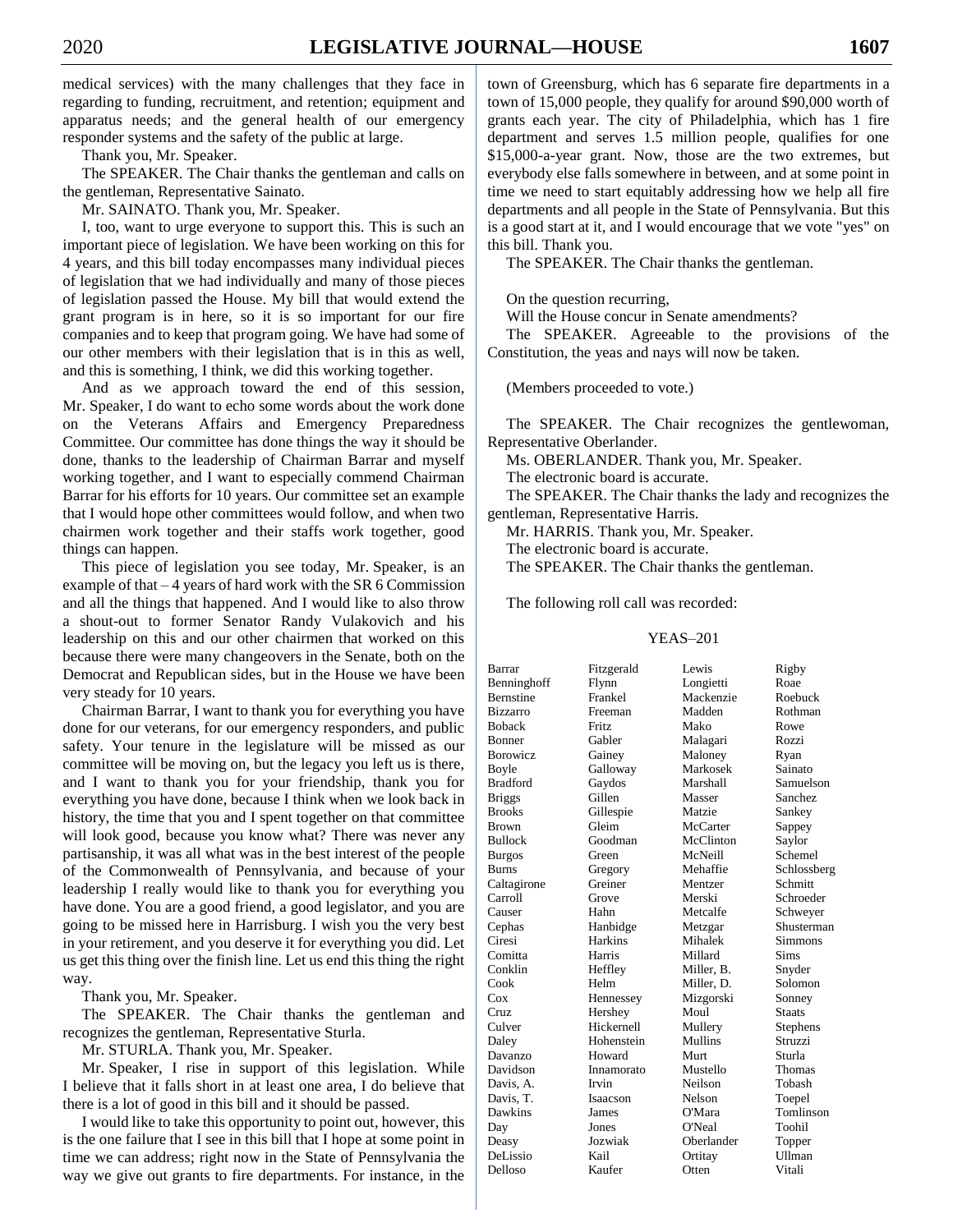# **1608 LEGISLATIVE JOURNAL—HOUSE OCTOBER 21**

| Delozier  | Kauffman    | Owlet  |
|-----------|-------------|--------|
| DeLuca    | Keefer      | Pashi  |
| Dermody   | Keller      | Peifer |
| Diamond   | Kenyatta    | Petrar |
| Donatucci | Kim         | Picket |
| Dowling   | Kinsey      | Polino |
| Driscoll  | Kirkland    | Puska  |
| Dunbar    | Klunk       | Pyle   |
| Dush      | Knowles     | Ouinr  |
| Ecker     | Kortz       | Rabb   |
| Emrick    | Kosierowski | Rader  |
| Everett   | Krueger     | Rapp   |
| Farry     | Kulik       | Raver  |
| Fee       | Lawrence    | Reads  |
| Fiedler   | I ee        | Reese  |

Delozier Kauffman Owlett Warner DeLuca Keefer Pashinski Warren Dermody Keller Peifer Webster Diamond Kenyatta Petrarca Wentling Donatucci Kim Pickett Wheatley Dowling Kinsey Polinchock Wheeland Driscoll Kirkland Puskaric White Dunbar Klunk Pyle Williams Dush Knowles Quinn Youngblood Ecker Kortz Rabb Zabel Emrick Kosierowski Rader Zimmerman Farry Kulik Ravenstahl Cutler, Fee Lawrence Readshaw Speaker

#### NAYS–0

## NOT VOTING–0

### EXCUSED–1

Evans

The majority required by the Constitution having voted in the affirmative, the question was determined in the affirmative and the amendments were concurred in.

Ordered, That the clerk inform the Senate accordingly.

\* \* \*

The House proceeded to consideration of concurrence in Senate amendments to **HB 1961, PN 4478,** entitled:

An Act amending Title 71 (State Government) of the Pennsylvania Consolidated Statutes, in State Employees' Defined Contribution Plan, further providing for individual investment accounts, for participant contributions, for employer defined contributions, for vesting, for powers and duties of board, for investments based on participant's investment allocation choices and for expenses; in administration, funds, accounts and general provisions, further providing for administrative duties of the board and for taxation, attachment and assignment of funds; and making a related repeal.

On the question,

Will the House concur in Senate amendments?

The SPEAKER. Moved by the gentleman, Representative Schmitt, that the House concur in the amendments inserted by the Senate.

The Chair now recognizes Representative Schmitt for a brief description of Senate amendments.

Mr. SCHMITT. Thank you, Mr. Speaker.

Mr. Speaker, the Senate amended HB 1961 to provide the State Employees' Retirement System with statutory authority to apply forfeiture funds – that is, employer contributions to employees in the defined contribution and hybrid benefit plans who leave State service early and therefore forfeit those funds – to offset administrative costs. PSERS (Public School Employees' Retirement System) already does this, and the amendment will bring SERS into alignment with PSERS, and so, Mr. Speaker, I urge a vote in favor of concurring in the Senate amendments.

Thank you, Mr. Speaker.

The SPEAKER. The Chair thanks the gentleman.

On the question recurring,

Will the House concur in Senate amendments? The SPEAKER. Agreeable to the provisions of the Constitution, the yeas and nays will now be taken.

(Members proceeded to vote.)

The SPEAKER. The Chair recognizes the gentlewoman, Representative Oberlander. Ms. OBERLANDER. Thank you, Mr. Speaker. The electronic board is accurate. The SPEAKER. The Chair thanks the lady and recognizes the gentleman, Representative Harris. Mr. HARRIS. Thank you, Mr. Speaker. The electronic board is accurate. The SPEAKER. The Chair thanks the gentleman.

The following roll call was recorded:

#### YEAS–201

| Barrar          | Fitzgerald  | Lewis      | Rigby         |
|-----------------|-------------|------------|---------------|
| Benninghoff     | Flynn       | Longietti  | Roae          |
| Bernstine       | Frankel     | Mackenzie  | Roebuck       |
| <b>Bizzarro</b> | Freeman     | Madden     | Rothman       |
| <b>Boback</b>   | Fritz       | Mako       | Rowe          |
| Bonner          | Gabler      | Malagari   | Rozzi         |
| <b>Borowicz</b> | Gainey      | Maloney    | Ryan          |
| Boyle           | Galloway    | Markosek   | Sainato       |
| <b>Bradford</b> | Gaydos      | Marshall   | Samuelson     |
| <b>Briggs</b>   | Gillen      | Masser     | Sanchez       |
| <b>Brooks</b>   | Gillespie   | Matzie     | Sankey        |
| <b>Brown</b>    | Gleim       | McCarter   | Sappey        |
| <b>Bullock</b>  | Goodman     | McClinton  | Saylor        |
| <b>Burgos</b>   | Green       | McNeill    | Schemel       |
| <b>Burns</b>    | Gregory     | Mehaffie   | Schlossberg   |
| Caltagirone     | Greiner     | Mentzer    | Schmitt       |
| Carroll         | Grove       | Merski     | Schroeder     |
| Causer          | Hahn        | Metcalfe   |               |
|                 |             |            | Schweyer      |
| Cephas          | Hanbidge    | Metzgar    | Shusterman    |
| Ciresi          | Harkins     | Mihalek    | Simmons       |
| Comitta         | Harris      | Millard    | Sims          |
| Conklin         | Heffley     | Miller, B. | Snyder        |
| Cook            | Helm        | Miller, D. | Solomon       |
| $\cos$          | Hennessey   | Mizgorski  | Sonney        |
| Cruz            | Hershey     | Moul       | <b>Staats</b> |
| Culver          | Hickernell  | Mullery    | Stephens      |
| Daley           | Hohenstein  | Mullins    | Struzzi       |
| Davanzo         | Howard      | Murt       | Sturla        |
| Davidson        | Innamorato  | Mustello   | Thomas        |
| Davis, A.       | Irvin       | Neilson    | Tobash        |
| Davis, T.       | Isaacson    | Nelson     | Toepel        |
| Dawkins         | James       | O'Mara     | Tomlinson     |
| Day             | Jones       | O'Neal     | Toohil        |
| Deasy           | Jozwiak     | Oberlander | Topper        |
| DeLissio        | Kail        | Ortitay    | Ullman        |
| Delloso         | Kaufer      | Otten      | Vitali        |
| Delozier        | Kauffman    | Owlett     | Warner        |
| DeLuca          | Keefer      | Pashinski  | Warren        |
| Dermody         | Keller      | Peifer     | Webster       |
| Diamond         | Kenyatta    | Petrarca   | Wentling      |
| Donatucci       | Kim         | Pickett    | Wheatley      |
| Dowling         | Kinsey      | Polinchock | Wheeland      |
| Driscoll        | Kirkland    | Puskaric   | White         |
| Dunbar          | Klunk       | Pyle       | Williams      |
| Dush            | Knowles     | Quinn      | Youngblood    |
| Ecker           | Kortz       | Rabb       | Zabel         |
| Emrick          | Kosierowski | Rader      | Zimmerman     |
| Everett         | Krueger     | Rapp       |               |
| Farry           | Kulik       | Ravenstahl | Cutler,       |
| Fee             | Lawrence    | Readshaw   | Speaker       |
| Fiedler         | Lee         | Reese      |               |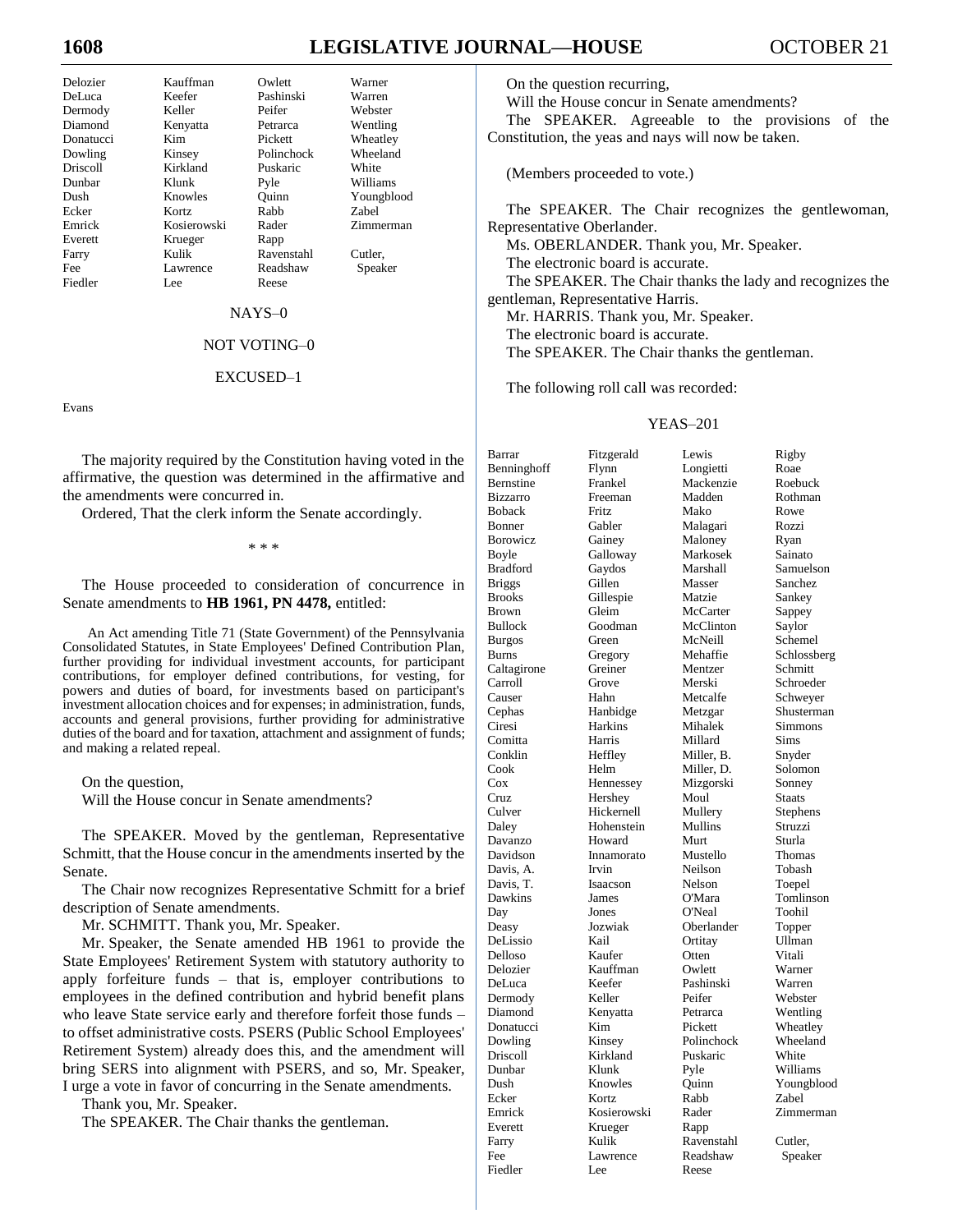## NAYS–0

## NOT VOTING–0

EXCUSED–1

Evans

The majority required by the Constitution having voted in the affirmative, the question was determined in the affirmative and the amendments were concurred in.

Ordered, That the clerk inform the Senate accordingly.

\* \* \*

The House proceeded to consideration of concurrence in Senate amendments to **HB 2370, PN 4061,** entitled:

An Act amending Title 57 (Notaries Public) of the Pennsylvania Consolidated Statutes, in Revised Uniform Law on Notarial Acts, further providing for authority to perform notarial act, providing for notarial act performed by remotely located individual and further providing for notification regarding performance of notarial act on electronic record and selection of technology.

On the question, Will the House concur in Senate amendments?

The SPEAKER. Moved by the gentlewoman, Representative Delozier, that the House concur in the amendments inserted by the Senate.

The Chair now recognizes Representative Delozier for a brief description of Senate amendments.

Ms. DELOZIER. Thank you, Mr. Speaker.

For HB 2370 the Senate removed the language on the uniform unsworn declarations. This language was enacted with Act 15 of 2020, which was SB 841. The remainder of the bill remains the same to allow for electronic notarization of documents.

Thank you, Mr. Speaker.

The SPEAKER. The Chair thanks the lady.

On the question recurring,

Will the House concur in Senate amendments?

The SPEAKER. Agreeable to the provisions of the Constitution, the yeas and nays will now be taken.

(Members proceeded to vote.)

The SPEAKER. The Chair recognizes the gentlewoman, Representative Oberlander.

Ms. OBERLANDER. Thank you, Mr. Speaker.

The electronic vote is accurate.

The SPEAKER. The Chair thanks the lady and recognizes the gentleman, Representative Harris.

Mr. HARRIS. Thank you, Mr. Speaker.

The electronic board is accurate.

The SPEAKER. The Chair thanks the gentleman.

The following roll call was recorded:

### YEAS–201

| Barrar          | Fitzgerald  | Lewis      | Rigby           |
|-----------------|-------------|------------|-----------------|
| Benninghoff     | Flynn       | Longietti  | Roae            |
| Bernstine       | Frankel     | Mackenzie  | Roebuck         |
| <b>Bizzarro</b> | Freeman     | Madden     | Rothman         |
| <b>Boback</b>   | Fritz.      | Mako       | Rowe            |
| Bonner          | Gabler      | Malagari   | Rozzi           |
| Borowicz        | Gainey      | Maloney    | Ryan            |
| Boyle           | Galloway    | Markosek   | Sainato         |
| <b>Bradford</b> | Gaydos      | Marshall   | Samuelson       |
| <b>Briggs</b>   | Gillen      | Masser     | Sanchez         |
| <b>Brooks</b>   | Gillespie   | Matzie     | Sankey          |
| <b>Brown</b>    | Gleim       | McCarter   | Sappey          |
| <b>Bullock</b>  | Goodman     | McClinton  | Saylor          |
| <b>Burgos</b>   | Green       | McNeill    | Schemel         |
| Burns           | Gregory     | Mehaffie   | Schlossberg     |
| Caltagirone     | Greiner     | Mentzer    | Schmitt         |
| Carroll         | Grove       | Merski     | Schroeder       |
| Causer          | Hahn        | Metcalfe   | Schwever        |
| Cephas          | Hanbidge    | Metzgar    | Shusterman      |
| Ciresi          | Harkins     | Mihalek    | Simmons         |
| Comitta         | Harris      | Millard    | Sims            |
| Conklin         | Heffley     | Miller, B. | Snyder          |
| Cook            | Helm        | Miller, D. |                 |
|                 |             |            | Solomon         |
| Cox             | Hennessey   | Mizgorski  | Sonney          |
| Cruz            | Hershey     | Moul       | <b>Staats</b>   |
| Culver          | Hickernell  | Mullery    | <b>Stephens</b> |
| Daley           | Hohenstein  | Mullins    | Struzzi         |
| Davanzo         | Howard      | Murt       | Sturla          |
| Davidson        | Innamorato  | Mustello   | Thomas          |
| Davis, A.       | Irvin       | Neilson    | Tobash          |
| Davis, T.       | Isaacson    | Nelson     | Toepel          |
| Dawkins         | James       | O'Mara     | Tomlinson       |
| Day             | Jones       | O'Neal     | Toohil          |
| Deasy           | Jozwiak     | Oberlander | Topper          |
| DeLissio        | Kail        | Ortitay    | Ullman          |
| Delloso         | Kaufer      | Otten      | Vitali          |
| Delozier        | Kauffman    | Owlett     | Warner          |
| DeLuca          | Keefer      | Pashinski  | Warren          |
| Dermody         | Keller      | Peifer     | Webster         |
| Diamond         | Kenyatta    | Petrarca   | Wentling        |
| Donatucci       | Kim         | Pickett    | Wheatley        |
| Dowling         | Kinsey      | Polinchock | Wheeland        |
| Driscoll        | Kirkland    | Puskaric   | White           |
| Dunbar          | Klunk       | Pyle       | Williams        |
| Dush            | Knowles     | Quinn      | Youngblood      |
| Ecker           | Kortz       | Rabb       | Zabel           |
| Emrick          | Kosierowski | Rader      | Zimmerman       |
| Everett         | Krueger     | Rapp       |                 |
| Farry           | Kulik       | Ravenstahl | Cutler,         |
| Fee             | Lawrence    | Readshaw   | Speaker         |
| Fiedler         | Lee         | Reese      |                 |
|                 |             |            |                 |

#### NAYS–0

#### NOT VOTING–0

#### EXCUSED–1

Evans

The majority required by the Constitution having voted in the affirmative, the question was determined in the affirmative and the amendments were concurred in.

Ordered, That the clerk inform the Senate accordingly.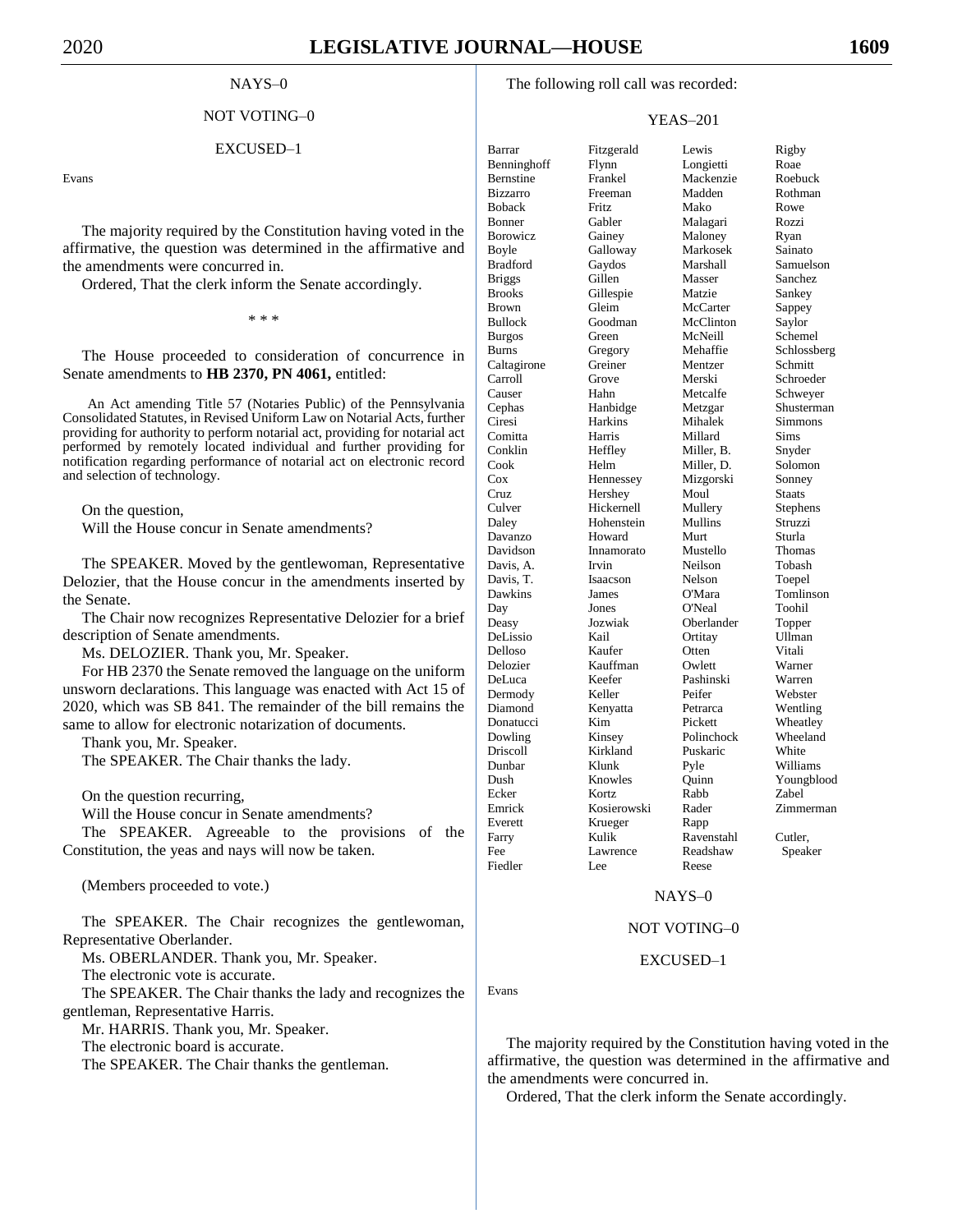## **STATEMENT BY MR. RIGBY**

The SPEAKER. At this time the Chair recognizes the gentleman, Representative Rigby, who was seeking recognition during the vote. However, for the information of the members, once a vote begins to be initiated and that process is under way, nothing is in order but the taking of the vote.

So I will now recognize the gentleman, Representative Rigby, to speak under unanimous consent on HB 2370.

Mr. RIGBY. Thank you, Mr. Speaker.

Mr. Speaker, it is my understanding that nothing in this bill applies to depositions taken by court reporters in administrative, civil, or criminal court proceedings.

Thank you, Mr. Speaker.

The SPEAKER. The Chair thanks the gentleman for his comments.

## **BILLS SIGNED BY SPEAKER**

Bills numbered and entitled as follows having been prepared for presentation to the Governor, and the same being correct, the titles were publicly read as follows:

#### **HB 81, PN 4475**

An Act providing for certification of central service technicians; imposing continuing education requirements on central service technicians; providing for duties of health care facilities and the Department of Health; and regulating the practice of surgical technology and surgical technologists.

#### **HB 1673, PN 4573**

An Act amending Title 35 (Health and Safety) of the Pennsylvania Consolidated Statutes, in Commonwealth services, further providing for scope of subchapter, for legislative findings and declaration of purpose, for definitions, for assistance to volunteer fire companies, ambulance service and rescue squads, for Volunteer Companies Loan Fund, for powers and duties of office, for disposition and use of proceeds, for Volunteer Company Loan Sinking Fund and investments, for repayment obligations for principal and interest, for temporary financing authorization, for authorization of contracts, reimbursement procedure and amount and for reimbursement procedure and amount, providing for referendum to expand loan assistance and for annual report and distribution of information, further providing for definitions and for State Fire Commissioner, providing for curriculum and training and further providing for Pennsylvania State Fire Academy, for Pennsylvania Volunteer Loan Assistance Program and for Fire Safety Advisory Committee; in volunteer firefighters, further providing for definitions, for statement of purpose, for funds and for audits and providing for fire relief formula study; in grants to fire companies and emergency medical services companies, further providing for definitions, for establishment, for publication and notice, for award of grants, for consolidation incentive, for establishment, for publication and notice and for award of grants, providing for consolidation incentive, further providing for Fire Company Grant Program, for Emergency Medical Services Company Grant Program, for additional funding, for allocation of appropriated funds, for expiration of authority and for special provisions and providing for annual reports; in incentives for municipal volunteers of fire companies and nonprofit emergency medical services agencies, further providing for definitions, for program authorization, for real property tax credit and for rejection and appeal; and making editorial changes.

#### **HB 1961, PN 4478**

An Act amending Title 71 (State Government) of the Pennsylvania Consolidated Statutes, in State Employees' Defined Contribution Plan, further providing for individual investment accounts, for participant contributions, for employer defined contributions, for vesting, for powers and duties of board, for investments based on participant's investment allocation choices and for expenses; in administration, funds, accounts and general provisions, further providing for administrative duties of the board and for taxation, attachment and assignment of funds; and making a related repeal.

#### **HB 2370, PN 4061**

An Act amending Title 57 (Notaries Public) of the Pennsylvania Consolidated Statutes, in Revised Uniform Law on Notarial Acts, further providing for authority to perform notarial act, providing for notarial act performed by remotely located individual and further providing for notification regarding performance of notarial act on electronic record and selection of technology.

Whereupon, the Speaker, in the presence of the House, signed the same.

## **RECONSIDERATION MOTION FILED**

The SPEAKER. The Speaker is in receipt of a motion to reconsider made by Representatives Oberlander and Toepel, who move that the vote by which SB 745, PN 2039, was defeated on the 21st day of October be reconsidered.

We will be briefly at ease. We are waiting to receive bills from the Senate, and we will then come back to call a Rules Committee meeting so that we can consider further bills on concurrence. It is the Chair's understanding that both caucuses have already caucused these bills and we are just waiting on the physical receipt of those bills, and they should be here in a few minutes.

The House will be at ease.

The House will come back to order.

## **SENATE MESSAGE**

#### AMENDED HOUSE BILLS RETURNED FOR CONCURRENCE AND REFERRED TO COMMITTEE ON RULES

The clerk of the Senate, being introduced, returned **HB 440, PN 4546,** and **HB 2438, PN 4545,** with information that the Senate has passed the same with amendment in which the concurrence of the House of Representatives is requested.

## **RULES COMMITTEE MEETING**

The SPEAKER. The Chair recognizes Leader Benninghoff for a committee announcement.

Mr. BENNINGHOFF. Thank you, Mr. Speaker.

There will be an immediate Rules Committee meeting at 10 minutes to 5 in the Appropriations conference room; 10 minutes to 5 in the Appropriations conference room for the Rules Committee. Thank you.

The SPEAKER. The Chair thanks the gentleman.

There will be an immediate Rules Committee meeting at 10 minutes to 5 in the Appropriations conference room.

This House will be at ease for the duration of the Rules Committee meeting.

The House will come to order.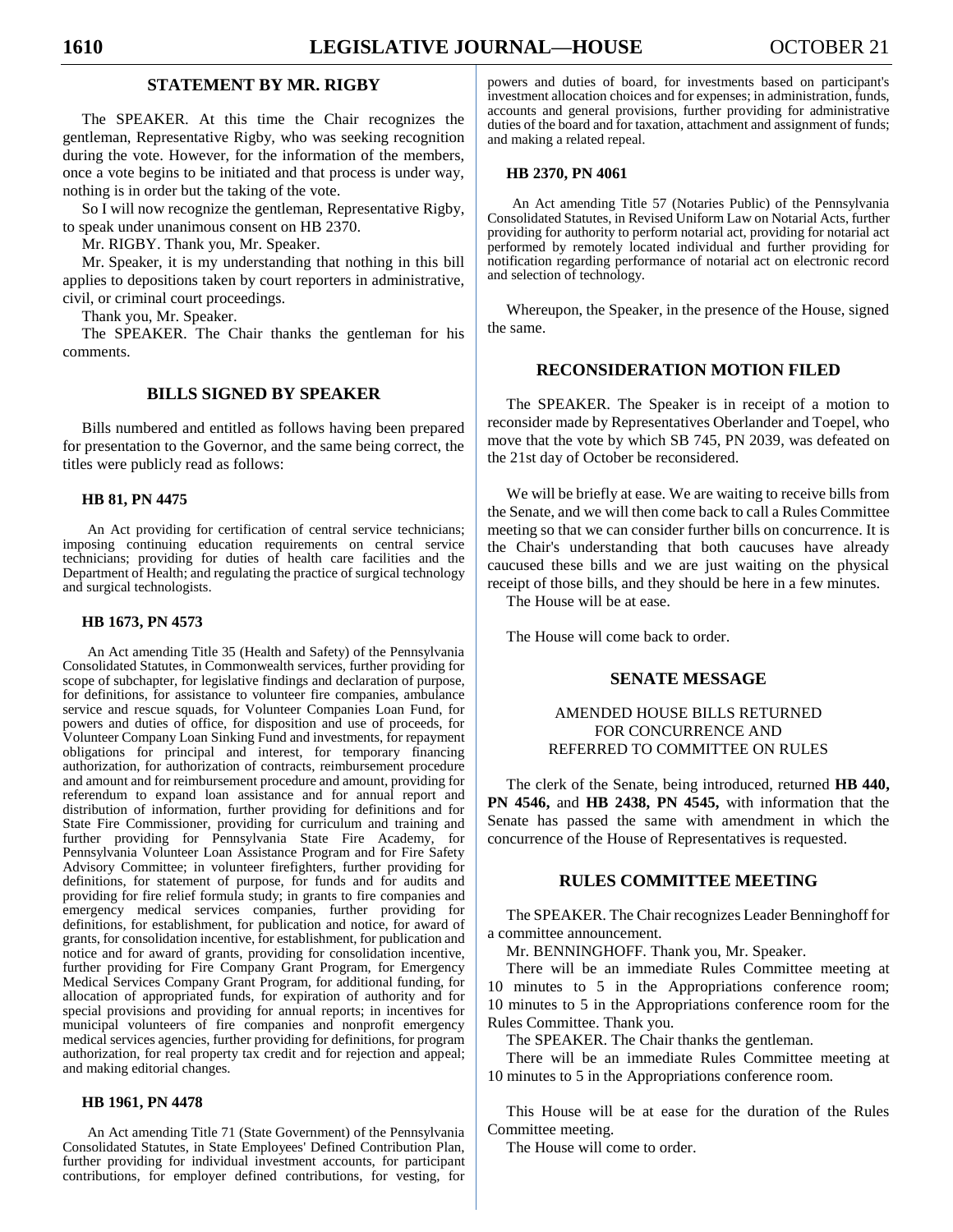# **BILLS ON CONCURRENCE REPORTED FROM COMMITTEE**

#### **HB 440, PN 4546** By Rep. BENNINGHOFF

An Act amending Titles 18 (Crimes and Offenses) and 42 (Judiciary and Judicial Procedure) of the Pennsylvania Consolidated Statutes, in criminal history record information, further providing for expungement, for petition for limited access, for clean slate limited access and for effects of expunged records and records subject to limited access; and, in administration of justice, further providing for attachment and summary punishment for contempts.

RULES.

#### **HB 2438, PN 4545** By Rep. BENNINGHOFF

An Act amending Title 68 (Real and Personal Property) of the Pennsylvania Consolidated Statutes, providing for broadband services.

RULES.

The SPEAKER. The Chair recognizes the majority leader for the purposes of a motion to proceed.

After consultation with the Parliamentarian, there is no need for a motion to proceed.

## **SUPPLEMENTAL CALENDAR D**

## **BILLS ON CONCURRENCE IN SENATE AMENDMENTS**

The House proceeded to consideration of concurrence in Senate amendments to **HB 440, PN 4546,** entitled:

An Act amending Titles 18 (Crimes and Offenses) and 42 (Judiciary and Judicial Procedure) of the Pennsylvania Consolidated Statutes, in criminal history record information, further providing for expungement, for petition for limited access, for clean slate limited access and for effects of expunged records and records subject to limited access; and, in administration of justice, further providing for attachment and summary punishment for contempts.

On the question, Will the House concur in Senate amendments?

The SPEAKER. Moved by the gentlewoman, Representative Delozier, that the House concur in these amendments inserted by the Senate.

The Chair now recognizes the gentlewoman, Representative Delozier, for a brief description of Senate amendments.

Ms. DELOZIER. Thank you, Mr. Speaker.

As amended in the Senate, the Board of Pardons, along with AOPC (Administrative Office of Pennsylvania Courts) and PSP (Pennsylvania State Police), shall identify and complete the processing of records that are eligible for clean slate limited access. There are also several technical changes in the bill.

Thank you, Mr. Speaker.

The SPEAKER. The Chair thanks the lady.

On the question recurring,

Will the House concur in Senate amendments?

The SPEAKER. Agreeable to the provisions of the Constitution, the yeas and nays will now be taken.

(Members proceeded to vote.)

The SPEAKER. The Chair recognizes the gentlewoman, Representative Oberlander. Ms. OBERLANDER. Thank you, Mr. Speaker. The electronic board is correct. The SPEAKER. The Chair thanks the lady and recognizes the gentleman, Representative Harris. Mr. HARRIS. Thank you, Mr. Speaker. The electronic board is accurate. The SPEAKER. The Chair thanks the gentleman.

The following roll call was recorded:

#### YEAS–201

| Barrar          | Fitzgerald     | Lewis      | Rigby       |
|-----------------|----------------|------------|-------------|
| Benninghoff     | Flynn          | Longietti  | Roae        |
| Bernstine       | Frankel        | Mackenzie  | Roebuck     |
| <b>Bizzarro</b> | Freeman        | Madden     | Rothman     |
| <b>Boback</b>   | Fritz          | Mako       | Rowe        |
| Bonner          | Gabler         | Malagari   | Rozzi       |
| <b>Borowicz</b> | Gainey         | Maloney    | Ryan        |
| Boyle           | Galloway       | Markosek   | Sainato     |
| <b>Bradford</b> | Gaydos         | Marshall   | Samuelson   |
| <b>Briggs</b>   | Gillen         | Masser     | Sanchez     |
| <b>Brooks</b>   | Gillespie      | Matzie     | Sankey      |
| <b>Brown</b>    | Gleim          | McCarter   | Sappey      |
| <b>Bullock</b>  | Goodman        | McClinton  | Saylor      |
| <b>Burgos</b>   | Green          | McNeill    | Schemel     |
| Burns           | Gregory        | Mehaffie   | Schlossberg |
| Caltagirone     | Greiner        | Mentzer    | Schmitt     |
| Carroll         | Grove          | Merski     | Schroeder   |
| Causer          | Hahn           | Metcalfe   | Schweyer    |
| Cephas          | Hanbidge       | Metzgar    | Shusterman  |
| Ciresi          | <b>Harkins</b> | Mihalek    | Simmons     |
| Comitta         | Harris         | Millard    | Sims        |
| Conklin         | Heffley        | Miller, B. | Snyder      |
| Cook            | Helm           | Miller, D. | Solomon     |
| $\cos$          | Hennessey      | Mizgorski  | Sonney      |
| Cruz            | Hershey        | Moul       | Staats      |
| Culver          | Hickernell     | Mullery    | Stephens    |
| Daley           | Hohenstein     | Mullins    | Struzzi     |
| Davanzo         | Howard         | Murt       | Sturla      |
| Davidson        | Innamorato     | Mustello   | Thomas      |
| Davis, A.       | Irvin          | Neilson    | Tobash      |
| Davis, T.       | Isaacson       | Nelson     | Toepel      |
| Dawkins         | James          | O'Mara     | Tomlinson   |
| Day             | Jones          | O'Neal     | Toohil      |
| Deasy           | Jozwiak        | Oberlander | Topper      |
| DeLissio        | Kail           | Ortitay    | Ullman      |
| Delloso         | Kaufer         | Otten      | Vitali      |
| Delozier        | Kauffman       | Owlett     | Warner      |
| DeLuca          | Keefer         | Pashinski  | Warren      |
| Dermody         | Keller         | Peifer     | Webster     |
| Diamond         | Kenyatta       | Petrarca   | Wentling    |
| Donatucci       | Kim            | Pickett    | Wheatley    |
| Dowling         | Kinsey         | Polinchock | Wheeland    |
| Driscoll        | Kirkland       | Puskaric   | White       |
| Dunbar          | Klunk          | Pyle       | Williams    |
| Dush            | Knowles        | Quinn      | Youngblood  |
| Ecker           | Kortz          | Rabb       | Zabel       |
| Emrick          | Kosierowski    | Rader      | Zimmerman   |
| Everett         | Krueger        | Rapp       |             |
| Farry           | Kulik          | Ravenstahl | Cutler,     |
| Fee             | Lawrence       | Readshaw   | Speaker     |
| Fiedler         | Lee            | Reese      |             |

#### NAYS–0

#### NOT VOTING–0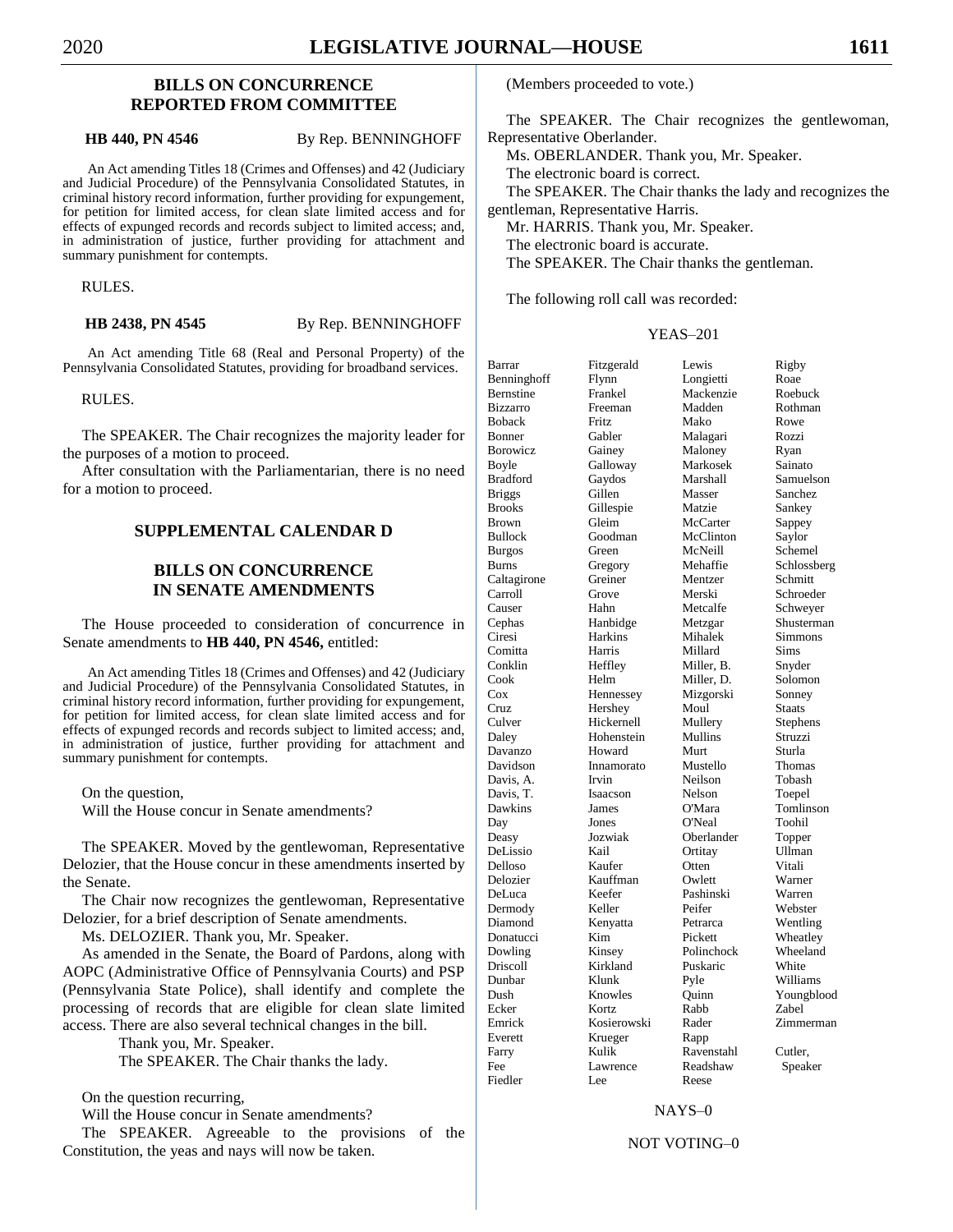#### EXCUSED–1

Evans

The majority required by the Constitution having voted in the affirmative, the question was determined in the affirmative and the amendments were concurred in.

Ordered, That the clerk inform the Senate accordingly.

\* \* \*

The House proceeded to consideration of concurrence in Senate amendments to **HB 2438, PN 4545,** entitled:

An Act amending Title 68 (Real and Personal Property) of the Pennsylvania Consolidated Statutes, providing for broadband services.

On the question,

Will the House concur in Senate amendments?

The SPEAKER. Moved by the gentleman, Representative Owlett, that the House concur in the amendments inserted by the Senate.

The Chair now recognizes the gentleman for a brief description of Senate amendments.

Mr. OWLETT. Thank you, Mr. Speaker.

HB 2438 as amended in the Senate, this bill provides for a 5-year grandfathering of existing attachment agreement rates and prevents the blending of funds diverted from telecommunication services and electrical service combination. I support this amendment.

Mr. Speaker, we have a lot of work to do to bridge the digital divide, and this is a step in the right direction. I appreciate your support. Thank you.

The SPEAKER. The Chair thanks the gentleman.

On the question recurring,

Will the House concur in Senate amendments?

The SPEAKER. Agreeable to the provisions of the Constitution, the yeas and nays will now be taken.

(Members proceeded to vote.)

The SPEAKER. The Chair recognizes the gentlewoman, Representative Oberlander.

Ms. OBERLANDER. Thank you, Mr. Speaker.

The electronic board is accurate.

The SPEAKER. The Chair thanks the lady and recognizes the gentleman, Representative Harris.

Mr. HARRIS. Thank you, Mr. Speaker.

The electronic board is accurate.

The SPEAKER. The Chair thanks the gentleman.

The following roll call was recorded:

## YEAS–201

| Barrar          | Fitzgerald | Lewis     | Rigby   |
|-----------------|------------|-----------|---------|
| Benninghoff     | Flynn      | Longietti | Roae    |
| Bernstine       | Frankel    | Mackenzie | Roebuck |
| <b>Bizzarro</b> | Freeman    | Madden    | Rothman |
| <b>Boback</b>   | Fritz      | Mako      | Rowe    |

| Bonner                        | Gabler             | Malagari   | Rozzi                  |
|-------------------------------|--------------------|------------|------------------------|
| <b>Borowicz</b>               | Gainey             | Maloney    | Ryan                   |
| Boyle                         | Galloway           | Markosek   | Sainato                |
| <b>Bradford</b>               | Gaydos             | Marshall   | Samuelson              |
| <b>Briggs</b>                 | Gillen             | Masser     | Sanchez                |
| <b>Brooks</b>                 | Gillespie          | Matzie     | Sankey                 |
| <b>Brown</b>                  | Gleim              | McCarter   | Sappey                 |
| Bullock                       | Goodman            | McClinton  | Saylor                 |
|                               | Green              | McNeill    | Schemel                |
| <b>Burgos</b><br><b>Burns</b> |                    | Mehaffie   |                        |
|                               | Gregory<br>Greiner | Mentzer    | Schlossberg<br>Schmitt |
| Caltagirone                   |                    |            |                        |
| Carroll                       | Grove              | Merski     | Schroeder              |
| Causer                        | Hahn               | Metcalfe   | Schwever               |
| Cephas                        | Hanbidge           | Metzgar    | Shusterman             |
| Ciresi                        | Harkins            | Mihalek    | Simmons                |
| Comitta                       | Harris             | Millard    | Sims                   |
| Conklin                       | Hefflev            | Miller. B. | Snvder                 |
| Cook                          | Helm               | Miller, D. | Solomon                |
| $\cos$                        | Hennessey          | Mizgorski  | Sonney                 |
| Cruz                          | Hershey            | Moul       | Staats                 |
| Culver                        | Hickernell         | Mullery    | Stephens               |
| Daley                         | Hohenstein         | Mullins    | Struzzi                |
| Davanzo                       | Howard             | Murt       | Sturla                 |
| Davidson                      | Innamorato         | Mustello   | Thomas                 |
| Davis, A.                     | Irvin              | Neilson    | Tobash                 |
| Davis, T.                     | Isaacson           | Nelson     | Toepel                 |
| Dawkins                       | James              | O'Mara     | Tomlinson              |
| Day                           | Jones              | O'Neal     | Toohil                 |
| Deasy                         | Jozwiak            | Oberlander | Topper                 |
| DeLissio                      | Kail               | Ortitay    | Ullman                 |
| Delloso                       | Kaufer             | Otten      | Vitali                 |
| Delozier                      | Kauffman           | Owlett     | Warner                 |
| DeLuca                        | Keefer             | Pashinski  | Warren                 |
| Dermody                       | Keller             | Peifer     | Webster                |
| Diamond                       | Kenyatta           | Petrarca   | Wentling               |
| Donatucci                     | Kim                | Pickett    | Wheatley               |
| Dowling                       | Kinsey             | Polinchock | Wheeland               |
| Driscoll                      | Kirkland           | Puskaric   | White                  |
| Dunbar                        | Klunk              | Pyle       | Williams               |
| Dush                          | Knowles            | Quinn      | Youngblood             |
| Ecker                         | Kortz              | Rabb       | Zabel                  |
| Emrick                        | Kosierowski        | Rader      | Zimmerman              |
| Everett                       | Krueger            | Rapp       |                        |
| Farry                         | Kulik              | Ravenstahl | Cutler,                |
| Fee                           | Lawrence           | Readshaw   |                        |
| Fiedler                       | Lee                | Reese      | Speaker                |
|                               |                    |            |                        |

#### NAYS–0

#### NOT VOTING–0

#### EXCUSED–1

Evans

The majority required by the Constitution having voted in the affirmative, the question was determined in the affirmative and the amendments were concurred in.

Ordered, That the clerk inform the Senate accordingly.

### **ANNOUNCEMENT BY SPEAKER**

The SPEAKER. It is the Chair's understanding from the majority leader that there will be no further votes this afternoon. However, we will be keeping the desk open to do housekeeping and sign several bills that we are currently waiting on in the Senate. Upon the conclusion of the housekeeping and signing of all the bills, it is the Chair's intent to recess us until November 10 at 1 p.m., unless sooner recalled by the Speaker. So that is the plan as of today. I wish members safe travels.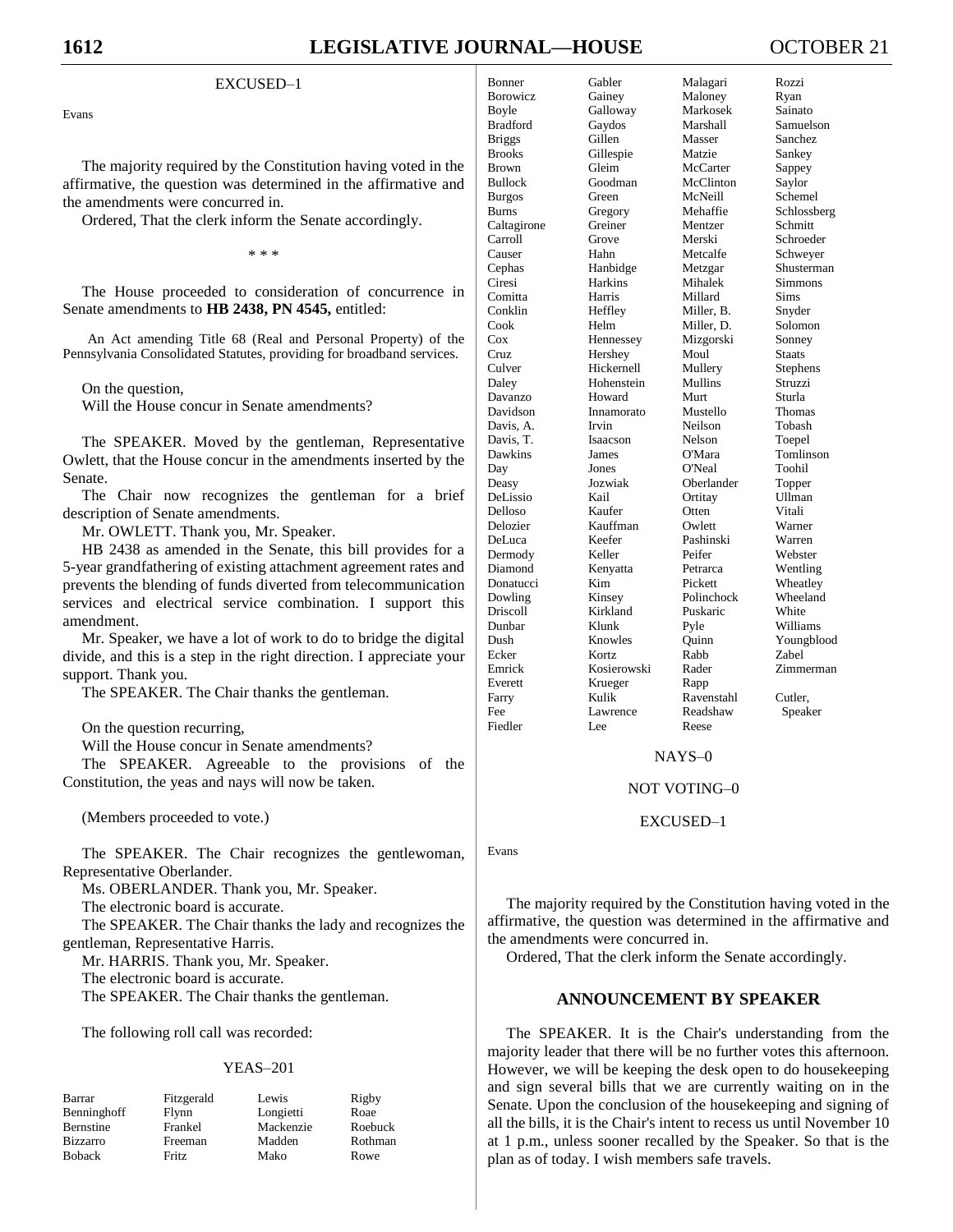## **VOTE CORRECTIONS**

The SPEAKER. For what purpose does the gentlewoman rise? Representative Oberlander.

Ms. OBERLANDER. To correct the record.

The SPEAKER. The lady is in order and may proceed.

Ms. OBERLANDER. Mr. Speaker, on SB 745 Representative Gregory was recorded in the positive. He would like to be recorded in the negative. Thank you.

The SPEAKER. The Chair thanks the lady. The remarks will be spread upon the record.

For what purposes does the gentleman, Representative Gillen, rise?

Mr. GILLEN. To correct the record, Mr. Speaker.

The SPEAKER. The gentleman is in order and may proceed. Mr. GILLEN. On HR 729 I was recorded in the affirmative. I wish to be recorded in the negative on HR 729.

The SPEAKER. The Chair thanks the gentleman. Your comments will be spread upon the record.

For what purpose does the gentlewoman, Representative Oberlander, rise?

Ms. OBERLANDER. To correct the record, Mr. Speaker.

The SPEAKER. The lady is in order and may proceed.

Ms. OBERLANDER. On SB 745 the gentlewomen from Luzerne, Representative Toohil and Representative Boback, would like to be recorded in the negative. They were both recorded in the positive.

The SPEAKER. The Chair thanks the lady. The comments will be spread upon the record.

## **BILLS RECOMMITTED**

The SPEAKER. The majority leader moves that the following bills be recommitted to the Committee on Appropriations:

HB 2684; SB 835; SB 1193; SB 1268; and SB 1309.

On the question, Will the House agree to the motion? Motion was agreed to.

## **BILLS REMOVED FROM TABLE**

The SPEAKER. The majority leader moves that SB 983 and SB 1182 be removed from the tabled calendar and placed on the active calendar.

On the question, Will the House agree to the motion? Motion was agreed to.

## **CALENDAR CONTINUED**

## **BILLS ON SECOND CONSIDERATION**

The House proceeded to second consideration of **HB 2004, PN 3714,** entitled:

An Act amending the act of July 2, 1993 (P.L.359, No.50), known as the Keystone Recreation, Park and Conservation Fund Act, further providing for definitions, for Keystone Recreation, Park and Conservation Fund, for duties, responsibilities and limitations on agencies, for allocation from fund and for waivers; and making related repeals.

On the question, Will the House agree to the bill on second consideration?

## **BILL TABLED**

The SPEAKER. The majority leader moves that HB 2004 be removed from the active calendar and placed on the tabled calendar.

On the question, Will the House agree to the motion? Motion was agreed to.

## **BILL REMOVED FROM TABLE**

The SPEAKER. The majority leader moves that HB 2004 be removed from the tabled calendar and placed on the active calendar.

On the question, Will the House agree to the motion? Motion was agreed to.

\* \* \*

The House proceeded to second consideration of **HB 111, PN 1630,** entitled:

A Joint Resolution proposing integrated amendments to the Constitution of the Commonwealth of Pennsylvania, changing and adding provisions relating to selection of justices and judges.

On the question, Will the House agree to the bill on second consideration?

## **BILL TABLED**

The SPEAKER. The majority leader moves that HB 111 be removed from the active calendar and placed on the tabled calendar.

On the question, Will the House agree to the motion? Motion was agreed to.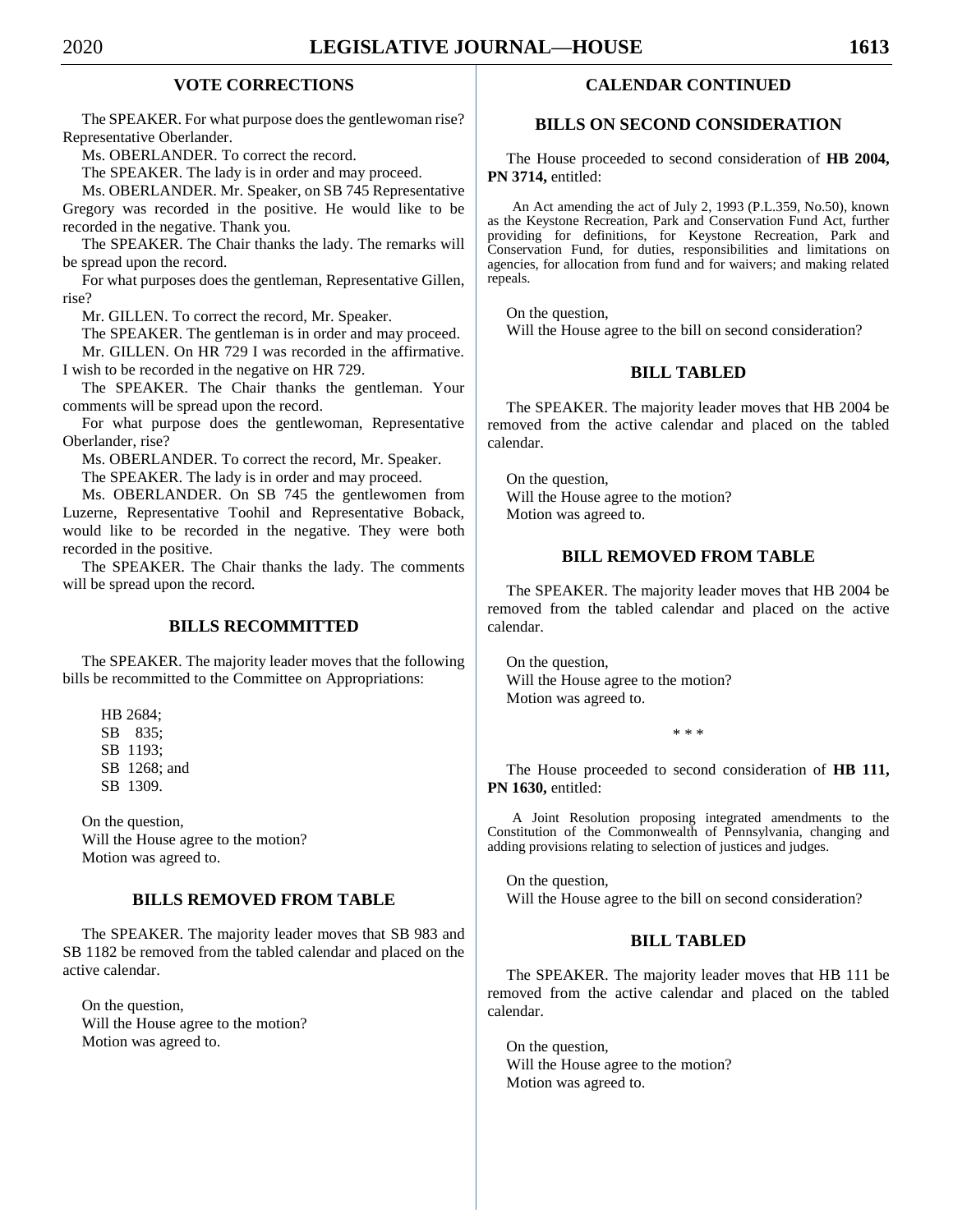## **BILL REMOVED FROM TABLE**

The SPEAKER. The majority leader moves that HB 111 be removed from the tabled calendar and placed on the active calendar.

On the question, Will the House agree to the motion? Motion was agreed to. \* \* \*

The House proceeded to second consideration of **HB 1655, PN 3695,** entitled:

An Act amending Title 18 (Crimes and Offenses) of the Pennsylvania Consolidated Statutes, in riot, disorderly conduct and related offenses, providing for concurrent jurisdiction to prosecute.

On the question, Will the House agree to the bill on second consideration?

### **BILL TABLED**

The SPEAKER. The majority leader moves that HB 1655 be removed from the active calendar and placed on the tabled calendar.

On the question, Will the House agree to the motion? Motion was agreed to.

## **BILL REMOVED FROM TABLE**

The SPEAKER. The majority leader moves that HB 1655 be removed from the tabled calendar and placed on the active calendar.

On the question, Will the House agree to the motion? Motion was agreed to.

## **BILL ON THIRD CONSIDERATION**

The House proceeded to third consideration of **HB 1850, PN 2531,** entitled:

An Act amending Title 42 (Judiciary and Judicial Procedure) of the Pennsylvania Consolidated Statutes, in sentencing, further providing for sentences for offenses committed with firearms and for sentences for certain drug offenses committed with firearms.

On the question, Will the House agree to the bill on third consideration?

## **BILL TABLED**

The SPEAKER. The majority leader moves that HB 1850 be removed from the active calendar and placed on the tabled calendar.

On the question, Will the House agree to the motion? Motion was agreed to.

## **BILL REMOVED FROM TABLE**

The SPEAKER. The majority leader moves that HB 1850 be removed from the tabled calendar and placed on the active calendar.

On the question, Will the House agree to the motion? Motion was agreed to.

## **BILL ON FINAL PASSAGE**

The House proceeded to consideration on final passage of **HB 1852, PN 2533,** entitled:

An Act amending Title 42 (Judiciary and Judicial Procedure) of the Pennsylvania Consolidated Statutes, in sentencing, further providing for sentences for second and subsequent offenses and providing for consecutive sentences for crimes of violence.

On the question recurring, Shall the bill pass finally?

## **BILL TABLED**

The SPEAKER. The majority leader moves that HB 1852 be removed from the active calendar and placed on the tabled calendar.

On the question, Will the House agree to the motion? Motion was agreed to.

## **BILL REMOVED FROM TABLE**

The SPEAKER. The majority leader moves that HB 1852 be removed from the tabled calendar and placed on the active calendar.

On the question, Will the House agree to the motion? Motion was agreed to.

## **RESOLUTIONS**

#### Mr. BENNINGHOFF called up **HR 754, PN 3325**, entitled:

A Resolution designating April 16, 2020, as "4p-/Wolf-Hirschhorn Syndrome Awareness Day" in Pennsylvania.

On the question, Will the House adopt the resolution?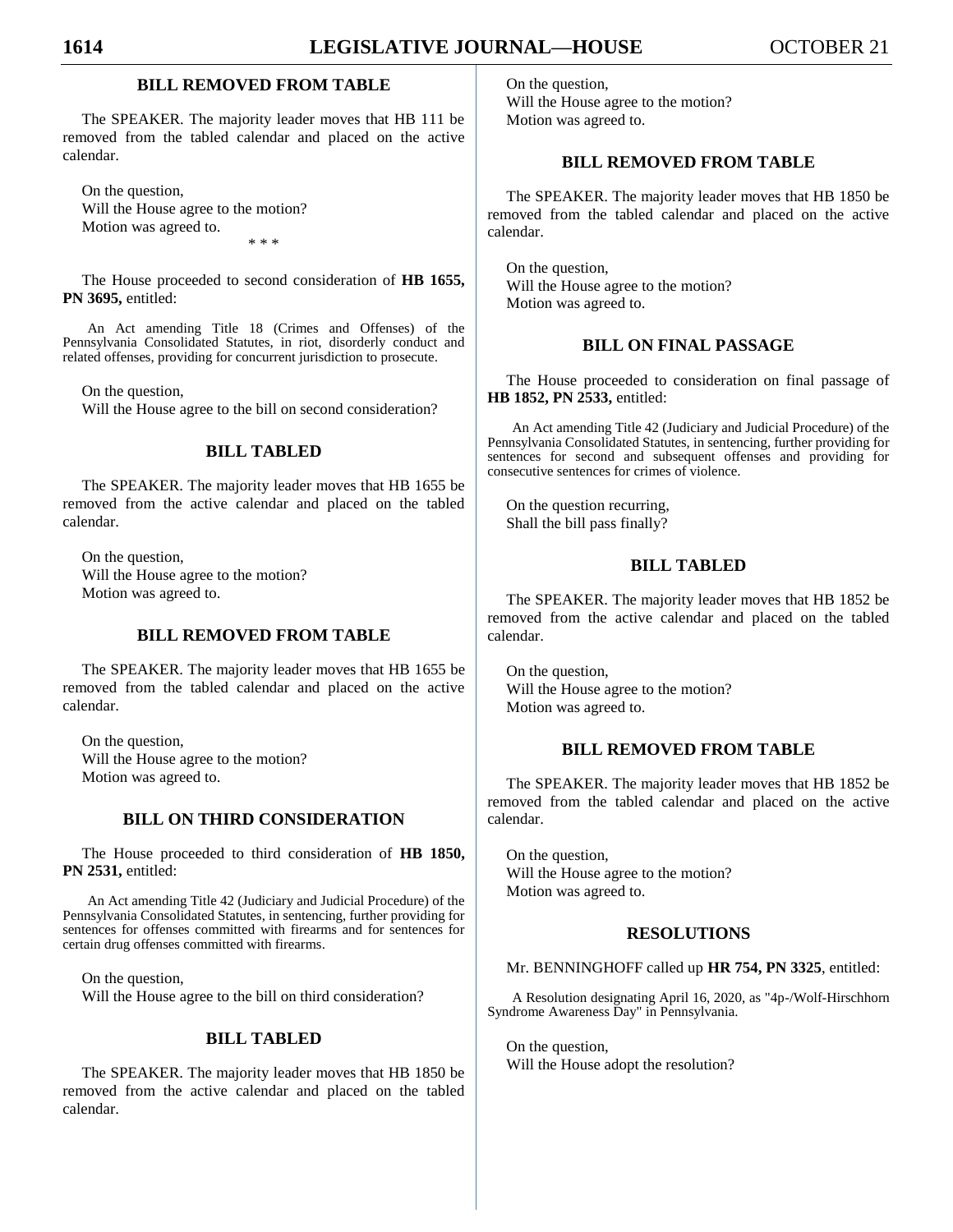# **RESOLUTION TABLED**

The SPEAKER. The majority leader moves that HR 754 be removed from the active calendar and placed on the tabled calendar.

On the question, Will the House agree to the motion? Motion was agreed to.

# **RESOLUTION REMOVED FROM TABLE**

The SPEAKER. The majority leader moves that HR 754 be removed from the tabled calendar and placed on the active calendar.

On the question, Will the House agree to the motion? Motion was agreed to.

\* \* \*

# Mr. BENNINGHOFF called up **HR 776, PN 3385**, entitled:

A Resolution designating the week of May 3 through 9, 2020, as "Affordable Housing Week" in Pennsylvania.

On the question, Will the House adopt the resolution?

# **RESOLUTION TABLED**

The SPEAKER. The majority leader moves that HR 776 be removed from the active calendar and placed on the tabled calendar.

On the question, Will the House agree to the motion? Motion was agreed to.

# **RESOLUTION REMOVED FROM TABLE**

The SPEAKER. The majority leader moves that HR 776 be removed from the tabled calendar and placed on the active calendar.

On the question, Will the House agree to the motion? Motion was agreed to.

\* \* \*

# Mr. BENNINGHOFF called up **HR 777, PN 3386**, entitled:

A Resolution recognizing the month of April 2020 as "Fair Housing Month" in Pennsylvania.

On the question, Will the House adopt the resolution?

# **RESOLUTION TABLED**

The SPEAKER. The majority leader moves that HR 777 be removed from the active calendar and placed on the tabled calendar.

On the question, Will the House agree to the motion? Motion was agreed to.

# **RESOLUTION REMOVED FROM TABLE**

The SPEAKER. The majority leader moves that HR 777 be removed from the tabled calendar and placed on the active calendar.

On the question, Will the House agree to the motion? Motion was agreed to. \* \* \*

## Mr. BENNINGHOFF called up **HR 779, PN 3388**, entitled:

A Resolution designating the month of May 2020 as "Mental Health Awareness in the Black Community Month" in Pennsylvania.

On the question, Will the House adopt the resolution?

# **RESOLUTION TABLED**

The SPEAKER. The majority leader moves that HR 779 be removed from the active calendar and placed on the tabled calendar.

On the question, Will the House agree to the motion? Motion was agreed to.

# **RESOLUTION REMOVED FROM TABLE**

The SPEAKER. The majority leader moves that HR 779 be removed from the tabled calendar and placed on the active calendar.

On the question, Will the House agree to the motion? Motion was agreed to. \* \* \*

## Mr. BENNINGHOFF called up **HR 811, PN 3469**, entitled:

A Resolution designating the week of July 19 through 25, 2020, as "ADA Week" in Pennsylvania.

On the question, Will the House adopt the resolution?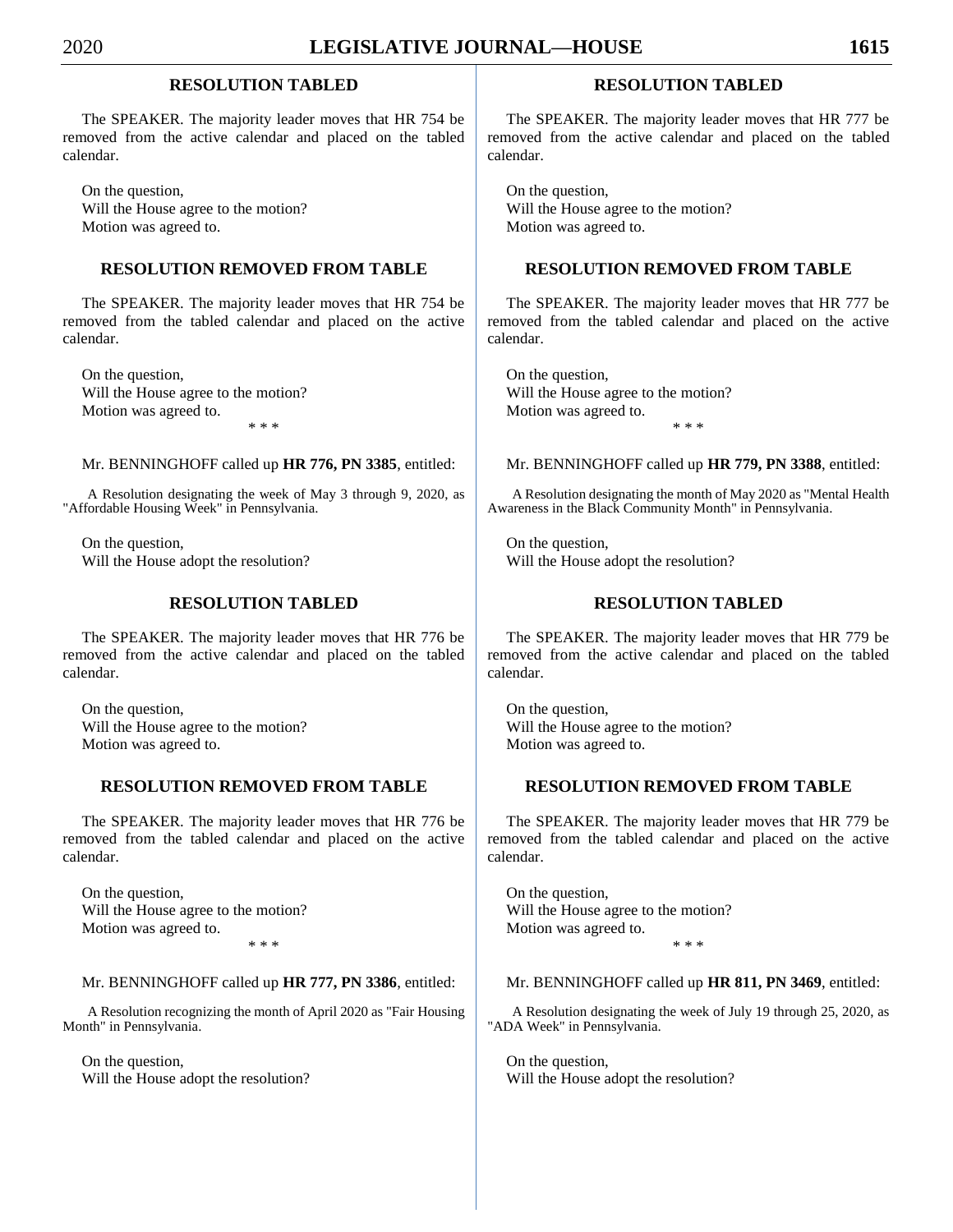## **RESOLUTION TABLED**

The SPEAKER. The majority leader moves that HR 811 be removed from the active calendar and placed on the tabled calendar.

On the question, Will the House agree to the motion? Motion was agreed to.

## **RESOLUTION REMOVED FROM TABLE**

The SPEAKER. The majority leader moves that HR 811 be removed from the tabled calendar and placed on the active calendar.

On the question, Will the House agree to the motion? Motion was agreed to.

\* \* \*

## Mr. BENNINGHOFF called up **HR 816, PN 3474,** entitled:

A Resolution recognizing the month of April 2020 as "Counseling Awareness Month" in Pennsylvania.

On the question, Will the House adopt the resolution?

## **RESOLUTION TABLED**

The SPEAKER. The majority leader moves that HR 816 be removed from the active calendar and placed on the tabled calendar.

On the question, Will the House agree to the motion? Motion was agreed to.

## **RESOLUTION REMOVED FROM TABLE**

The SPEAKER. The majority leader moves that HR 816 be removed from the tabled calendar and placed on the active calendar.

On the question, Will the House agree to the motion? Motion was agreed to.

\* \* \*

## Mr. BENNINGHOFF called up **HR 823, PN 3481,** entitled:

A Resolution recognizing and honoring the work and service of Brian A. Hudson as the executive director and chief executive officer of the Pennsylvania Housing Finance Agency.

On the question, Will the House adopt the resolution?

# **RESOLUTION TABLED**

The SPEAKER. The majority leader moves that HR 823 be removed from the active calendar and placed on the tabled calendar.

On the question, Will the House agree to the motion? Motion was agreed to.

## **RESOLUTION REMOVED FROM TABLE**

The SPEAKER. The majority leader moves that HR 823 be removed from the tabled calendar and placed on the active calendar.

On the question, Will the House agree to the motion? Motion was agreed to. \* \* \*

## Mr. BENNINGHOFF called up **HR 831, PN 3489**, entitled:

A Resolution recognizing the Women's Center & Shelter of Greater Pittsburgh and its renovated facility which provides a safe and accessible environment for residents and clients.

On the question, Will the House adopt the resolution?

## **RESOLUTION TABLED**

The SPEAKER. The majority leader moves that HR 831 be removed from the active calendar and placed on the tabled calendar.

On the question, Will the House agree to the motion? Motion was agreed to.

## **RESOLUTION REMOVED FROM TABLE**

The SPEAKER. The majority leader moves that HR 831 be removed from the tabled calendar and placed on the active calendar.

On the question, Will the House agree to the motion? Motion was agreed to. \* \* \*

## Mr. BENNINGHOFF called up **HR 847, PN 3575**, entitled:

A Resolution designating the week of May 3 through 9, 2020, as "Higher Education Mental Health Awareness Week" in Pennsylvania.

On the question, Will the House adopt the resolution?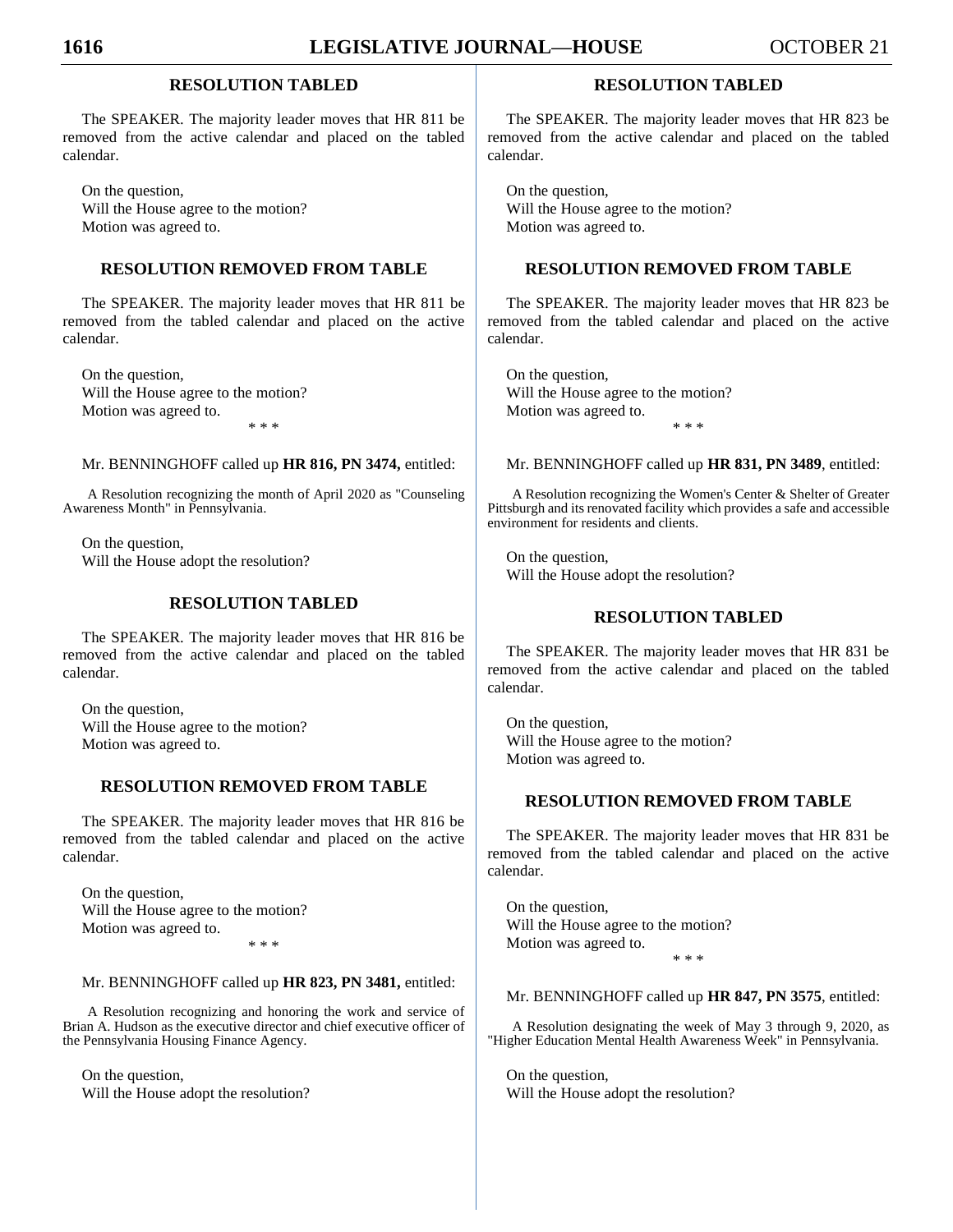## **RESOLUTION TABLED**

The SPEAKER. The majority leader moves that HR 847 be removed from the active calendar and placed on the tabled calendar.

On the question, Will the House agree to the motion? Motion was agreed to.

## **RESOLUTION REMOVED FROM TABLE**

The SPEAKER. The majority leader moves that HR 847 be removed from the tabled calendar and placed on the active calendar.

On the question, Will the House agree to the motion? Motion was agreed to.

\* \* \*

#### Mr. BENNINGHOFF called up **HR 858, PN 3707**, entitled:

A Resolution designating the month of May 2020 as "Mental Health Awareness Month" in Pennsylvania.

On the question, Will the House adopt the resolution?

## **RESOLUTION TABLED**

The SPEAKER. The majority leader moves that HR 858 be removed from the active calendar and placed on the tabled calendar.

On the question, Will the House agree to the motion? Motion was agreed to.

## **RESOLUTION REMOVED FROM TABLE**

The SPEAKER. The majority leader moves that HR 858 be removed from the tabled calendar and placed on the active calendar.

On the question, Will the House agree to the motion? Motion was agreed to.

The SPEAKER. This House will be at ease for approximately 15 minutes while we await arrival of the bills from the Senate for signature.

The House will come to order.

## **SENATE MESSAGE**

## HOUSE BILLS CONCURRED IN BY SENATE

The clerk of the Senate, being introduced, returned **HB 86, PN 88; HB 375, PN 348; HB 703, PN 3670; HB 716, PN 2007; HB 1032, PN 1204; HB 1439, PN 3629; HB 1696, PN 3630;**  and **HB 2073, PN 3052,** with information that the Senate has passed the same without amendment.

## **BILLS SIGNED BY SPEAKER**

Bills numbered and entitled as follows having been prepared for presentation to the Governor, and the same being correct, the titles were publicly read as follows:

## **HB 86, PN 88**

An Act amending the act of March 4, 1970 (P.L.128, No.49), entitled "An act granting to the Governor of the Commonwealth the sole authority for regulating the display of the flag of the United States from any public ground or building and from any ground or building of certain other institutions," further providing for the display of the official POW/MIA flag on Commonwealth grounds or buildings.

#### **HB 375, PN 348**

An Act amending the act of August 26, 1971 (P.L.351, No.91), known as the State Lottery Law, in pharmaceutical assistance for the elderly, further providing for definitions.

#### **HB 440, PN 4546**

An Act amending Titles 18 (Crimes and Offenses) and 42 (Judiciary and Judicial Procedure) of the Pennsylvania Consolidated Statutes, in criminal history record information, further providing for expungement, for petition for limited access, for clean slate limited access and for effects of expunged records and records subject to limited access; and, in administration of justice, further providing for attachment and summary punishment for contempts.

#### **HB 703, PN 3670**

An Act amending the act of March 10, 1949 (P.L.30, No.14), known as the Public School Code of 1949, in school directors, providing for publication of e-mail addresses for school directors; and, in charter schools, providing for publication of e-mail addresses for board of trustees and further providing for applicability of other provisions of this act and of other acts and regulations.

#### **HB 716, PN 2007**

An Act amending the act of April 9, 1929 (P.L.177, No.175), known as The Administrative Code of 1929, in powers and duties of the Department of Labor and Industry, its departmental administrative and advisory boards and departmental administrative officers, providing for joint task force on misclassification of employees.

#### **HB 1032, PN 1204**

An Act amending the act of July 10, 1990 (P.L.404, No.98), known as the Real Estate Appraisers Certification Act, further providing for definitions and for State Board of Certified Real Estate Appraisers.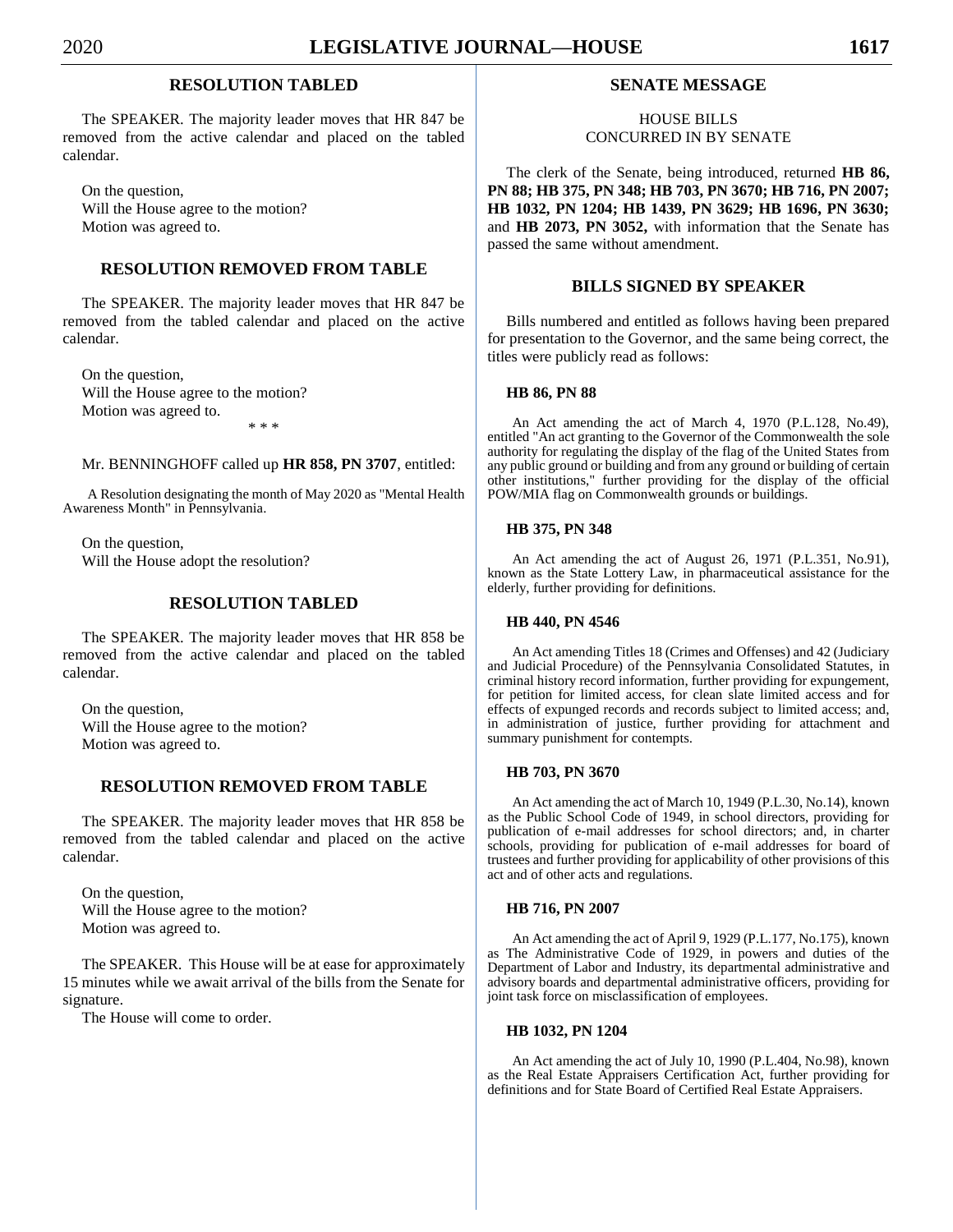## **HB 1439, PN 3629**

An Act amending Title 40 (Insurance) of the Pennsylvania Consolidated Statutes, in regulation of insurers and related persons generally, providing for mental health parity and access to addiction treatment.

#### **HB 1696, PN 3630**

An Act amending the act of May 17, 1921 (P.L.682, No.284), known as The Insurance Company Law of 1921, in health insurance coverage parity and nondiscrimination, further providing for definitions and for adoption of Federal acts and providing for annual attestation by insurers and for insurer analysis and disclosure information.

#### **HB 2073, PN 3052**

 An Act amending the act of June 24, 1931 (P.L.1206, No.331), known as The First Class Township Code, in preliminary provisions, further providing for definitions, for excluded provisions, for construction of act generally, for construction of references, for how act applies and for saving clauses where class of townships changed, repealing provisions relating to exception as to taxation and further providing for legal advertising; in classification and creation of townships of the first class, further providing for article heading and for provisions relating to classification, repealing provisions relating to enrollment to ascertain population, providing for creation of townships of the first class from townships of the second class, repealing provisions relating to proclamations by county commissioners, to submission of question to voters, to returns of election and effect thereof, to ascertainment of population and to submission of question to voters and returns of election and effect thereof, providing for reestablishment of townships of the second class, further providing for subdivision heading, providing for consolidation or merger, further providing for officers for new townships, repealing provisions relating to election of commissioners in new townships and to election of tax collector in new townships, further providing for certificate of creation of township and providing for change of name of township of first class; repealing provisions relating to change of name of township of first class; in townships lines and boundaries, further providing for stream boundaries, for establishment of boundaries, for petition to court and commissioners' report, for exceptions and procedure, for monuments, for compensation and expenses of commissioners and cost and for adjustment of indebtedness; in wards, further providing for creation, division and redivision of wards, providing for petition of electors, repealing provisions relating to filing and confirmation of report and exceptions, providing for county board of elections, repealing provisions relating to compensation of commissioners, to election districts and to numbering of wards, further providing for schedule for election of commissioners in townships first divided into wards and for schedule of election of commissioners in newly created wards and providing for Pennsylvania Election Code; in election of officers and vacancies in office, further providing for eligibility, for hold until successors qualified and for elected officers enumerated, repealing provisions relating to commissioners, to tax collector, to assessors, to auditors and to controller and further providing for vacancies in general; in general provisions relating to township officers, further providing for oath, for bonds, for compensation, for removal of township officers and appointees and for annuities in lieu of joining pension or retirement system, repealing provisions relating to county associations of township officers, further providing for formation of State association authorized, repealing provisions relating to delegates from townships, providing for authorization to attend annual meetings and educational conferences, further providing for expenses of delegates paid by townships, repealing provisions relating to expenses of annual meeting and to conferences, institutes and schools, providing for provisions relating to county associations of township officers, further providing for subdivision heading, for appointments of police and firemen, for civil service commission created, appointments and vacancies, for offices

incompatible with civil service commissioner, for organization of commission and quorum, for clerks and supplies, for rules and regulations, for minutes and records, for investigations, for subpoenas, for annual report, for general provisions relating to examinations, for application for examination, for rejection of applicant and hearing, for eligibility list and manner of filling appointments, for age and applicant's residence, for probation period, for provisional appointments, for promotions, for physical and psychological medical examinations, for removals, for hearings on dismissals and reduction, for present employees exempted, for discrimination on account of political or religious affiliations and for penalty, repealing provisions relating to salaries of civil service commission and further providing for police force and fire apparatus operators defined; in township commissioners, further providing for organization and failure to organize, for monthly meetings, quorum and voting, for compensation and for reports to auditors; in appointed township treasurer, further providing for township treasurer, for treasurer's bond, for treasurer's duties, for use of special funds and penalty and for depositories of township funds; in tax collector, further providing for powers and duties of tax collector; in township secretary, further providing for election of secretary and salary, for assistant secretary, for duties and penalty and for records open to inspection; in auditors, providing for subarticle heading, further providing for meetings, general duties and compensation, providing for compensation, further providing for subpoenas, power to administer oaths and penalty, for surcharges, auditors' report and publication of financial statements, for canceling orders, for penalty for failure to perform duty and for employment and compensation of attorney, providing for surcharge by auditors, further providing for balances due to be entered as judgments, for collection of surcharges, for appeals from report, for appeal bond and for consolidation of appeals, repealing provisions relating to testimony and argument, to framed issues and to prima facie evidence, further providing for judgment and for cost, repealing provisions relating to appeals, further providing for counsel fees and providing for provisions relating to appointed independent auditor; in controller, further providing for oath and bond of controller, for salary of controller, for general powers and duties of controller, may require attendance of witnesses and penalty, for controller to countersign warrants, for controller to prevent appropriation over drafts, for amount of contracts to be charged against appropriations, for management and improvement of township finances, for books to be kept by controller, for appeals from controller's report, bond and procedure on appeal and for controller to retain books, documents, et cetera and pending appeals; in township solicitor, further providing for election and vacancies, repealing provisions relating to bond and further providing for solicitor to have control of law matters and for duties of solicitor; in township engineer, further providing for election of township engineer, term and filling of vacancies, repealing provisions relating to bond, further providing for control of engineering matters, for duties and preparation of plans, for certificate of commencement and of completion of municipal improvements and for surveys and repealing provisions relating to real estate registry; providing for township manager; providing for veterans' affairs; in police, further providing for appointment, compensation and training of policemen, providing for special fire police, further providing for chief of police and other officers, for powers of policemen, for service of process and fees and for supervision of police, repealing provisions relating to keepers to receive prisoners, further providing for badge, for not to receive fees, for establishment of police pension fund and management and for private police pension funds and optional transfers, repealing provisions relating to minimum service for retirement, to retirement allowance, to general funds of township not liable, to township appropriations, gifts and management, to reasons for denying retirement allowance and to annuity contracts in lieu of police pension fund and further providing for school crossing guards; in corporate powers, further providing for suits and property, providing for real property, for personal property, for exceptions, for surcharge from sale or lease and for general powers, further providing for corporate powers of a township, providing for officers, positions and departments, for police force, for lockup facilities,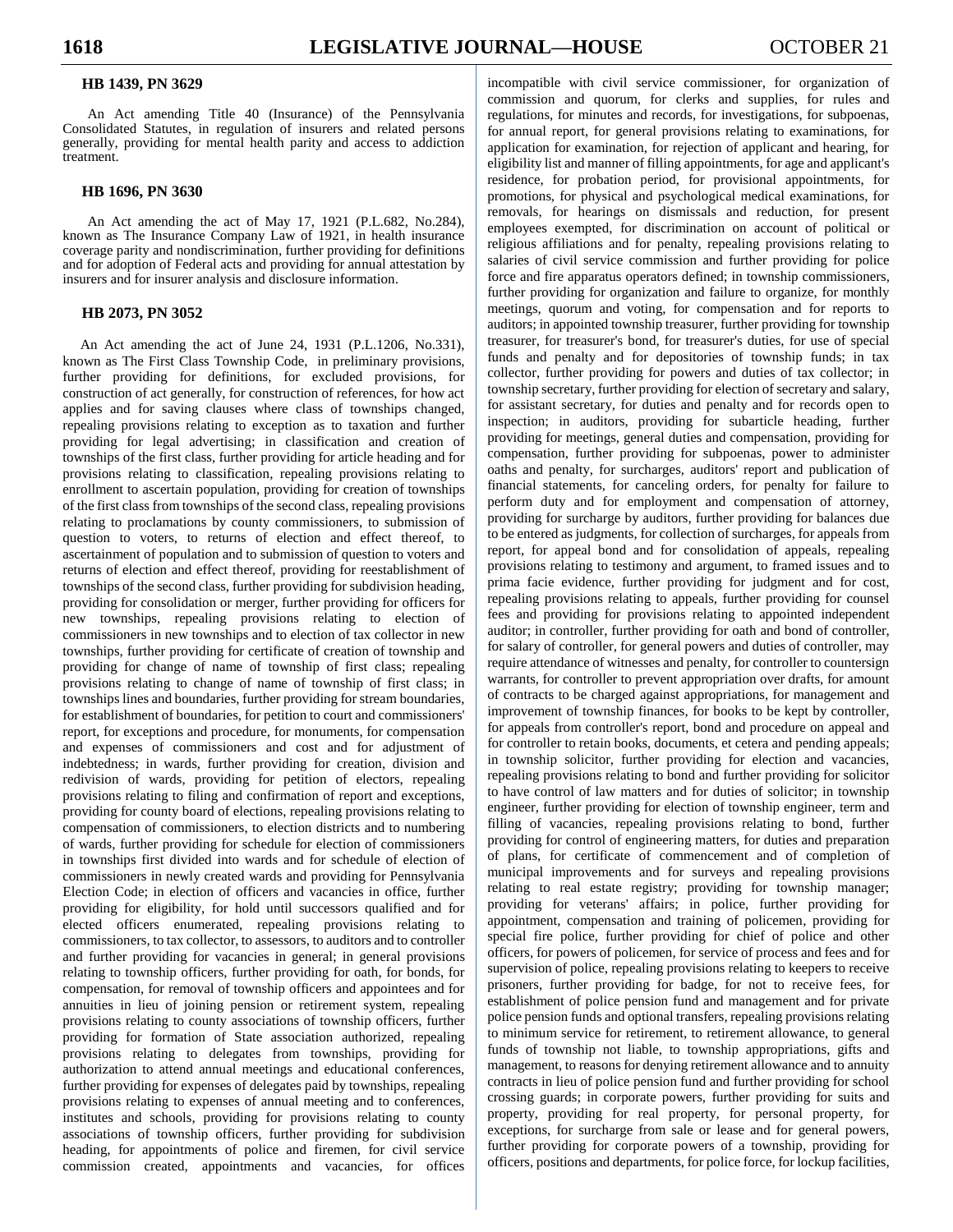for rewards, for disorderly conduct, for public safety, for fire protection, for building and housing regulations, for numbering buildings, for regulation of business, for nuisances and dangerous structures, for municipal waste, for fireworks and inflammable articles, for smoke regulations, for prohibition of fire producing devices and smoking, for animals, for regulation of foundations, party walls and partition fences, for ambulances and rescue and lifesaving services, for display of flags, for health and cleanliness regulations, for public facilities, for hospital appropriations, for community nursing services, for parking and parking lots, for appropriations for certain streets, for airports, for appropriations for airports, for purchase and planting of trees, for intergovernmental cooperation, for widening and deepening of watercourses, for regulation of charges, for street, sewer, sidewalk, etc. and regulations, for capital reserve fund, for operating reserve fund, for surplus foods, for industrial promotions, for nondebt revenue bonds, for historical properties, for insurance, for appropriations for urban common carrier mass transportation, for open burning, for community development, for observances and celebrations, for building hospitals, for tourist promotion agencies, for sale of real or personal property to nonprofit medical service corporation, for sale of real or personal property to nonprofit housing corporation, for nonprofit art corporations, for neighborhood crime watch programs, for drug and alcohol abuse programs, for watershed associations, for emergency services, for mines and quarries, for conservation district, for electricity and for storm water and further providing for typewritten, printed, photostated and microfilmed records valid and recording or transcribing records; providing for real estate registry; in public health, repealing a subarticle heading, further providing for appointment of boards of health and health officers, for members of board, terms and secretary, for organization of board, salary of secretary, bonds, fees and penalties and power to administer oaths, for duties of secretary, for duties of health officer, for powers of board of health, for entry of premises, for inspections, for budget and appropriations, for cooperation in health work and for powers of Secretary of Health and repealing provisions relating to expenses incurred by board or Secretary of Health, to suits by State Secretary of Health to recover expenses, to payment of expenses recovered into State Treasury and provisions relating to vacation of streets declared nuisances by board of health; in finance and taxation, further providing for fiscal year, annual budget and regulation of appropriations, for amending budget and notice, for committee to prepare uniform forms and for appropriations not to be exceeded and changes in appropriations, repealing provisions relating to certain contracts invalid, to power to create indebtedness, sinking fund and temporary indebtedness and to sinking fund and regulations and investments and further providing for investment of township funds, for indebtedness and orders of previous years, for disbursements to pay indebtedness, for tax levies, for additions and revisions to duplicates, for tax rates to be expressed in dollars and cents, for special levies to pay indebtedness and for delivery of duplicates; in contracts, further providing for power to make contracts, for general regulations concerning contracts, for evasion of advertising requirements, for bonds for protection of labor and materialmen, for purchase contracts for petroleum products, fire company, etc. and participation, for separate specifications for branches of work and for workmen's compensation insurance, repealing provisions relating to engineers and architects not to be interested in contracts and to minimum wages under contracts and further providing for penalty for personal interest in contracts; in eminent domain, assessment of damages and benefits, repealing subdivision heading, further providing for exercise of eminent domain and for restrictions as to certain property, providing for declaration of intention, further providing for value of land or property not to be assessed as benefits and exceptions and for title acquired and repealing provisions relating to procedure for the exercise of eminent domain and for the assessment of damages and benefits; in streets and highways, repealing subdivision heading, providing for definitions, for township street plan and for certain streets declared public streets, repealing subdivision heading, further providing for power to lay out, open, widen, vacate, et cetera, for burial grounds, et cetera, saved and for notice of hearing, repealing provisions relating to draft and report, to exceptions to report, to appointment of viewers and to notices to be posted along improvement, providing for petition for opening, etc. and for notice of petition, further providing for width of public roads, for opening and repairing roads and for detours, repealing provisions relating to laying out roads under the general road law, providing for street connecting with street of another municipal corporation, repealing subdivision heading and provisions relating to scope of subdivision, further providing for plans of dedicated streets, repealing provisions relating to appeals where commissioners refuse approval, to no responsibility on township where plans not approved, to entry of lands, to penalty and to powers of State and counties preserved, providing for powers of State and counties preserved, for exclusive nature of provisions, for failure of board of commissioners to hold hearing, for entry on land to maintain marks and monuments and for bike paths, repealing subdivision heading, further providing for agreements to relocate, alter and vacate streets in or near State parks, repealing provisions relating to agreement to be filed in court and effect of filing, to altered and relocated streets declared township streets, to assessment of damages and to elimination of curves and repealing subdivision headings, further providing for improving or vacating streets by agreement, repealing subdivision heading, further providing for proceedings on petition, repealing provisions relating to grading restrictions, to notice, to contents of notice, to appeals from ordinance, to assessment of damages and benefits by viewers, to assessments to bear interest and collection, to grading, draining, curbing, paving or macadamizing streets or highways and collection of cost by foot front rule and to road material, ditches, drains and watercourses, providing for power to open drains and ditches, repealing a subdivision heading, further providing for provisions relating to trees, shrubbery and obstructions within limits of streets or highways, repealing a subdivision heading, further providing for provisions relating to protection of streets and highways from snowdrifts, repealing a subdivision heading and provisions relating to duty to erect, providing for naming of streets and for street lighting, ornamental lighting and traffic control signals and devices, further providing for penalty for destroying, repealing a subdivision heading, further providing for railroad crossings and for street permits, repealing a subdivision heading, further providing for provisions relating to county aid in the improvement of township streets, repealing provisions relating to penal provisions and to opening, making, amending and repairing streets and bridges by contracts with taxpayers and providing for boundary streets, for streets, the center line of which is the boundary between a township and another municipal corporation, for streets having more than half of their width within township and for assessment for improvements on property outside limits where street entirely within township; repealing provisions relating to boundary roads and streets; in bridges and viaducts, further providing for article heading, repealing subdivision heading, further providing for provisions relating to bridges and viaducts as part of street, repealing a subdivision heading and provisions relating to power to construct, further providing for maintenance, repealing provisions relating to bridges and viaducts over marshy or swampy grounds, creeks, rivulets, gullies, canals and railroads and a subdivision heading, further providing for bridges on division line of townships and repealing provisions relating to bridges between townships and municipalities, to bridges over railroad or canal and to maintenance, repair and rebuilding of bridges built by county; in sidewalks, further providing for power to lay out, ordain and establish grades, for width, for paving and curbing sidewalks and for repair of sidewalks and providing for emergency repairs; in sewers and drains, further providing for article heading, for power to establish and construct sewers and drains, require connections and sewer rentals and for sewer and drainage systems, constructed by any municipality authority, connection by owners and enforcement, providing for notice of contemplated construction, further providing for location of sewers on private property and for treatment works and facilities therefor, repealing provisions relating to entry on lands to mark sewer routes and damages and to enforcement of judgment for damages, further providing for cost of construction and how paid, for sewer districts and for manner of assessment, repealing provisions relating to procedure for assessment of